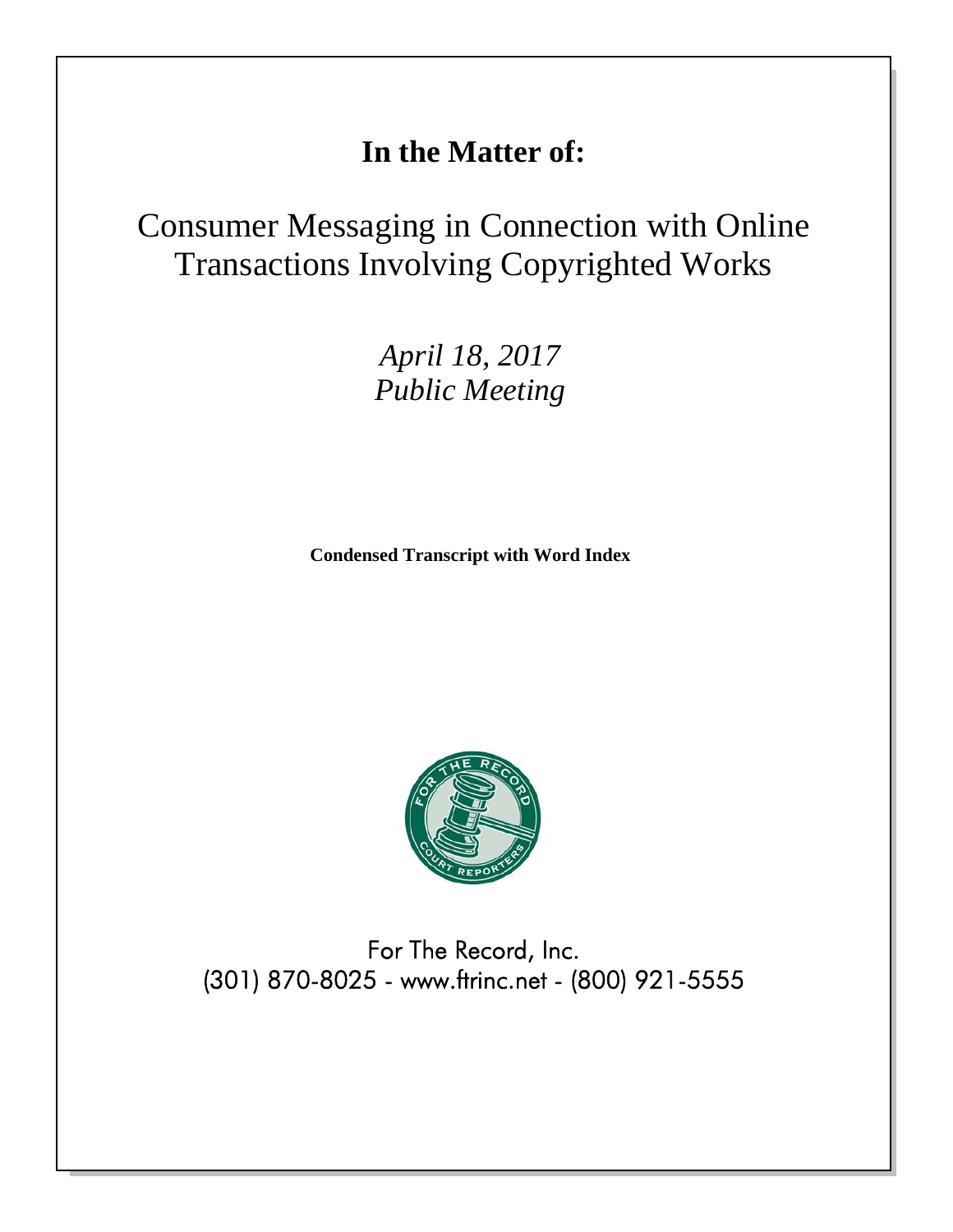#### Public Meeting Consumer Messaging in Connection with Online Transactions Involving Copyrighted Works 4/18/2017

|          | 1                                                       |                | 3                                                                                                                  |
|----------|---------------------------------------------------------|----------------|--------------------------------------------------------------------------------------------------------------------|
| 1        |                                                         | 1              | WELCOME REMARKS                                                                                                    |
| 2        |                                                         | 2              | MS. ALLEN: Good afternoon. We're ready to get                                                                      |
| 3        |                                                         | 3              | started if everyone could please have a seat.                                                                      |
| 4        |                                                         | $\overline{4}$ | MS. PERLMUTTER: Good afternoon, everyone. For                                                                      |
| 5        | DEPARTMENT OF COMMERCE                                  | 5              | those who don't know me, I'm Shira Perlmutter, the Chief                                                           |
| 6        |                                                         | 6              | Policy Officer and Director for International Affairs                                                              |
| 7        | CONSUMER MESSAGING IN CONNECTION                        | $\tau$         | here at the USPTO. And I wanted to begin by welcoming                                                              |
| 8        |                                                         | 8              | all of you here, both those of you who are here                                                                    |
| 9        | WITH ONLINE TRANSACTIONS INVOLVING COPYRIGHTED WORKS    | 9              | physically and those watching online.                                                                              |
| 10       |                                                         | 10             | Today's meeting is the latest installment of                                                                       |
| 11       | PUBLIC MEETING                                          | 11             | the work of the Department of Commerce's Internet Policy                                                           |
| 12       |                                                         | 12             | Task Force. For those of you who aren't familiar with                                                              |
| 13       | TUESDAY, APRIL 18, 2017                                 | 13             | the Task Force, it was formed all the way back in 2010 to                                                          |
| 14       |                                                         | 14             | look at the policy and operational issues impacting the                                                            |
| 15       |                                                         | 15             | private sector's ability to realize the potential for                                                              |
| 16       | U.S. PATENT AND TRADEMARK OFFICE                        | 16             | economic growth and job creation through the internet.                                                             |
| 17       | 600 DULANY STREET                                       | 17             | The USPTO and NTIA have together led the Task                                                                      |
| 18       | ALEXANDRIA, VIRGINIA 22313-1450                         | 18             | Force's work on copyright issues, and we've produced two                                                           |
| 19       |                                                         | 19             | papers now: a green paper back in 2013 on copyright                                                                |
| 20       |                                                         | 20             | policy, creativity, and innovation in the digital economy                                                          |
| 21       |                                                         | 21             | and a white paper at the beginning of last year that made                                                          |
| 22       |                                                         | 22             | a number of policy recommendations looking at issues that                                                          |
| 23       |                                                         | 23             | had been raised in the green paper.                                                                                |
| 24       |                                                         | 24             | Many of you know, because you participated,                                                                        |
| 25       |                                                         | 25             | that we held extensive public consultations leading up to                                                          |
|          |                                                         |                |                                                                                                                    |
|          |                                                         |                |                                                                                                                    |
|          | 2                                                       |                |                                                                                                                    |
| 1        | INDEX                                                   | -1             | both of those papers, including on the issue of whether                                                            |
| 2        |                                                         | 2              | the first sale doctrine of copyright law should be                                                                 |
| 3        | PAGE:<br>AGENDA ITEM:                                   | 3              | extended to cover the distribution of works by means of                                                            |
| 4        | 3<br>Welcome Remarks                                    | $\overline{4}$ | digital transmissions.                                                                                             |
| 5        | Presentation: Overview of Copyright in Digital          | 5              | Now, during the course of all those public                                                                         |
| 6        | Transactions and the Online Marketplace<br>6            | 6              | consultations, we heard a number of concerns expressed                                                             |
| 7        | Research Presentation: What we Buy When We Buy          | 7              | about the level of consumers' understanding of what they                                                           |
| 8        | Now                                                     | 8              | have purchased when they pay for copies of works                                                                   |
| 9        | Discussion: Reactions to Research Presentation<br>35    | 9              | delivered online. The Task Force, therefore, concluded                                                             |
| 10       | Series of Presentations: Informative Perspectives<br>62 | 10             | that consumers would benefit from more information on the                                                          |
| 11       | Designing and Evaluating Disclosure in a                | 11             | nature of these transactions, including whether they're                                                            |
| 12       | Digital World<br>63                                     | 12             | paying for temporary access to content or for the                                                                  |
| 13       | Consumer Perceptions: Communications                    | 13             | ownership of a copy with the long-term goal of instilling                                                          |
| 14       | Research Trends<br>71                                   | 14             | greater confidence in the online marketplace and                                                                   |
| 15       | Consumer Disclosures: An Overview<br>80                 | 15             | enhancing participation.                                                                                           |
| 16       | Discussion: Communicating Copyright Terms in<br>90      | 16             | So we're here today to discuss that specific                                                                       |
| 17       | Digital Transactions to Consumers                       | 17             | issue and to determine together whether there is a good                                                            |
| 18       | Presentation: Software Enabled Consumer Products        | 18             | way forward to make progress, perhaps through a multi-                                                             |
| 19       | Study<br>128                                            | 19             | stakeholder process as we suggested in the white paper,                                                            |
| 20       | Discussion: What Are the Next Steps?<br>139             | 20             | although we're open to hearing all options.                                                                        |
| 21       | 163<br>Closing Remarks, Wrap-Up                         | 21             | We'll begin by hearing a number of academic                                                                        |
| 22       |                                                         | 22             | presentations on different aspects of consumer messaging                                                           |
| 23       |                                                         | 23             | in the online marketplace and have the opportunity for                                                             |
| 24<br>25 |                                                         | 24<br>25       | panel discussions of those presentations, as well as of<br>specific questions relating to what terms are useful or |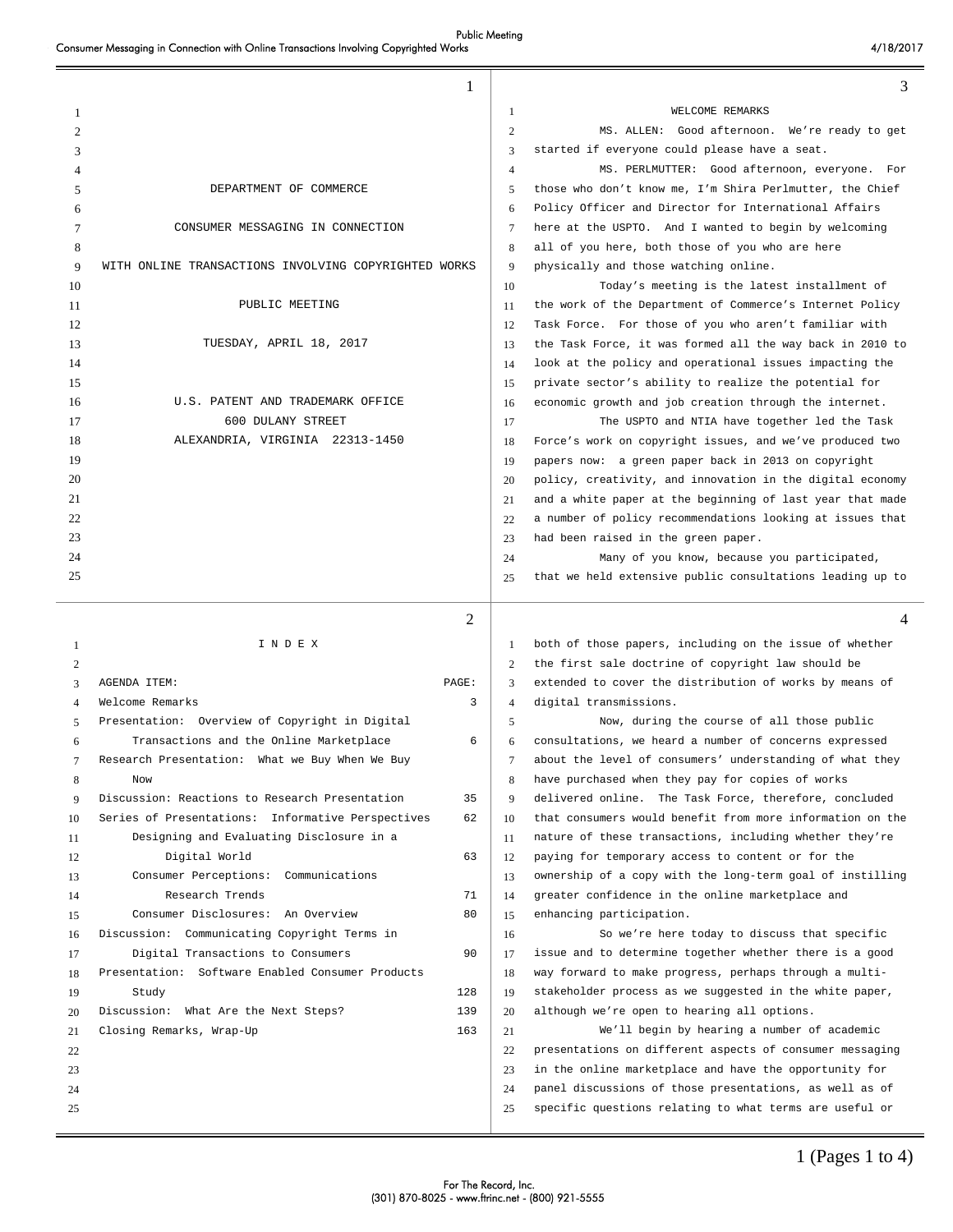÷

|                | 5                                                                                                    |                         | $\tau$                                                                                                            |
|----------------|------------------------------------------------------------------------------------------------------|-------------------------|-------------------------------------------------------------------------------------------------------------------|
| 1              | important to communicate to consumers and how this can                                               | $\mathbf{1}$            | concluded and what we analyzed when we addressed the                                                              |
| $\overline{c}$ | best be done.                                                                                        | $\sqrt{2}$              | first sale doctrine in the white paper process. So let's                                                          |
| 3              | We will also hear from the U.S. Copyright                                                            | $\mathfrak{Z}$          | start by explaining what the first sale doctrine is. And                                                          |
| 4              | Office, which recently conducted a study on embedded                                                 | $\overline{\mathbf{4}}$ | before I do that, let me again just say -- this is by way                                                         |
| 5              | software in consumer devices and, in doing so, looked at                                             | 5                       | of background -- this conference isn't about the first                                                            |
| 6              | the possibility of establishing best practices for end-                                              | $\epsilon$              | sale doctrine, but it certainly gives you the context.                                                            |
| 7              | user license agreements in that specific context.                                                    | $\boldsymbol{7}$        | We are not here to debate the role of the first                                                                   |
| 8              | And, then, finally, we'll conclude with a                                                            | $\,8\,$                 | sale doctrine or what it should be in the digital network                                                         |
| 9              | discussion of what, if any, next steps could be fruitful.                                            | 9                       | environment -- again, why we spent an incredible amount                                                           |
| 10             | We very much look forward to your input, and I will now                                              | 10                      | of time leading up to and in preparing and releasing the                                                          |
| 11             | turn the floor over to David Carson, who is Senior                                                   | 11                      | white paper doing just that. Today's goal is to address                                                           |
| 12             | Copyright Counsel here at the PTO.                                                                   | 12                      | how to help consumers better understand what they may and                                                         |
| 13             |                                                                                                      | 13                      | may not do with the copies of creative works that they                                                            |
| 14             |                                                                                                      | 14                      | obtain online and to understand that the rules that                                                               |
| 15             |                                                                                                      | 15                      | govern what I may do with a paperback book don't                                                                  |
| 16             |                                                                                                      | 16                      | necessarily apply to what I may do with an e-book.                                                                |
| 17             |                                                                                                      | 17                      | In fact, there are some things I may do with                                                                      |
| 18             |                                                                                                      | 18                      | the hard copy book that I may not do with the e-book; and                                                         |
| 19             |                                                                                                      | 19                      | there are also some things I may do with the e-book that                                                          |
| 20             |                                                                                                      | 20                      | I may not do with the hard copy. And those differences                                                            |
| 21             |                                                                                                      | 21                      | are, in part, due to copyright law and, in part, due to                                                           |
| 22             |                                                                                                      | 22                      | different business models and licensing terms and                                                                 |
| 23             |                                                                                                      | 23                      | conditions.                                                                                                       |
| 24             |                                                                                                      | 24<br>25                | Copyright law provides the copyright owner with                                                                   |
| 25             |                                                                                                      |                         | a number of exclusive rights, and you see the statutory                                                           |
|                |                                                                                                      |                         |                                                                                                                   |
|                | 6                                                                                                    |                         | 8                                                                                                                 |
| $\mathbf{1}$   | PRESENTATION: OVERVIEW OF COPYRIGHT IN DIGITAL                                                       |                         |                                                                                                                   |
| 2              | TRANSACTIONS AND THE ONLINE MARKETPLACE                                                              | $\mathbf{1}$            | text right up here. The first sale doctrine is an                                                                 |
| 3              | MR. CARSON: Thank you, Shira. We just need to                                                        | $\boldsymbol{2}$<br>3   | important limitation on one of the most important of                                                              |
| 4              | switch to a different presentation.                                                                  | $\overline{\mathbf{4}}$ | those rights -- the exclusive right to distribute copies                                                          |
| 5              | (Brief pause.)                                                                                       | 5                       | to the public by sale or other transfer of ownership or<br>by rental, lease, or lending. That's Section 106(3) of |
| 6              | MR. CARSON: Well, thanks very much. As                                                               | 6                       | the Copyright Act.                                                                                                |
| 7              | Shira's mentioned, this meeting follows up on the                                                    | 7                       | Only the author of a work or the entity to whom                                                                   |
| 8              | Department of Commerce's white paper on remixes, first                                               | 8                       | the author has assigned the copyright or the distribution                                                         |
| 9              | sale, and statutory damages. That's the -- you can see                                               | 9                       | right, such as a publisher or a record company or a movie                                                         |
| 10             | that on the right on the screen -- and in particular, the                                            | 10                      | studio, has the right to distribute copies of the                                                                 |
| 11             | discussion of the first sale doctrine, which we spent                                                | 11                      | author's work to the public. But the first sale                                                                   |
| 12             | quite a bit of time on over a period of about two years                                              | 12                      | doctrine, which is codified in Section 109 of the                                                                 |
| 13             | leading up to the white paper.                                                                       | 13                      | Copyright Act, provides that the owner of a particular                                                            |
| 14             | We had a number of public meetings in 2013 and                                                       | 14                      | copy, lawfully made under this title, is entitled without                                                         |
| 15             | 2014 that discussed copyright law and policy issues                                                  | 15                      | the authority of the copyright owner to sell or otherwise                                                         |
| 16             | relating to the first sale doctrine, as well as other                                                | 16                      | dispose of the possession of that copy. So if I go into                                                           |
| $17\,$         | issues. And we stated our conclusions and                                                            | 17                      | a bookstore and buy a book, I'm free to sell it to you                                                            |
| 18             | recommendations in the white paper, which was issued a                                               | 18                      | afterwards or to give it to you free of charge or to lend                                                         |
| 19             | little over a year ago. Our discussion today, however,                                               | 19                      | it to you.                                                                                                        |
| $20\,$         | is about consumer messaging, that is, about improving                                                | $20\,$                  | The copyright owner cannot prevent me from                                                                        |
| $21\,$         | consumers' understanding of license terms and                                                        | 21                      | doing that and isn't entitled to any compensation when I                                                          |
| $22\,$         | restrictions in connection with online transactions                                                  | $22\,$                  | do that. The copyright owner of the exclusive                                                                     |
| $23\,$         | involving copyrighted works.                                                                         | 23                      | distribution right, however, is limited to the first sale                                                         |
| 24<br>25       | But to set the context for that discussion,<br>it's useful to spend a few minutes explaining what we | 24<br>25                | of a particular copy. That's how we get the name "first<br>sale doctrine." Once that copy has been sold or        |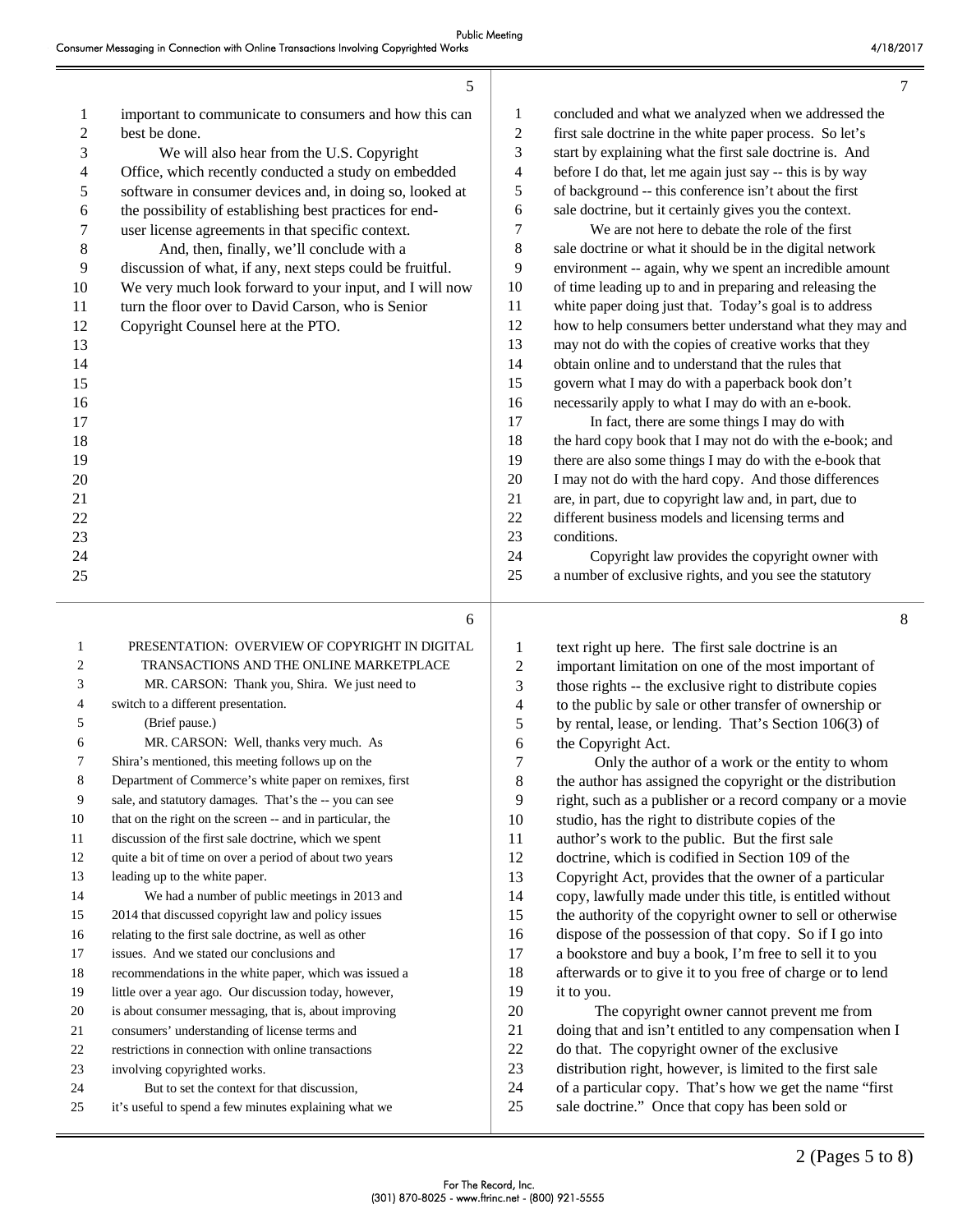|              | 9                                                         |    | 11                                                        |
|--------------|-----------------------------------------------------------|----|-----------------------------------------------------------|
| $\mathbf{1}$ | otherwise distributed, the copyright owner's distribution | 1  | transaction, and it's still there at the end of the       |
| 2            | right, with respect to that particular copy, disappears.  | 2  | transaction. But a second copy of the book is now         |
| 3            | That's a well established principle of copyright law.     | 3  | residing on my iPad or my Kindle, or perhaps both. It's   |
| 4            | But in the last quarter-century, more and more            | 4  | the transmission of that second digital copy that creates |
| 5            | works of authorship have been distributed not only in the | 5  | complicated questions that we don't have with the single  |
| 6            | form of hard copies, such as books, CDs, DVDs, and so on, | 6  | particular copy of, say, a paperback book.                |
| 7            | but they've also been distributed by means of digital     | 7  | Those complications, again, are not what we're            |
| 8            | transmissions, for example, by downloading a book from    | 8  | here to talk about, but for background information, it's  |
| 9            | Amazon.com, downloading music from iTunes, or downloading | 9  | important to understand why copyright laws that apply to  |
| 10           | apps from Google Play. Those digital works are also       | 10 | digital distribution do so in a way that's different in   |
| 11           | eligible for copyright protection, and the copyright      | 11 | some respects to the way they apply to the traditional    |
| 12           | owner has the same exclusive rights that the copyright    | 12 | distribution of physical goods.                           |
| 13           | owner has with respect to hard copies.                    | 13 | Let's talk about licensing, because that's                |
| 14           | But certain rules that applied in the pre-                | 14 | really what governs many of the terms and conditions of   |
| 15           | digital world don't necessarily apply in the online       | 15 | what one can do when one obtains a copy by means of       |
| 16           | environment. Notably for our purposes today, the first    | 16 | digital transmissions, at least in the commercial world.  |
| 17           | sale doctrine does not permit the resale or               | 17 | Digital distribution models differ from traditional       |
| 18           | redistribution of a copy that was obtained by means of a  | 18 | brick-and-mortar models for other reasons. Because of     |
| 19           | digital transmission.                                     | 19 | the different nature of an e-book or a song or video      |
| 20           | There are a number of reasons for this, but the           | 20 | file, we access them differently than we do in hard copy. |
| 21           | most obvious one is that when you download a copy, you're | 21 | When I want to get a book or a movie online,              |
| 22           | implicating more than the distribution right. When you    | 22 | it's not the same kind of transaction as a transaction I  |
| 23           | transmit a copy of a work online, you're implicating      | 23 | enter into at a bookstore or a video store. Not only      |
| 24           | another of the copyright owner's exclusive rights.        | 24 | that, but making works available online opens up all      |
| 25           | That's Section $106(1)$ , the right to reproduce the      | 25 | sorts of new options that allow consumers to experience   |
|              | 10                                                        |    | 12                                                        |

 $\sim$ 

### 10

 copyrighted work in copyrights [sic] or phonorecords. 2 What we call -- while we call a transmission over the internet a distribution, it's actually much more than that. After all, the actual copy that's sitting on the server doesn't move from the server to the recipient's device. Instead, a transmission is made that results in reproduction of the bits and bytes that together make up a copy of the work. And the first sale doctrine does not apply to the reproduction right. 10 I can't take the time to go into all of our analysis on the issue, and there's really not reason -- that's not what we're here to talk about for the most part, but let me take a minute or two to give you a sense of some of the other reasons that led to our conclusions. 15 When I go into a bookstore to buy a book, I take the book off the shelf, I pay for it, and I walk out of the store with it. At the beginning of the transaction, there was only one book; and at the end of the transaction, there's still only one book. The particular copy of the book has just been removed from 21 the bookshelf in the bookstore, and it ends up on my bookshelf. 23 But when I download an e-book, the copy that is 24 sitting on the server at Amazon or Barnes & Noble doesn't go anywhere. It's there at the beginning of the

1 works of authorship without owning and sometimes without 2 even possessing copies. 3 Some of those experiences may feel very similar 4 to the experiences we have with hard copies like books,

5 DVDs, and CDs. You pay money; you get a copy; and you 6 can read or watch or listen to it whenever you want. But 7 when you obtain that copy by means of an online 8 transmission, almost inevitably the transaction is going 9 to be accompanied by a license called an end-user license 10 agreement, or EULA. You'll have to -- you'll have an 11 opportunity to read that agreement typically. You 12 usually will have to click on a link to read it, and you 13 will have to do something to indicate your consent, most 14 likely. 15 But as we looked at the issue while we were

16 working on the white paper, the consensus seemed to be 17 that it's very rare that anyone actually reads the EULA 18 or even looks at it. I don't think anyone came forward 19 with any evidence as to how frequently customers read 20 them, but I also don't think anyone actually disputed 21 that proposition.

22 That's not surprising. EULAs are frequently 23 very lengthy; they're detailed; and they're not 24 necessarily easy to read. But it's the EULA that will 25 tell you whether you actually own the copy, how many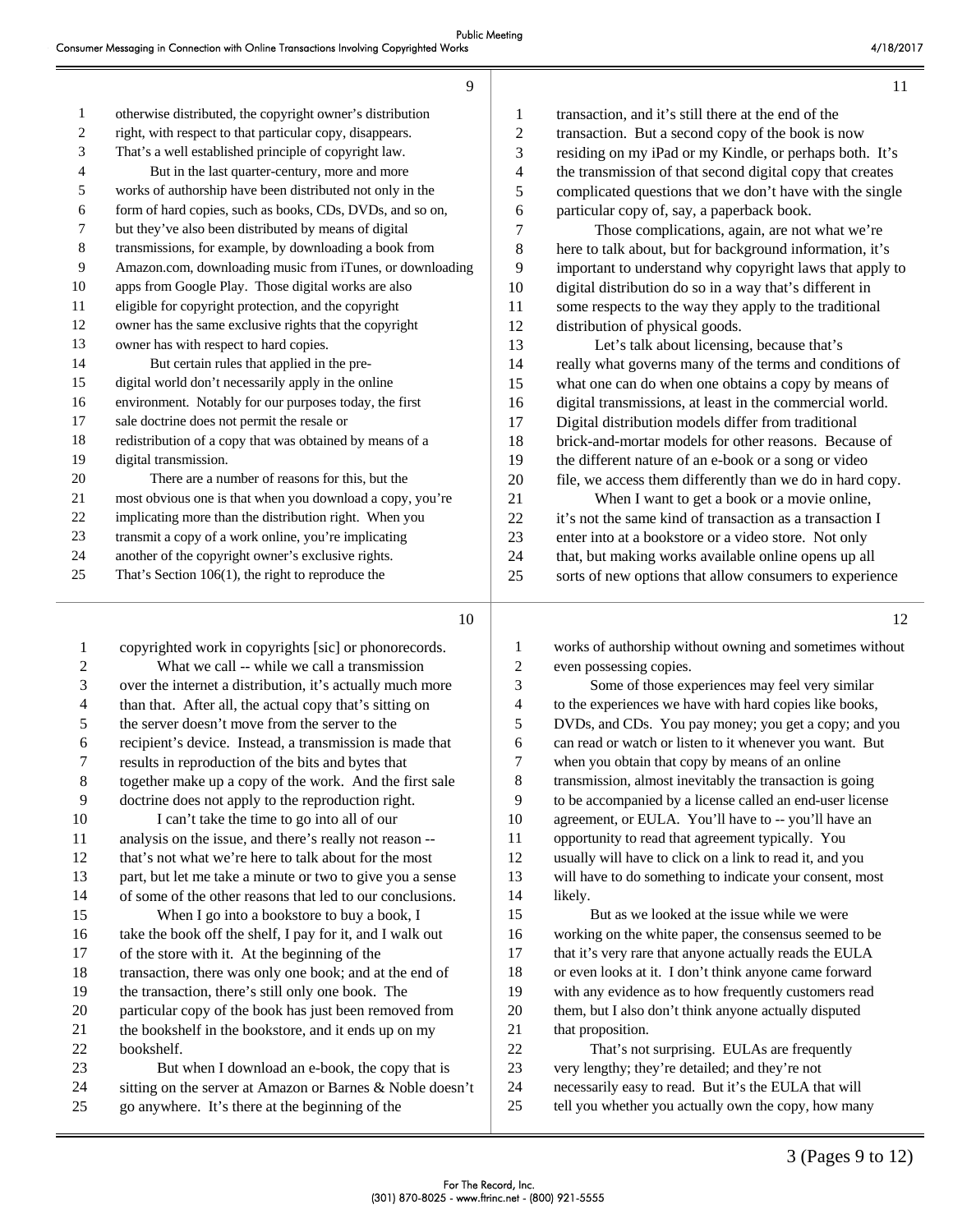|                | 13                                                       |                |
|----------------|----------------------------------------------------------|----------------|
| 1              | copies you can make, and on how many and what kinds of   | $\mathbf{1}$   |
| $\overline{c}$ | devices you can put them; whether you can give your copy | $\overline{2}$ |
| 3              | to somebody else, whether you can provide access to      | 3              |
| $\overline{4}$ | somebody else, and so on.                                | $\overline{4}$ |
| 5              | Of course, this isn't an issue only with                 | 5              |
| 6              | respect to issues that relate to copyright. There are    | 6              |
| 7              | all sorts of terms and conditions in EULAs that have     | 7              |
| 8              | nothing to do with copyright. And I would imagine that   | 8              |
| 9              | consumers are just as knowledgeable or unknowledgeable   | 9              |
| 10             | about those terms and conditions as they are about the   | 10             |
| 11             | terms that relate to copyright.                          | 11             |
| 12             | They can vary also from vendor to vendor and             | 12             |
| 13             | perhaps also from copyright owner to copyright owner.    | 13             |
| 14             | Different services may offer different terms and         | 14             |
| 15             | conditions based on their understanding of what it is    | 15             |
| 16             | that consumers want or on what they believe makes        | 16             |
| 17             | economic sense, and all also based on the contract they  | 17             |
| 18             | have with the copyright owner.                           | 18             |
| 19             | We'll have representatives of online platforms           | 19             |
| 20             | and copyright owners on our first panel, and perhaps we  | 20             |
| 21             | can learn some more from them about this. Now, the white | 21             |
| 22             | paper described an online marketplace that's evolving    | 22             |
| 23             | from services involving the distribution of copies to    | 23             |
| 24             | those in which consumers are offered different levels of | 24             |
| 25             | access at a choice of price points and an exchange for   | 25             |
|                |                                                          |                |

ownership or of the ability to resell or give away copies just doesn't come up, because you never actually have a 3 copy. But other questions do come up depending upon the business model. For example, on how many devices or what kinds of devices may I access the work? Can I give access to my family or friends? We also heard assertions that some of the terms and conditions set forth in EULAs, such as provisions barring redistribution of copies by consumers, are at odds with the ordinary expectations of consumers, especially when the consumer consummates the transaction by clicking on a button that says "buy." Others disagreed, expressing the view that the particular contexts in which those transactions take place, consumers are likely to understand that they're paying for something that falls short of ownership. That's something we'll be exploring a little later today. But nobody came forward with hard evidence as to what consumers actually understand they're getting when they obtain copies of works online. Many participants on all sides agreed that consumers are entitled to clarity and that more should be done to communicate what rights they are or are not getting when they enter into a transaction involving digital transmissions of copies.

14

| $\overline{2}$<br>physical world. For example, software patches and<br>3<br>upgrades.<br>4<br>Indeed, the RIAA recently announced that in<br>5<br>2016, for the first time ever, streaming music platforms<br>generated the majority of the U.S. music industry's<br>6<br>7<br>revenues. But it's not just about making more money for<br>8<br>copyright owners. The marketplace, in fact, is<br>9<br>responding to consumer demands and taking advantage of<br>10<br>new opportunities and flexibilities that digital<br>technology offers. The music business is probably the<br>11<br>12<br>furthest along this path toward access-based models, and<br>13<br>the motion picture industry is probably close behind. In<br>14<br>other industries, such as book publishing, the prevailing<br>model is still based on giving the consumer a copy of the<br>15<br>work, whether it's in hard copy form or a digital copy.<br>16<br>17<br>Access-based models also come in a number of<br>different kinds of offerings. There are subscription<br>18<br>services that give you access to a large number of works<br>19<br>for as long as you have the subscription. Think of<br>20<br>21<br>Spotify, for example, or Netflix. There are 24-hour or<br>22<br>48-hour rentals in which we're given access to a work for<br>23<br>a relatively short period of time. Such arrangements are<br>24<br>popular, for example, with motion pictures.<br>In these access models, the question of<br>25 | 1 | benefits that may not be available or necessary in the |  |
|-----------------------------------------------------------------------------------------------------------------------------------------------------------------------------------------------------------------------------------------------------------------------------------------------------------------------------------------------------------------------------------------------------------------------------------------------------------------------------------------------------------------------------------------------------------------------------------------------------------------------------------------------------------------------------------------------------------------------------------------------------------------------------------------------------------------------------------------------------------------------------------------------------------------------------------------------------------------------------------------------------------------------------------------------------------------------------------------------------------------------------------------------------------------------------------------------------------------------------------------------------------------------------------------------------------------------------------------------------------------------------------------------------------------------------------------------------------------------------------------------|---|--------------------------------------------------------|--|
|                                                                                                                                                                                                                                                                                                                                                                                                                                                                                                                                                                                                                                                                                                                                                                                                                                                                                                                                                                                                                                                                                                                                                                                                                                                                                                                                                                                                                                                                                               |   |                                                        |  |
|                                                                                                                                                                                                                                                                                                                                                                                                                                                                                                                                                                                                                                                                                                                                                                                                                                                                                                                                                                                                                                                                                                                                                                                                                                                                                                                                                                                                                                                                                               |   |                                                        |  |
|                                                                                                                                                                                                                                                                                                                                                                                                                                                                                                                                                                                                                                                                                                                                                                                                                                                                                                                                                                                                                                                                                                                                                                                                                                                                                                                                                                                                                                                                                               |   |                                                        |  |
|                                                                                                                                                                                                                                                                                                                                                                                                                                                                                                                                                                                                                                                                                                                                                                                                                                                                                                                                                                                                                                                                                                                                                                                                                                                                                                                                                                                                                                                                                               |   |                                                        |  |
|                                                                                                                                                                                                                                                                                                                                                                                                                                                                                                                                                                                                                                                                                                                                                                                                                                                                                                                                                                                                                                                                                                                                                                                                                                                                                                                                                                                                                                                                                               |   |                                                        |  |
|                                                                                                                                                                                                                                                                                                                                                                                                                                                                                                                                                                                                                                                                                                                                                                                                                                                                                                                                                                                                                                                                                                                                                                                                                                                                                                                                                                                                                                                                                               |   |                                                        |  |
|                                                                                                                                                                                                                                                                                                                                                                                                                                                                                                                                                                                                                                                                                                                                                                                                                                                                                                                                                                                                                                                                                                                                                                                                                                                                                                                                                                                                                                                                                               |   |                                                        |  |
|                                                                                                                                                                                                                                                                                                                                                                                                                                                                                                                                                                                                                                                                                                                                                                                                                                                                                                                                                                                                                                                                                                                                                                                                                                                                                                                                                                                                                                                                                               |   |                                                        |  |
|                                                                                                                                                                                                                                                                                                                                                                                                                                                                                                                                                                                                                                                                                                                                                                                                                                                                                                                                                                                                                                                                                                                                                                                                                                                                                                                                                                                                                                                                                               |   |                                                        |  |
|                                                                                                                                                                                                                                                                                                                                                                                                                                                                                                                                                                                                                                                                                                                                                                                                                                                                                                                                                                                                                                                                                                                                                                                                                                                                                                                                                                                                                                                                                               |   |                                                        |  |
|                                                                                                                                                                                                                                                                                                                                                                                                                                                                                                                                                                                                                                                                                                                                                                                                                                                                                                                                                                                                                                                                                                                                                                                                                                                                                                                                                                                                                                                                                               |   |                                                        |  |
|                                                                                                                                                                                                                                                                                                                                                                                                                                                                                                                                                                                                                                                                                                                                                                                                                                                                                                                                                                                                                                                                                                                                                                                                                                                                                                                                                                                                                                                                                               |   |                                                        |  |
|                                                                                                                                                                                                                                                                                                                                                                                                                                                                                                                                                                                                                                                                                                                                                                                                                                                                                                                                                                                                                                                                                                                                                                                                                                                                                                                                                                                                                                                                                               |   |                                                        |  |
|                                                                                                                                                                                                                                                                                                                                                                                                                                                                                                                                                                                                                                                                                                                                                                                                                                                                                                                                                                                                                                                                                                                                                                                                                                                                                                                                                                                                                                                                                               |   |                                                        |  |
|                                                                                                                                                                                                                                                                                                                                                                                                                                                                                                                                                                                                                                                                                                                                                                                                                                                                                                                                                                                                                                                                                                                                                                                                                                                                                                                                                                                                                                                                                               |   |                                                        |  |
|                                                                                                                                                                                                                                                                                                                                                                                                                                                                                                                                                                                                                                                                                                                                                                                                                                                                                                                                                                                                                                                                                                                                                                                                                                                                                                                                                                                                                                                                                               |   |                                                        |  |
|                                                                                                                                                                                                                                                                                                                                                                                                                                                                                                                                                                                                                                                                                                                                                                                                                                                                                                                                                                                                                                                                                                                                                                                                                                                                                                                                                                                                                                                                                               |   |                                                        |  |
|                                                                                                                                                                                                                                                                                                                                                                                                                                                                                                                                                                                                                                                                                                                                                                                                                                                                                                                                                                                                                                                                                                                                                                                                                                                                                                                                                                                                                                                                                               |   |                                                        |  |
|                                                                                                                                                                                                                                                                                                                                                                                                                                                                                                                                                                                                                                                                                                                                                                                                                                                                                                                                                                                                                                                                                                                                                                                                                                                                                                                                                                                                                                                                                               |   |                                                        |  |
|                                                                                                                                                                                                                                                                                                                                                                                                                                                                                                                                                                                                                                                                                                                                                                                                                                                                                                                                                                                                                                                                                                                                                                                                                                                                                                                                                                                                                                                                                               |   |                                                        |  |
|                                                                                                                                                                                                                                                                                                                                                                                                                                                                                                                                                                                                                                                                                                                                                                                                                                                                                                                                                                                                                                                                                                                                                                                                                                                                                                                                                                                                                                                                                               |   |                                                        |  |
|                                                                                                                                                                                                                                                                                                                                                                                                                                                                                                                                                                                                                                                                                                                                                                                                                                                                                                                                                                                                                                                                                                                                                                                                                                                                                                                                                                                                                                                                                               |   |                                                        |  |
|                                                                                                                                                                                                                                                                                                                                                                                                                                                                                                                                                                                                                                                                                                                                                                                                                                                                                                                                                                                                                                                                                                                                                                                                                                                                                                                                                                                                                                                                                               |   |                                                        |  |
|                                                                                                                                                                                                                                                                                                                                                                                                                                                                                                                                                                                                                                                                                                                                                                                                                                                                                                                                                                                                                                                                                                                                                                                                                                                                                                                                                                                                                                                                                               |   |                                                        |  |
|                                                                                                                                                                                                                                                                                                                                                                                                                                                                                                                                                                                                                                                                                                                                                                                                                                                                                                                                                                                                                                                                                                                                                                                                                                                                                                                                                                                                                                                                                               |   |                                                        |  |

1 Based on what we heard, we reached the 2 following conclusion in the white paper. We concluded 3 that there's a need to provide consumers with more 4 clarity about the nature of the transactions they enter 5 into when they download copies of works. And the purpose 6 of this meeting is to explore whether there's a need for 7 further action and, if so, what kind of action would be 8 appropriate. 9 So that's what the meeting's about, and that

10 brings us today to the rest of the program, in which 11 we've brought together various stakeholders to explore 12 the issues and to share their views surrounding consumer 13 messaging relating to online transactions involving 14 copyrighted works. The question is whether we need to do 15 more to let consumers know what they may or may not do 16 with the copies they obtain online and helping them 17 understand the rules of the road when they engage in 18 digital transactions for copyrighted works. 19 We don't have a particular process or a 20 particular outcome in mind, but we want to, at the very 21 least, start a conversation on the topic. We heard from 22 some stakeholders that renting and not owning will become 23 the primary way that people consume content in the 24 future. I've already alluded to that when I talk about 25 online subscription services, for example.

15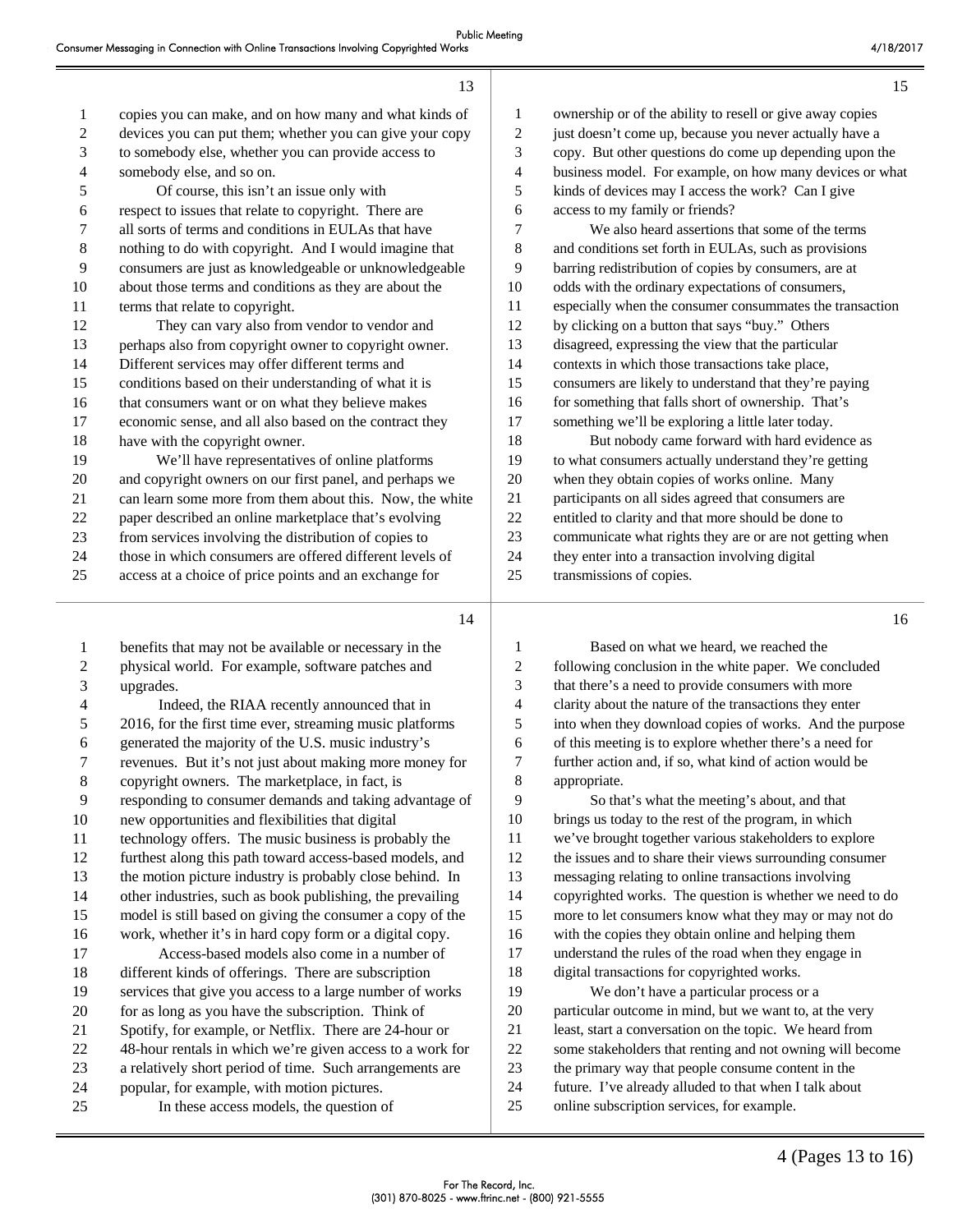|                | 17                                                        |                          | 19                                                        |
|----------------|-----------------------------------------------------------|--------------------------|-----------------------------------------------------------|
| $\mathbf{1}$   | As the digital marketplace continues to evolve            | 1                        | professor of law at Case Western Reserve University of    |
| 2              | to include a wide variety of license-based business       | $\overline{c}$           | Law. He was an active participant at one of our white     |
| 3              | models, clear communication of relevant terms to          | 3                        | paper roundtables, and he's written extensively on the    |
| 4              | consumers can help facilitate commerce and establish      | $\overline{\mathcal{L}}$ | first sale doctrine. But what he has to talk -- what      |
| 5              | trust in the online marketplace.                          | 5                        | he's here to talk about today is not the first sale       |
| 6              | Copyrighted works form a substantial portion of           | 6                        | doctrine.                                                 |
| 7              | online commercial transactions, and they contribute       | 7                        | Instead, he's here to address another                     |
| 8              | significantly to U.S. commerce, but the issues we're      | 8                        | conclusion in the white paper, the one I've just been     |
| 9              | discussing today are not unique to the United States.     | 9                        | talking about, which is the conclusion that there's a     |
| 10             | They're being explored by governments around the world.   | 10                       | need to provide consumers with more clarity about the     |
| 11             | For example, Europe has come up with suggested guidelines | 11                       | nature of the transactions they enter into when they      |
| 12             | for a way to communicate with consumers. What you see     | 12                       | download copies of works.                                 |
| 13             | are some suggested guidelines that the European           | 13                       | Professor Perzanowski is the coauthor of an               |
| 14             | Commission has come up with.                              | 14                       | article published in January in the University of         |
| 15             | When looking at solutions, we need to be                  | 15                       | Pennsylvania Law Review, entitled "What we Buy when we    |
| 16             | forward-looking because what may be cutting edge to       | 16                       | Buy Now." It's the only study we're aware of that looks   |
| 17             | today's consumers may be commonplace tomorrow, and the    | 17                       | into what consumers believe they acquire when they buy    |
| 18             | day after tomorrow, they may be absolutely old-fashioned. | 18                       | digital media goods. The article suggests that adding a   |
| 19             | Solutions also need to make sense. If a virtual           | 19                       | short notice to digital product pages, a notice that      |
| 20             | assistant like Alexa or Google Home has to read out       | 20                       | explains what consumers may and may not do with the       |
| 21             | lengthy EULAs before playing music or streaming           | 21                       | copies they obtain, would improve their understanding of  |
| 22             | television, consumers' enthusiasm for using those         | 22                       | what they're buying.                                      |
| 23             | assistants could decrease substantially, to put it        | 23                       | Following Professor Perzanowski's presentation,           |
| 24             | mildly. So there's a real problem between mediating       | 24                       | we'll have a panel of four commenters who will react to   |
| 25             | between the need to give information to consumers and     | 25                       | what he has to say, and I think it's fair to say we'll    |
|                | 18                                                        |                          | 20                                                        |
| $\mathbf{1}$   | giving consumers the ability to get to what they're       | 1                        | hear a variety of viewpoints. But whether you would       |
| $\overline{c}$ | really looking for, which isn't necessarily that          | $\overline{c}$           | disagree or agree with Professor Perzanowski, his article |
| 3              | information.                                              | 3                        | should be the basis for a very lively discussion.         |
| $\overline{4}$ | But, thankfully, we don't have to reinvent the            | $\overline{\mathcal{L}}$ | So with that, I hand it over to Professor                 |
| 5              | wheel. In addition to representatives from online         | 5                        | Perzanowski. And hopefully someone with more skill than   |
| 6              | platforms and copyright industry associations and public  | 6                        | I can find his PowerPoint.                                |
| 7              | interest organizations, we have with us today people with | 7                        |                                                           |
| 8              | significant experience in consumer messaging and in other | 8                        |                                                           |
| 9              | fields such as privacy disclosures and computer science.  | 9                        |                                                           |
| 10             | And they, hopefully, can help us provide some insight     | 10                       |                                                           |
| 11             | into relevant considerations as we explore consumer       | 11                       |                                                           |

ı

11 into relevant considerations as we explore consumer 12 messaging. 13 Finally, we want to make sure that everyone 14 understands this meeting is not about what terms and 15 conditions should be imposed on consumers any more than 16 it's about what the rules of copyright law should be. We 17 understand that reasonable minds can differ on those 18 topics, and I'm sure there's a variety of views on those 19 topics in this room. But for the purposes of this 20 exercise, we're taking for granted that the terms are 21 what they are. The question isn't what they ought to be 22 but rather how do we best communicate to consumers what 23 those terms are. 24 And with that, let me introduce our next 25 presenter, Aaron Perzanowski. Professor Perzanowski is a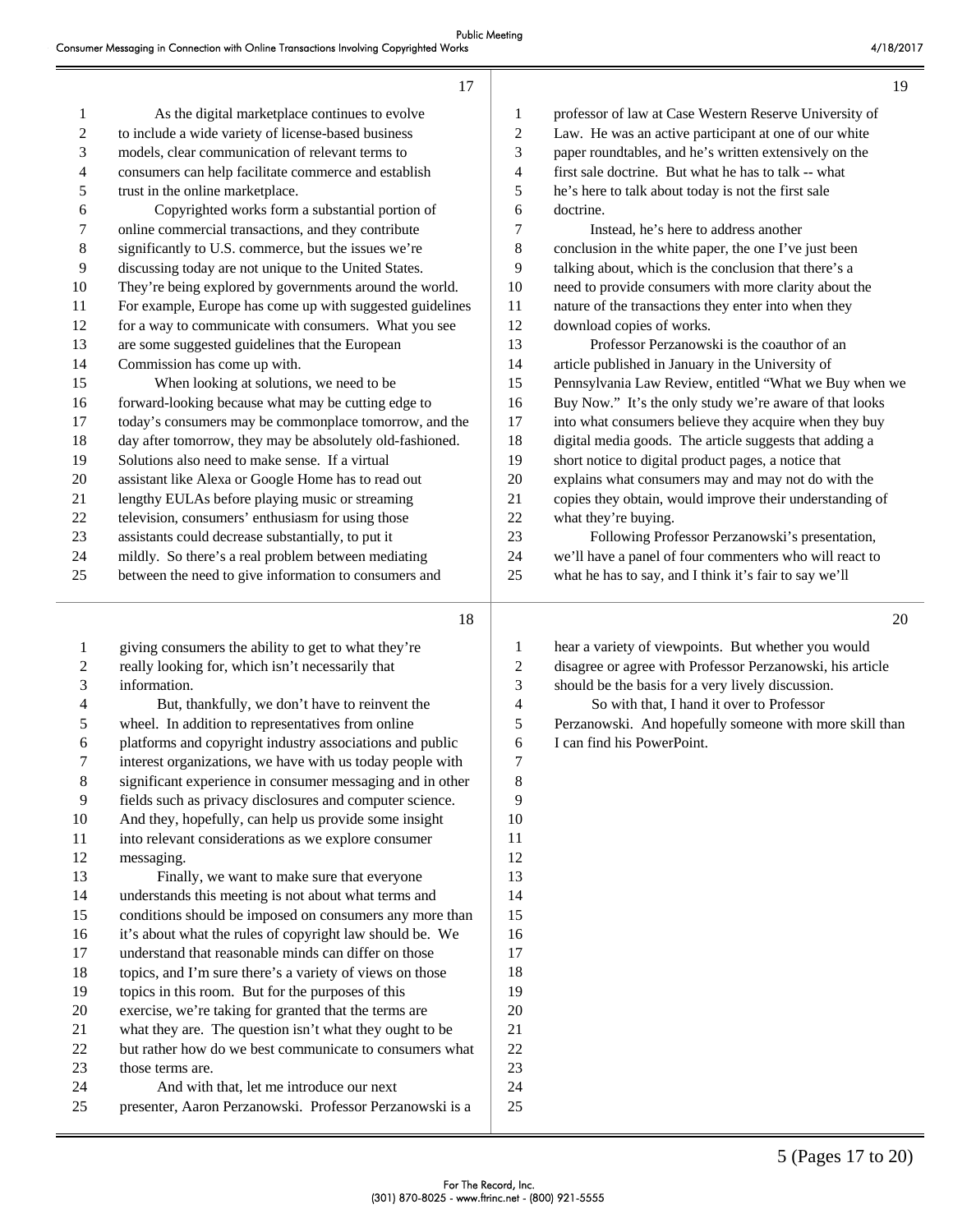|                | RESEARCH PRESENTATION: WHAT WE BUY WHEN WE BUY NOW        | 1  | Volkswagens that were sold over the past decade or so and |
|----------------|-----------------------------------------------------------|----|-----------------------------------------------------------|
| 2              | MR. PERZANOWSKI: Bear with me for just a                  | 2  | claim that that's evidence that consumers really love     |
| 3              | moment here.                                              | 3  | pollution, right? And I think in the same way it's not    |
| $\overline{4}$ | So thanks so much for giving me the opportunity           | 4  | clear that we can point to this shift away from           |
| 5              | to talk about this project today, thanks to all the folks | 5  | ownership-based models of media acquisition to more       |
| 6              | at the PTO and at NTIA and everyone involved in           | 6  | temporary, more conditional forms of access and claim     |
| 7              | organizing this event. So this paper, as David just       | 7  | that that is a reflection of consumer preferences, unless |
| 8              | mentioned, is one that I cowrote with Chris Hoofnagle.    | 8  | consumers have accurate information.                      |
| 9              | It was recently published in the University of            | 9  | So what did we do in this study? We created               |
| 10             | Pennsylvania Law Review. And my comments today are        | 10 | this sort of fictitious marketplace called Media Shop and |
| 11             | really going to be focused on kind of explaining the      | 11 | surveyed just under 1,300 consumers about their           |
| 12             | design of this study and outlining the conclusions that   | 12 | understanding of this "buy now" language. We created a    |
| 13             | we drew from this data.                                   | 13 | set of screening questions to make sure that all of our   |
| 14             | So as a starting point -- I have two machines             | 14 | survey respondents were online shoppers, in the market    |
| 15             | to keep track of here. As a starting point, I imagine a   | 15 | for either digital books, music, or movies. And the       |
| 16             | lot of you remember this incident from a few years ago    | 16 | sample that we came up with was designed to be            |
| 17             | where Amazon remotely deleted all of the copies of George | 17 | representative and was representative in terms of sex, in |
| 18             | Orwell's 1984 from the devices of consumers who had       | 18 | terms of age, and in terms of income. It was also         |
| 19             | purchased that book. This is, I think, a really stark     | 19 | roughly representative when it came to race, region of    |
| 20             | example of the ways in which consumers' relationships     | 20 | the country, and education, as well.                      |
| 21             | between -- or consumers' relationships with digital       | 21 | So on the basis of those screening questions,             |
| 22             | products differs from their relationship when it comes to | 22 | we sorted consumers into three different categories, and  |
| 23             | physical books. It just isn't a thing that could happen   | 23 | within each one of those categories, we focus on a        |
| 24             | when it comes to physical books.                          | 24 | different media type, right? So we had books, music, and  |
| 25             | And it is one of a number of incidents that I             | 25 | movies here. Here we have an example of an e-book.        |
|                |                                                           |    |                                                           |

22

 $21$ 

| $\mathbf{1}$             | think illustrate this point. The removal of purchased     |
|--------------------------|-----------------------------------------------------------|
| 2                        | Xbox fitness videos in the last year or so is probably    |
| 3                        | the most recent example.                                  |
| $\overline{\mathcal{L}}$ | So some have argued that consumers understand             |
| 5                        | that when they click that "buy now" button on the Amazon  |
| 6                        | webpage that what they're really purchasing isn't a copy  |
| 7                        | of a book but a license to access content. And I've       |
| 8                        | always suspected that that is a rather optimistic         |
| 9                        | assessment of how well consumers understand these sorts   |
| 10                       | of transactions. So what Chris and I set out to do was    |
| 11                       | to test exactly what consumers are taking away from these |
| 12                       | advertising messages.                                     |
| 13                       | And I think that question is important for a              |
| 14                       | couple of reasons. First, from a purely consumer          |
| 15                       | protection point of view, we want to make sure that       |
| 16                       | consumers have accurate information when they're making   |
| 17                       | choices in the marketplace. We don't want them to be      |
| 18                       | making a purchase, expecting one set of rights and then   |
| 19                       | acquiring a lesser and in some ways inferior set of       |
| 20                       | rights. But more broadly, if we value the marketplace as  |
| 21                       | a source of information about consumer preferences, then  |
| 22                       | we need to make sure that the decisions that consumers    |
| 23                       | are making are actually an accurate reflection of what    |
| 24                       | they want, right?                                         |
| 25                       | So you can't point to all of those diesel                 |

1 We also gave consumers a choice between a 2 number of different media titles. We wanted to sort of 3 ensure that they were engaged. We also wanted to ensure 4 that our measures of materiality in some way reflected 5 something that approximated the actual marketplace, 6 right? So if I put a book in front of you that you'd 7 never consider reading, that makes it a lot harder to 8 measure things like materiality.

9 So someone who was sorted into the e-book 10 tranche here and selected The Martian would have seen one 11 of four different variations on this page. They may have 12 seen a digital book sold with a "buy now" button. They 13 may have seen a digital book offered with a "license now" 14 button. They may have seen -- it's a subtle shift there 15 -- "buy now, license now." Some people also saw a 16 paperback version of the book with the "buy now" 17 language. We'll come back to that in a bit. There's the 18 "license now" variation. And here we have our fourth 19 condition, a short notice, rather than the "buy now" or 20 "license now" button. 21 The price that was reflected on these pages was

22 taken from the current Amazon price for these products, 23 so there were differences between the digital and 24 physical versions of the book. Sometimes the digital 25 versions were cheaper, but not always, right? So we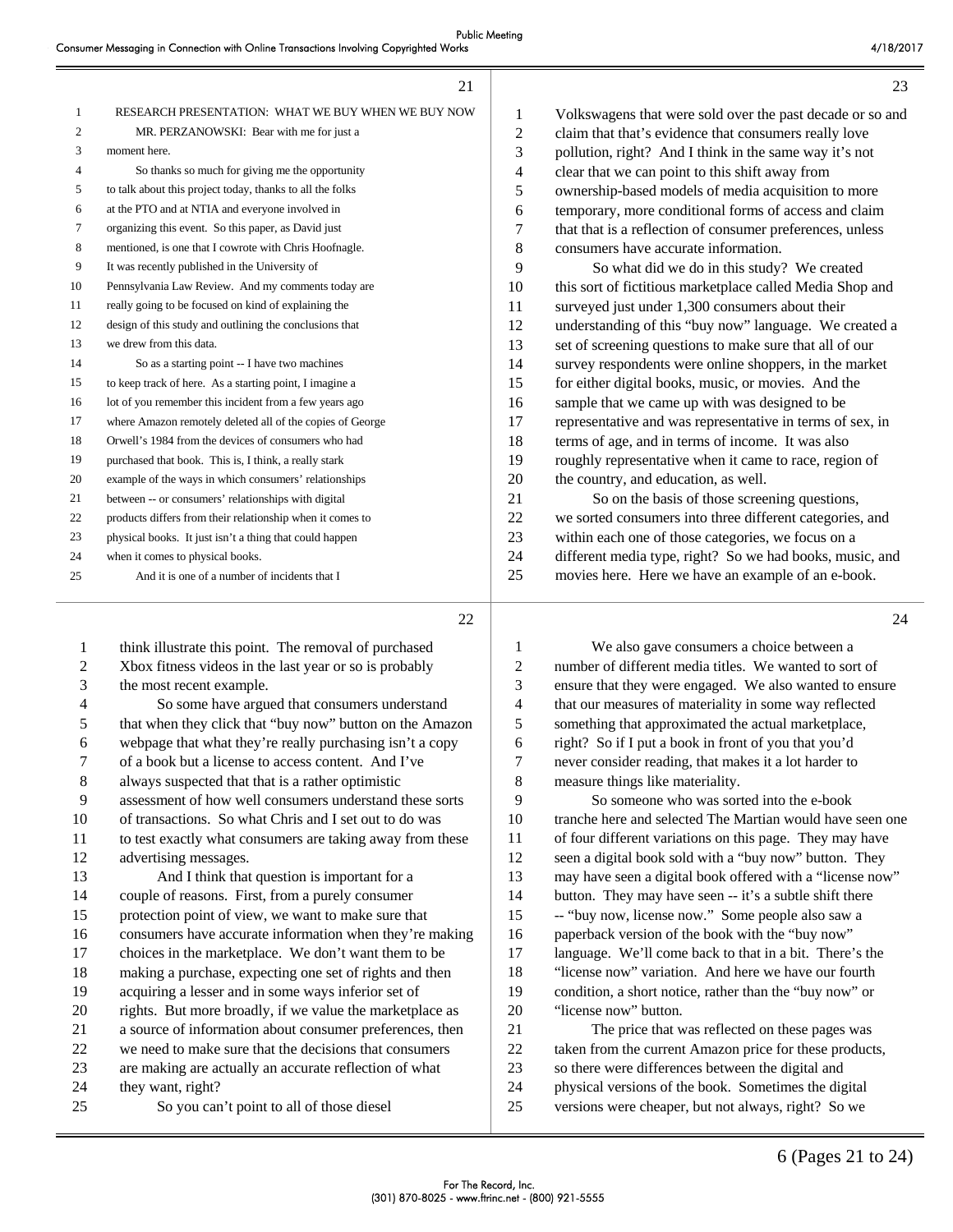|              | ZΣ                                                        |                |                 |
|--------------|-----------------------------------------------------------|----------------|-----------------|
| $\mathbf{1}$ | wanted to replicate market prices as closely as we could. | 1              | resa            |
| 2            | If you notice, down there at the bottom, there            | $\overline{c}$ |                 |
| 3            | is a link to the license terms that govern these          | 3              | kino            |
| 4            | transactions. And we tracked how many people actually     | 4              | rest            |
| 5            | clicked on that link. We did pretty well in terms of a    | 5              | fals            |
| 6            | response rate on clicking this link -- 1.4 percent of our | 6              | fast            |
| 7            | survey respondents clicked on this link, which, if you've | 7              | case            |
| 8            | read the literature on that question, is higher than      | 8              | 15 <sub>1</sub> |
| 9            | usual.                                                    | 9              | fran            |
| 10           | So our short notice was designed, and I'll come           | 10             |                 |
| 11           | back to the details here in a bit, to provide sort of     | 11             | mak             |
| 12           | clear and conspicuous language that told consumers what   | 12             | not             |
| 13           | rights they were acquiring and which they were not.       | 13             | sani            |
| 14           | So a few of our kind of key findings here.                | 14             | pos.            |
| 15           | Three, I think, key takeaway points. One, the data        | 15             | resp            |
| 16           | support the notion that the "buy now" button misleads a   | 16             |                 |
| 17           | substantial portion of consumers about the particular     | 17             | to $\cdot$      |
| 18           | rights they acquire in digital media transactions.        | 18             | first           |
| 19           | Second, those misperceptions are material to their        | 19             | hav             |
| 20           | purchasing decision. Consumers would behave differently   | 20             | So <sub>1</sub> |
| 21           | if they had full and accurate information. And, finally,  | 21             | now             |
| 22           | we saw a significant improvement in consumers'            | 22             | boo             |
| 23           | understanding of their rights when we replaced the "buy   | 23             | they            |
| 24           | now" button with this short notice.                       | 24             | of c            |
| 25           | So how did the survey itself operate? So after            | 25             | fals            |
|              |                                                           |                |                 |

 $\alpha$ 

1 the respondents were given an opportunity to view and 2 interact with those product pages I just showed you, they 3 were asked a series of questions about what rights they 4 believe they acquired in these transactions, right? So, 5 here, the question is, "After clicking 'buy now' and 6 paying for the e-book, can you lend it to a friend?" So 7 can you lend it, can you resell it, can you leave it in 8 your will, can you give it away as a gift, can you read 9 it on the device of your choice? 10 And I want to briefly summarize the results, 11 starting with what we found for the consumers who saw the 12 "buy now" button for digital goods. So what we see here 13 is that it turns out a very high percentage of consumers 14 believe that they are getting rights that are expressly 15 denied to them under these license terms. People think 16 they're getting the right to lend their digital 17 purchases, to give them away, and even, for a not 18 insubstantial number of consumers, to resell those goods. 19 We see really high affirmative response rates 20 here for the ability to keep these purchases for as long 21 as you would like the ability to use them on your device 22 of choice. And more than 40 percent of our respondents 23 believe they had the right to lend those digital 24 purchases and to give them away. A smaller percentage 25 responded yes to leaving them in their will and to

ıle. But if we're thinking about this, and this is d of the lens that we use in the paper to analyze the lts here, if we think about this through the lens of e advertising law, you know, there's not a hard-andpercentage when it comes to a false advertising  $\epsilon$ , but a typical rate of -- typically a rate of above bercent or so is good evidence of deception. And, kly, resale here is the only close call. We also asked people if they had the right to te copies for other people, something they're clearly entitled to do under copyright law, as a sort of Ity check on our results. And, in fact, with the sible exception of MP3s, we saw the lowest affirmative onse rates to that question. So what happens when we switch from "buy now" license now"? Something interesting happens. The question we ask, "Do you own the thing that you e just paid for?," we see a massive decrease, right? we're comparing here in the -- on the left the "buy v" results with the "license now" results. For eks, we see a huge drop in the number of people who say y own this thing, but, of course, ownership is a sort omplex legal conclusion, right? It's not really a

ifiable result, but we do think it gives us a sense

|    | 28                                                        |
|----|-----------------------------------------------------------|
| 1  | of kind of overall consumer perception of the             |
| 2  | transaction.                                              |
| 3  | Beyond that, though, very little changes,                 |
| 4  | right? There are no substantial statistically             |
| 5  | significant shifts that happen when we shift from "buy    |
| 6  | now" to "license now." That's true here for e-books. I    |
| 7  | could show you the slides for MP3s and movies. It's       |
| 8  | pretty much the same thing.                               |
| 9  | What about our short notice intervention here,            |
| 10 | right? One thing to say about the short notice, first of  |
| 11 | all, is neither Chris nor I are professional designers.   |
| 12 | We are not trained in user interface design. I, frankly,  |
| 13 | spent about 15 to 20 minutes putting this little thumbs-  |
| 14 | up, thumbs-down thing together. And we thought we'd see   |
| 15 | how it works, right? And there are obvious ways to        |
| 16 | improve it.                                               |
| 17 | In our open-ended questions in the survey, we             |
| 18 | had a number of people who said, Uh, you know, that       |
| 19 | notice was good, but the typeface was too small, it was   |
| 20 | too hard to read, right? So maybe it needs to be, like,   |
| 21 | you know, 11-point instead of 9-point or something along  |
| 22 | those lines.                                              |
| 23 | So we think there are ways to improve upon the            |
| 24 | results that we found, but the results were significant.  |
| 25 | So this is what happens when we compare the "buy now" and |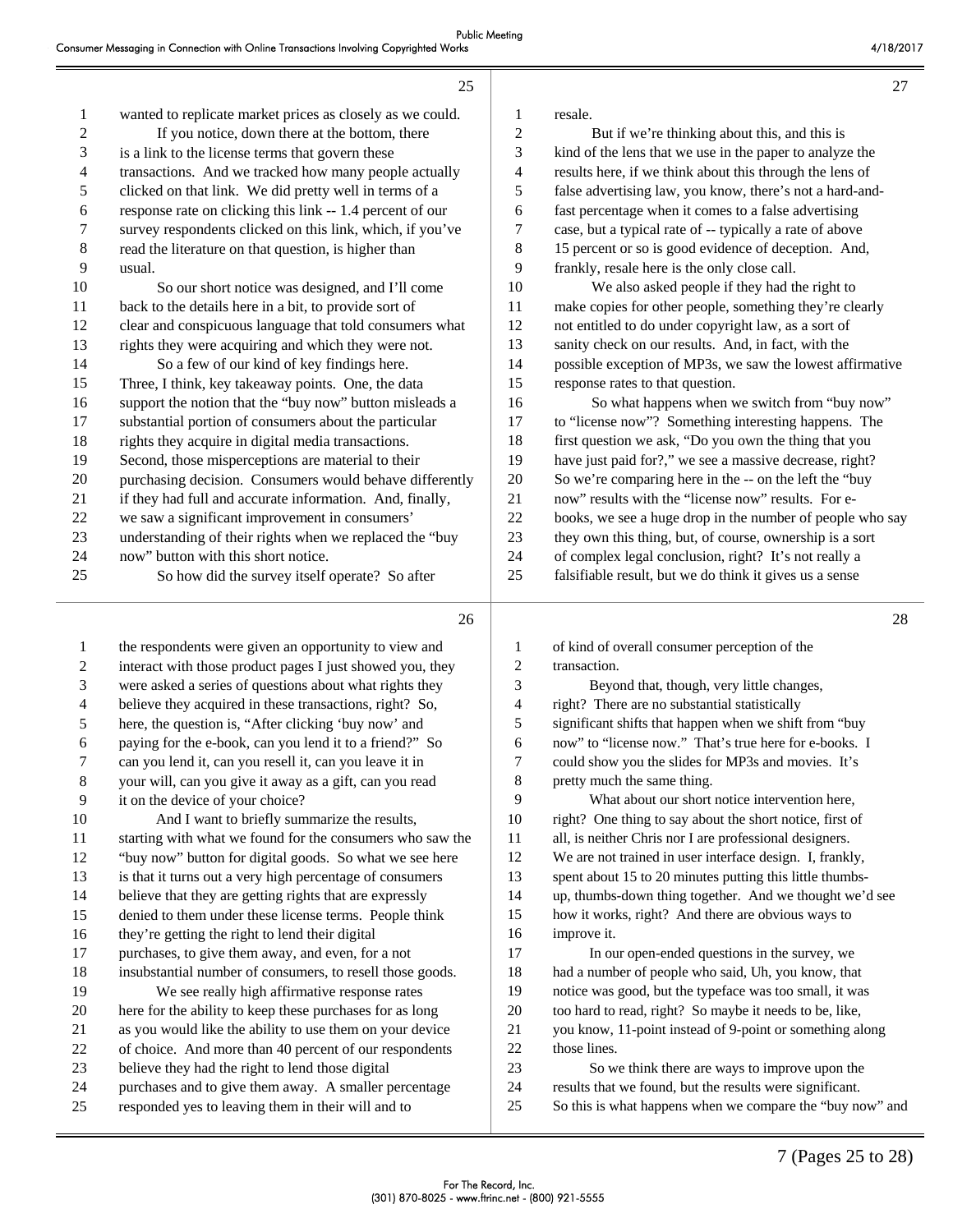| 1              | short-notice conditions for e-books. We see that similar |
|----------------|----------------------------------------------------------|
| $\overline{2}$ | drop in the people who think they own the digital good,  |
| 3              | but we also see significant drops in affirmative         |
| $\overline{4}$ | responses for lending, gifting, willing, and reselling.  |
| 5              | And this is after only a single exposure to this short   |
| 6              | notice for no more than, you know, 30 seconds at most.   |
| 7              | We made a mistake, frankly, and didn't track             |
| 8              | how long people were on that particular page, which we   |
| 9              | should have done, but the average response time for the  |
| 10             | entire survey, which had lots of steps in it, was ten    |
| 11             | minutes, right? So people were not spending a great deal |
| 12             | of time looking at that product page. We think that with |
| 13             | repeated exposures we might see more pronounced results. |
| 14             | So those are the results there for e-books.              |
| 15             | A similar story plays out for MP3s. We see               |
| 16             | drops in much of the same places. Interestingly, though, |
| 17             | we saw very little effect when it came to movies.        |
| 18             | Consumers did not respond in quite the same way. And, to |
| 19             | be honest, we're not entirely sure why that's the case.  |
| 20             | It might be something unique about movies. My best guess |
| 21             | is the demographics of the people who self-selected into |
| 22             | the movie purchaser category were different than the     |
| 23             | other two categories. There were fewer people over the   |
| 24             | age of 65 in the movie category, and there were fewer    |
| 25             | women in the movie category. And people over the age of  |
|                |                                                          |
|                | 30                                                       |

1 65 and women tended to understand their rights more 2 accurately than younger men. Conclude from that what you 3 will. 4 So we also wanted to sort of quantify 5 respondents' performance on these questions, right? Not 6 only descriptively what did they believe, but were they 7 right or wrong? And so we scaled each respondent -- 8 there were seven questions. We scaled them on this zero 9 through seven scale based on essentially what is our 10 little grading chart here. And here is what we found, 11 right? Here's how people performed. 12 So the lowest scores on average were the people 13 who encountered the "license now" condition, right? That 14 just introduced in some ways additional confusion. One 15 thing that was interesting about "license now" -- and in 16 some ways I saw this as a success -- more people answered 17 "I don't know" to the "Do you have the right to do this 18 or not." And in some ways, I don't know, like, that's 19 the most correct answer. It's the most honest answer, in 20 a sense. So "license now" kind of shook people's 21 confidence, but in terms of correct answers, we saw a 22 lower rate. 23 Marginally better, although not statistically 24 significant, was the result for "buy now." That 25 difference was not significant.

| 1  | The short notice performs markedly better than            |
|----|-----------------------------------------------------------|
| 2  | the "buy now" button, right? This was a quite             |
| 3  | significant result but still far short of the pretty      |
| 4  | accurate, although not wholly accurate, but the largely   |
| 5  | accurate average score when it came to people who saw the |
| 6  | "buy now" button as attached to a hard copy, right?       |
| 7  | So this has so far just been kind of                      |
| 8  | summarizing the accuracy of these beliefs that consumers  |
| 9  | expressed. We were also interested in the question of     |
| 10 | materiality, right? Do these potential misperceptions     |
| 11 | about their rights actually matter to consumers? Would    |
| 12 | they behave differently if they knew the truth?           |
| 13 | And we tried to do that in a few ways, right?             |
| 14 | We tried to measure when it came to three of the          |
| 15 | particular rights. We didn't have time in the survey to   |
| 16 | ask about all of them because it adds significantly to    |
| 17 | the time, lowers your completion rate, lowers the         |
| 18 | attentiveness of the respondents, so we focused on three  |
| 19 | of them: lending, reselling, and using on the device of   |
| 20 | your choice.                                              |
| 21 | So the first way we tried to measure                      |
| 22 | materiality was to ask people about their preferences.    |
| 23 | Would you strongly prefer an e-book that you can lend to  |
| 24 | a friend, or would you, you know, somewhat prefer one     |

25 that you can't lend to a friend, right? So here's what

|                | 32                                                        |
|----------------|-----------------------------------------------------------|
| 1              | we found. And what I think is interesting about this is   |
| $\overline{2}$ | not only did the vast majority express a mild or strong   |
| 3              | preference for more than one of these three rights, the   |
| $\overline{4}$ | format didn't seem to make much difference.               |
| 5              | Those preferences were just as strong when you            |
| 6              | were talking to someone who was shopping for a physical   |
| 7              | book as when you were talking to someone who was shopping |
| 8              | for a digital book. Same for music and movies, as well.   |
| 9              | And, in some cases, counterintuitively, the preference    |
| 10             | was stronger for the digital good, right?                 |
| 11             | You can see that for the ability to lend music,           |
| 12             | 55 percent say they have a preference for lending an MP3  |
| 13             | as opposed to 48 percent for a compact disk. This is      |
| 14             | just another sort of metric for capturing that same data. |
| 15             | We scored everyone on a negative 6 to positive 6 scale,   |
| 16             | so positive 6 would be someone who expressed a strong     |
| 17             | preference for all three rights; negative 6 would be      |
| 18             | someone who expressed a strong preference against the     |
| 19             | right in each of the three instances.                     |
| 20             | And you see the distribution there. The                   |
| 21             | majority of people express these preferences for          |
| 22             | additional rights. So that's well and good, but how does  |
| 23             | this relate to consumer behavior in the marketplace? Are  |
| 24             | they going to make purchasing decisions differently on    |
| 25             | the basis of these preferences? And it turns out when     |
|                |                                                           |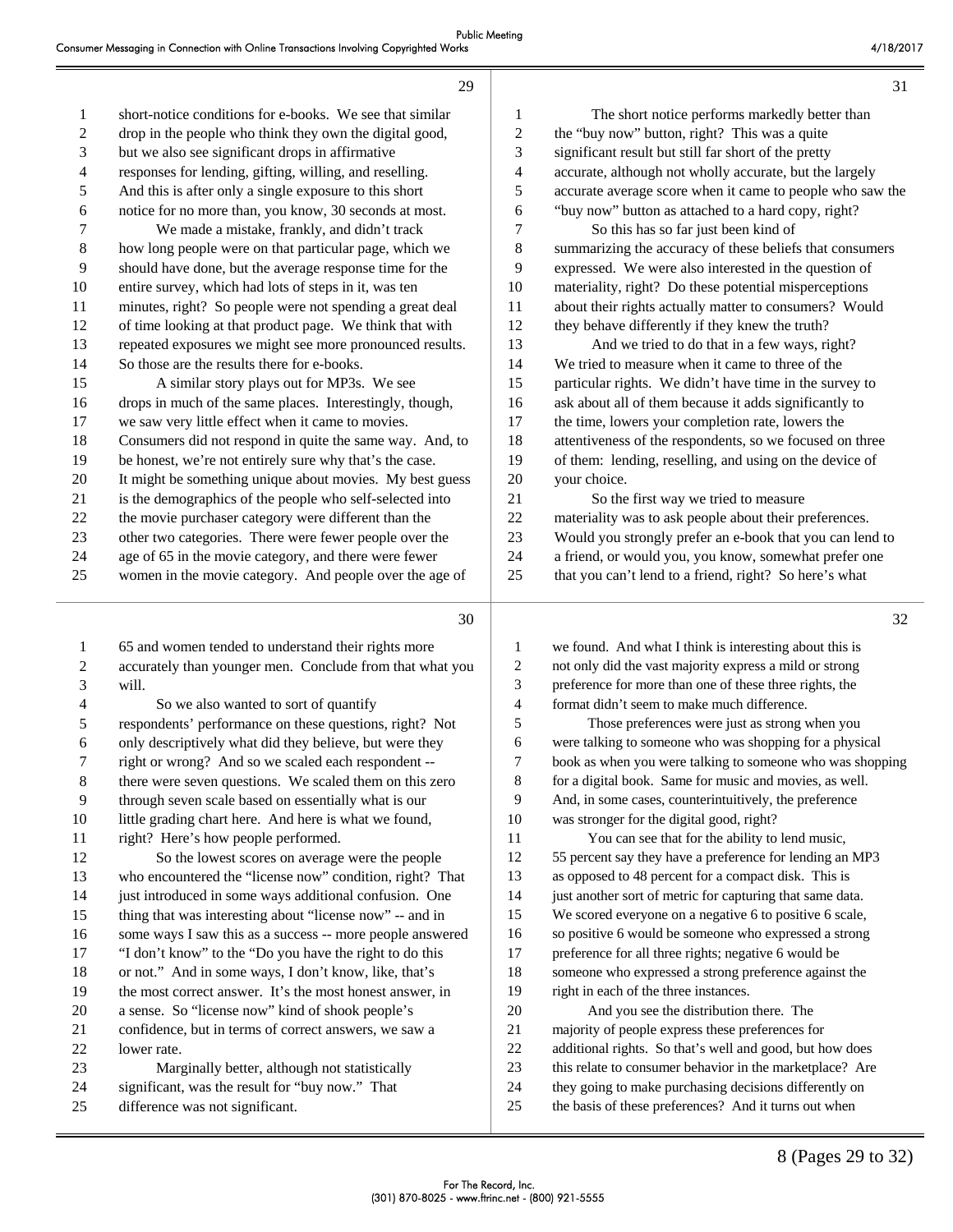|                         | 33                                                        |                | 35                                                        |
|-------------------------|-----------------------------------------------------------|----------------|-----------------------------------------------------------|
| 1                       | you ask people about their willingness to pay, to put a   | $\mathbf{1}$   | DISCUSSION: REACTIONS TO RESEARCH PRESENTATION            |
| $\overline{\mathbf{c}}$ | dollar value on these preferences, this is what we found. | $\overline{2}$ | MR. CARSON: Can we have our panelists come up?            |
| 3                       | Most of our respondents were willing to pay               | 3              | We have a hard stop on this panel at 2:20, so I'd like to |
| 4                       | more, and we asked this question in the most conservative | $\overline{4}$ | get started.                                              |
| 5                       | way possible, right? We didn't ask how much less would    | 5              | Thank you very much, Professor Perzanowski.               |
| 6                       | you pay for something where these rights are taken away   | 6              | We're going to have you come up here in a few minutes to  |
| 7                       | from you. We asked how much more would you pay to get     | 7              | join the panel, but first we're going to ask essentially  |
| 8                       | this right that you're not currently entitled to. And     | 8              | for people to react to what they've heard Professor       |
| 9                       | most respondents were willing to pay something. The       | 9              | Perzanowski say, and following that, with a little bit of |
| 10                      | median increase in price was a dollar; the average price  | 10             | discussion, we'll open it up to questions from the        |
| 11                      | increases were significantly more, right?                 | 11             | audience. At that point, we'll ask Professor Perzanowski  |
| 12                      | Now, we weren't asking people to spend real               | 12             | to come up, because, of course, he hasn't had a chance to |
| 13                      | money, right? If you said you'd spend \$5 more, we didn't | 13             | answer any questions yet. We might also have him          |
| 14                      | take \$5 away from you, right? So I don't know that this  | 14             | interact with the rest of the members of the panel as     |
| 15                      | is a perfect simulation of what consumers would do in the | 15             | well. As I said, we have to move on because we do have a  |
| 16                      | marketplace, but it gives us some sense that they attach  | 16             | hard stop at 2:20.                                        |
| 17                      | a dollar value to these rights.                           | 17             | So what I'm going to do is just introduce                 |
| 18                      | One last slide here, and then I will wrap                 | 18             | everyone by name and title and then just have each of     |
| 19                      | things up. We tried to measure materiality in one more    | 19             | them tell us a little bit about who they represent and    |
| 20                      | way. We tried to ask people if these rights are not       | 20             | give us an overview of their reaction and what we just    |
| 21                      | available to you, might you consider -- would you be more | 21             | heard from Professor Perzanowski.                         |
| 22                      | likely to acquire media through some other means. And we  | 22             | So we'll start with John Bergmayer, who is with           |
| 23                      | asked about two of them. We asked people whether they'd   | 23             | Public Knowledge and go to Greg Barnes with the Digital   |
| 24                      | be more likely to get their music from a streaming        | 24             | Media Association; Mark Fisher from the Entertainment     |
| 25                      | service, for example, if they did not -- if they could    | 25             | Merchants Association; and Ben Sheffner from the Motion   |
|                         | 34                                                        |                | 36                                                        |
| 1                       | not in the marketplace acquire the right to lend digital  | 1              | Picture Association of America.                           |
| 2                       | copies.                                                   | 2              | So let's just go down the line. Again, let us             |
| 3                       | And here are the results that we saw for books,           | 3              | know who you represent, who your organization represents, |
| 4                       | music, and movies. So likelihood of streaming is on the   | 4              | and give us an overview of your reaction to what we       |
| 5                       | right. A considerable percentage of consumers see         | 5              | heard.                                                    |
| 6                       | streaming as a more attractive, more viable option in the | 6              | MR. BERGMAYER: Sure. Hello? So I'm with                   |
| 7                       | absence of these rights that we associate with ownership. | 7              | Public Knowledge. We're a Washington, DC-based consumer   |
| 8                       | And I think, more disturbingly, about a third of our      | 8              | digital rights advocacy group. Just so you know where     |
| 9                       | respondents said if I can't get the rights that I think   | 9              | I'm coming from policy-wise, you know, I'm a big          |
| 10                      | are valuable, I am more likely to download that material  | 10             | supporter of digital first sale, but obviously, like we   |
| 11                      | illegally.                                                | 11             | said, we're not here to discuss the fundamental policy of |
| 12                      | So I think there is a measurable desire for               | 12             | first sale and things like that.                          |
| 13                      | additional rights on the parts of consumers, and I'm      | 13             | You know, I think getting to my preferred                 |
| 14                      | hopeful that our conversation today can move us forward   | 14             | policy would take a lot of work and rethinking how        |
| 15                      | in a way to kind of figure out how to reconcile these     | 15             | copyright law works, in particular, you know, formulating |
| 16                      | perceptions that consumers have about what's happening in | 16             | some new concept of a digital copy that you own that is   |
| 17                      | the digital marketplace with the reality. Thanks.         | 17             | somehow distinct from the sort of physical media it's     |
| 18                      | MR. CARSON: Thank you, Aaron.                             | 18             | embedded in because as I'm sure everyone here knows, you  |
| 19                      |                                                           | 19             | know, there's intellectual property rights and then you   |
| 20                      |                                                           | 20             | own a copy, which is defined as a physical item, and when |
| 21                      |                                                           | 21             | we're talking about digital media, people always talk     |
| 22                      |                                                           | 22             | about this concept of, oh, I got a copy, I downloaded a   |
| 23                      |                                                           | 23             | copy, which is not really how the term "copy" works in    |
| 24                      |                                                           | 24             | copyright law. So getting to my preferred outcome would   |

25 be really difficult.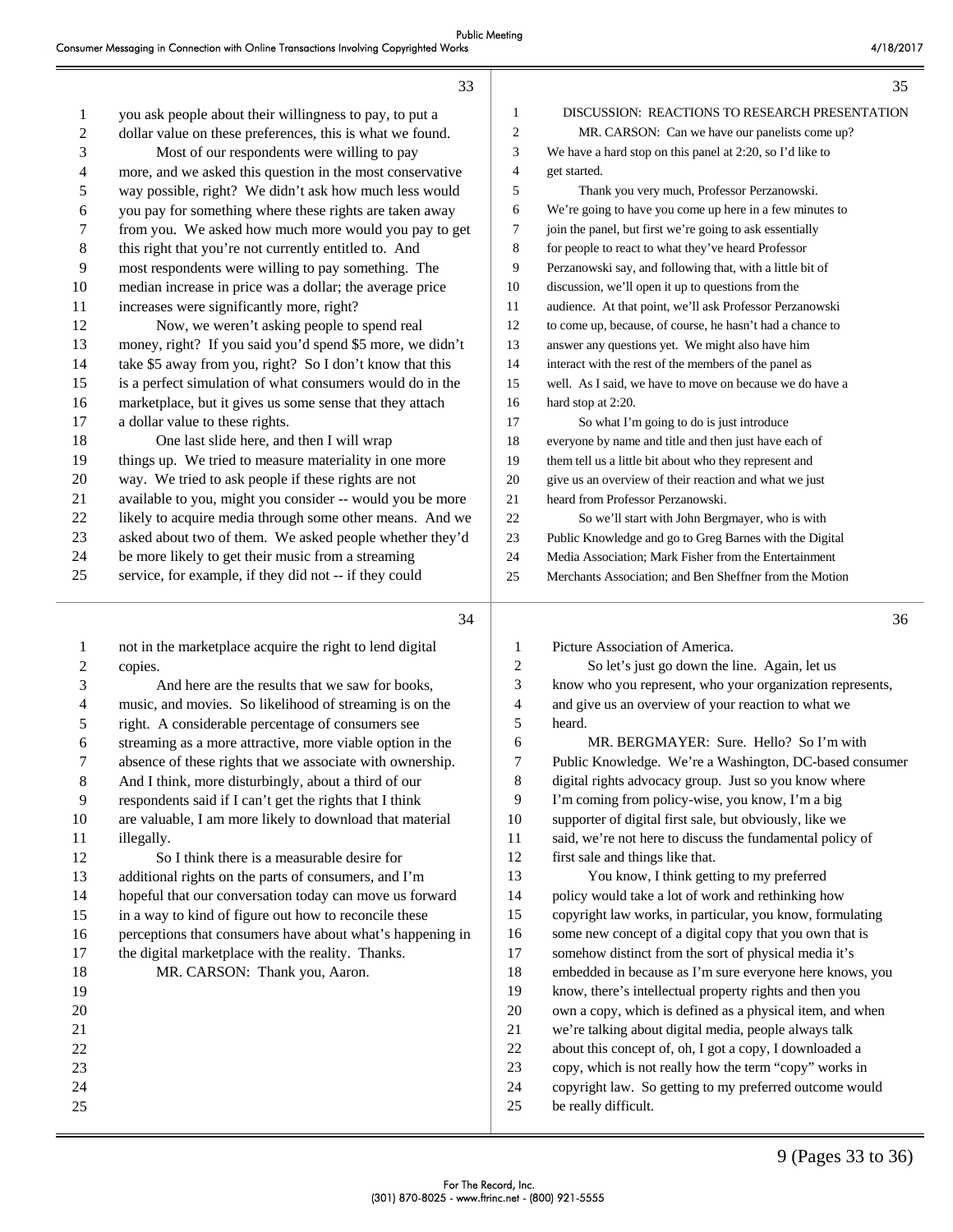40

| $\mathbf{1}$   | So in the meantime, I'm totally in favor of               | 1              | of notice could be used across different media platforms. |
|----------------|-----------------------------------------------------------|----------------|-----------------------------------------------------------|
| $\overline{c}$ | things that I think pragmatically help consumers. And     | $\overline{2}$ | And it would mean the same thing, more or less, legally.  |
| 3              | one of the key things, as Aaron discussed, is, you know,  | 3              | Now, you know, one of my issues with this is              |
| $\overline{4}$ | consumer education and disclosure to people about what it | 4              | there's a big graphic design component, as Aaron pointed  |
| 5              | is they're buying, what it is they can do so we can see   | 5              | out, and maybe having lawyers decide how to describe what |
| 6              | if maybe in the marketplace if there is the ability to    | 6              | is important to disclose to consumers and how to present  |
| 7              | offer people more rights than they currently have, if     | 7              | it is not always the best idea, because you ask a lawyer, |
| 8              | they prefer to spend money on those things, and maybe we  | 8              | what are the important components of this EULA that ought |
| 9              | could have more of a marketplace reaction.                | 9              | to be explained to consumers, it's, like, all of them.    |
| 10             | You know, there are a couple of other policy              | 10             | That's why we wrote it in the EULA, the important parts   |
| 11             | ideas, which I think would be great, like if a company is | 11             | are the things we wrote down.                             |
| 12             | claiming that it is going to provide access to a work to  | 12             | And you need to have some kind of flexibility             |
| 13             | consumers, then that obligation on the part of the        | 13             | to have someone with a nonlegal perspective with just a   |
| 14             | company is ongoing. So we've had instances before where   | 14             | more pragmatic simplified perspective, you know, try to   |
| 15             | companies say, you know, you're just buying rights to     | 15             | communicate to consumers how to understand things, while  |
| 16             | this and, you know, you can access it on these devices,   | 16             | at the same time there is a legal question. You need to   |
| 17             | and then the company goes out of business. Then people    | 17             | make sure that it's a safe harbor where if people         |
| 18             | either lose the ability to authorize new devices or       | 18             | misunderstand, if the EULA is accurate but the disclosure |
| 19             | things like that.                                         | 19             | isn't and it's a disclosure that people thought was good  |
| 20             | Meanwhile, we've seen with the case of Pebble,            | 20             | enough but it turned out it wasn't in this one Edge case, |
| 21             | which is a smart watch company, they got bought; their    | 21             | you know, we don't also want to hold people responsible   |
| 22             | business wasn't looking so great; they issued one final   | 22             | where we're telling them to provide simplified            |
| 23             | software update to their hardware product, which says,    | 23             | information to consumers and then all of a sudden because |
| 24             | okay, we've made it so you can continue to use this, even | 24             | that simplified information didn't have all the same      |
| 25             | after all of our servers shut down.                       | 25             | information as the EULA you're holding them liable for    |
|                |                                                           |                |                                                           |

37

38

1 I think things like that would be great, where if you are buying something from a company and it's just access and then the company, for whatever reason, changes its business model, the consumer ought to still be able to have access if you transfer it to another company, if you give them a DRM-free version of that thing that they had bought access to so there's no longer a need for ongoing support, things like that I would support too. 9 And also I'll just point out from a policy perspective there's this fun legal concept called numerous clauses where you have a defined set of rights that are recognized by the law, and if you had, like, more of just a menu of the kinds of rights that companies sell to consumers, it's easier to disclose. 15 So getting into the sort of consumer understanding perspective, I think if -- you know, if every different digital media company doesn't reinvent the wheel and come up with new kinds of rights with little exceptions here and there where it varies pretty significantly from company to company and what you've learned about how Apple works is not the same about how Amazon works, but instead you had just a simplified menu of the kinds of rights that consumers can have, I think then it would be very much easier to have consumer education and, you know, that, for example, the same kind

1 somehow deceiving consumers. So I think there's a little 2 bit of a balance there. 3 And this is my final point, and I'm happy that 4 the Copyright Office is here today to discuss the 5 consumer -- the embedded software issue, because I think 6 a lot of the same legal doctrines, first sale and 7 copyright, apply to the consumer products that have 8 software embedded. They have EULAs; you have the same 9 disclosure issues; you have the same consumer 10 understanding issues as applies to digital media. 11 And, in fact, I think that a lot of the 12 instincts that consumers have with regard to what did I 13 buy the right to do are even stronger in the case of 14 physical goods that used to not have software or no 15 significant software and now are associated with this 16 EULA where consumers expect if I buy a good I can pass it 17 along in my will, I can sell it to a friend, I can lend 18 it out, I can repair it. I can repair from an 19 unauthorized repair shop. I can make small modifications 20 to it. 21 And all of those legal doctrines that we're 22 talking about with respect to just things like music 23 downloads I think will also -- could end up having 24 effects on those areas too. So I think, you know, that's 25 just an emerging area, I think, that people need to be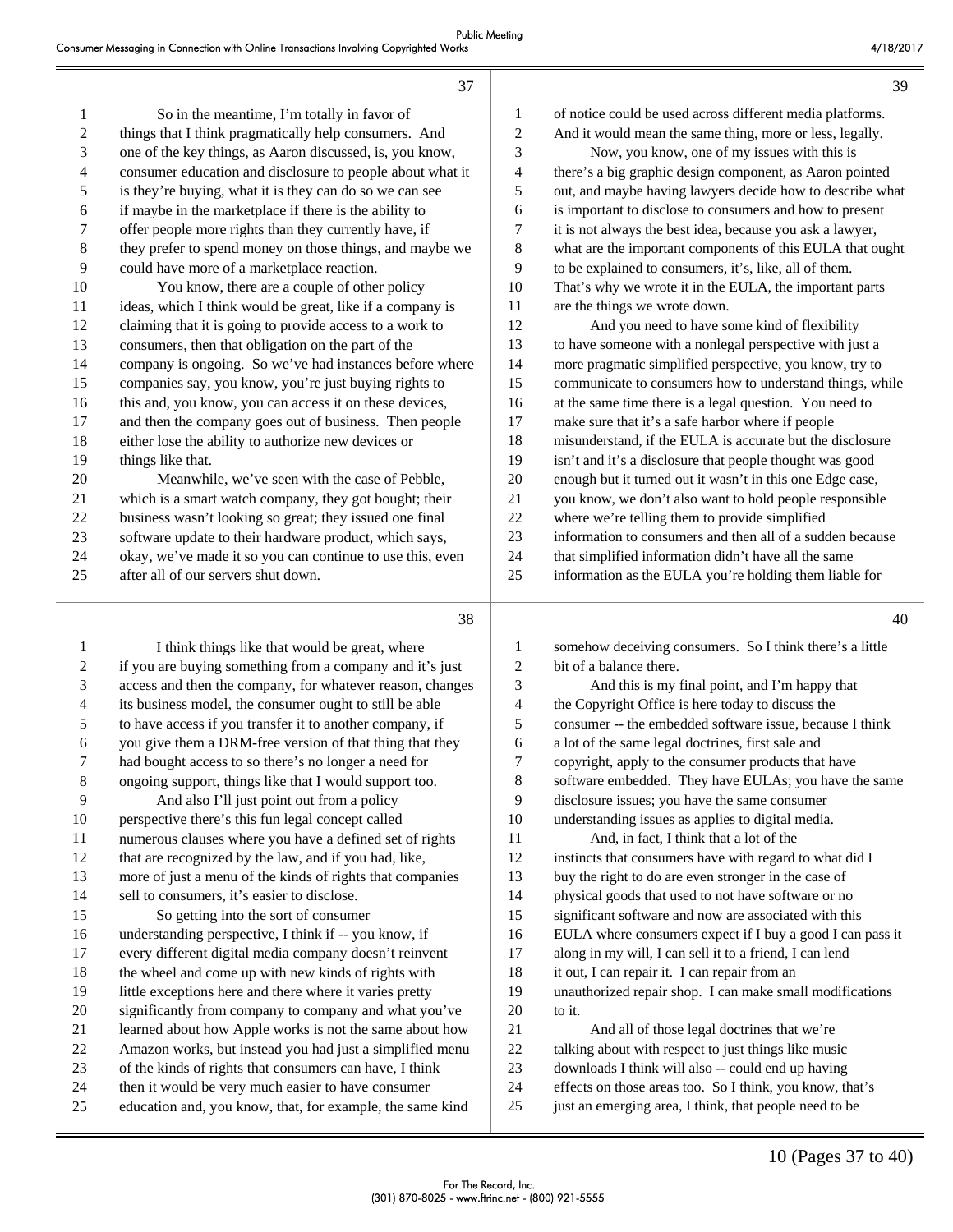| $\mathbf{1}$   | aware of. Thank you.                                      |
|----------------|-----------------------------------------------------------|
| 2              | MR. CARSON: Thanks, John. I think you've                  |
| 3              | raised enough issues to keep us busy for the rest of the  |
| $\overline{4}$ | afternoon.                                                |
| 5              | Greg, want to raise some more?                            |
| 6              | MR. BARNES: I've taken a lot of notes. So as              |
| $\tau$         | David pointed out, my name is Greg Barnes. I'm General    |
| 8              | Counsel for the Digital Media Association. DiMA           |
| 9              | represents several of the major online distributors of    |
| 10             | digital content, including movies, music, and books. We   |
| 11             | see ourselves as playing a key role in the online         |
| 12             | ecosystem connecting fans with those individuals who      |
| 13             | actually create the copyrighted works.                    |
| 14             | I guess I had a lot of thoughts, and I tried to           |
| 15             | jot down a couple of notes when John was speaking. Let    |
| 16             | me try to kind of summarize because I know we're in       |
| 17             | limited time. I think the study is interesting, but I     |
| 18             | think it's too limited to really draw meaningful          |
| 19             | conclusions. For example, the research fails to account   |
| 20             | for clear contradictions. The main argument of the study  |
| 21             | appears to be that the use of the "buy now" button lends  |
| 22             | itself to consumer confusion in that online purchases of  |
| 23             | digital content lead individuals to believe that they     |
| 24             | bargained for greater rights than they actually obtained. |
| 25             | However, if you look at the study, the research           |
|                |                                                           |

| $\mathbf{1}$   | should be giving that some thought.                         |
|----------------|-------------------------------------------------------------|
| 2              | A second problem with the study is that it                  |
| 3              | fails to adequately consider consumer motivations. Our      |
| $\overline{4}$ | research -- speaking for companies that I work with and     |
| 5              | talk to on a regular basis -- our research indicates that   |
| 6              | when consumers purchase, let's just say, the latest         |
| 7              | Taylor Swift song, for example, they aren't buying that     |
| 8              | song with the thought of maybe 40 years down the line I     |
| 9              | can actually gift that to a relative.                       |
| 10             | They are actually making that purchase for one              |
| 11             | of five reasons. Reason one is instant gratification.       |
| 12             | They want to be able to immediately consume and enjoy       |
| 13             | that content that they just purchased. Convenience. For     |
| 14             | those who used to buy physical products, you would have     |
| 15             | to make a trip to your local store, drive, depending upon   |
| 16             | where you live, $5$ , $10$ , $20$ minutes, fork through the |
| 17             | aisles to actually purchase content. Now you can do all     |
| 18             | of that online.                                             |
| 19             | Access to massive libraries. For those who                  |
| 20             | actually went to their record store or went to their        |
| 21             | local Walmart to purchase a CD or a DVD, they often had     |
| 22             | the experience where they might be out of stock. Well,      |
| 23             | the online digital storefronts have changed all that        |

24 because now we have access to massive libraries, and we

25 actually sell in the context of music about 50 percent of

42

| 1  | actually undermines that very argument when the authors   |
|----|-----------------------------------------------------------|
| 2  | examine purchasers who made the physical content. In      |
| 3  | those instances, the authors note that consumers often    |
| 4  | underestimate benefits they will receive as a result of   |
| 5  | transactions involving the "buy now" button.              |
| 6  | So same button, two contradictory outcomes.               |
| 7  | "Buy now" button associated with physical purchases,      |
| 8  | sometimes the rights are underestimated. Use of the "buy  |
| 9  | now" button in certain instances with digital content,    |
| 10 | the rights are overestimated. Now, that can lead some to  |
| 11 | ask the question, How can that be? Well, the authors      |
| 12 | attempt to explain the latter occurrence by pointing to   |
| 13 | external factors that contribute to the misperceptions.   |
| 14 | But they fail to make similar concessions with respect to |
| 15 | purchases of digital content.                             |
| 16 | And from our perspective, this oversight is               |
| 17 | important and something that's worth studying because if  |
| 18 | lack of awareness or appreciation of relevant law can     |
| 19 | explain why consumers underestimate their rights with     |
| 20 | respect to physical purchases, it could equally be true   |
| 21 | that they overestimate because lack of awareness of law   |
| 22 | lends to overestimation.                                  |
| 23 | So I think this is a point that if we're going            |
| 24 | to look at this study and we're going to make policy      |
| 25 | recommendations or conclusions based upon the study, we   |
|    |                                                           |

1 what we call catalog, meaning we actually sell old music 2 just as much as we sell newer music. That didn't exist 3 when you actually bought music off the shelf, so that's 4 the important thing that motivates consumers. 5 Affordability is a big issue. Digital content 6 is often priced cheaper than physical products. And the 7 last thing that motivates consumers deals with 8 portability. For those who actually purchase music 9 videos, books, if you purchased them in the physical 10 world, you actually have to take them with you, carry 11 them. In this new environment, as long as you have the 12 device, you always have access to those purchased works. 13 And, so, those are five important factors that 14 tend to influence consumer purchases. And the last thing 15 I would suggest on that issue is if, in fact, consumers 16 were being misled or deceived, as often is suggested, we 17 wouldn't see the same level of repeat customers that the 18 digital storefronts experience. Not only are we actually 19 -- not only do we actually have a loyal fan base, we 20 actually are growing the number of consumers. 21 And we think if this weren't the case, people

22 would actually probably have complained. And as Aaron 23 pointed out, they probably would actually go and pursue 24 alternative means of actually accessing content, but we 25 don't see that happening. We actually see the legitimate

43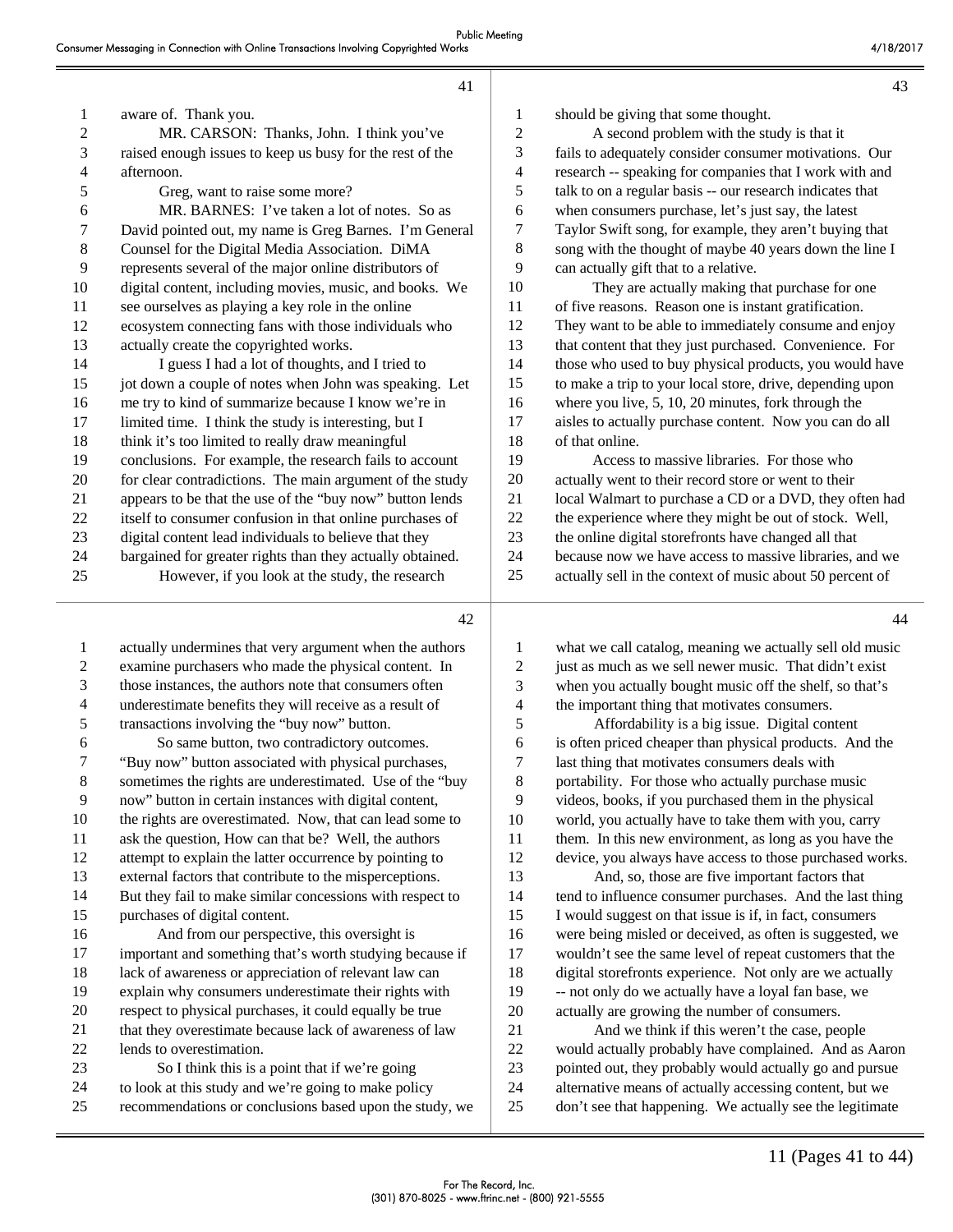|                         | 45                                                                                                           |                  | 47                                                                                                              |
|-------------------------|--------------------------------------------------------------------------------------------------------------|------------------|-----------------------------------------------------------------------------------------------------------------|
| $\mathbf{1}$            | online marketplace growing right now.                                                                        | 1                | Finally, I'll touch upon a point that Aaron did                                                                 |
| $\overline{c}$          | The final point I'll make, and it's probably                                                                 | $\overline{c}$   | point out, is this short notice, it could actually move                                                         |
| 3                       | the most important, is I think not only is the short                                                         | 3                | people away from legitimate online marketplace. It could                                                        |
| 4                       | notice unwarranted, I think it could easily lead to                                                          | 4                | actually decrease sales and increase piracy. And I think                                                        |
| 5                       | additional problems. And I've kind of cataloged three                                                        | 5                | those are two things that we don't want.                                                                        |
| 6                       | problems. First off is fueling increasing consumer                                                           | 6                | Speaking again for the online platforms, we've                                                                  |
| 7                       | confusion. The authors tend to suggest that this short                                                       | $\tau$           | done tremendous work and dedicated a lot of time to build                                                       |
| $8\,$                   | notice would be short and simple, and I don't think                                                          | 8                | a legitimate online marketplace. Everybody can think                                                            |
| 9                       | either is true.                                                                                              | 9                | back, who follows this industry, to the days of Napster                                                         |
| 10                      | It wouldn't be simple in that this licensing                                                                 | 10               | where consumers were convinced content should be free.                                                          |
| 11                      | environment is very complex, and it differs depending                                                        | 11               | We've actually changed that dynamic and convinced them                                                          |
| 12                      | upon the actual platform and the copyright holder that                                                       | 12               | now that it should be purchased. And we would hate to                                                           |
| 13                      | we're negotiating with. There's an entirely different                                                        | 13               | see anything disrupt that status quo.                                                                           |
| 14                      | agreement that develops between independent music and                                                        | 14               | So I think I'll wrap up there. I'll say the                                                                     |
| 15                      | actually major record labels. Those agreements look very                                                     | 15               | research is a good starting point, but it definitely                                                            |
| 16                      | different than the types of agreements that we enter into                                                    | 16               | warrants further research and more discussion.                                                                  |
| 17                      | with the major motion picture studios. And those                                                             | 17               | MR. CARSON: Thank you, Greg.                                                                                    |
| 18                      | agreements look different than the agreements with book                                                      | 18               | Mark, what do you have say?                                                                                     |
| 19                      | publishers.                                                                                                  | 19               | MR. FISHER: I am -- there we go. Good                                                                           |
| 20                      | And, so, when you try to -- and I think John                                                                 | 20               | afternoon. I am Mark Fisher, the President and CEO of the                                                       |
| 21                      | touched upon this kind of briefly, when you're trying to                                                     | 21               | Entertainment Merchants Association. Personally, I've                                                           |
| 22                      | create a simple notice, it actually wouldn't be simple,                                                      | 22               | spent 35 years in the home entertainment business, both                                                         |
| 23                      | nor would it be short. David talked, I think, in his                                                         | 23               | as a retailer -- a retail executive and currently as a                                                          |
| 24                      | introductory a few minutes ago about EULAs, you know,                                                        | 24               | trade association executive.                                                                                    |
| 25                      | people not liking EULAs. John chimed in and said, yeah,                                                      | 25               | The Entertainment Merchants Association is the                                                                  |
|                         | 46                                                                                                           |                  | 48                                                                                                              |
| $\mathbf{1}$            | but they actually are long because they include important                                                    | 1                | trade association supporting the retailing of home video                                                        |
| $\overline{\mathbf{c}}$ | information, and that's true.                                                                                | $\boldsymbol{2}$ | and video games. Our numbers run the spectrum from                                                              |
| 3                       | And when you try to move into this short notice                                                              | 3                | digital retailers to physical retailers, brick-and-mortar                                                       |
| 4                       | environment, any -- any attorney worth his salt is going                                                     | 4                | retailers, online retailers, the home entertainment                                                             |
| 5                       | to actually tell you, you better be careful. You better                                                      | 5                | divisions of all the major studios and movie studios and                                                        |
| 6                       | include all of the important data because anything you                                                       | 6                | many industry dealers as well, video game publishers and                                                        |
| 7                       | leave out can actually expose you to a Section 5                                                             | 7                | all of those associated service technology companies that                                                       |
| 8                       | proceeding. So we think that's something to be mindful                                                       | 8                | support our industry.                                                                                           |
| 9                       | of.                                                                                                          | 9                | Our members that are engaged in the digital                                                                     |
| 10                      | A second problem with the short notice, and I                                                                | 10               | space are involved in electronic sell-through business or                                                       |
| 11                      | struggle with how to put it nicely, but I think it's a                                                       | 11               | the sale of digital content, TVOD, transactional VOD, the                                                       |
| 12                      | proposal that's probably five or ten years behind it's                                                       | 12               | rental of video content, as well as SVOD, which is                                                              |
| 13                      |                                                                                                              |                  |                                                                                                                 |
| 14                      | time. Again, turning to David's introductory remarks, he                                                     | 13               | subscription video on demand, and AVOD, advertising video                                                       |
|                         | talked a little bit about voice-activated assistance.                                                        | 14               | on demand.                                                                                                      |
| 15                      | Right now, all major technology -- not all. Several                                                          | 15               | The digital marketplace as the home                                                                             |
| 16                      | major technology companies are experimenting: Alexa,                                                         | 16               | entertainment digital marketplace, home video                                                                   |
| 17                      | Bixby, Cortana, Siri, Hello Google.                                                                          | 17               | marketplace, is over a \$10 billion business, or was in                                                         |
| 18                      | It's not clear in the next decade if we'll                                                                   | 18               | 2016, and for the first time in 2016 surpassed the                                                              |
| 19                      | actually even have screens where people can actually view                                                    | 19               | physical home video marketplace. Of that, more than --                                                          |
| 20                      | these notices that we're discussing. And as I think                                                          | 20               | more than half of it is subscription video-on-demand                                                            |
| 21<br>22                | David mentioned, would you want to have some kind of<br>voice-activated system reading back a EULA to you? I | 21<br>$22\,$     | business and the remainder splits down the middle between<br>electronic sell-through and transactional video on |

- 23 don't think you'd want that, and I don't think you'd want
- 24 it reading back this short notice that we're talking
- 25 about right now.
- 24 business practices have actually grown over the past
- 25 year, 2016 versus 2015, albeit that that subscription

23 demand. All three of those -- of those -- of those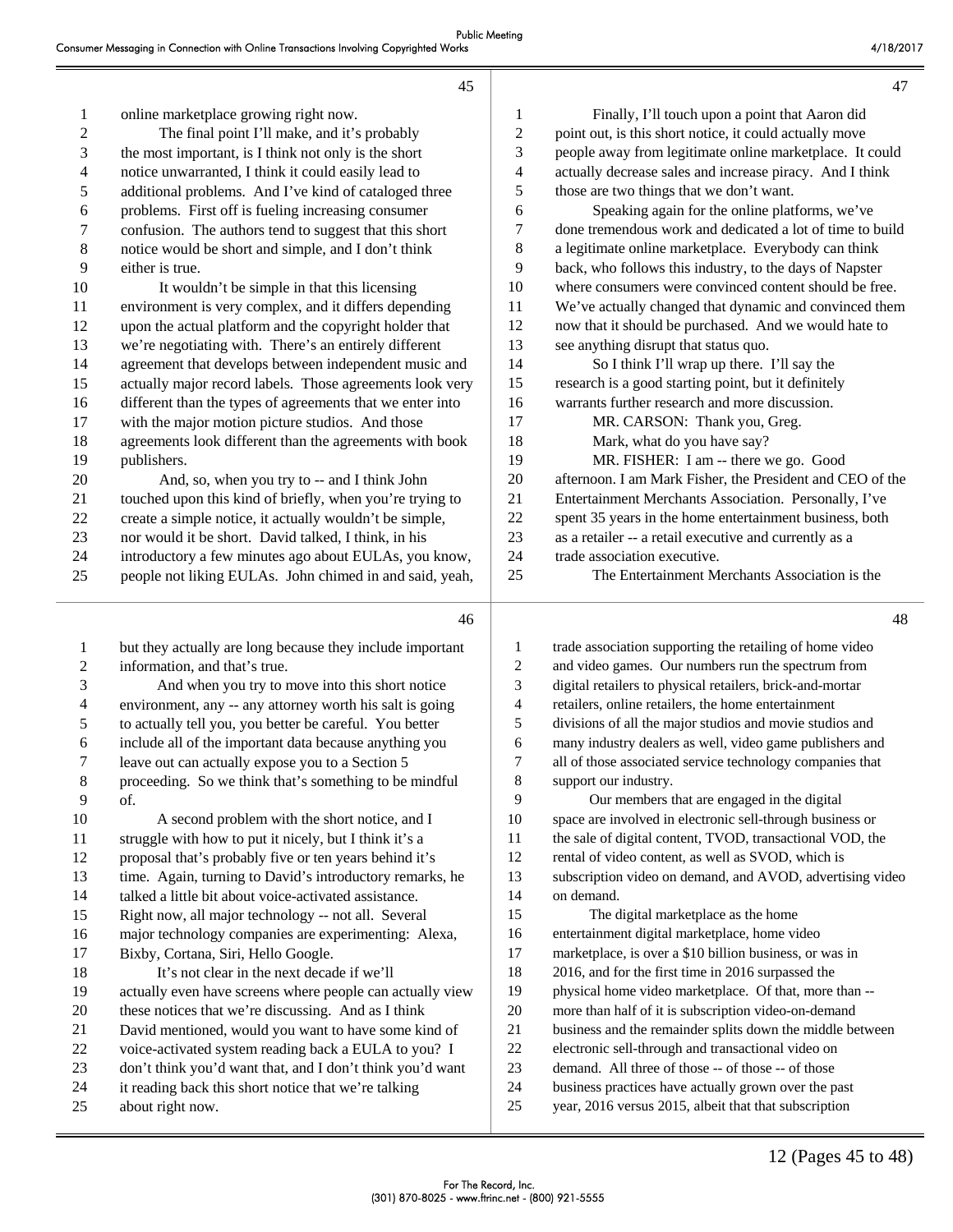| 1  | video-on-demand business has grown significantly more and |
|----|-----------------------------------------------------------|
| 2  | has experienced double-digit growth over the past several |
| 3  | years.                                                    |
| 4  | To address the buy-button issue, according to             |
| 5  | the Merriam-Webster dictionary, I'll read it, the         |
| 6  | definition of "buy" is to acquire possession, ownership,  |
| 7  | or rights to the use of -- to the use or services of by   |
| 8  | payment, especially of money. So the plain meaning of     |
| 9  | "buy" is really an appropriate term across all content    |
| 10 | formats. Consumers buy consumer software, even though     |
| 11 | they're licensing it. They buy video on demand, even      |
| 12 | though they know that they're renting a movie. And they   |
| 13 | buy movie tickets, even though they're simply buying an   |
| 14 | admission to a public performance.                        |
| 15 | Consumers have been buying digital media --               |
| 16 | digital video -- since the beginning of this century.     |
| 17 | Movielink and CinemaNow started in -- I think it was      |
| 18 | 1999. Consumers today are accustomed to digital rights.   |
| 19 | This isn't a -- this isn't a new business. And            |
| 20 | consumers, they appreciate the fact that with the digital |
| 21 | content they have -- as Greg said, they have portability  |
| 22 | and they have immediate access to content. They don't     |
| 23 | have to leave their house and go to a store to access the |
| 24 | content. They appreciate those benefits of digital        |
| 25 | content.                                                  |

49

1 Consumers understand, as David was saying in 2 his opening, that buying content in one format versus 3 another offers different benefits and different 4 limitations. And if somebody buys a DVD of a movie, they 5 know that they can resell it when they no longer want to 6 keep it, but the owner of a digital copy of that same 7 movie, I think they know that they can't resell it. 8 The owner of a digital copy of a movie that's 9 stored in the -- that's stored in the cloud, on the 10 Amazon cloud or Ultra -- a service like UltraViolet, 11 knows that they can access that content wherever they 12 might be remotely, but the owner of the DVD knows that 13 they have to have the DVD with them when they -- when 14 they view the content. 15 In the study that we just saw presented by 16 Professor Perzanowski, the -- it cited the buy button is 17 confusing and the buy button is deceptive, but when the - 18 - when the respondents were presented with the -- with 19 the short notice of rights for video content 20 specifically, there really wasn't statistical -- a 21 statistically significant difference in what they 22 perceived their rights to be. 23 So I believe that this demonstrates that 24 consumers really aren't confused and deceived by the "buy 25 now" button for digital movies. It's an acceptable term,

52

51

 and it's not confusing, not deceptive. 2 It's important to keep in mind that the majority of the terms that limits the consumer's ownership or usage and the transfer privileges are established back by the content providers, and those rights are only offered by content providers on a license basis, and they're -- due to the sheer number of content providers that occasional retailer is working with. The licensing requirements are -- they vary. And they vary too much to be able to be covered in a -- in one simple - 11 - one simple message to the consumer to be covered properly. 13 Retailers do a really good job of communicating

 to their consumers what their consumers need to know. Retailers don't exist because they're attempting to deceive the consumer. Retailers exist and develop great relationships with a consumer when the consumer keeps coming back.

19 In order to do that, the retailer has to have a really good idea of what their message -- to their consumer, what they're offering, and the content that they're -- that they're carrying on their sites. And we believe that they need the flexibility to be able to do 24 that and to do that as best they can, as they can best, I should say.

| So for the reasons stated, the EMA believes               |
|-----------------------------------------------------------|
| that there -- that there is not need to establish best    |
| practices for consumer messaging in connection with       |
| online transactions involving copyrighted works. We       |
| don't believe that's necessary. We don't believe it's     |
| desirable. And we believe it will confuse the market.     |
| MR. CARSON: Thanks, Mark.                                 |
| And, finally, Ben, let's get the perspective of           |
| the motion picture industry.                              |
| MR. SHEFFNER: Thank you, David, and thank you             |
| to the PTO and NTIA for hosting us today. So, so far,     |
| we've heard, in addition to John, we've heard from two    |
| sets of retailers: from DiMA and from EMA. I represent    |
| the motion picture studios, the major motion -- the six   |
| major motion picture studios. Generally speaking, they    |
| are not in the retail business; instead, they are in the  |
| wholesale business, meaning they don't have the direct    |
| relationship with customers.                              |
| I should have a -- I should state a caveat that           |
| there are some experiments going on with -- on a          |
| relatively small scale at the moment -- of direct         |
| relationships via websites operated directly by the       |
| studios, but speaking generally, the way that our members |
| make their works available to the public is through these |
| online platforms that Mark's and Greg's associations      |
|                                                           |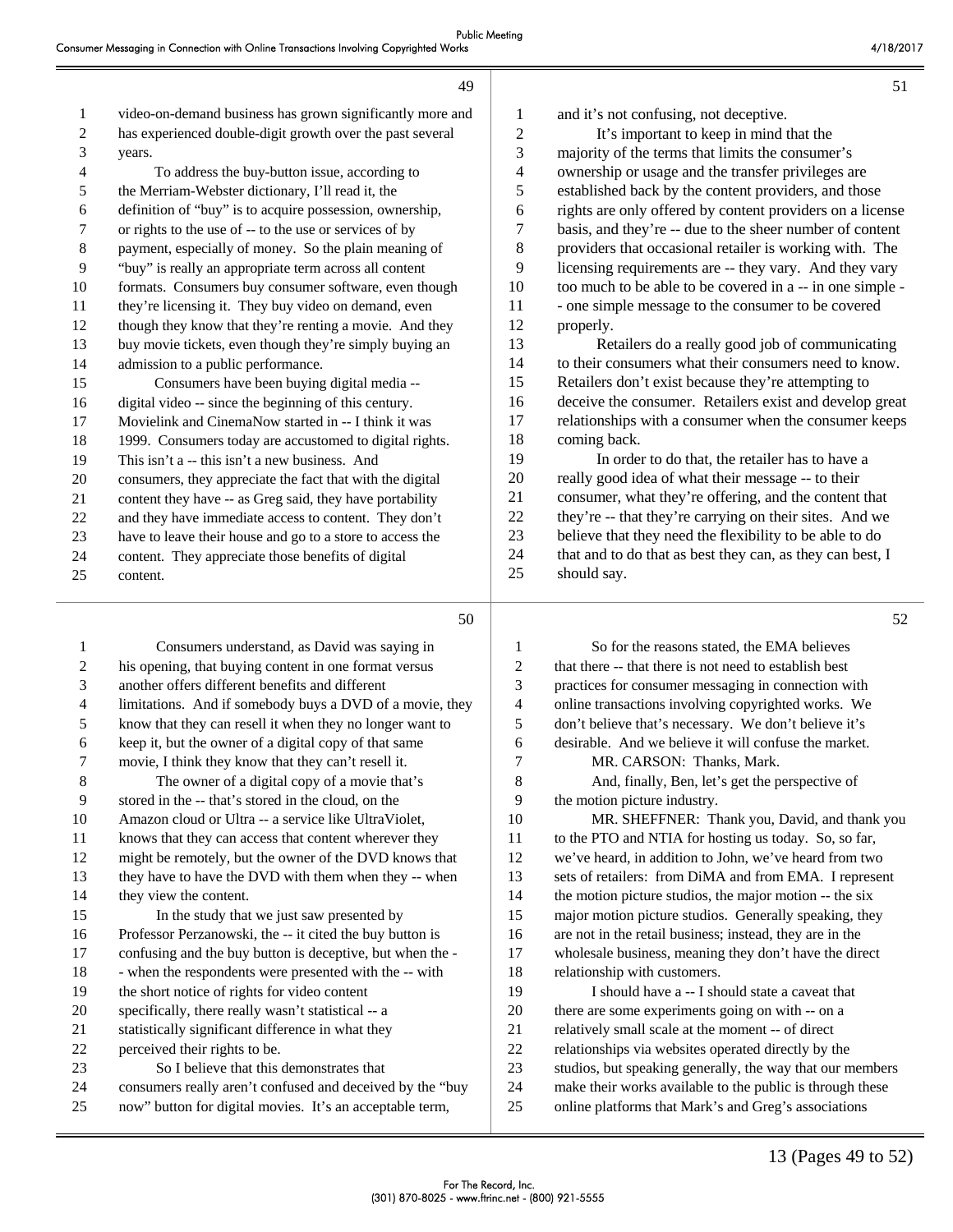|              | 53                                                        |                | 55                                                        |
|--------------|-----------------------------------------------------------|----------------|-----------------------------------------------------------|
| $\mathbf{1}$ | represent -- Amazon, Apple, Walmart/VUDU, et cetera. So   | 1              | '98 or '99.                                               |
| 2            | it is not the movie studios that have the direct          | 2              | In 2015, they used -- consumers used those                |
| 3            | relationship with the consumer who visits these websites  | 3              | services to access 76.1 billion -- with a B -- television |
| 4            | or these platforms to obtain access to the materials.     | $\overline{4}$ | episodes online, compared to 48.8 billion three years     |
| 5            | It's also important to note that the motion               | 5              | earlier; and lawfully accessed 8.4 billion -- with a B -- |
| 6            | pictures and television shows that eventually end up on   | 6              | movies compared to 4.4 billion in 2012.                   |
| 7            | iTunes and Amazon, et cetera, are the result of hundreds, | 7              | I think what this says is that consumers are,             |
| 8            | perhaps thousands, of individually negotiated agreements. | 8              | overall, satisfied with the current state of affairs.     |
| 9            | So one of my -- one of our studios, for example, Fox,     | 9              | Those numbers are going up. Now, Professor Perzanowski    |
| 10           | they will have separate negotiations with Apple, with     | 10             | had a -- sort of a prebuttal to the argument that he      |
| 11           | Amazon, with Walmart. So will Disney; so will Warner      | 11             | probably suspected I was going to make and said, well,    |
| 12           | Brothers, et cetera.                                      | 12             | you know, Volkswagen sold these millions of cars and they |
| 13           | So we're talking -- and each of those                     | 13             | lied about the emissions that were going to be coming out |
| 14           | agreements may not cover their entire catalog. There may  | 14             | of them. That doesn't mean that all those -- those        |
| 15           | be different negotiations covering different catalogs.    | 15             | millions of Volkswagen buyers are satisfied with those    |
| 16           | So, again, it's hard to talk uniformly about everything.  | 16             | transactions. And that's true, but there's a big          |
| 17           | I obviously haven't seen all these hundreds or perhaps    | 17             | difference.                                               |
| 18           | thousands of agreements. So what I'm going to be talking  | 18             | I suspect that most of those Volkswagen                   |
| 19           | about here is the general rule, although it won't shock   | 19             | purchasers will be one-time purchasers.                   |
| 20           | me if somebody can find a particular exception out there. | 20             | PROF. PERZANOWSKI: (Off-microphone comment.)              |
| 21           | One thing I've learned in researching and                 | 21             | MR. SHEFFNER: And I suspect you and probably              |
| 22           | preparing for this event is, you know, I want to know,    | 22             | most of those others will be -- will be one-time VW       |
| 23           | well, how exactly does this page on Amazon.com or on      | 23             | purchasers. As others have alluded to, the people who     |
| 24           | Apple get to be that way. Is it because Amazon or Apple   | 24             | are buying or obtaining access to -- let's use that term  |
| 25           | -- or is it because the particular copyright owner whose  | 25             | for the moment -- all of these billions of movies and     |
|              | 54                                                        |                | 56                                                        |
|              | works are being offered -- designed that particular page? |                | television shows, they're obviously repeat customers.     |

| 1              | works are being offered -- designed that particular page? | 1  | television shows, they're obviously repeat customers.     |
|----------------|-----------------------------------------------------------|----|-----------------------------------------------------------|
| 2              | And it probably won't surprise people in this room to     | 2  | There's simply -- there are not enough people in the      |
| 3              | learn that Amazon designs its own webpages; Apple designs | 3  | world for it to be one-off purchases.                     |
| $\overline{4}$ | its own webpages. That is not the subject of agreements   | 4  | So they are hitting the buy button or the rent            |
| 5              | between the copyright owner and the platform.             | 5  | button or whatever it happens to say on their particular  |
| 6              | As I understand it, it's generally not the                | 6  | platform, they are paying a few dollars, and they are     |
| 7              | subject of any negotiation or discussion. Apple can --    | 7  | watching or obtaining more permanently the movie, and     |
| $\,8\,$        | and Amazon, they consider it that -- their real estate.   | 8  | they are coming back. And they are doing it again and     |
| 9              | They don't want others -- they don't want others          | 9  | again and again. And I suspect they would not be coming   |
| 10             | designing it, both in terms of the graphics and in terms  | 10 | back again and again and again if they felt that they     |
| 11             | of the particular words that are used to describe the     | 11 | were being tricked or deceived or weren't getting what    |
| 12             | transaction.                                              | 12 | they thought they were getting when they -- when they hit |
| 13             | So let me just take a minute to sort of                   | 13 | that button.                                              |
| 14             | describe the current state of the marketplace because I   | 14 | I know we're short on time. Let me just take              |
| 15             | think it bears on whether consumers are being confused by | 15 | one or two minutes to talk for a second about the buy     |
| 16             | what they're presented with. As others have alluded to,   | 16 | button and what I think is going on here. I'm a defender  |
| 17             | consumers obviously have a choice between obtaining or    | 17 | of the buy button. I'm not here to tell the online        |
| 18             | obtaining access to copyrighted works, online or through  | 18 | platforms that they should not be using the buy button,   |
| 19             | traditional hard goods like DVDs or Blu-ray disks in our  | 19 | but I think we -- I think I want to just put a little     |
| 20             | industry.                                                 | 20 | perspective how I think we should think about the word    |
| 21             | In 2015 -- the end of 2015 -- which is the                | 21 | "buy."                                                    |
| 22             | latest figures that I have available at the moment, there | 22 | I started thinking about this. You know,                  |
| 23             | were 121 legal services over the internet that people     | 23 | there's a lot of instances on the internet where we use   |
| 24             | could access movies and television shows, compared to     | 24 | terms that are borrowed from very familiar terms from the |
| 25             | only 80 in 2012, and of course zero going back to 1988 -- | 25 | offline world. Just a few examples. We use email.         |
|                |                                                           |    |                                                           |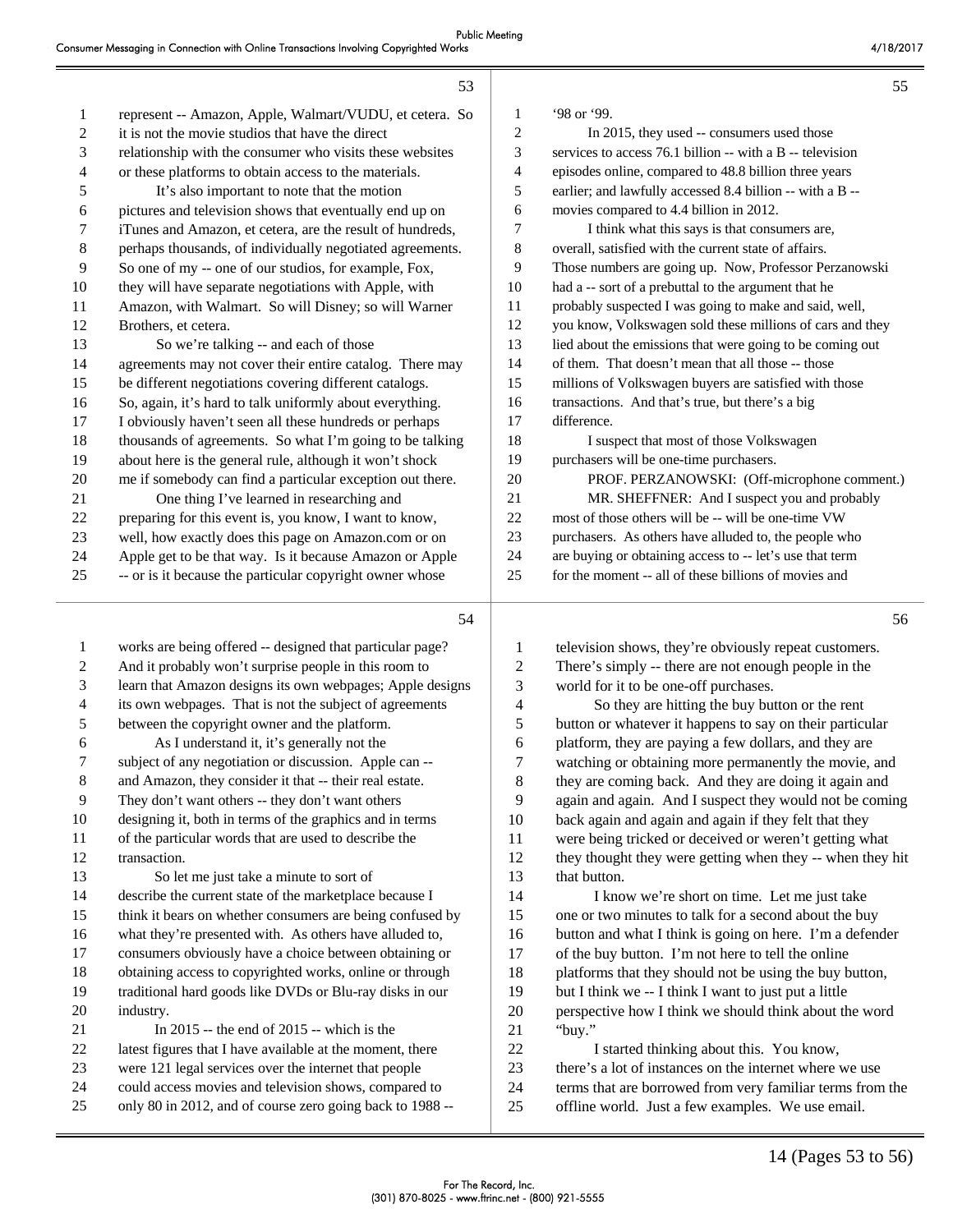|              | 57                                                        |    | 59                                                        |
|--------------|-----------------------------------------------------------|----|-----------------------------------------------------------|
| $\mathbf{1}$ | Obviously, everyone's familiar with old-fashioned mail    | 1  | legal meaning that means, you know, can you do X or Y or  |
| 2            | that you get in your mailbox, and we have this newfangled | 2  | Z that we sort of -- and, you know, that we're sort of    |
| 3            | thing where you get messages, and it's kind of, sort of   | 3  | inventing a problem that doesn't really exist.            |
| 4            | similar to old-fashioned mail, so we call it email.       | 4  | I mean, I know I'm probably running long, but             |
| 5            | When we open up our computer and we are looking           | 5  | just one final thought in closing. You know, in -- it's   |
| 6            | for stuff that we have saved, we talk about folders and   | 6  | one thing to run an experiment and then sort of grill     |
| 7            | files sitting on the desktop. Now, obviously, those are   | 7  | people, well, did you think you were getting this; do you |
| 8            | -- those are kind of metaphors for very familiar things   | 8  | think you were getting that; how much would you have paid |
| 9            | that we're familiar with from the physical world, from    | 9  | for, you know, something else versus the experience in    |
| 10           | our officers.                                             | 10 | the real world.                                           |
| 11           | Amazon has this thing called a shopping cart.             | 11 | I mean, I gave you a bunch of statistics about            |
| 12           | We're all familiar with shopping carts. It's where you    | 12 | sort of how many billions of these transactions are going |
| 13           | sort of tentatively decide you're going to buy something, | 13 | on. You know, in preparing for this event, I spoke a      |
| 14           | and you put it in your cart, and then you check out at    | 14 | little bit with Mark and with Greg, and we kind of        |
| 15           | the end. Obviously, on -- when you go to Amazon.com,      | 15 | compared notes. And, you know, this question that we had  |
| 16           | there's not a physical thing that you wheel around, but   | 16 | for each other is, well, you know, are your members       |
| 17           | it's this metaphor that approximates what you are -- you  | 17 | getting complaints from the public about these            |
| 18           | know, what you've experienced in the offline world.       | 18 | transactions? Did they say, oh, you know what, I hit      |
| 19           | That is, I think, how we should think about the           | 19 | buy, but then I found out, well, you know what, maybe I   |
| 20           | buy button. You know, it's a colloquial word, as          | 20 | wasn't getting the same exact rights that I would have    |
| 21           | Professor Perzanowski, I think, accurately said at one    | 21 | gotten if I had bought a physical book or a DVD or a CD.  |
| 22           | point, both in his paper and in his presentation a few    | 22 | And the answer that I think all of us share is            |
| 23           | minutes ago. Ownership is both a complex legal            | 23 | no. And I think it was -- you know, Greg mentioned to     |
| 24           | conclusion and an intuitive claim about an individual's   | 24 | me, hopefully I won't misquote him, you know, online --   |
| 25           | relationship to a product. I think that's another way of  | 25 | online purchasers are very quick to complain and make     |
|              | 58                                                        |    | 60                                                        |

|                | Эŏ                                                        |                | OU.                                                       |
|----------------|-----------------------------------------------------------|----------------|-----------------------------------------------------------|
| $\mathbf{1}$   | saying it's a colloquial word that we use to say, okay, I | 1              | their views known if they are unhappy. They do not        |
| 2              | pay for something and I get something, whether it's a     | $\overline{c}$ | hesitate to go on, whether it's the review pages on       |
| 3              | physical object or access to something.                   | 3              | Amazon or message boards or whatever. And if they don't   |
| $\overline{4}$ | And, you know, I just -- again, an example from           | $\overline{4}$ | like the way they are being treated, they are not shy     |
| 5              | personal experience, but I think obviously we should      | 5              | about complaining. And I'm sure they've complained about  |
| 6              | extrapolate widely from, you know, in casual              | 6              | other things, but they simply do not complain about this  |
| 7              | conversation, I'll often say, I just bought an album on   | 7              | issue.                                                    |
| 8              | iTunes. What it meant is that I paid about ten bucks,     | 8              | And we're -- the members at the MPAA are a step           |
| 9              | and all of a sudden, a bunch of songs showed up on my     | 9              | removed from these transactions, but I can report that it |
| 10             | iPhone or my -- on my iPhone and my computer and my Apple | 10             | is the same from our perspective. People are not saying,  |
| 11             | TV at home so I can listen to it on my home stereo. And   | 11             | you know what, I hit the buy button but I didn't get what |
| 12             | I'm talking like -- and I'm thinking like and talking     | 12             | I thought when I was doing it. So with that, I think      |
| 13             | like a normal human being who talks about, you know, I    | 13             | I'll close and happy to respond to any questions later.   |
| 14             | paid some money and I got this thing.                     | 14             | MR. CARSON: Well, somebody is obviously                   |
| 15             | If I were to step away from my sort of normal             | 15             | speeding up the clock, and we're going to look into this, |
| 16             | human-beingness and think about it as a lawyer, I'm sure  | 16             | but, Aaron, I can give you 60 seconds and literally not a |
| 17             | I could write a 10 or 20-page memo analyzing, well, I     | 17             | second more, and I'm really sorry, but we've run out of   |
| 18             | paid for something, what exactly did I get? Did I get     | 18             | time.                                                     |
| 19             | physical ownership of a copy? Did I license something?    | 19             | PROF. PERZANOWSKI: That's fine, I can talk                |
| 20             | Did I -- did I buy the copyright? I think we'd all        | 20             | fast. So this idea that "buy" -- the term "buy" kind of   |
| 21             | probably agree, no, I didn't buy the copyright. It would  | 21             | functions as a metaphor, I think that gets back to a      |
| 22             | probably cost millions of dollars to buy any of the       | 22             | point that we heard earlier about this idea of the        |
| 23             | actual copyrights that we're talking about.               | 23             | numerous clauses principle. We simply don't have a word   |
| 24             | And there's sort of no problem. I mean, it's              | 24             | to succinctly describe these kinds of transactions to     |
| 25             | when we say, wow, "buy," you know, that carries specific  | 25             | consumers. I don't know what the word "buy" means.        |
|                |                                                           |                |                                                           |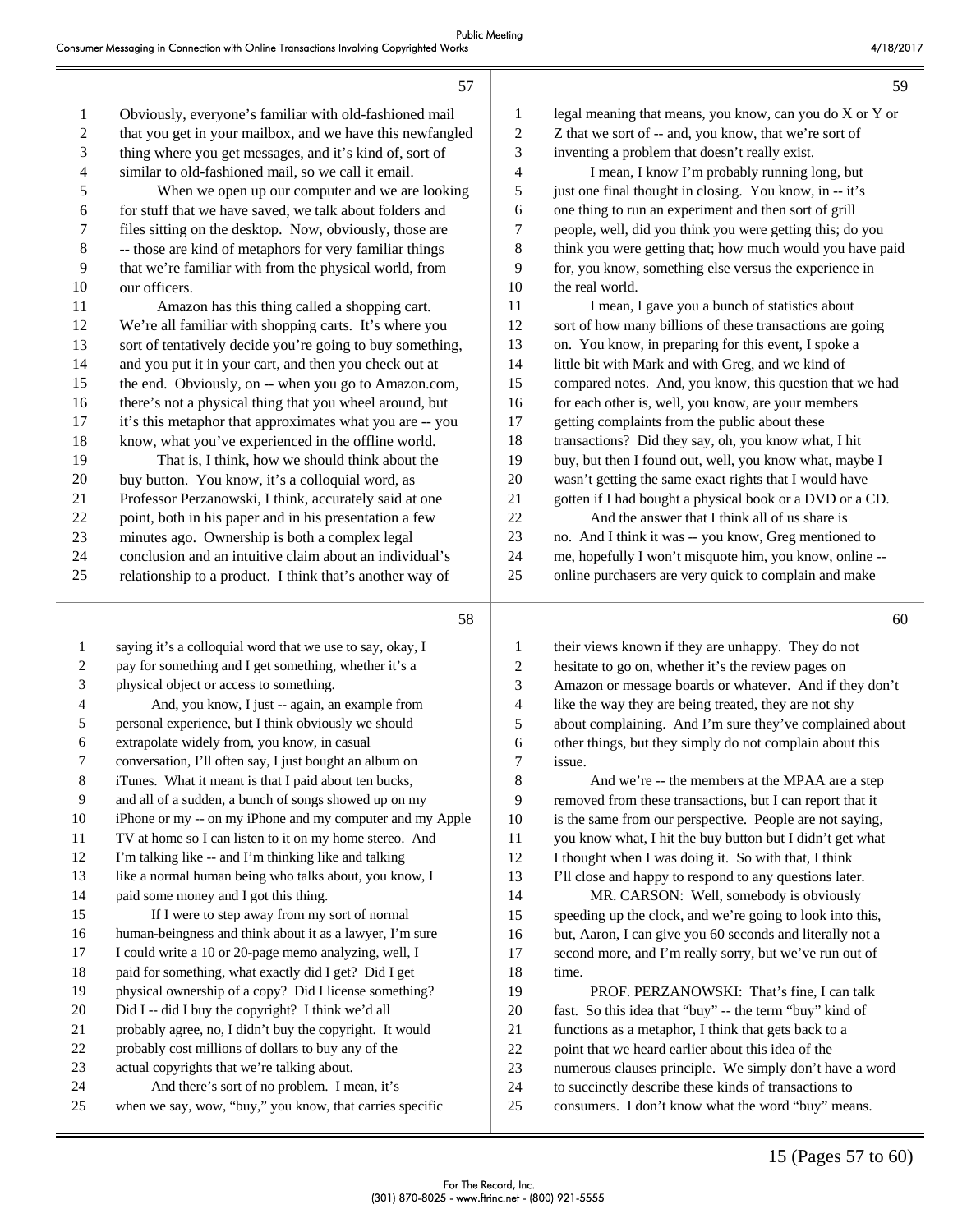63

|    | That's why I went out and asked people what they believe  | 1              | for another commitment after her presentation, so we      |    |
|----|-----------------------------------------------------------|----------------|-----------------------------------------------------------|----|
| 2  | that it means, right?                                     | 2              | would like to thank Lorrie in advance for making the time |    |
| 3  | It leverages a set of expectations that have              | 3              | to be with us today.                                      |    |
| 4  | been developed in the physical world where people have    | $\overline{4}$ | DESIGNING AND EVALUATING DISCLOSURES IN A DIGITAL WORLD   |    |
| 5  | been buying things for a long time. And I think there is  | 5              | PROF. CRANOR: Thank you. All right. So most               |    |
| 6  | a set of assumptions built into that terminology. If we   | 6              | of the work that I've done with disclosures is in the     |    |
| 7  | want to construct a different kind of transaction that    | 7              | privacy space. You may recognize some of these privacy-   |    |
| 8  | has a different nature, we need to communicate that. And  | 8              | related disclosures and symbols, and these are all        |    |
| 9  | maybe in time we'll develop another word for it and we    | 9              | examples of disclosures that myself or my students in my  |    |
| 10 | can use a single word shorthand. I don't think we're      | 10             | lab have been involved in doing some evaluation, to see   |    |
| 11 | there yet, and I think the data that we uncovered sort of | 11             | how effective are they. And that's what I'm mostly going  |    |
| 12 | bears that out.                                           | 12             | to talk about today.                                      |    |
| 13 | I have so many other things that I could say.             | 13             | If you want to know whether disclosures are               |    |
| 14 | MR. CARSON: We're going to stop here. I'm                 | 14             | effective, you need to put some thought into actually how |    |
| 15 | really sorry.                                             | 15             | to do the evaluation. And we've done that. We've looked   |    |
| 16 | MR. PERZANOWSKI: That's all right.                        | 16             | at some of the cognitive models that have been put        |    |
| 17 | MR. CARSON: We just have a hard stop right                | 17             | forward about how people process disclosures in their     |    |
| 18 | here.                                                     | 18             | brain.                                                    |    |
| 19 | MR. PERZANOWSKI: Sure.                                    | 19             | And this is a simplified version of one that              |    |
| 20 | MR. CARSON: Thanks very much. We could have               | 20             | was put forth by Michael Wogalter. I've simplified it     |    |
| 21 | gone on much longer, clearly, but we can't.               | 21             | here, but if you imagine that an individual is presented  |    |
| 22 | Next panel, please.                                       | 22             | with a disclosure in some way, and the first question is  |    |
| 23 |                                                           | 23             | whether they actually even noticed that the disclosure is |    |
| 24 |                                                           | 24             | there. And if so, do they fix their attention on it. If   |    |
| 25 |                                                           | 25             | it's visual, do they read it? Or if it's audio, do they   |    |
|    | 62                                                        |                |                                                           | 64 |
|    |                                                           |                |                                                           |    |

| $\mathbf{1}$   | SERIES OF PRESENTATIONS: INFORMATIVE PERSPECTIVES         | 1  | listen to it?                                             |
|----------------|-----------------------------------------------------------|----|-----------------------------------------------------------|
| 2              | MR. ZAMBRANO: Hi, everyone. My name is Luis               | 2  | If they have actually looked at it, then do               |
| 3              | Zambrano. I'm a Policy Analyst at NTIA. Thank you for     | 3  | they understand what it means? Do they understand the     |
| $\overline{4}$ | coming here. When we were planning this meeting, many     | 4  | words? Do they understand the symbols? Then, if they      |
| 5              | pointed to work that has been done in other areas that    | 5  | understand it, do they believe it? Do they think it's     |
| 6              | involved consumer messaging, for example, privacy and     | 6  | important? Do they trust it? Do they think it's           |
| 7              | food and nutrition.                                       | 7  | relevant to them? Do they think they personally should    |
| 8              | We also realized that there were many                     | 8  | pay attention to it, or is it somebody else's             |
| 9              | perspectives in these areas of expertise that fed into    | 9  | responsibility to do that?                                |
| 10             | this discussion, and we have asked our next presenters to | 10 | And then are they motivated to do something               |
| 11             | provide us with a bit of information about consumer       | 11 | with the information that they have just learned from     |
| 12             | disclosures from different perspectives, including how to | 12 | this disclosure? And, then, finally, do they actually do  |
| 13             | design and evaluate disclosures in a digital world,       | 13 | it? Do they make decisions based on the information       |
| 14             | communication research trends, and to speak a little bit  | 14 | they've just gained? Do they change their behavior in     |
| 15             | about the legal framework for disclosures.                | 15 | some way, or do they choose not to change their behavior, |
| 16             | And with that, I would like to introduce to you           | 16 | but from an informed perspective?                         |
| 17             | one of our -- our first speaker today. Lorrie Cranor is   | 17 | So that's the cognitive path that we expect               |
| 18             | a professor of computer science and of engineering and    | 18 | people go through when encountering a disclosure, and     |
| 19             | public policy at Carnegie-Mellon, where she is a director | 19 | there are three points here that I'm going to focus on,   |
| 20             | of the CyLab Usable Privacy and Security Laboratory and   | 20 | and that is looking at whether people notice the          |
| 21             | co-director of the MSIT Privacy Engineering Masters       | 21 | disclosure, they comprehend it, and do they act on it.    |
| 22             | Program.                                                  | 22 | And, so, I have three very quick studies to share with    |
| 23             | In 2016, she served as a Chief Technologist at            | 23 | you.                                                      |
| 24             | the U.S. Federal Trade Commission. So Lorrie is actually  | 24 | So on the question of noticing a disclosure,              |
| 25             | in very much of high demand today and she has to leave    | 25 | one of my students did this study looking at the privacy  |
|                |                                                           |    |                                                           |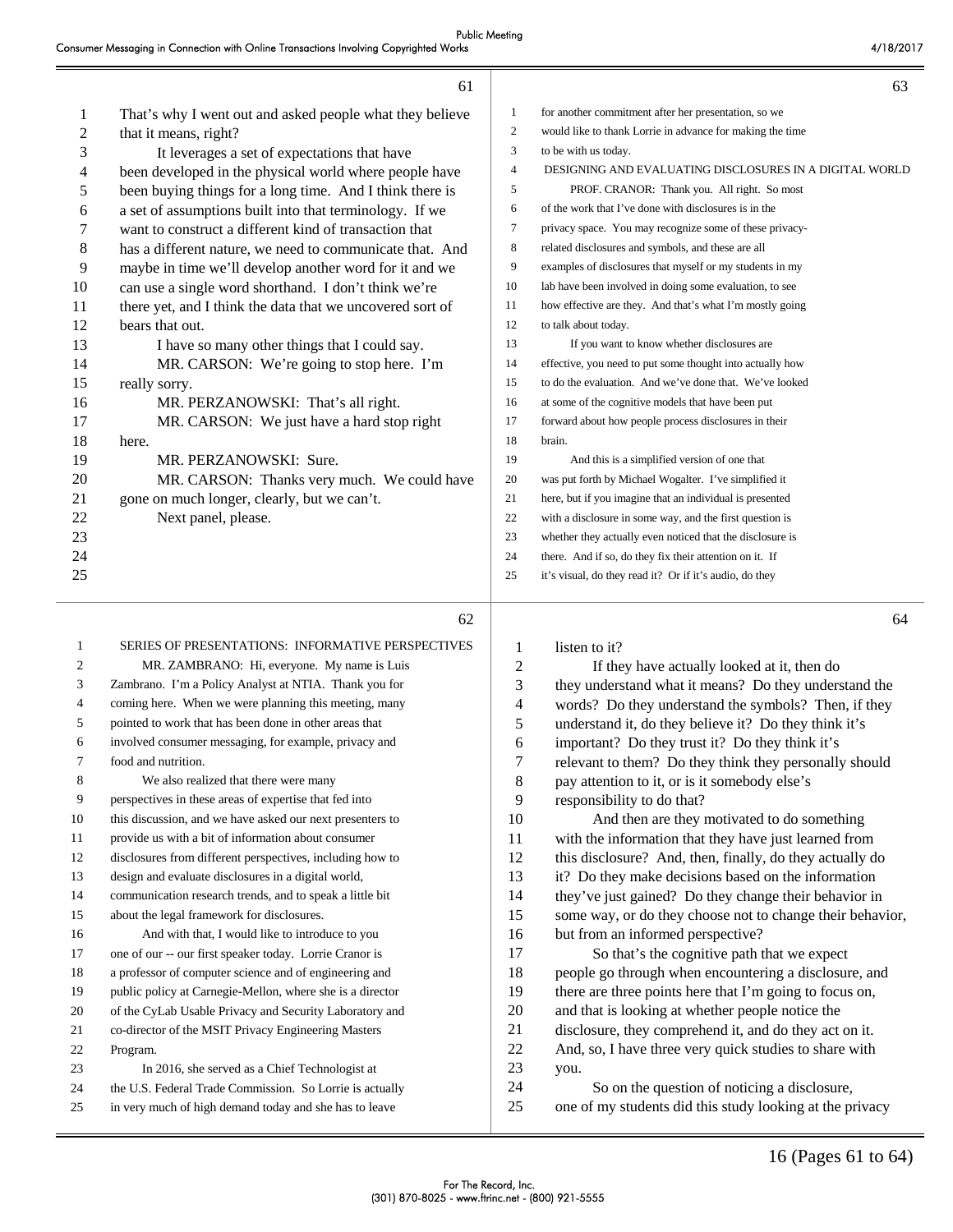|                | 65                                                        |                          | 67                                                        |
|----------------|-----------------------------------------------------------|--------------------------|-----------------------------------------------------------|
| 1              | notices in an Android app. And she posited that whether   | 1                        | said they thought more ads would pop up if you clicked.   |
| 2              | or not people notice the notice might depend on when they | 2                        | That's wrong.                                             |
| 3              | actually see the notice. And, so, she developed an app    | 3                        | Forty-five percent thought that it was a Your-            |
| 4              | with a little quiz game, and she developed different      | $\overline{\mathcal{L}}$ | Ads-Here sort of thing, that they could buy ads on the    |
| 5              | versions of it where the privacy notice, which is what    | 5                        | website. That's also wrong. Only 27 percent of people     |
| 6              | you see in the middle, appeared at different points. In   | 6                        | had the correct answer, which is it will take you to a    |
| 7              | some, it appeared in the app store; in some, it appeared  | 7                        | page where you can opt out of tailored ads.               |
| 8              | right after you download the app; in some it appeared --  | 8                        | Now, when we tested other tag lines, we got               |
| 9              | it interrupted you in the middle of playing the game; in  | 9                        | different results. So if we changed the tag line to       |
| 10             | some, it appeared at the end of the game.                 | 10                       | "configure ad preferences," you can see now we go from 27 |
| 11             | She had a bunch of different versions,                    | 11                       | percent of people have the correct answer to 50 percent   |
| 12             | including one that had no privacy notice. She had people  | 12                       | of people having the correct answer. Now, 50 percent is   |
| 13             | download the app, play the game. She gave them a survey,  | 13                       | still not very good, but it's about twice as good as what |
| 14             | which they thought was about how much they liked the      | 14                       | we were doing before. So this shows you that what words   |
| 15             | game, but somewhere in there she had some questions about | 15                       | you put next to the icon actually make a big difference   |
| 16             | the privacy notice. And that's what she was really after  | 16                       | in how people comprehend the meaning of this icon.        |
| 17             | was to find out whether they could correctly answer those | 17                       | Okay, the last study that I want to share with            |
| 18             | questions.                                                | 18                       | you is looking at whether these disclosures actually      |
| 19             | And, basically, what she found is that the                | 19                       | change people's behavior. So this is back to Android      |
| 20             | people who saw the privacy notice in the app store did no | $20\,$                   | apps, and one of my students developed this privacy facts |
| 21             | better than the people who did not see it at all.         | 21                       | notice that was designed to be put on -- in the Android   |
| 22             | However, any of the other places that she put it, people  | $22\,$                   | app store. And it gives you a quick summary of some of    |
| 23             | were more likely to be able to correctly answer           | 23                       | the privacy information related to apps.                  |
| 24             | questions. So that shows that the exact same notice,      | 24                       | So the way he decided to do this test is he               |
| 25             | whether people notice it and pay attention to it, depends | 25                       | developed a mock-up of the Android app store; he          |
|                | 66                                                        |                          | 68                                                        |
| 1              | on the timing of when they actually encounter it.         | $\mathbf{1}$             | populated it with a bunch of apps; and he invited         |
| $\overline{c}$ | All right, the next study focused on                      | 2                        | participants into our lab. And he told them to imagine    |
| 3              | comprehension. We looked at this blue triangle icon.      | 3                        | that they had a friend who had just bought their first    |
| 4              | It's known as the AdChoices icon, and you can see it's    | 4                        | Android phone and was asking for assistance in selecting  |
| 5              | positioned in the corner of these ads. And you'll see it  | 5                        | apps. And the friend wanted an app for dieting, an app    |
| 6              | in the corner of many of the ads that you see on the      | 6                        | for travel, a bunch of different types of apps.           |
| 7              | internet. Well, we noticed in our research that most      | 7                        | And there were exactly two of each of these               |
| 8              | people seemed to be unfamiliar with it and didn't know    | $8\,$                    | apps in the app store. Now, half of the participants      |
| 9              | that it was even there, let alone what it meant.          | 9                        | visited an app store that had privacy facts, and half the |
| 10             | So we did a study where we recruited about                | 10                       | participants visited an identical app store without       |
| 11             | 1,500 people online, and each one of them was exposed to  | 11                       | privacy facts. And we looked to see which apps did they   |
| 12             | one version of this icon and an associated tag line. We   | 12                       | select and what was their reason.                         |
| 13             | showed them a picture of The New York Times front page,   | 13                       | Now, what we found was that the people who saw            |
| 14             | and you can see there are several ads, and each ad has    | 14                       | the privacy facts were more likely to select the more     |

24 disagreed that those would happen. So, when we gave this 25 icon and the AdChoices tag line, 56 percent of people

15 the icon and tag line there. And then we asked them some 16 questions about the icon and tag line. And you can see, 17 here's a list of the different versions of the tag line 18 that we tested. Some are versions that are actually used 19 on ads; some are versions that we made up for the study. 20 And the questions we asked were things like, 21 well, what do you think would happen if you clicked on 22 the icon, and we gave them some examples of things that 23 might happen, and we asked them if they agreed or

17 (Pages 65 to 68)

15 privacy-protected apps than those who did not have that 16 privacy information. And that was in most cases. 17 However, we did some exceptions. We specifically 18 designed these pairs of apps in ways to test different 19 hypotheses, and in one case, we would pair a privacy-20 protective but completely unknown brand against a known 21 brand that did not have such good privacy. And what we 22 found is the well-known brand often was more popular, 23 despite their privacy rating. So we can see that there 24 are different factors at play here that actually impact

25 people's behavior.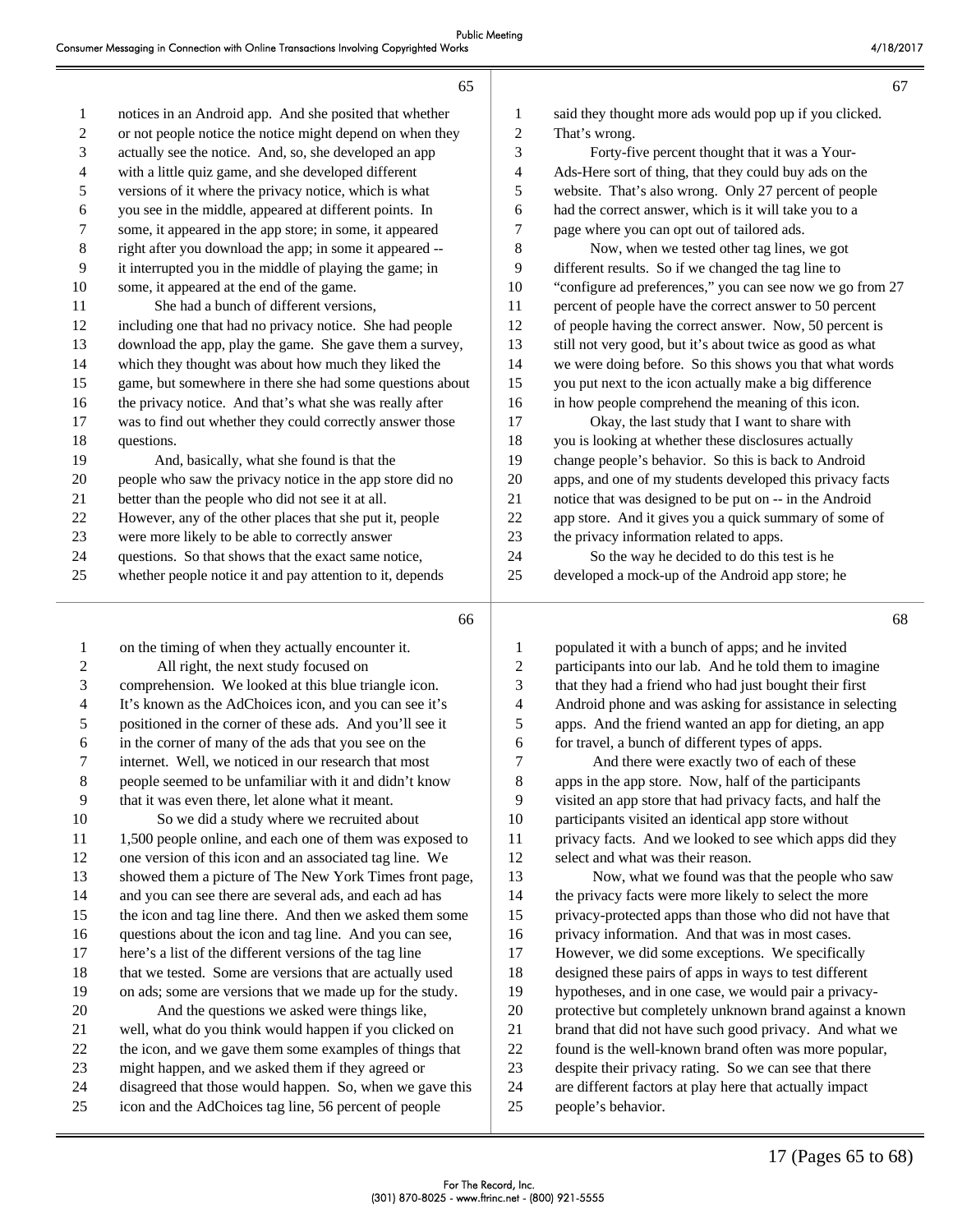|    | 69                                                        |                | 71                                                        |
|----|-----------------------------------------------------------|----------------|-----------------------------------------------------------|
| 1  | So when I was at the FTC last year, this was              | 1              | electronic commerce, and law and economics. Her           |
| 2  | also a topic of interest to the FTC, but not just about   | $\overline{2}$ | published research has addressed various problems         |
| 3  | privacy disclosures, but all types of disclosures. And    | 3              | associated with standard form contract online such as the |
| 4  | we had a meeting where we invited people who do work on   | 4              | effectiveness of disclosure regimes, delayed presentation |
| 5  | nutrition labels and drug fact labels and mortgage labels | 5              | of terms, and whether people read the fine print.         |
| 6  | and all sorts of different types of disclosures.          | 6              | She's currently working on a large empirical              |
| 7  | And you can read a report of that workshop,               | $\overline{7}$ | project on consumer privacy policies online and on the    |
| 8  | which is on the FTC website, but two key takeaways I want | 8              | effectiveness of current consumer privacy protections.    |
| 9  | to share. One was that our experts, regardless of what    | 9              | Florencia?                                                |
| 10 | domain they were in, said it's really important to test   | 10             | CONSUMER PERCEPTION: COMMUNICATIONS RESEARCH TOOLS        |
| 11 | disclosures before you put them out there to see if       | 11             | PROF. MAROTTA-WURGLER: Thank you.                         |
| 12 | they're effective. And even if you have a low budget,     | 12             | Hi, thank you very much. Let me just access my            |
| 13 | some testing is better than no testing at all.            | 13             | slides.                                                   |
| 14 | And then the other key takeaway is that when              | 14             | Okay, so, I'll talk a bit about some work I've            |
| 15 | you test them, it's not just enough to test, do people    | 15             | done on -- I've been focusing on fine print for over a    |
| 16 | understand these words, but you actually have to run a    | 16             | decade now, specifically on software -- end-user software |
| 17 | test where you can test comprehension in the context that | 17             | license agreements. I thought I'd focus on the contract   |
| 18 | makes sense for this particular disclosure.               | 18             | that is the most dense and less likely to be read         |
| 19 | The last thing I want to say before I wrap up             | 19             | because, you know, academics have a lot of free time.     |
| 20 | is I wanted to put out the idea of computer-readable      | 20             | So I'll talk a bit about that and about some of           |
| 21 | disclosures. Some of our speakers earlier today           | 21             | the findings that I've -- some of the evidence that I     |
| 22 | mentioned the problem of do you really want Alexa reading | 22             | found -- I do empirical work -- and then some of the      |
| 23 | a disclosure to you, and, of course, we don't really want | 23             | takeaway points from my work and other people's work. So  |
| 24 | to listen to these long disclosures. However, if you      | 24             | the first one is that very few people read standard       |
| 25 | make these disclosures computer-readable so that Alexa    | 25             | terms. You know, the motivation of the talk at the        |
|    | 70                                                        |                | 72                                                        |
|    | and all of your other digital assistants can read them    | 1              | beginning was that nobody really focused on whether       |

| 2  | electronically to themselves, not out loud to you, you    | $\overline{2}$ | peopl  |
|----|-----------------------------------------------------------|----------------|--------|
| 3  | can do all sorts of useful things now.                    | 3              | addre  |
| 4  | So your personal assistants can read them.                | 4              | print. |
| 5  | They can use this information to discover whether there's | 5              |        |
| 6  | something unusual in this disclosure, or is this the same | 6              | of reε |
| 7  | disclosure you've already seen a zillion times before.    | 7              | certai |
| 8  | You might set your personal preferences to say, alert me  | 8              | disclo |
| 9  | only if there's something unusual in this disclosure; or  | 9              | evide  |
| 10 | alert me the first time I've seen this disclosure; after  | 10             | prese  |
| 11 | that, just say it's the same one you've seen before.      | 11             | agree  |
| 12 | You can also use this for searching. You know,            | 12             |        |
| 13 | I would like this hot new song, but I want it from the    | 13             | short  |
| 14 | company that will give me these particular rights. And    | 14             | time,  |
| 15 | you could have your personal privacy assistant find the   | 15             | seem   |
| 16 | vendor that will offer it to you with those rights. Lots  | 16             | effect |
| 17 | of really useful things you can do once you put these     | 17             | a sec  |
| 18 | disclosures in an electronic and computer-readable form.  | 18             |        |
| 19 | And I'll end there. Thank you.                            | 19             | findin |
| 20 | MR. ZAMBRANO: Thank you, Lorrie.                          | 20             | coaut  |
| 21 | Our next presenter is Florencia Marotta-                  | 21             | fine p |
| 22 | Wurgler. She's a professor of law at New York University  | 22             | a real |
| 23 | School of Law and the director of the NYU Law School      | 23             | and e  |
| 24 | Study Abroad Program in Buenos Aires. Her teaching and    | 24             | critic |
| 25 | research interests are contracts, consumer privacy,       | 25             | affect |
|    |                                                           |                |        |

le actually read fine print, and I thought I'd ess that a little bit. So very few people read fine 5 Increasing disclosure barely changes the rate adership. And I'll put a caveat on that. There's

in types of disclosure. The traditional forms of osure don't really work at all. I'll present some ence as to that as well. But even requiring assent, enting the terms in a box and making you click on "I e," doesn't really work so much.

But there's some lessons learned. So ening, simplifying, framing effects and the just in the timing of disclosures, as Lorrie just said, to help tremendously in making disclosures more tive, and I'll focus on what effectiveness means in ond.

So, first, I'll focus on the studies -- the ngs of a first study, worked together with two thors. We look to the extent to which people read print, not in a lab setting, not in a survey, but in 1 market. What -- we look for something that in law economics we call an informed minority, which is a al number of people that is sufficiently large to et a market, to affect sellers into offering terms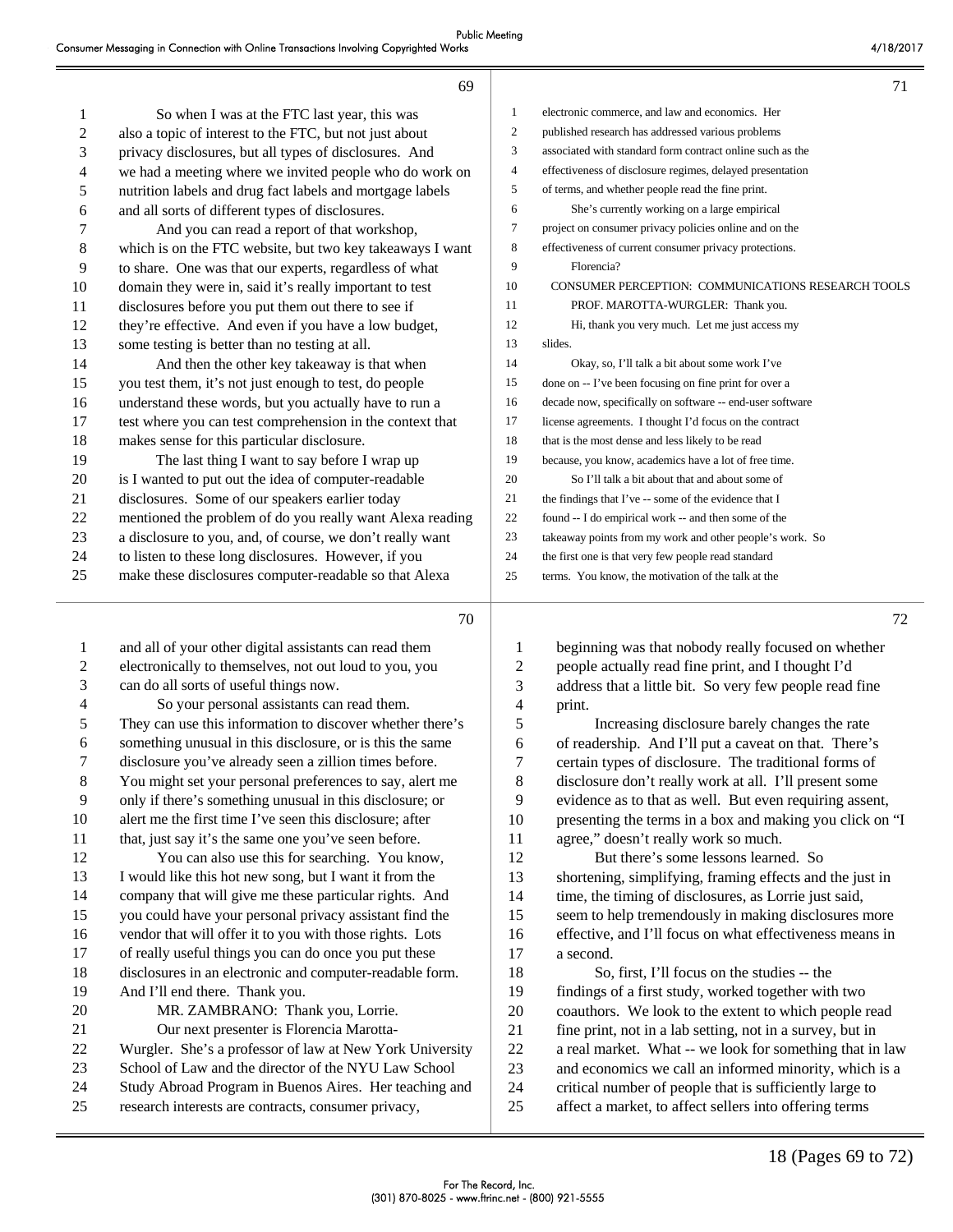| 1              | that buyers want.                                         | 1              |   |
|----------------|-----------------------------------------------------------|----------------|---|
| $\overline{c}$ | So -- and we focused on the market for shopping           | $\overline{c}$ | C |
| 3              | for software online. EULAs are rich, quintessential type  | 3              | S |
| $\overline{4}$ | of standard form contract, and for the purposes of this   | 4              | C |
| 5              | audience and this talk, they include most of the terms    | 5              | Ó |
| 6              | related to intellectual property rights, in addition to   | 6              |   |
| 7              | many others. The average EULA is 2,700 pages long, and    | 7              |   |
| 8              | they have grown an average of 30 percent over the last    | 8              | l |
| 9              | decade. So clearly a highly dense contract and which is   | 9              | t |
| 10             | constantly evolving.                                      | 10             |   |
| 11             | So what we do is we measure all the visits by             | 11             |   |
| 12             | 40,091 households to 66 software companies across a       | 12             |   |
| 13             | number of different markets, including games, word        | 13             |   |
| 14             | processing, antivirus, from large to very small -- from   | 14             | έ |
| 15             | highly competitive to more concentrated markets, and see  | 15             |   |
| 16             | the extent to which the shoppers click on the URLs that   | 16             | C |
| 17             | correspond to EULA. So we use click-stream data for this  | 17             | ٤ |
| 18             | that basically captures all of the URLs of all of these   | 18             |   |
| 19             | visitors during their visits to these companies so we can | 19             | t |
| 20             | track very carefully how -- where they visit and how long | 20             | Ó |
| 21             | they spend on each particular page.                       | 21             | i |
| 22             | And we say -- and we have very detailed                   | 22             | Î |
| 23             | demographic information for each particular user, and we  | 23             |   |
| 24             | track all of the URLs that correspond to EULAs and        | 24             |   |
| 25             | measure the extent to which they click on these contracts | 25             |   |
|                |                                                           |                |   |

these findings basically lump in different kinds of disclosures. Sometimes it's at the bottom of the page; sometimes it takes fewer clicks to access. What if the disclosure is more salient? Maybe with increased disclosure we see more likely to see readership. 6 And this is what I evaluated in a subsequent study, where I say, well, maybe when contracts are more ikely to be read -- meaning that they take fewer clicks to access -- then we're going to see more readership. And what this -- so we do the same, the same thing, and this is one way of measuring access. So one is whether, you know, you have to click times in a page, but sometimes there is -- there is -- basically you have to acknowledge that you agree to a license. What if we require assent, meaning that you can't escape the contract no matter where -- where you 17 go. So there's this one form of requiring assent. Basically you have to click on "I agree" at the end of the -- of entering all the terms. So, what -- you know, 20 do you really want to bother about figuring out what it is that you've just agreed to. And the other times, it's right there for you, right? All you need to do is just basically scroll down and see what happens. So maybe what if readership is increased when

we basically require consumers to agree to particular

73

| $\mathbf{1}$   | and how long they spend on this. And we say that a        |                          |
|----------------|-----------------------------------------------------------|--------------------------|
| $\overline{2}$ | reader is somebody who spends at least one second in      |                          |
| 3              | these contracts. So that's -- that's as much as you need  | Ξ                        |
| 4              | to be a reader. It's highly beneficial.                   | $\overline{\phantom{a}}$ |
| 5              | And, here, you can see a bit of how this -- how           |                          |
| 6              | this looks like. So, here, we have for retail and         | t                        |
| 7              | freeware sites we thought, well, maybe if somebody's      |                          |
| 8              | getting something for free they're more likely to know    | ξ                        |
| 9              | that there might be strings attached, so you can see that | Č                        |
| 10             | for retail firms we have the 40,697 visits. And then we   | 1 <sub>0</sub>           |
| 11             | have some of the characteristics about the particular     | 11                       |
| 12             | visit, but the most interesting findings are on the right | 12                       |
| 13             | side of the panel, and particularly the one that's framed | 13                       |
| 14             | in red.                                                   | 14                       |
| 15             | And we can see that out of the 40,697 visits,             | 1 <sup>2</sup>           |
| 16             | only 49 click on the EULA. These are shoppers. These      | 16                       |
| 17             | are people who are actively searching to shop. And those  | 17                       |
| 18             | who click on the EULA spend a median time of 29 seconds   | 18                       |
| 19             | on a contract that is twenty -- over 2,700 words long.    | 19                       |
| 20             | So clearly this is a very small number, about             | 2(                       |
| 21             | one in 1,000, and with some very generous parameters,     | 2 <sub>1</sub>           |
| 22             | maybe .17 percent. So one in 1,000 bothers to access the  | 2 <sup>2</sup>           |
| 23             | terms, but they're barely, barely read.                   | 2 <sup>2</sup>           |
| 24             | So I thought I'd ask, well, how about, you                | 24                       |
| 25             | know, maybe these software license agreements, all of     | 2 <sup>1</sup>           |
|                |                                                           |                          |

terms? And, here again, we have EULAs and company visits as a function of how many clicks it takes to access the 3 contract. So clicking as a function of disclosure. And, ideally, as the number of clicks goes down, you might want to have readership go up. That's the goal of increased disclosure. And, indeed, you do find this, right, when you have -- when the EULA is six clicks away, nobody accesses them, but when it's one click away, it's true, EULAs are 10 more likely to be read, but the number is basically not distinguishable from zero, right? It's .32 percent. 2 And, again, the median time spent is extremely low, right? So one out of 200 shoppers even glances at the EULA, let alone understands it, reads it, or reacts to it. So we look at whether readers actually react to what they read, and I find no such indication. And, well, how about requiring readership? How about those clickwraps? So it turns out that those aren't that helpful either. So .23 percent click on hyperlinks on EULAs that they're forced to acknowledge exist. You have 22 to click on "I agree," but nobody bothers to click on the 23 hyperlink next to it.

And when you have a EULA in a checkout page, nobody spends that much -- enough time to actually scroll

75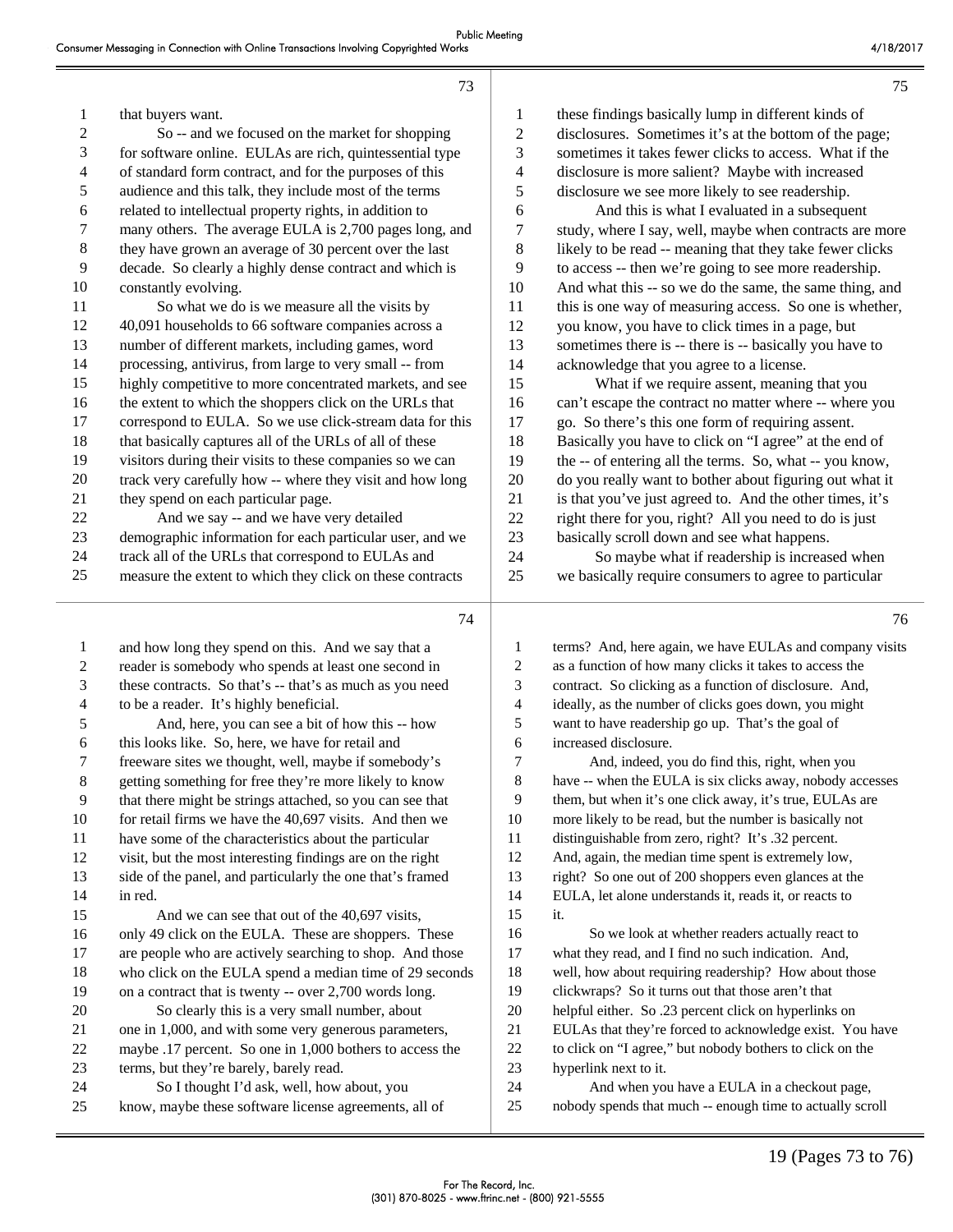| 1              | down and read through the terms. It's about 94 seconds,   | 1              | Similarly, when terms are likely to be read,              |
|----------------|-----------------------------------------------------------|----------------|-----------------------------------------------------------|
| 2              | but consider that that time includes entering personal    | $\mathbf{2}$   | they're also more likely to be complied with, which is    |
| 3              | information with phone -- I'm sorry, name, address, and   | 3              | sometimes -- you know, not shocking, but shorter          |
| 4              | credit card information. So the bottom line is that even  | 4              | disclosures are also more likely to be read, especially   |
| 5              | with required assent, almost nobody reads the fine print, | 5              | if they're framed in not a very legalistic manner. That   |
| 6              | and this is true in other contexts as well.               | 6              | being said, legalisting information, just when you        |
| 7              | But it turns out that, so, these traditional              | 7              | structure something in a legalistic way, consumers seem   |
| $\,8\,$        | disclosures are not so helpful, but there's some          | 8              | to be more committed to a particular deal. So context     |
| 9              | evidence, and Lorrie has talked about some, that when     | 9              | and the framing -- framing effects matter a lot, not only |
| 10             | disclosure might work. So EULAs, not so likely to be      | 10             | in comprehension but also in understanding what the role  |
| 11             | read, but what happens if we shorten simplified           | 11             | of the consumer is in fulfilling a particular contractual |
| 12             | disclosures that are made at the right time tend to be    | 12             | duty.                                                     |
| 13             | more likely to work.                                      | 13             | So to conclude, the traditional disclosures are           |
| 14             | And then there's very interesting research that           | 14             | not very effective, right? So hardly any -- anybody       |
| 15             | finds that the framing effect, depending on how you frame | 15             | reads these long contracts. Increased disclosure, the     |
| 16             | the terms, is it more in a moral sense or in a colloquial | 16             | traditional way, the legally enforceable way, some of     |
| 17             | sense or in a highly legal sense affects not only the     | 17             | these clicking "I agree's" are the gold standard in terms |
| 18             | likelihood to be read but also the perceptions about what | 18             | of what courts will enforce. And what's costly really is  |
| 19             | the nature of the obligation is.                          | 19             | the reading and comprehension, not access, and the        |
| 20             | So there's some very interesting and                      | 20             | disclosure effectiveness could be improved by shortening, |
| 21             | encouraging evidence from the restaurant grade card       | 21             | simplifying, framing the just in -- the timing, and       |
| 22             | experiments that seems to have found restaurant hygiene   | 22             | finally and most importantly, empirically testing these   |
| 23             | cards actually reduce the number of emergency room        | 23             | particular initiatives.                                   |
| 24             | admittances for food poisoning, and this has been in L.A. | 24             | Thank you.                                                |
| 25             | in 1997. And also a recent study in New York seems to     | 25             | MR. ZAMBRANO: Thank you, Florencia.                       |
|                | 78                                                        |                | 80                                                        |
| 1              | have the same-- the same types of -- types of things.     | 1              | Our next speaker is Deborah Lodge. Deborah is             |
| $\overline{c}$ | There are other initiatives that this --                  | $\overline{2}$ | a partner at Squire Patton Boggs and specializes in       |

ı

| There are other initiatives that this --                  | 2  | a partner at Squire Patton Boggs and specializes in       |
|-----------------------------------------------------------|----|-----------------------------------------------------------|
| conversations in this area I could learn from. So the     | 3  | intellectual property, privacy, and internet law. Among   |
| FTC's dot-com disclosure seems to -- seemed to borrow or  | 4  | her diverse clients are financial institutions,           |
| adopt these types of lessons learned. The CFPB has been   | 5  | communications and media companies, retailers, and        |
| testing and experimenting with this. Smart disclosures    | 6  | technology pioneers. With her broad legal experience and  |
| in the U.K. nudge units, they're all in different         | 7  | practical business perspective, Deborah helps clients     |
| settings, and the disclosures vary tremendously, but what | 8  | achieve their strategic goals while complying with the    |
| they have in common is that they all test their           | 9  | legal regulations that govern privacy, e-commerce, and    |
| disclosures, not only in a room, but also they do field   | 10 | advertising.                                              |
| studies.                                                  | 11 | CONSUMER DISCLOSURE: AN OVERVIEW                          |
| The Nudge Unit in the U.K. actually does field            | 12 | MS. LODGE: Hello, and I'm delighted to be here            |
| studies with small samples of the population to test the  | 13 | on this -- on part of this discussion, and I guess when I |
| extent to which different types of disclosures work in    | 14 | was asked to be on this, I said, oh, okay, now there      |
| effectively communicating information to consumers and    | 15 | should be the law because there may be some usefulness in |
| affecting their behavior -- ultimately affecting their    | 16 | reviewing some of the basics. There's been allusion to    |
| behavior. So testing is a key component, no matter where  | 17 | the Federal Trade Commission and other laws that govern   |
| these particular disclosures are made.                    | 18 | this space, and actually, I'm delighted to be here        |
| And, finally, there's a very interesting study            | 19 | because my practice melds all of these interests, and     |
| on framing effects. So, for example, when a contractual   | 20 | it's fascinating because, as technology changes, so the   |
| obligation is framed in moral rather than legal terms,    | 21 | disclosures and the law affecting them has to change too. |
| consumers are more likely to be drawn to them, and        | 22 | So, now, how do I go next? We'll figure this              |
| they're more likely to read them, but also to comply with | 23 | technology -- here we go. So here we are. So the          |
| the terms that are being presented, to comply with a      | 24 | Federal Trade Commission, of course, is the primary       |
| particular contractual term in this particular example.   | 25 | enforcer of truthfulness in advertising and disclosures.  |
|                                                           |    |                                                           |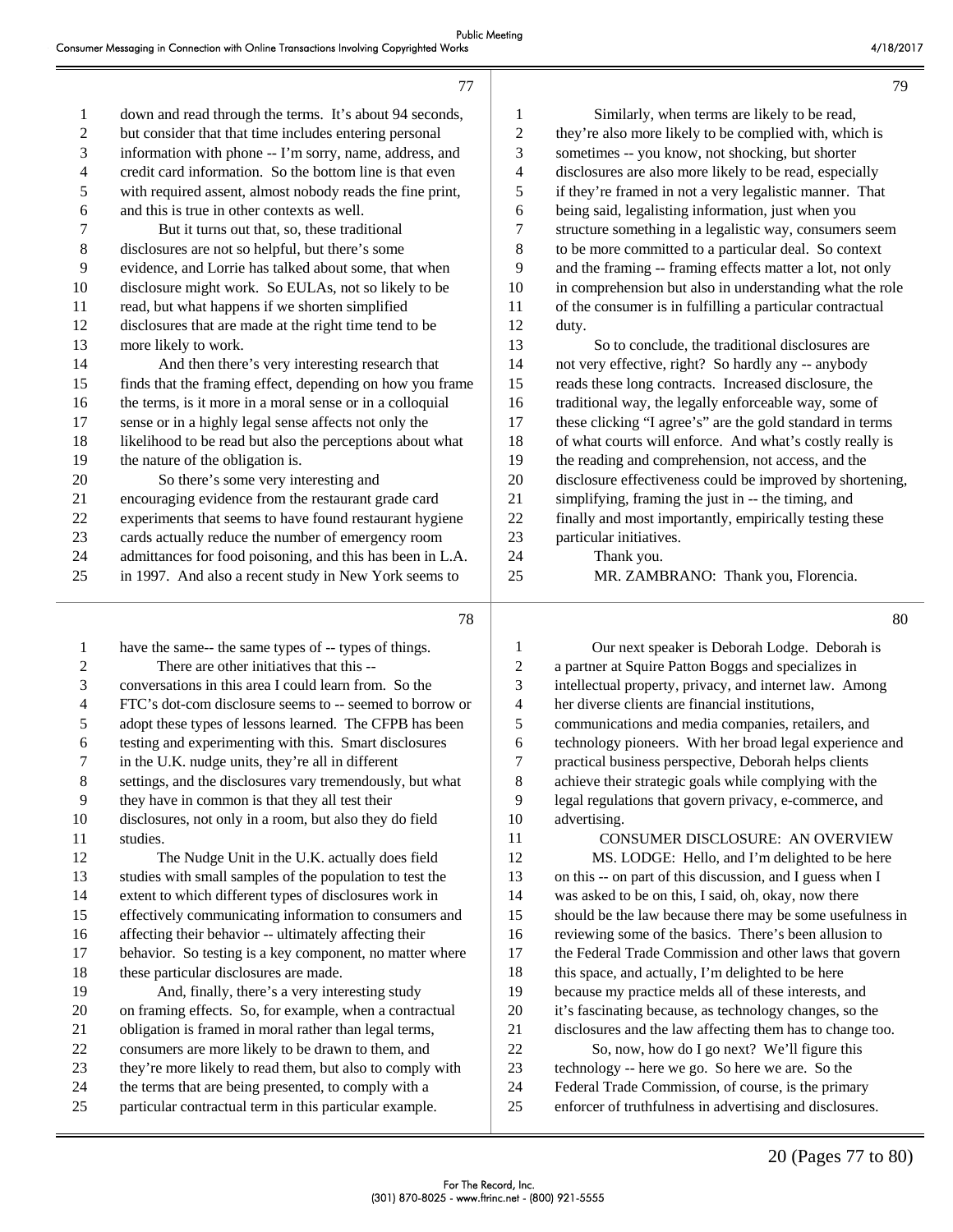| -1             | And there, the basic law is Section 5 of the FTC Act,     | 1              | But from the FTC's perspective, the medium does           |
|----------------|-----------------------------------------------------------|----------------|-----------------------------------------------------------|
| 2              | which prohibits unfair or deceptive acts or practices in  | $\overline{c}$ | not matter because print, online, broadcast media, social |
| 3              | or affecting commerce.                                    | 3              | media as well, the basic principles of Section 5 apply to |
| 4              | And that language is extremely flexible and has           | 4              | all of the different platforms and media on which these   |
| 5              | been, you know, interpreted in different ways to address  | 5              | disclosures are made. And as I referenced, the dot-com    |
| 6              | various technologies. An act or practice generally is     | 6              | disclosures, which were updated in March 2013, really     |
| 7              | deemed unfair if, A, it is likely to cause substantial    | 7              | give further guidance to all us practitioners in terms of |
| $\,8\,$        | consumer injury, which a consumer could not reasonably    | 8              | how to make effective disclosures online.                 |
| $\overline{9}$ | avoid, and it is not outweighed by the benefit to         | 9              | One of the issues that we were dealing with               |
| 10             | consumers. And an example of that is in the recent        | 10             | today and Professor Perzanowski's study addressed is, you |
| 11             | privacy area of the Wyndham decision where the Federal    | 11             | know, what is material, what is likely to influence a     |
| 12             | Trade Commission said it was unfair of the hotel company  | 12             | purchasing decision. That clearly depends on the nature   |
| 13             | not to take greater precaution to protect privacy         | 13             | of the product or service that is being advertised and    |
| 14             | interests of its hotel guests.                            | 14             | offered, and the basic questions are are disclosures      |
| 15             | On the deceptive side, an act or practice is              | 15             | needed in order to address consumer expectations, what    |
| 16             | considered deceptive if it misleads consumers who are     | 16             | are the consumer's expectations? Obviously, they're       |
| 17             | acting reasonably under the circumstances and is material | 17             | going to differ very much from whether there's a physical |
| 18             | to the purchase or use decision. And that definition      | 18             | object involved or probably whether there is something    |
| 19             | comes out of the FTC's policy statement on deception,     | 19             | that is just online or communicated via, you know, audio  |
| 20             | which is still used as a guide. Obviously, it's filled    | 20             | or other kinds of messaging.                              |
| 21             | with many issues there because what is acting reasonably  | 21             | And what is the consumer's perception of the              |
| 22             | and what is material to the purchase or use decision.     | 22             | advertisement on the offer? That really is very critical  |
| 23             | In reviewing messaging, the FTC evaluates the             | 23             | to an FTC assessment. And, also, you know, what are the   |
| 24             | message or offer by looking at all the elements of the    | 24             | total costs to receive or use the products or services?   |
| 25             | promotional offering material. And as we've heard today,  | 25             | Does the consumer understand what the pricing is and what |
|                |                                                           |                |                                                           |

82

1 net impression is critical. What is the disclosure, and 2 what is the consumer's understanding of what the 3 disclosure means? 4 Notably, if there's a deceptive net impression, 5 the FTC will find the ad to be misleading, even if 6 specific individual claims or presentations are not 7 misleading. And that's the critical issue here, 8 obviously, in terms of buy now. What does it mean? And, 9 you know, are there various misleading statements or 10 impressions that are associated with that? 11 In the FTC land, actual injury is not a 12 prerequisite because something can be deemed to be 13 misleading and harmful to consumers, even if there is no 14 actual injury shown. The key issue is what are 15 consumers' perceptions and expectations. 16 If a claim would not be -- if a claim would be 17 deceptive unless information is provided in addition to 18 the basic claim, then under the FTC's view, disclosures 19 must be provided, and there was already reference to the 20 FTC's dot-com disclosures. I have them here because 21 they're incredibly helpful and, you know, the FTC has 22 tried to deal with the issue of the transfer of much of 23 our shopping and consumer experiences to the internet, 24 and online deception is obviously one of the issues that 25 we're all trying to deal with in different contexts.

1 goes along with those pricing points? 2 Sales terms, including return or refund 3 policies, or in the digital context, certainly, you know, 4 whether or not something is going to be available for a 5 short term, forever, whatever. And the omission of 6 critical information that relates to these points can, in 7 the FTC's view, be deemed material or deceptive.

8 The FTC's dot-com disclosure guidelines really 9 focus on clear and conspicuous disclosures and the import 10 of making them so that they do draw consumers' attention. 11 And I thought that the prior statements and presentations 12 were critical on this because that is what I think, you 13 know, we're all looking for in terms of the utility of 14 any disclosures.

15 The FTC has adopted what are called the four Ps 16 for online effective disclosures where they need to be 17 prominent, large enough for a consumer to notice and read 18 -- hopefully they'll read; presentation, you know, what 19 wording and format, is it easy to understand; placement, 20 the information or the link should be easy to find; and 21 proximity, it should be close to the claim that the 22 disclosure qualifies.

23 Audio and visual disclosures, particularly in 24 advertising contexts, have related issues that are in 25 addition to those because a listener needs to be able to 83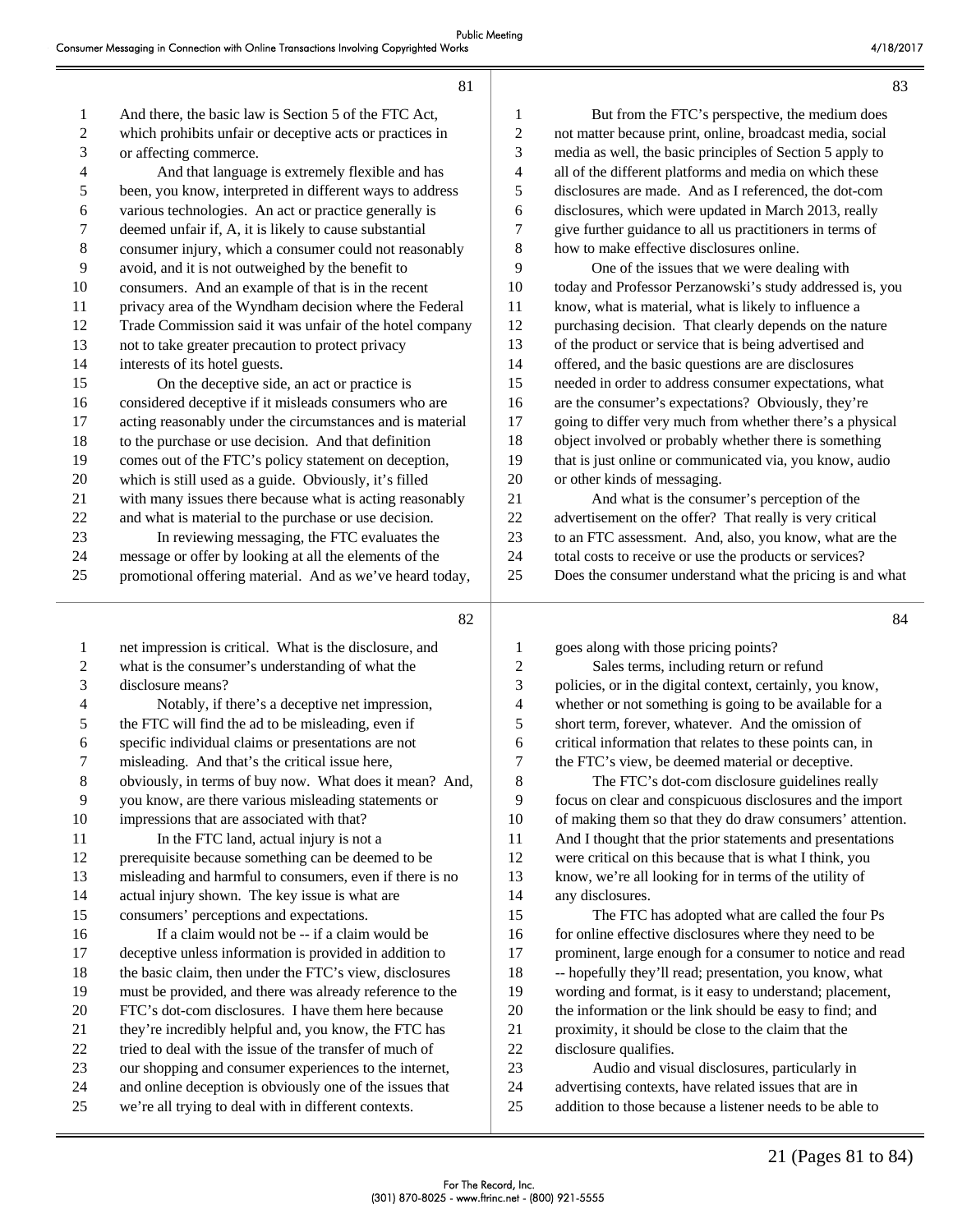88

|                | 85                                                        |
|----------------|-----------------------------------------------------------|
| 1              | hear and comprehend the disclosure. And on-screen         |
| $\overline{2}$ | disclosures, I mean, I see many sort of flip across the   |
| 3              | screen, and, you know, the question is whether they are   |
| 4              | really noticeable and whether they're legible and whether |
| 5              | they're comprehensible. You know, those are all very      |
| 6              | critical issues. And in the FTC's parlance, you know,     |
| 7              | the disclosures should be repeated in the advertising if  |
| 8              | they are necessary to the comprehension.                  |
| 9              | I also put together a few examples of FTC                 |
| 10             | actions in this area. And, p.s., there aren't a lot.      |
| 11             | You know, the FTC's recent actions have been more in      |
| 12             | disclosures in native advertising or in endorsements and  |
| 13             | testimonials, but there have been a few cases in the      |
| 14             | digital rights area. And one was in 2007, where the FTC   |
| 15             | brought an action against Sony BMG Music for the practice |
| 16             | of selling CDs without telling consumers that they        |
| 17             | contained content-protective software that limited the    |
| 18             | number of devices and the number of times that the        |
| 19             | particular music could be downloaded and played or        |
| 20             | shared. And, p.s., this is 2007, already obviously the    |
| 21             | marketplace has changed. This was not streaming; this     |
| 22             | related to, you know, the CDs that one had to put into    |
| 23             | some kind of device in order to access the music.         |
| 24             | And the FTC found that the failure to disclose            |
| 25             | -- or the complaint alleged -- that the failure to        |

| $\mathbf{1}$   | downloaded the first time, but the closing letter noted   |
|----------------|-----------------------------------------------------------|
| $\overline{2}$ | that the MLB Advanced Media company had, you know, made   |
| 3              | significant changes in terms of disclosing the fact of    |
| $\overline{4}$ | the digital rights management and what the consumer was   |
| 5              | getting prior to purchase, so they were satisfied and     |
| 6              | there was -- you know, everyone was pleased with that.    |
| 7              | But it's interesting because there was also               |
| 8              | part of that -- in the closing letter, the FTC noted that |
| 9              | the Commission has the challenge of ensuring in the       |
| 10             | context of sales of digital products that consumers are   |
| 11             | provided sufficient information prior to purchase so they |
| 12             | understand any inherent limitations on the use of the     |
| 13             | products they buy. And that obviously is what we're       |
| 14             | discussing today.                                         |
| 15             | But one issue is that the boilerplate terms and           |
| 16             | conditions or EULA licenses, according to the FTC's view, |
| 17             | may not be sufficient disclosure if the consumer does not |
| 18             | have the understanding of what they're getting.           |
| 19             | Going back a couple of years before that, there           |
| 20             | were a few other cases where Hewlett-Packard and          |
| 21             | Microsoft, for instance, were selling personal digital    |
| 22             | assistants that actually at that time were competitors    |
| 23             | to the Palm, but the products came with access -- built   |
| 24             | in -- the advertisements, you know, proclaimed you could  |
| 25             | get your email, you could get all of your access to the   |

86

| $\mathbf{1}$   | disclose the fact that the consumer downloaded the        | 1              | internet, b      |
|----------------|-----------------------------------------------------------|----------------|------------------|
| $\overline{c}$ | content-protective devices and software when the CD was   | $\overline{c}$ | consumer         |
| 3              | loaded on to the device was a material omission of a      | 3              | utilize the      |
| $\overline{4}$ | critical fact and that the consumers might not have       | 4              | device. $\angle$ |
| 5              | purchased the music or the rights or whatever it was had  | 5              | consent o        |
| 6              | they known that it would come with software that, A,      | 6              | will make        |
| 7              | restricted their ability to use it and, p.s., also        | 7              | to utilize       |
| 8              | downloaded certain facts that were relating to the        | 8              | have this        |
| 9              | consumer's actual use of the music.                       | 9              | An               |
| 10             | So there was a consent order in which Sony BMG            | 10             | was anoth        |
| 11             | agreed to clearly and prominently disclose the            | 11             | deceptive        |
| 12             | limitations, either on the front of the product's         | 12             | disclosure       |
| 13             | packaging and also with further directions on the back of | 13             | to incur a       |
| 14             | the product packaging and agreed not to install content-  | 14             | calling to       |
| 15             | protective software without the consumer's affirmative    | 15             | FTC's vie        |
| 16             | consent.                                                  | 16             | disclosure       |
| 17             | Another one -- and this was a closing letter,             | 17             | So.              |
| 18             | actually, that was issued against Major League Baseball's | 18             | I think the      |
| 19             | Advanced Media, LP, MLB Advanced Media, in which the FTC  | 19             | FTC's vie        |
| 20             | closed an investigation of digital download sales of MLB  | 20             | will conti       |
| 21             | games that were subject to a digital rights management    | 21             | ensure tha       |
| 22             | system. The advertising had said, "Don't just watch the   | 22             | services a       |
| 23             | game, own it."                                            | 23             | and the co       |
| 24             | And the license, the digital rights management            | 24             | An               |
| 25             | software, downloaded on a computer when the material was  | 25             | what we't        |
|                |                                                           |                |                  |

but there was no clear disclosure that a r needed to purchase separately a modem and e modem in conjunction with the advertised And the Federal Trade Commission received a order from the company saying, no, you know, we e that more prominent because obviously in order what the consumers had bought, they needed to other device. d the Gateway Corporation similarly, there her consent order where the FTC had challenged as ads for "free internet" when there was e in very fine print that consumers would have dditional telephone charges, even if they were the toll-free number. And, you know, in the ew, that was not a clear or conspicuous enough e to avoid any deception. from the FTC's dot-com disclosure guidance, ere are certain, you know, things that the ews are reflected in by their saying that they inue to enforce the consumer protection laws to at even in the new media the products and

are described accurately and truthfully online onsumers understand what they're paying for. d I think that that is exactly the crux of re talking about now, what is consumer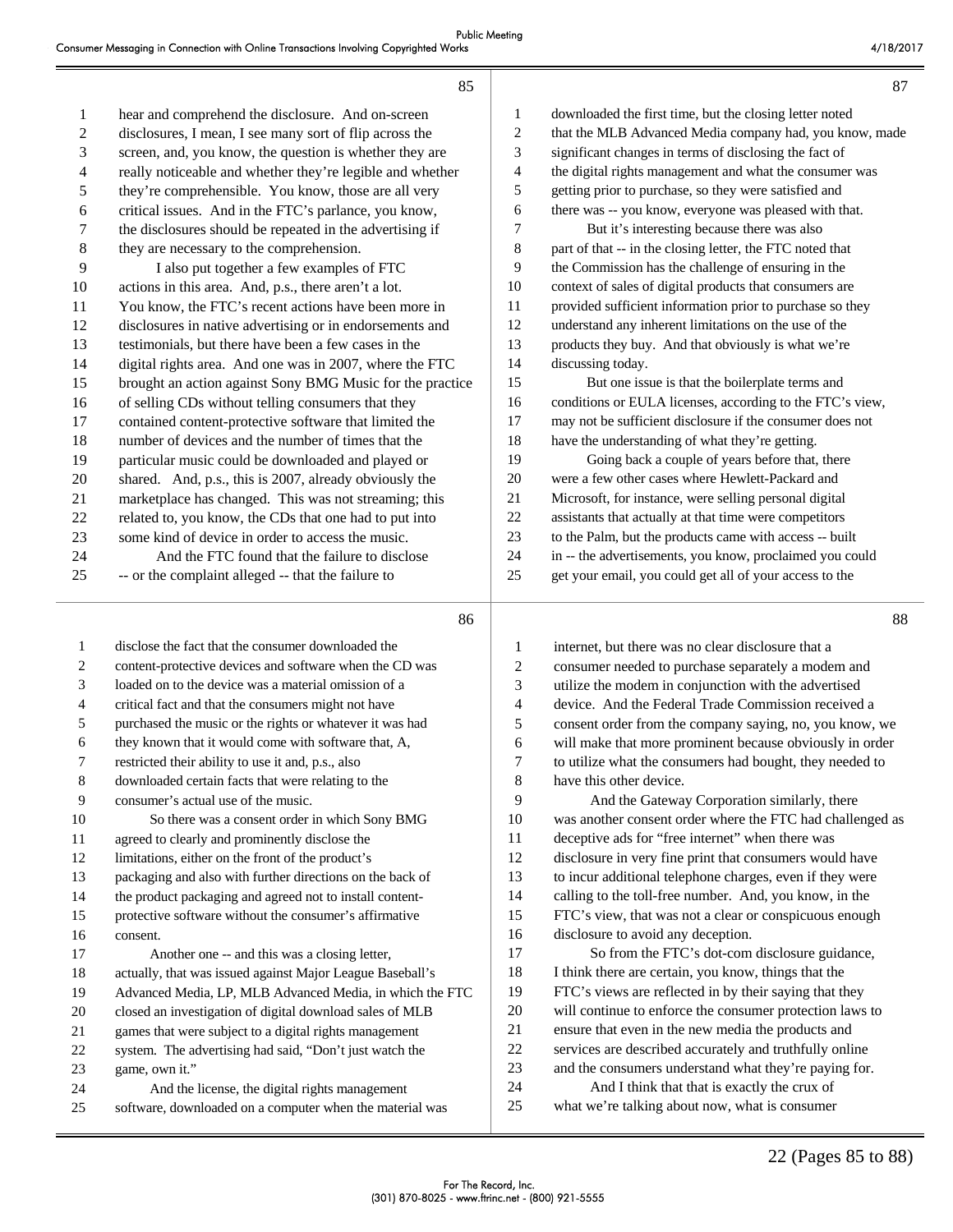|                  | 89                                                                                                          |                          | 91                                                                                                                |
|------------------|-------------------------------------------------------------------------------------------------------------|--------------------------|-------------------------------------------------------------------------------------------------------------------|
| 1                | perception. It may be that it's significant and more                                                        | $\mathbf{1}$             | talked about disclosure, so I work on disclosures and                                                             |
| $\boldsymbol{2}$ | shall be disclosed, I'm sure, because the -- all of this                                                    | $\sqrt{2}$               | consumer -- and not only on what's in standard form                                                               |
| 3                | enforcement, in the FTC's view, also ensures competition                                                    | 3                        | contracts but also how consumers behave to them in the                                                            |
| 4                | in the market and the dissemination of additional, you                                                      | $\overline{4}$           | next area that I'm interested in is understanding, well,                                                          |
| $\mathfrak s$    | know, products and services and different media to                                                          | 5                        | now that we know that disclosing a huge amount of                                                                 |
| 6                | consumers, which obviously, you know, is for the                                                            | 6                        | information doesn't really -- that doesn't really work.                                                           |
| 7                | betterment of all the consumer interests.                                                                   | $\tau$                   | The question is, well, what is it that we disclose. And                                                           |
| 8                | So that's it, and I know that this is sort of                                                               | 8                        | I think that the research, at least in legal academia and                                                         |
| 9                | the underlying kind of issue of what is the law on the                                                      | 9                        | also in some finance departments when we have to deal                                                             |
| 10               | consumer protection side, and in addition to the FTC, I                                                     | 10                       | with financial disclosures, is to elicit or try to get a                                                          |
| 11               | just wanted to mention that there are, of course, state                                                     | 11                       | sense of what is it that needs to be disclosed.                                                                   |
| 12               | little FTC laws as well as sector-specific. And, you                                                        | 12                       | And there are several formulas, but the                                                                           |
| 13               | know, with the proliferation of class actions and other                                                     | 13                       | approach is about the same. So one is given that not                                                              |
| 14               | groups, you know, asserting false advertising rights, you                                                   | 14                       | everything needs -- can be disclosed, one of the most                                                             |
| 15               | know, this is clearly an area that, you know, all sectors                                                   | 15                       | important things of all, maybe we can disclose what                                                               |
| 16               | have important stakes in.                                                                                   | 16                       | consumers find most important. But this might vary by                                                             |
| 17               | So I'm pleased to be here. Thank you very                                                                   | 17                       | context. So one way of doing that, and this is work that                                                          |
| 18               | much, and this is great.                                                                                    | 18                       | Zev Eigen and I have been working on, is we did it in                                                             |
| 19               | MR. ZAMBRANO: Thank you, Deborah. And thank                                                                 | 19                       | terms of the preferences regarding terms of use for                                                               |
| 20               | you again, Lorrie, and Florencia, for your presentations.                                                   | 20                       | social networks, is maybe to survey consumers online and                                                          |
| 21               | I think now we're going to take a ten-minute break and                                                      | 21                       | get a sense of what types of terms they consider to be                                                            |
| 22               | reconvene at 3:14. So thank you.                                                                            | 22                       | the most important, have them rank them in particular                                                             |
| 23               | (Brief recess.)                                                                                             | 23                       | order.                                                                                                            |
| 24               |                                                                                                             | 24                       | And, so, the terms that are the highest ranks                                                                     |
| 25               |                                                                                                             | 25                       | might be the ones that are more likely to be disclosed,                                                           |
|                  |                                                                                                             |                          |                                                                                                                   |
|                  | 90                                                                                                          |                          | 92                                                                                                                |
|                  |                                                                                                             |                          |                                                                                                                   |
| $\mathbf{1}$     | DISCUSSION: COMMUNICATING COPYRIGHT TERMS IN DIGITAL                                                        | 1                        | but the highest rank terms maybe are terms that are                                                               |
| 2                | TRANSACTIONS TO CONSUMERS                                                                                   | $\boldsymbol{2}$         | unknown to consumers. So there is -- there's another                                                              |
| 3<br>4           | MS. ALLEN: Okay, we're ready to begin the next                                                              | $\mathfrak{Z}$           | philosophy, which is, well, maybe what we need to                                                                 |
| 5                | panel. So good afternoon. We've just had a lively                                                           | $\overline{\mathcal{L}}$ | disclose is not those terms that are the ones that are                                                            |
| 6                | discussion followed by presentations about different                                                        | $\mathfrak s$            | most important to consumers but those that -- but those                                                           |
| 7                | aspects about how consumer disclosures and perceptions                                                      | 6<br>$\overline{7}$      | that consumers are most confused about.                                                                           |
| 8                | can be evaluated based on the experience in other fields.<br>We turn now to a panel discussion, followed by | 8                        | And in a recent paper at The Stanford Law                                                                         |
| 9                | participation from the audience, both in-person and                                                         | 9                        | Review, Professors Alan Schwartz and Ian Ayres from Yale                                                          |
| 10               | online, to cover first how to determine what copyright-                                                     | 10                       | Law School did exactly that, also in terms of the -- in<br>regards to the terms of use of Facebook. So they tried |
| 11               | related terms and conditions are important to communicate                                                   | 11                       | to elicit information regarding the terms to which                                                                |
| 12               | to consumers in the online environment, and then we'll                                                      | 12                       | consumers were most confused about, meaning that they had                                                         |
| 13               | talk about -- and then we'll discuss how best to ensure                                                     | 13                       | wrong perceptions about what was in those terms. So, for                                                          |
| 14               | that license terms related to copyright are clearly and                                                     | 14                       | example, related to Aaron's really interesting paper.                                                             |
| 15               | effectively communicated.                                                                                   | 15                       | So, for example, to what extent do consumers                                                                      |
| 16               | Our panelists will share a variety of different                                                             | 16                       | understand what "buy now" means? Maybe more in a sense                                                            |
| 17               | perspectives from industry and academia. I invite them                                                      | 17                       | of a binary choice or other types of terms and then                                                               |
| 18               | each to introduce themselves quickly, and then let them                                                     | 18                       | disclose in a bit of a warning box type thing only those                                                          |
| 19               | give any initial thoughts about how to determine what                                                       | 19                       | terms, up to three or five, to which consumers are not                                                            |
| 20               | terms are important to consumers. And then we'll go                                                         | 20                       | only confused about it but also terms that have less --                                                           |
| 21               | ahead and talk a little bit about ensuring copyright-                                                       | 21                       | less rights that they understand.                                                                                 |
| 22               | related license terms are communicated clearly and                                                          | 22                       | So terms that are actually -- if consumers                                                                        |
| 23               | effectively.                                                                                                | 23                       | think that the contract in question is more restrictive,                                                          |
| 24<br>25         | So I'll start with Florencia.<br>PROF. MAROTTA-WURGLER: Hi. So I just                                       | 24<br>25                 | then they think -- they think that the market would<br>correct itself. So it would be when the consumers have     |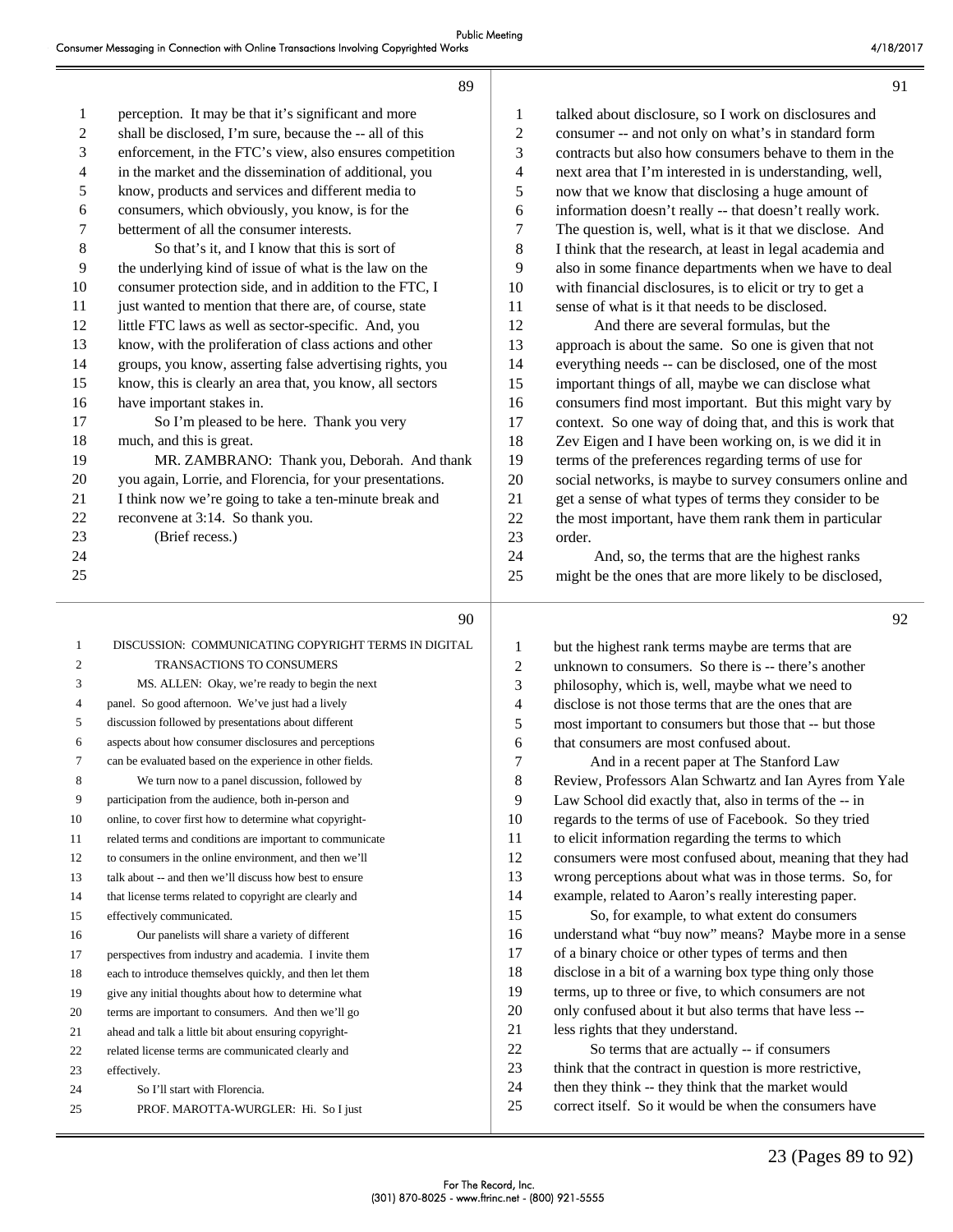|                | 93                                                        |                | 95                                                        |
|----------------|-----------------------------------------------------------|----------------|-----------------------------------------------------------|
| $\mathbf{1}$   | too optimistic a perception, those are the terms that     | $\mathbf{1}$   | portrayed as a sale or some sort of implied license, who  |
| $\overline{c}$ | need to be disclosed.                                     | $\overline{c}$ | knows what it is that consumers think that they're        |
| 3              | So there's different types of going about it,             | 3              | getting when they get into one of these agreements, which |
| 4              | but in -- but in terms of implementing things -- and I'm  | $\overline{4}$ | gets to the third point of just underscoring the          |
| 5              | happy to elaborate more on this later -- it has to be     | 5              | importance of actually testing things.                    |
| 6              | done in terms of an experiment or some field studies, as  | 6              | As the last panel got into in some detail and             |
| 7              | has been done in several areas.                           | $\tau$         | as this recurring theme we've gotten to today, it's one   |
| $8\,$          | MS. ALLEN: Thank you.                                     | 8              | thing to think about sort of what do we think that this   |
| 9              | B.J.?                                                     | 9              | term means, what can we extrapolate from our own          |
| 10             | MR. ARD: So, good afternoon, everyone. I'm                | 10             | experiences versus what is the average consumer actually  |
| 11             | B.J. Ard, and I'm a Ph.D. candidate at Yale Law School    | 11             | thinking when they interact with one of these retailers,  |
| 12             | and a resident fellow at the Yale Information Society     | 12             | one of these platforms, download some of these works.     |
| 13             | Project. And there are three interrelated points that I   | 13             | And if they think they're getting a certain set of        |
| 14             | want to put out there. And the first is that it's         | 14             | rights, that they're actually not, then that becomes a    |
| 15             | important to think about the different types of           | 15             | concern.                                                  |
| 16             | enforcement mechanisms we're dealing with as we look at   | 16             | And as we're trying to devise disclosures that            |
| 17             | copyright licenses. It may be that sometimes we're        | 17             | inform them of what they are or aren't getting, again,    |
| 18             | specifying sort of the limits of the license itself so    | 18             | testing needs to be done to understand, okay, so we've    |
| 19             | that if the user is exceeding those boundaries, they're   | 19             | finally distilled it down to this set of terms, that      |
| 20             | in the terrain of infringing activity, and we bring to    | 20             | maybe these are the ones that they're overly optimistic   |
| 21             | bear copyright statutory damages and other remedial       | 21             | about and they didn't, were buried in the boilerplate of  |
| 22             | mechanisms.                                               | 22             | the license, but now that we've disclosed them, has that  |
| 23             | It may be that we're dealing with sort of                 | 23             | made a difference, do they actually understand what's     |
| 24             | standard boilerplate contractual terms, the sorts of      | 24             | changed.                                                  |
| 25             | things that we see all throughout e-commerce, but that if | 25             | And this is the sort of thing that if we're               |
|                | 94                                                        |                | 96                                                        |
| 1              | we're in -- if we're looking at breach, then we're        | 1              | going to move outside of the sort of formalism of, okay,  |
| 2              | talking about something like, you know, a breach of       | 2              | it's in this thing that you had to click or you had to    |
| 3              | contract suit or termination of their services, a         | 3              | scroll through to the actual question of what did people  |
| 4              | different set of usually lesser remedies than what we'd   | 4              | understand, I think we'll get closer to the actual        |
| 5              | be looking at in copyright.                               | 5              | realities of what's going on in the marketplace and what  |
| 6              | And then we just have things that are going to            | 6              | consumers understand they're getting.                     |

## 7 be enforced mechanically by the service. If there's a

8 technological protection measure or a DRM of some sort

9 that doesn't allow for certain sorts of copying or

10 sharing, the users may be disappointed once they come to

11 realize that, but it's a sort of automatic enforcement.

- 12 What they're losing out on is limited to some degree by
- 13 what it is that they paid for this good or service. And 14 it's going to become actually rather salient at the time

15 that this comes up.

#### 16 The second point that I want to make is that as 17 we're trying to figure out which terms to disclose, a lot 18 hinges on what the baselines of understanding are for the 19 consumers. So we might think, well, okay, to the extent 20 that we're talking about infringing activities, what are 21 the limits of sort of fair use or how many copies I can 22 make or so forth. Maybe consumers understand the 23 baselines of copyright law, but we could put an asterisk 24 there because oftentimes it seems they don't. 25 But then to the extent that things have been

7 MR. GOMULKIEWICZ: Yeah, Bob Gomulkiewicz from 8 the University of Washington School of Law, and I really, 9 in my scholarship, draw not only on being on academic for 10 15 years but also before being an academic I was a 11 practicing lawyer for 15 years. So in my writing, I try 12 to pull together insights from both of those worlds. And 13 I've been writing about software licenses, I think for a 14 couple of decades now, and probably I'm best known for 15 coining the phrase "the license is the product," which is 16 what I hear a lot of you saying in this -- in these 17 conversations today. 18 And I'm really pleased to be part of this 19 conversation so that people understand what the product 20 is that they're getting. So I think this is a timely 21 topic and it's one I know that the software industry has 22 been dealing with for a long time. And it's, I think,

23 very instructional for me to see that all copyright

24 industries are wrestling with that now.

25 So I just want to make a few opening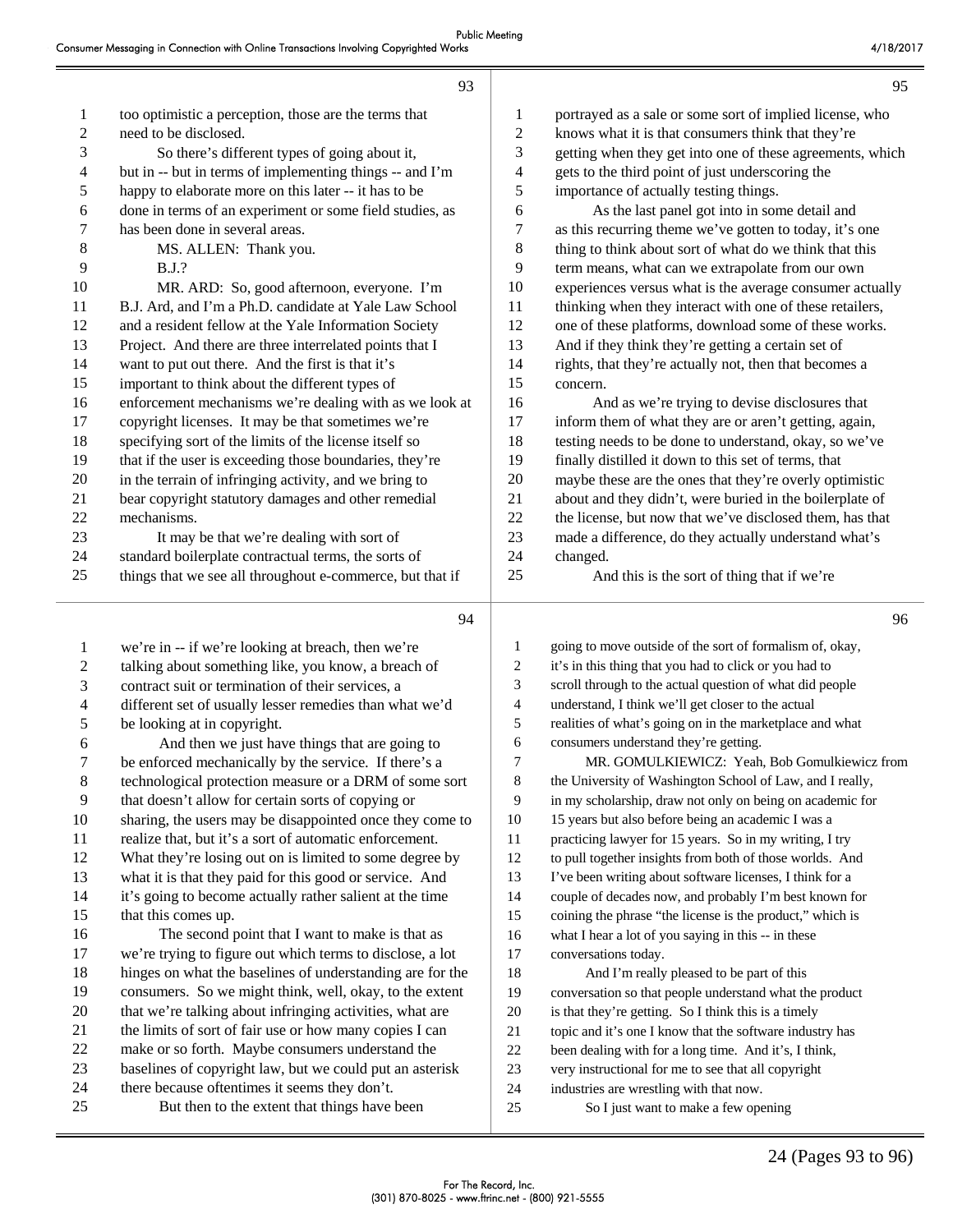|                         | 97                                                                                                |                          | 99                                                                                                              |
|-------------------------|---------------------------------------------------------------------------------------------------|--------------------------|-----------------------------------------------------------------------------------------------------------------|
| $\mathbf{1}$            | observations about this idea of trying to get information                                         | 1                        | decade, I proposed a EULA that would be performed by                                                            |
| $\overline{c}$          | to consumers about what the product is, what the license                                          | $\boldsymbol{2}$         | Steve Ballmer. Now, that would get some interest, or a                                                          |
| $\mathfrak{Z}$          | is. And my first plea is actually to lawyers, and that's                                          | 3                        | EULA performed by Bill Gates. Now that would be -- that                                                         |
| $\overline{\mathbf{4}}$ | not to give up on drafting simpler licenses. I think in                                           | $\overline{\mathbf{4}}$  | would be interesting. But we have -- we actually have                                                           |
| 5                       | some ways the tone today and the tone I hear among                                                | 5                        | the tools. Businesspeople have the tools to do                                                                  |
| 6                       | practitioners and also among academics is that lawyers                                            | 6                        | communication more effectively. They do it all the time.                                                        |
| 7                       | have to draft licenses that are hard to read in law.                                              | 7                        | That's their job. And, so, why are we giving end-user                                                           |
| 8                       | And I don't think that's the case. I think                                                        | $8\,$                    | licenses a pass on that? I don't think that we                                                                  |
| 9                       | that we actually can draft licenses that are more user-                                           | 9                        | necessarily should.                                                                                             |
| 10                      | friendly. And one project that I did several years ago                                            | 10                       | Some people have mentioned usability testing.                                                                   |
| 11                      | was to take the most venerable open-source license, the                                           | 11                       | That's another thing that's well known in most industries                                                       |
| 12                      | good, new general public license which is a lengthy,                                              | 12                       | as a way to improve readability. And then just the                                                              |
| 13                      | complex, difficult license to read. And I wrote it into                                           | 13                       | second thing I'll say in my -- before we get to the panel                                                       |
| 14                      | a simple form, a one-page license.                                                                | 14                       | discussion, I think the way that you get people who don't                                                       |
| 15                      | So it can be done. We actually as lawyers have                                                    | 15                       | read the licenses to understand more about them is you                                                          |
| 16                      | to dedicate ourselves to actually doing it. And I think                                           | 16                       | create a conversation about the licenses to energize                                                            |
| 17                      | as Florencia pointed out in her presentation, if we frame                                         | 17                       | people to talk about the terms. Not all of us read every                                                        |
| 18                      | licenses the right way, then at least some people will                                            | 18                       | single book, but a lot of us read book reviews. We rely                                                         |
| 19                      | read them, and those that choose to read them will get                                            | 19                       | on other commentators to unearth the terms that are                                                             |
| $20\,$                  | more out of it.                                                                                   | 20                       | important.                                                                                                      |
| 21                      | I think the other thing about simple licensing                                                    | 21                       | So journalists should be commenting on                                                                          |
| $22\,$                  | to point out is actually something that John Bergmayer                                            | 22                       | licensing as much as they're commenting on software.                                                            |
| 23                      | mentioned, is that in some ways we don't take simple                                              | 23                       | Scholars, we're particularly bad at this. Scholars are                                                          |
| 24                      | licenses that seriously. I think Florencia actually                                               | 24                       | always writing about new cases, but why aren't scholars                                                         |
| 25                      | pointed that out in her presentation. People think that                                           | 25                       | writing about critiquing licenses and license approaches?                                                       |
|                         |                                                                                                   |                          |                                                                                                                 |
|                         |                                                                                                   |                          |                                                                                                                 |
|                         | 98                                                                                                |                          | 100                                                                                                             |
|                         |                                                                                                   |                          |                                                                                                                 |
| 1                       | if it sounds legalistic then it has more sticking -- or                                           | 1                        | Why aren't there nongovernment organizations that are                                                           |
| 2                       | just more gravitas to it. And the other concern is that                                           | 2                        | dedicated to really making sure that licenses are                                                               |
| 3                       | if you write something that's simple that somehow it                                              | 3                        | friendly and explaining that getting that information out                                                       |
| 4                       | won't be enforceable or you'll be held liable if there's                                          | $\overline{\mathcal{A}}$ | there to consumers so it doesn't just have to be the                                                            |
| 5                       | a corner case, as John pointed out.                                                               | 5                        | consumer reading. Other people can make that information                                                        |
| 6                       | So I think we have a ways to go culturally, and                                                   | 6<br>7                   | available and provide that commentary, and thanks to the                                                        |
| 7                       | maybe courts have a ways to go in actually enforcing                                              |                          | internet, that information will be available.                                                                   |
| 8                       | simple licensing for those lawyers that actually can do                                           | $8\,$<br>9               | MS. ALLEN: Thank you, Bob.                                                                                      |
| 9                       | it. Courts should be able to follow up on that and make                                           | 10                       | And, Brian, if you could introduce yourself and                                                                 |
| 10<br>11                | sure that that approach is actually enforceable.<br>And then the second thing I'll say about that | 11                       | tell us a little bit about your thoughts on how to<br>determine what terms are important to consumers.          |
| 12                      | is it's not just about the lawyers. We need to be                                                 | 12                       | MR. SCARPELLI: Thank you. Hi, everyone.                                                                         |
| 13                      | engaging the businesspeople, if we are serious about                                              | 13                       | Great to be here. My name is Brian Scarpelli, and I'm                                                           |
| 14                      | making licenses more user-friendly. My experience with                                            | 14                       | the -- I'm Senior Policy Counsel at ACT, the App                                                                |
| 15                      | working with businesspeople in the software industry is a                                         | 15                       | Association. We are a trade association based here in                                                           |
| 16                      | lot of them do have a passion for presenting terms in a                                           | 16                       | Washington representing about 5,000 small and medium-                                                           |
| 17                      | simple way.                                                                                       | 17                       | sized software development companies and app developers.                                                        |
| 18                      | And, so, it's not just about the lawyers. In                                                      | 18                       | If this were just a week later, I could hold it                                                                 |
| 19                      | fact, it's kind of sad that we're mainly in a group of                                            | 19                       | up, but we have an economic report that we issue every                                                          |
| $20\,$                  | lawyers and lobbyists here. Right, we should be engaging                                          | 20                       | year about the status of the industry, so I thought I'd                                                         |
| 21                      | with businesspeople, and a lot of them have the tools to                                          | 21                       | include a few stats from that report that, you know,                                                            |
| $22\,$                  | do this well. People in corporate communication, they                                             | $22\,$                   | basically, you know, we're -- this is -- it's going                                                             |
| 23                      | know how to make things interesting and entertaining.                                             | 23                       | somewhere, but this is an industry, our app industry,                                                           |
| 24<br>25                | Let's access those resources.<br>When I was at Microsoft, I was there for over a                  | 24<br>$25\,$             | that's powering \$143 billion ecosystem that's created<br>over 100,000 jobs over just the last couple of years. |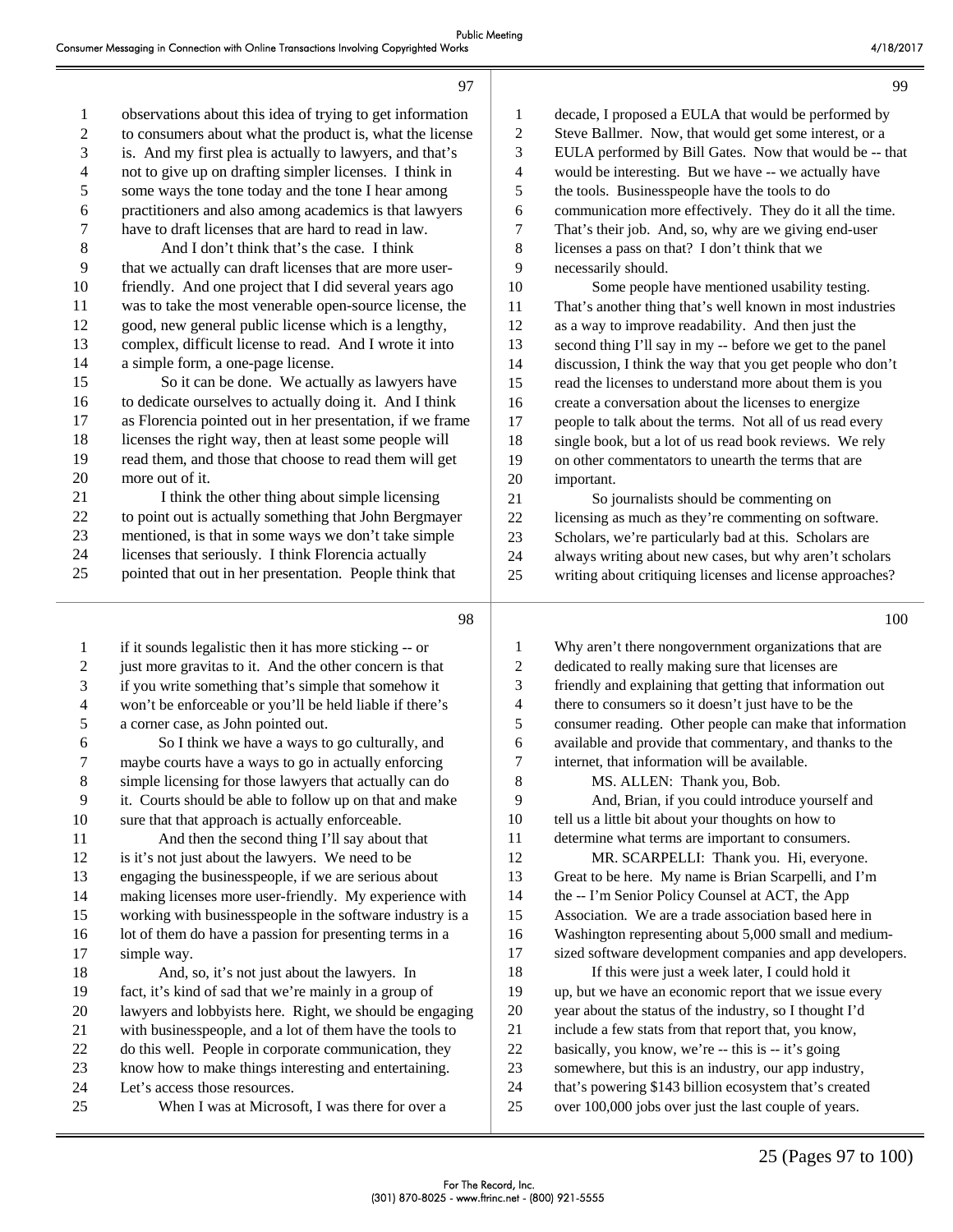|                | 101                                                       |                | 103                                                       |
|----------------|-----------------------------------------------------------|----------------|-----------------------------------------------------------|
| 1              | And it's -- you know, there's that exponential growth     | 1              | practices guide. And, so we try to promote that with our  |
| $\mathfrak{2}$ | that's creating jobs and good for -- good for all of us   | 2              | members and continue to work on voluntary approaches such |
| 3              | here.                                                     | 3              | as that, but, you know, dialogues such as these I think   |
| 4              | The licensing regime, the way that licenses are           | 4              | are valuable, and continued study, and partnering on      |
| 5              | purchased, is a foundation of that growth. And it's       | 5              | education would probably be the path forward that I think |
| 6              | something that our members rely upon to grow their        | 6              | we'd recommend.                                           |
| 7              | businesses and create more jobs. And, so, I just -- you   | $\overline{7}$ | Thanks.                                                   |
| $\,8\,$        | know, we should -- I want to make sure we don't get too   | 8              | MS. ALLEN: Thank you, Brian.                              |
| $\overline{9}$ | far ahead of ourselves, and this is similarly themed to   | 9              | Allan?                                                    |
| 10             | some of the panelists from earlier in the event. We're    | 10             | MR. ADLER: I'm Allan Adler. I'm General                   |
| 11             | looking to ensure that we're really responding to a       | 11             | Counsel and Vice President for Government Relations with  |
| 12             | demonstrated consumer harm before we take any sort of     | 12             | the Association of American Publishers, which represents  |
| 13             | government action at all because we don't want to mess up | 13             | our nation's book publishers. As Susan knows, I'm here    |
| 14             | this great growth that our industry is experiencing.      | 14             | to take a little bit more of a hard line towards this     |
| 15             | And as you can tell, I'm not -- we are not                | 15             | exercise here.                                            |
| 16             | convinced that the case has been made for that. We're     | 16             | There were two words I would have expected to             |
| 17             | not like -- again, like the panelists earlier mentioned,  | 17             | have heard by now, and I guess since I haven't, I may as  |
| 18             | we're just not -- universally, we are not hearing about   | 18             | well say them myself. Caveat emptor, let the buyer        |
| 19             | massive outrage from consumers and damage being caused    | 19             | beware. That has been a general rule in the marketplace   |
| 20             | based on misunderstanding of the copyright terms. These   | 20             | for centuries, throughout the history of commerce, that   |
| 21             | are pretty -- in our view, you know, I'm not trying to    | 21             | has always bumped up against the question of what is an   |
| 22             | even be glib but just stating clearly that is             | 22             | appropriate role for government to play in restricting    |
| 23             | copyrighted, that it is a license and not a purchase,     | 23             | behavior in the marketplace.                              |
| 24             | those sorts of straightforward terms. And I would second  | 24             | We favor competitive marketplaces, and what               |
| 25             | that the simpler the better is advisable, exist in many   | 25             | we're talking about now, which are conditions in which    |
|                |                                                           |                |                                                           |

| 1              | license -- in licenses today.                             |
|----------------|-----------------------------------------------------------|
| $\overline{2}$ | And, so, you know, I don't want to -- I don't             |
| 3              | want to have us -- I don't think it's -- I don't think    |
| $\overline{4}$ | it's constructive to be in the situation of proving a     |
| 5              | negative. So what is broken here? And let's define that   |
| 6              | and have a real problem statement that there's consensus  |
| 7              | around before undertaking something like a multi-         |
| 8              | stakeholder approach or some other more serious action    |
| 9              | from the government.                                      |
| 10             | I guess I don't want to be completely negative            |
| 11             | either, though. I think that there is -- there is a       |
| 12             | great amount -- there's merit to examining these -- what  |
| 13             | terms are most effective and ideally that will -- that    |
| 14             | will translate into even greater understanding of         |
| 15             | copyright licenses and terms by consumers, and education  |
| 16             | is a big component of that. So I would argue that that's  |
| 17             | -- that's a -- that's a pretty critical role, including   |
| 18             | from the U.S. Government to consumers.                    |
| 19             | Just for our own part, I realize it's targeted            |
| 20             | at our members, so developers, but not consumers. We've   |
| 21             | come up with -- we've tried to play our part in causing - |
| 22             | - causing or helping our members put more clear copyright |
| 23             | and terms forward and how to -- and protecting their      |
| 24             | copyrights, same with trademarks. And so we've developed  |
| 25             | a guide for our members that is a voluntary best-         |
|                |                                                           |

| 1                        | products are being offered online, are competitive terms, |
|--------------------------|-----------------------------------------------------------|
| 2                        | every bit as much as pricing of the goods themselves is a |
| 3                        | competitive term. I find it extraordinary that we         |
| $\overline{\mathcal{L}}$ | basically move quickly past the notion that these people  |
| 5                        | who are offering their goods online have spoken to        |
| 6                        | consumers, albeit they've done so in EULAs, they've done  |
| 7                        | so in terms of service, and we've moved past that to      |
| 8                        | essentially excuse people for not bothering to read that  |
| 9                        | and saying it's okay, we need to do something more        |
| 10                       | affirmative for them.                                     |
| 11                       | And I think that that's a real problem. It                |
| 12                       | bumps up against something that we all know is true with  |
| 13                       | respect to works that are involved with copyright rights. |
| 14                       | And that is that licensing has always been the means of   |
| 15                       | exercising one's rights of copyright, but there's always  |
| 16                       | been this tension and this unresolved, ultimately for     |
| 17                       | some folks, issue of the extent to which a license        |
| 18                       | agreement for a copyrighted work, for use of a            |
| 19                       | copyrighted work, must strictly reflect consistency with  |
| 20                       | the terms of statutory copyright law.                     |
| 21                       | And we know the courts have basically said that           |
| 22                       | freedom to contract generally, as long as contracts are   |
| 23                       | not contracts of adhesion, if they don't shock            |
| 24                       | conscionability, basically you are allowed to vary terms  |
| 25                       | in contract agreements that underlie your licensing of    |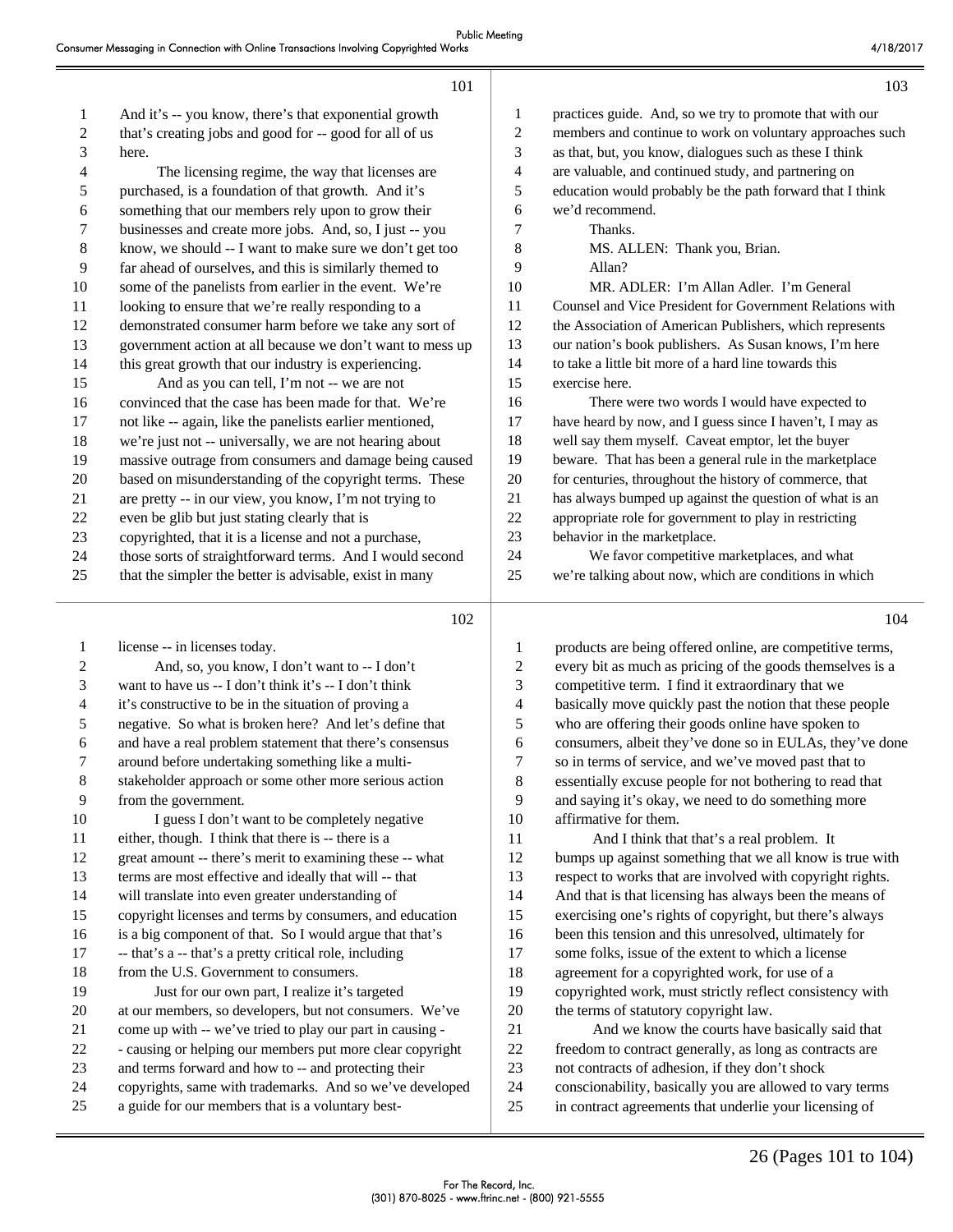|                  | 105                                                       |                  | 107                                                       |
|------------------|-----------------------------------------------------------|------------------|-----------------------------------------------------------|
| 1                | your works, so long as the usual elements of contractual  | $\mathbf{1}$     | conditions, other than pricing, with respect to how those |
| $\boldsymbol{2}$ | agreement are present, so long as there's mutual assent,  | $\overline{c}$   | books are offered, particularly in digital formats for    |
| 3                | people understand the terms that are involved. And I'm    | 3                | online downloading or access.                             |
| 4                | afraid that this exercise is one that's going to bump up  | 4                | And we have a more complicated problem, as I              |
| 5                | against that question because ultimately what's at issue  | 5                | mentioned, because I think the people in Ben's industry,  |
| 6                | here is not the public's lack of understanding of the     | 6                | although they're in fierce competition with each other,   |
| 7                | licenses; it's the public's lack of understanding of      | $\boldsymbol{7}$ | they tend to be fairly homogenous in the sense they're    |
| $8\,$            | copyright.                                                | 8                | producing the same kind of works and they're competing to |
| 9                | And there's no surprise about that given the              | 9                | the audience to see which works will be more popular with |
| 10               | recent debates about copyright and the different          | 10               | the audience.                                             |
| 11               | perspectives that have been taken by various stakeholder  | 11               | I represent publishers who are in a sectoral              |
| 12               | communities about what certain key aspects and key terms  | 12               | nature all in very distinct businesses. Trade publishing  |
| 13               | of copyright law mean. I found it rather extraordinary,   | 13               | is as different from educational publishing as            |
| 14               | though, that, you know, in this willingness to sort of    | 14               | educational publishing is from professional and scholarly |
| 15               | let the consumer off the hook, he has an explanation from | 15               | publishing. And each one of them would have very          |
| 16               | the vendor about the terms and conditions under which the | 16               | different concerns about the kind of terms and conditions |
| 17               | product is being offered, but it's okay. Too complicated  | 17               | they want to be certain that their customers are aware if |
| 18               | to read, so we're not going to focus on that.             | 18               | they're going to be accessing and using those works in    |
| 19               | I remember working on the statute that was                | 19               | digital format, and especially if they're going to be     |
| 20               | enacted by Congress to enhance the authority of the       | 20               | accessing them and downloading them from online.          |
| 21               | Consumer Product Safety Commission with respect to safety | 21               | These problems also reflect the fact that what            |
| 22               | notices required for children's products. And one         | 22               | we're talking about here are competitive market terms.    |
| 23               | interesting part of the proposed regulation would have    | 23               | This is exactly the area in which, as some of you may     |
| 24               | had to have had a notice requirement placed on each and   | 24               | know, some major publishers got into trouble with the     |
| 25               | every children's product. And people began to wonder, as  | 25               | U.S. Justice Department's Antitrust Division several      |

 a practical matter, how do you do that? How would you fit that on there in a way that would be practical, that would be readable, that would be comprehensible and still comply with the law? 5 And, ultimately, ironically, in this context, the response from the Consumer Product Safety Commission was to agree to a proposal from most of the affected stakeholders that said, well, what if we just put the notices on the vendor's website, isn't that giving sufficient notice to consumers? Isn't that better than trying to actually place the notice on each and every product that falls into the consumer's hands? And it seemed to be a reasonable way of working at that issue. 14 For the industry that I represent, we have some of the same issues that Ben Sheffner told you about, the motion picture industry, only we have them in a little bit more complicated version. Publishers of trade books, works of best-selling fiction and nonfiction, do not sell generally directly to the public. And, therefore, they don't have a transactional relationship with the public. 21 They are wholesalers who typically have their books marketed to the public through a series of distributors. And there are various questions as to the relationships that different publishers have with their distributors regarding who actually sets terms and

1 years ago because they were working with distributors, 2 essentially taking the same approach to the way in which 3 distributors would work with them in pricing the goods 4 and services for the marketplace. And the government 5 found that approach to violate antitrust restrictions, 6 basically because they ended up having the same kinds of 7 policies, despite the fact that they didn't actually 8 negotiate them together. 9 This is an issue that I think points out the 10 fact that there are other areas of law here that raise 11 great complexity for this, much more complex than we've 12 heard people sort of acknowledge so far. 13 The other aspect of these type of notices is 14 that they constitute commercial speech, which is 15 protected by the First Amendment. And vendors in the 16 marketplace typically get to be able to decide on what 17 kind of commercial speech they want to offer in 18 connection with the goods and services they offer to 19 convince consumers to become customers. 20 Now, of course, that doesn't mean they could 21 lie about their products. It doesn't mean that they 22 could engage in deceptive practices when they market 23 their goods, but it does mean that the issue can be very 24 much more complicated than people think it is.

25 I just want to mention this quickly. There was

 $107$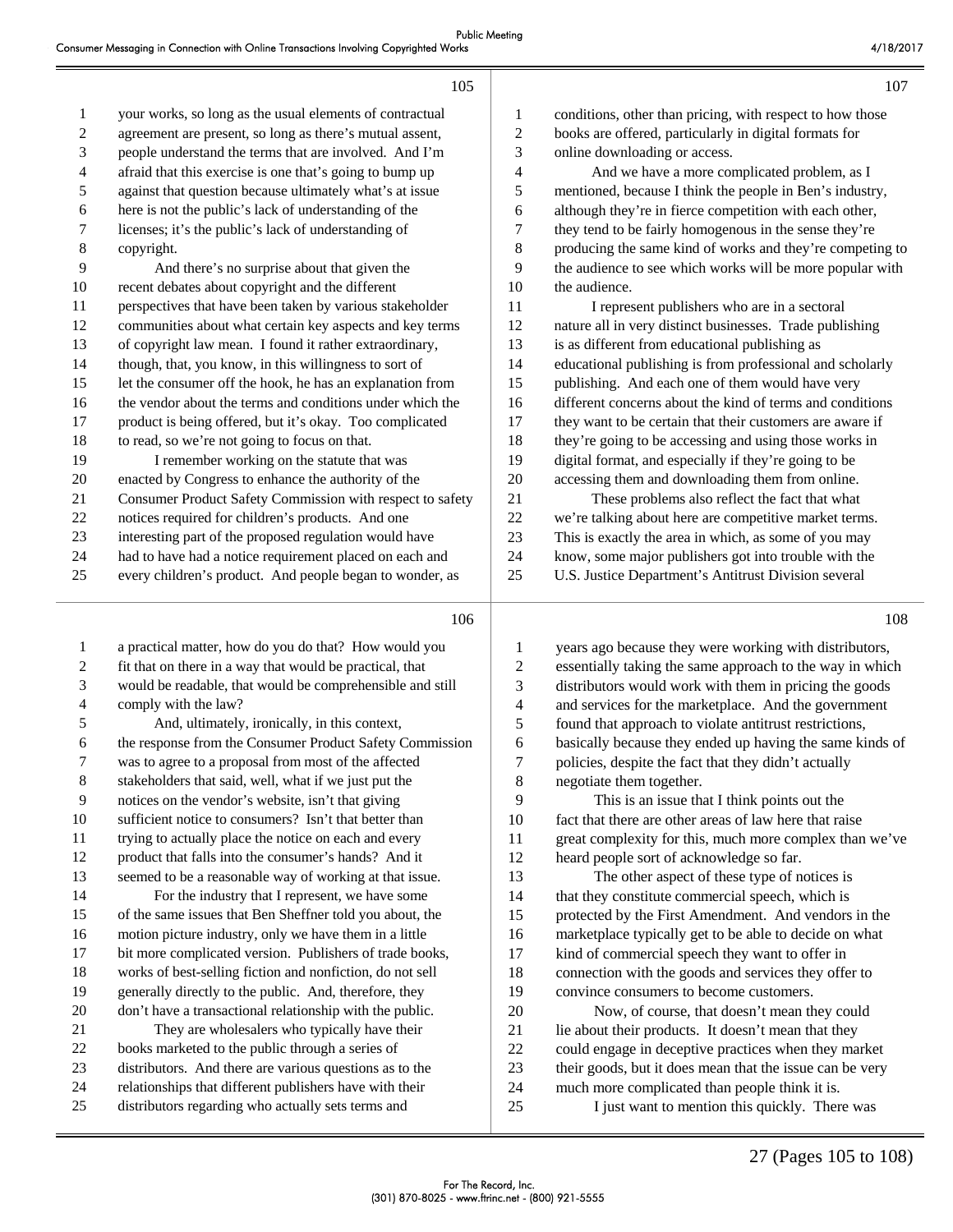|              | 109                                                       |                  | 111                                                       |
|--------------|-----------------------------------------------------------|------------------|-----------------------------------------------------------|
| 1            | a Supreme Court decision last month some of you may have  | 1                | MS. ALLEN: Thank you, Allan. We appreciate                |
| $\sqrt{2}$   | been familiar with. It's called Expressions Hair Design   | $\overline{c}$   | your statements. I think our question now, we can turn    |
| 3            | vs. Schneider. And what the case was about was a statute  | 3                | to the panel. In the interest of time to just see if      |
| 4            | enacted in New York that basically distinguished what was | 4                | anyone anecdotally, by way of observation, has any        |
| 5            | called differential pricing practices in the sense of     | 5                | thoughts about how to determine what terms might matter   |
| 6            | merchants who preferred that their customers purchase     | 6                | to consumers. And then we'll go again to the discussion   |
| 7            | their goods with cash rather than with credit cards,      | 7                | on how to ensure that such terms are clearly              |
| $\,8\,$      | because then the merchant would have to provide fees to   | 8                | communicated.                                             |
| 9            | the credit card service provider. And, so, in doing       | 9                | PROF. MAROTTA-WURGLER: I will say something               |
| 10           | that, typically what merchants would do is offer a        | 10               | briefly because unfortunately I have to leave at 4:00.    |
| 11           | discount to the customer if they pay in cash rather than  | 11               | So in terms of what observationally I think might matter  |
| 12           | purchasing with a credit card.                            | 12               | to consumers, I'd like to resist a temptation because my  |
| 13           | Well, unfortunately, this New York statute                | 13               | message, I think, I think has been several times, which   |
| 14           | prohibited the language that a merchant could use if they | 14               | is we don't really know yet. We need to ascertain that.   |
| 15           | said we want to reimpose a surcharge for credit card      | 15               | And that would address both Brian's and Allan's issues.   |
| 16           | purchases that is not imposed for cash purchases. The     | 16               | So Brian rightfully said, well, what's broken,            |
| 17           | New York statute was construed by the Second Circuit      | 17               | right? Before we decide to regulate something -- the      |
| 18           | Court of Appeals as basically outlawing one version of    | 18               | same question is, well, disclosure has been designed to   |
| 19           | describing a particular practice that could be allowed    | 19               | solve all sorts of information asymmetries, and the goal  |
| 20           | under another description of that practice, but the       | 20               | is -- I guess the purpose is to correct through           |
| 21           | practice itself was exactly the same. The difference      | 21               | information some type of misperception, and the harm is   |
| 22           | between whether or not you offered a discount for cash    | 22               | that that misperception might be leading consumers to     |
| 23           | purchases and you charge more to the customer for the     | 23               | overconsume something. So we need to -- in trying to      |
| 24           | credit card purchase.                                     | 24               | ascertain whether there's a harm, we -- in trying to      |
| 25           | Here's what Chief Justice Roberts said about              | 25               | ascertain what must be disclosed, if anything, we will    |
|              | 110                                                       |                  | 112                                                       |
| $\mathbf{1}$ | that. "The Court of Appeals concluded that Section 518    | $\mathbf{1}$     | address the question of whether there is a harm at all.   |
| 2            | posed no First Amendment problem because the law          | $\overline{c}$   | So if there is a misperception about a term               |
| 3            | regulated conduct, not speech. In reaching this           | 3                | that would cause consumers to overestimate the utility of |
| 4            | conclusion, the Court of Appeals began with the premise   | 4                | a product, maybe because they wish they could put it in   |
| 5            | that price controls regulate conduct alone. And,          | 5                | their will and now they can, and that means a lot to      |
| 6            | therefore, a law regulating the relationship between two  | 6                | them, but this is something that we can ascertain through |
| 7            | prices regulates speech no more than a law regulating a   | $\boldsymbol{7}$ | research. There's -- this has been done in other          |
| 8            | single price. And, therefore, that particular statute     | 8                | contexts, and there's roadmaps. A disclosure regulation   |
| 9            | was simply a conduct regulation rather than a speech      | 9                | has been studied -- has been going on since the '70s but  |
| 10           | regulation."                                              | 10               | has been studied empirically for a while now, so we know  |

11 Well, a unanimous Supreme Court, with the 12 opinion written by the Chief Justice, said, "But Section 13 518 is not a typical price regulation. Such a regulation 14 would simply regulate the amount that a store could 15 collect. This law tells merchants nothing about the 16 amount they are allowed to collect from a cash or credit 17 card. What the law does is regulate how sellers may 18 communicate their prices. Accordingly, we cannot accept 19 the conclusion that this statute is nothing more than a 20 mine-run price regulation. In regulating the 21 communication of prices rather than the prices 22 themselves, this law regulates speech." 23 And that's the same proposition, I would 24 propose to you, about the kinds of things we're 25 discussing today.

11 something about that. 12 So I would urge instead of us trying to 13 brainstorm about whether -- what should be disclosed, we 14 need to test the particular related set of terms that 15 might -- that might be candidates for disclosure. And 16 that will lead us to understand what is broken.

17 And, second, related to Allan's point, it might 18 lead us also to understand the extent to which that 19 particular term is competitive or not. So a term is 20 competitive -- subject to competition if it affects -- if 21 consumers are acting on it. So price tends to be salient 22 in the sense that consumers usually understand price and 23 they will shop based on price.

24 There's some -- there are some terms in fine 25 print that are salient, and there are some terms that are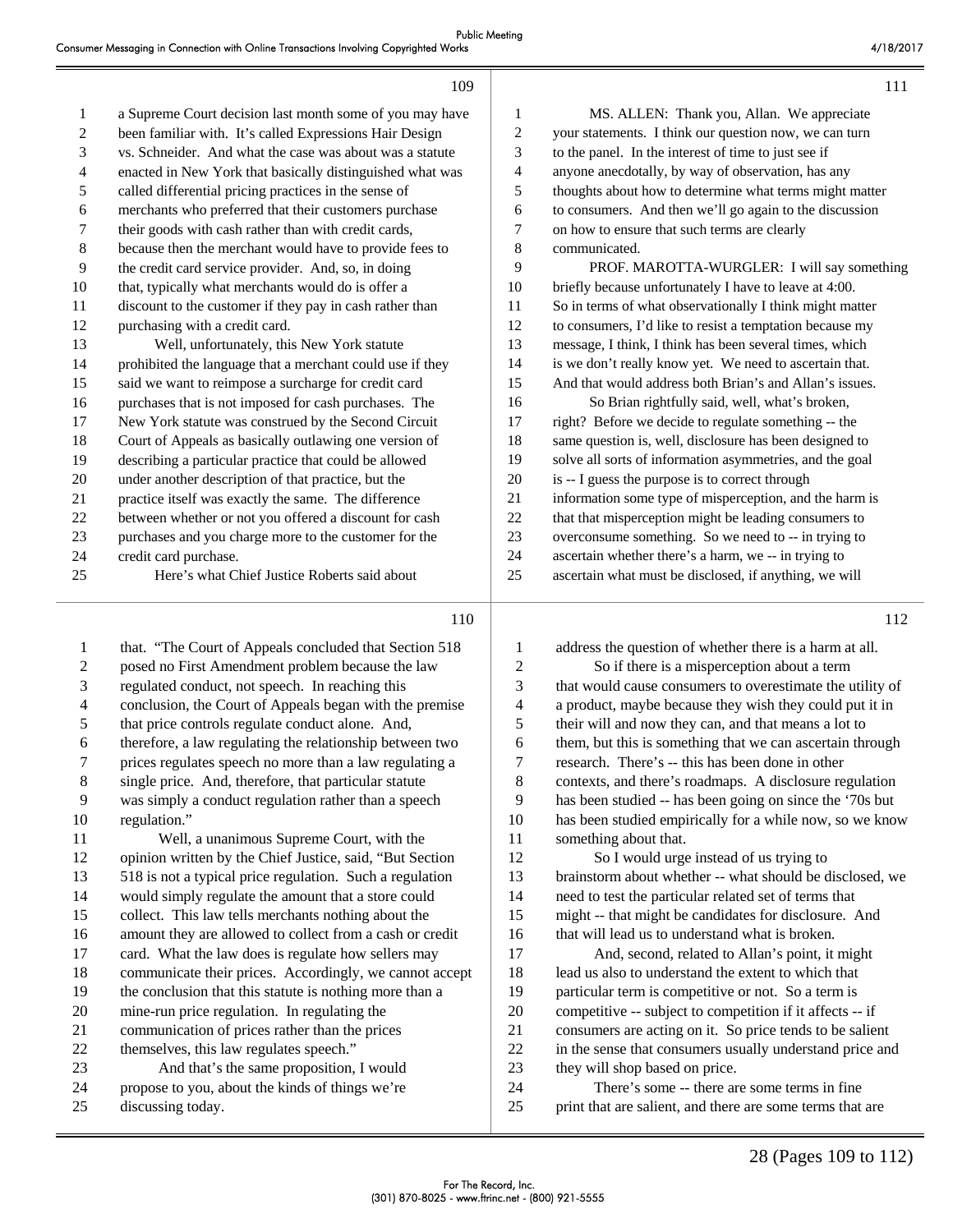| 1  | nonsalient, either because they're not read or sometimes | 1  | user should simply read the license and it's on them to   |
|----|----------------------------------------------------------|----|-----------------------------------------------------------|
| 2  | they're not understood. Consumers tend to be over-       | 2  | understand it, it's not clear that users would            |
| 3  | optimistic about particular sets of terms. Nonsalient    | 3  | necessarily understand the nuances of what's conveyed in  |
| 4  | terms are not subject to market competition. If they're  | 4  | there, and it's not clear that that's always going to be  |
| 5  | not subject to market competition, they're not going to  | 5  | a great use of time. One thing that I wish Lorrie Cranor  |
| 6  | reflect this ideal bargain between what sellers want to  | 6  | were here to discuss is some research she had done on     |
| 7  | offer and consumers want to receive, or they might not   | 7  | privacy policies at one point.                            |
| 8  | even reflect a willingness to pay.                       | 8  | And this was some years ago, where she added up           |
| 9  | Again, we need to understand whether a                   | 9  | the amount of time it would take for people using         |
| 10 | particular product is -- or term is salient or not. And, | 10 | reasonable estimates to read all of the privacy policies  |
| 11 | again, we can -- we can test and measure the extent to   | 11 | they encountered in a year. And when she converted that   |
| 12 | which a term is subject to market competition or not by  | 12 | into a measure of labor hours, her estimate in that paper |
| 13 | measuring the extent to which consumers understand that. | 13 | was that it would be something approaching the gross      |
| 14 | So, three things can be answered by doing more           | 14 | product of Florida's economy for a year, the number of    |
| 15 | work in this area if we want a roadmap about what to     | 15 | labor hours involved in reading this.                     |
| 16 | disclose. One is to understand what it is to be -- what  | 16 | And, so, we get to this question of, okay, in             |
| 17 | we need to disclose, we need to understand those terms   | 17 | lieu -- given the lack of technical or legal              |
| 18 | that are subject to -- lead to consumer overconsumption. | 18 | understanding that consumers have and given the sheer     |
| 19 | This defines the harm, and it also tends to reveal that  | 19 | mass of words that they have to confront if we expected   |
| 20 | that term is not subject to market competition. So       | 20 | them to read this, how are we to convey the relevant and  |
| 21 | that's basically -- and the answer is just because it's  | 21 | salient information without forcing people to engage in   |
| 22 | in a contract doesn't mean that it causes harm or that   | 22 | wasteful or potentially fruitless sorts of exercises.     |
| 23 | it's subject to competition. We need to find that out.   | 23 | MR. GOMULKIEWICZ: Yeah, so, just a couple                 |
| 24 | Thanks.                                                  | 24 | comments. One, that's why I am relentless in saying that  |
| 25 | MS. ALLEN: Does anyone else have anything to             | 25 | let's not just accept the fact that these licenses have   |
|    |                                                          |    |                                                           |

113

| 1              | say briefly?                                              |
|----------------|-----------------------------------------------------------|
| $\overline{c}$ | MR. ARD: So one thing that I appreciate about             |
| 3              | Allan's comments bringing out is this tension between the |
| $\overline{4}$ | confusion over what's in the contract or is the confusion |
| 5              | over copyright law, haven't we disposed of these things   |
| 6              | by licenses for the past hundred years or more?           |
| 7              | And part of the reason that this has become               |
| 8              | more complicated and perhaps confusing is that when the   |
| 9              | Copyright Act of '76 was laid out, when we did most       |
| 10             | copyright-related or IP-related deals early in the        |
| 11             | history of intellectual property, we were talking about   |
| 12             | deals between relatively sophisticated parties, between   |
| 13             | publishers and retailers and so forth.                    |
| 14             | By the time something was in the theater or hit           |
| 15             | the shelves, consumers were buying the ticket or buying   |
| 16             | their personal copy. Once we hit digital copies, things   |
| 17             | changed because now consumers were creating copies, have  |
| 18             | the ability, even in the process of using the work        |
| 19             | oftentimes, and had the capability to create copies       |
| 20             | intentionally or not. And it fell onto them to            |
| 21             | understand, okay, what are my rights and                  |
| 22             | responsibilities, some of which may be laid out in the    |
| 23             | statute, which is not necessarily user-friendly, some of  |
| 24             | which may be laid out in these licenses.                  |
| 25             | And while it's tempting sometimes to say the              |

|   |                                                          | 116 |
|---|----------------------------------------------------------|-----|
| 1 | to be so long so that you have to spend your entire life |     |
| 2 | reading them. But, secondly, I think more important is   |     |
| 3 | to energize people to shine lights on those terms --     |     |
| 4 | journalists, scholars, NGOs -- because you're right,     |     |
| 5 | people really -- it's unrealistic to expect people to    |     |
| 6 | read all the terms.                                      |     |
| 7 | So we need people to shine the spotlight on the          |     |
| 8 | terms so that, yes, then let the market decide. We don't |     |
| 9 | have to sit in this room and decide what consumers want. |     |
|   |                                                          |     |

10 Let's see what -- first, the consumers have to know about 11 it. I agree with Florencia, but then we'll see, what do 12 people in the market care about.

13 But the second thing, I want to link this to 14 comments that several people have made about endorsement. 15 So I do think that consumers care about what the license 16 says, but they also care about whether they're going to 17 be sued if they breach those terms. That they care a lot 18 about.

19 And, so, I think there it's interesting to look 20 at some work that Mark Lemley did a few years ago. He 21 wrote an article in the Minnesota Law Review called 22 "Terms of Use." And one of Mark's insights was that when 23 people were wringing their hands about software end-user 24 licenses, people thought that the big source of 25 litigation was going to be business-to-consumer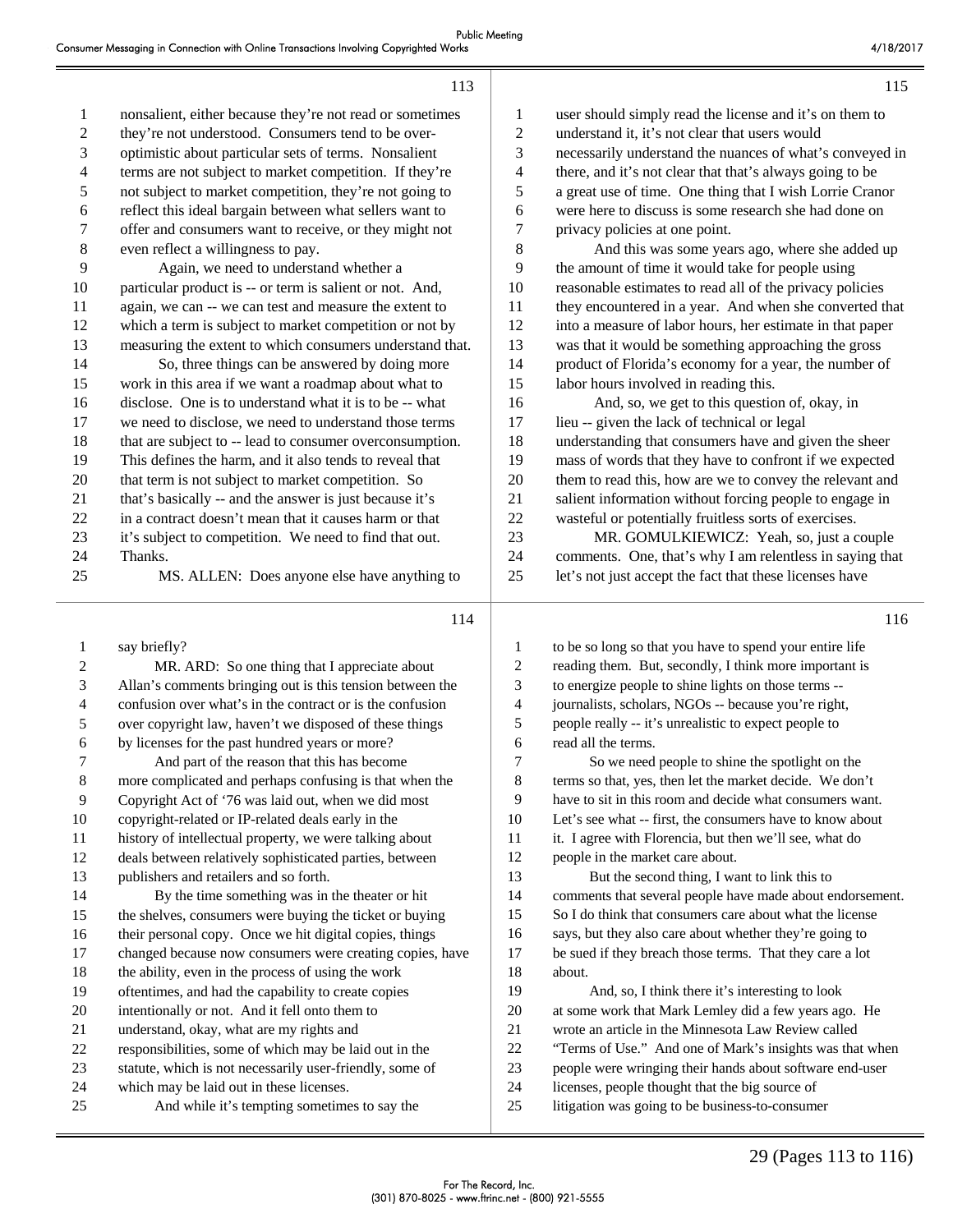119

| 1  | litigation, and that didn't turn out to be the case.      | 1              |  |
|----|-----------------------------------------------------------|----------------|--|
| 2  | Most end-user license cases are B2B, or business-to-      | $\overline{c}$ |  |
| 3  | business, cases.                                          | 3              |  |
| 4  | And the reason for that is -- has already been            | 4              |  |
| 5  | pointed out here, is that if some -- if a business makes  | 5              |  |
| 6  | a decision to sue a consumer, especially in this age of   | 6              |  |
| 7  | internet shaming, then that's -- you have to make a big,  | 7              |  |
| 8  | tough decision about whether it's worth the PR risk to    | 8              |  |
| 9  | sue a consumer over a term.                               | 9              |  |
| 10 | And, of course, consumers know this. So that's            | 10             |  |
| 11 | not -- that's not to say that we shouldn't push for terms | 11             |  |
| 12 | to be easier to read and fair, but on the other hand,     | 12             |  |
| 13 | there aren't -- there aren't a lot of cases because       | 13             |  |
| 14 | businesses do have to think long and hard about whether   | 14             |  |
| 15 | they're going to pick on a consumer or lending a copy or  | 15             |  |
| 16 | giving away a copy in a will. Is somebody really going    | 16             |  |
| 17 | to sue if somebody lends or gives something away in a     | 17             |  |
| 18 | will.                                                     | 18             |  |
| 19 | And then the final thing I want to say is that            | 19             |  |
| 20 | I think one important thing I learned from Aaron's work   | 20             |  |
| 21 | is that consumers can start to learn about the way things | 21             |  |
| 22 | work in the real world. If you would have asked           | 22             |  |
| 23 | consumers two decades ago, when I started writing about   | 23             |  |
| 24 | end-user licenses, about whether you can copy, they would | 24             |  |
| 25 | have all said, yes, you can copy. And now I think         | 25             |  |
|    | 118                                                       |                |  |
| 1  | Aaron's work shows that people now understand that just   | 1              |  |
|    |                                                           |                |  |

| 1              | Aaron's work shows that people now understand that just   |
|----------------|-----------------------------------------------------------|
| $\overline{2}$ | because you have something in electronic form doesn't     |
| 3              | mean that you can copy it. So that's been two decades'    |
| 4              | worth of work of trying to educate people on the way this |
| 5              | works. So I do have some confidence that consumers can    |
| 6              | learn.                                                    |
| 7              | MS. ALLEN: So I'm mindful of the time, and I              |
| 8              | want to give time for everyone in the audience to ask     |
| 9              | questions or have a discussion as well. Florencia, I      |
| 10             | know you have to go. Does anyone specifically have any    |
| 11             | questions for Florencia quickly?                          |
| 12             | (No response.)                                            |
| 13             | MS. ALLEN: Okay. Thank you so much for your               |
| 14             | participation.                                            |
| 15             | MS. MAROTTA-WURGLER: Thank you.                           |
| 16             | MS. ALLEN: We greatly appreciate it.                      |
| 17             | Does anyone in the audience have questions?               |
| 18             | Jonathan?                                                 |
| 19             | MR. BAND: So it seems to me that context makes            |
| 20             | a big difference, and thinking back to Ben's comments     |
| 21             | earlier when he talked about how, you know, buying is a   |
| 22             | metaphor-                                                 |
| 23             | MS. ALLEN: And could you introduce yourself,              |
| 24             | too, as well?                                             |
| 25             | MR. BAND: Okay. So I'm Jonathan Band, and I               |

| 1  | was saying that context makes a big difference, and when  |
|----|-----------------------------------------------------------|
| 2  | Ben before was talking about how the word "buy" is a      |
| 3  | metaphor, I think it to some extent depends on the        |
| 4  | context in which the word "buy" uses. So you can imagine  |
| 5  | at least two different situations. Sometimes you have --  |
| 6  | you have a product advertised, let's say, an e-book on    |
| 7  | Amazon, for example, and then the only choice is buy,     |
| 8  | right? It's buy or not buy. And, so, conceivably, "buy"   |
| 9  | in that context means one thing.                          |
| 10 | But if you go to iTunes and you are looking at            |
| 11 | movies, you usually have the option of buying or renting. |
| 12 | And then what's interesting there is that you scroll      |
| 13 | down, they explain very clearly exactly what renting      |
| 14 | means, right? I mean, they say renting means, you know,   |
| 15 | you have to, you know, access it within 30 days, and once |
| 16 | you access it, you have to finish watching it in 24       |
| 17 | hours. Very clear exactly what renting means.             |
| 18 | But they don't tell you anywhere what buying              |
| 19 | means. And, you know, so I think in terms of how we look  |
| 20 | at this, it is kind of interesting that they thought that |
| 21 | there was a need to clarify what rent means but not what  |
| 22 | buy means. And especially one could certainly imagine,    |
| 23 | you know, when you're -- you have a -- one option is      |
| 24 | renting, and the other option is buying. Renting, I       |

think everyone sort of understands -- everyone

120

understands means short-term. 2 Buying you assume is permanent, right? That's 3 the -- isn't that right, that's the difference between 4 buying a car and renting a car, right? When you rent the 5 car, you obviously have to return it or, you know, you're 6 going to be paying more every day, whereas if you're 7 buying the car, you pay for it and, you know, you get to 8 drive it until, you know, it stops driving and you can 9 sell it.

10 So the point is that of these -- the context 11 makes a huge difference in terms of these -- how we 12 understand these terms, and it could be that, you know, 13 that's an added layer of complexity that we need to be 14 aware of.

15 MS. ALLEN: Thank you very much. 16 Does anyone else either, in the audience or 17 online as well, if you want to chat in a question.

18 MR. FISHER: Could I just react to that, to 19 that comment? And some of -- some of the response to 20 that -- some of the reason for that may go to who sets 21 the rules in that situation, whether those rules are set 22 by the -- by the content provider or set by the retailer. 23 If rules are set by the retailer, it's much easier for 24 them to enumerate those rules on their site, and they're 25 more consistent.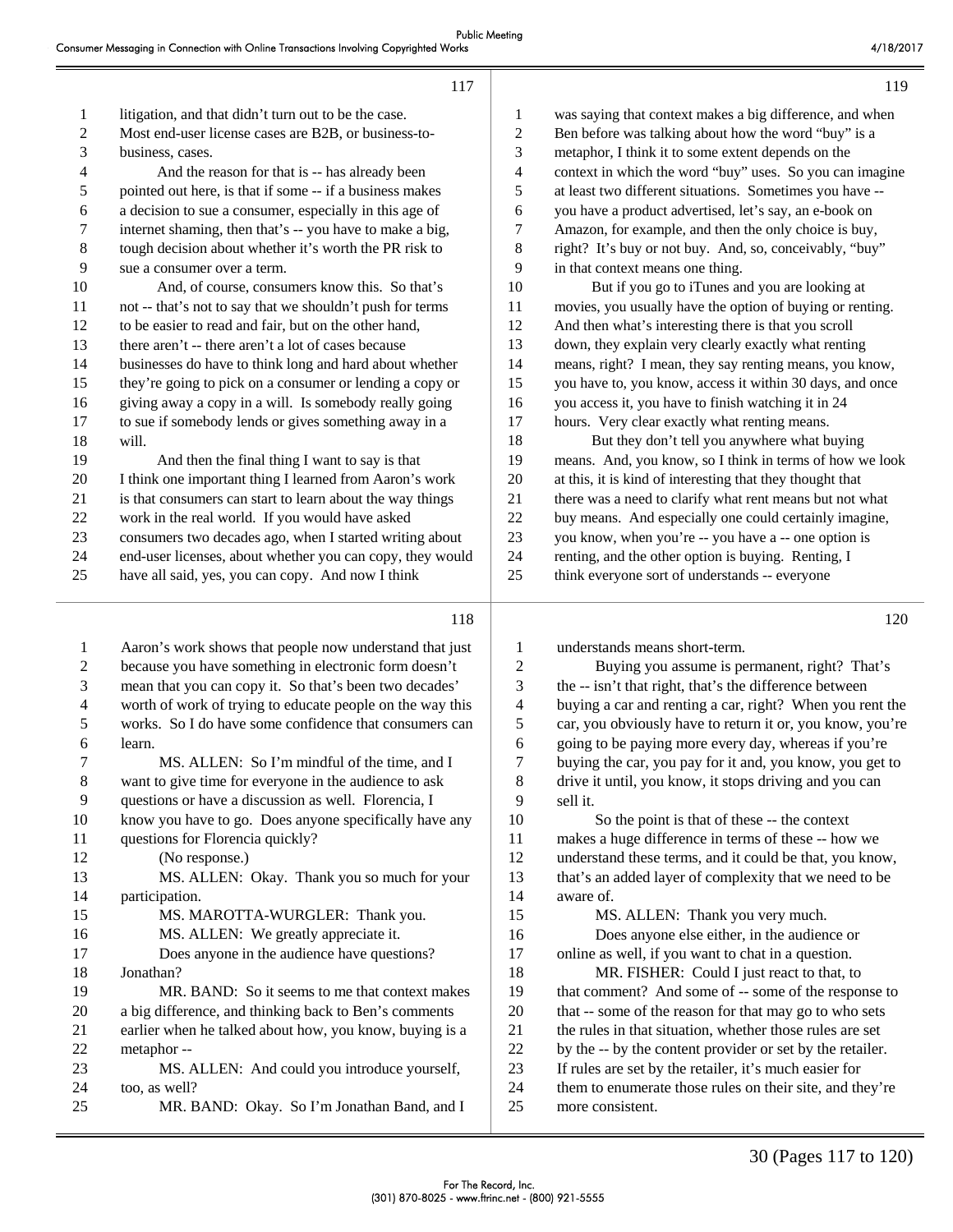|                          | 121                                                       |                | 123                                                       |
|--------------------------|-----------------------------------------------------------|----------------|-----------------------------------------------------------|
| 1                        | MR. MITCHELL: That provides a nice -- Mark's              | 1              | MR. SHEFFNER: Ben Sheffner with the Motion                |
| $\overline{c}$           | comment provides a nice segue to, I guess, my comment.    | $\overline{c}$ | Picture Association. And something Jonathan Band just     |
| 3                        | MS. ALLEN: John, could I interrupt you? I'm               | 3              | said actually reminded me of a point that I didn't have   |
| $\overline{\mathcal{A}}$ | sorry.                                                    | 4              | time to make when I was on the panel a little while ago.  |
| 5                        | MR. MITCHELL: Oh, I'm John Mitchell. And I                | 5              | It's true, as Jonathan said, that I said, and I believe   |
| 6                        | was reminded of some of the more prominent disclosures    | 6              | this, that "buy" is in some sense a metaphor that use to  |
| 7                        | that were very clear, very conspicuous, impossible to     | 7              | describe these transactions that we're used to describing |
| $\,8\,$                  | escape, and were simply wrong, which I think provides     | 8              | from the real world. But it's also true -- I want to      |
| 9                        | perhaps more harm to the consumer than not saying         | 9              | sort of try to disabuse everybody of the notion that      |
| 10                       | anything about it at all. The very first EULA to reach    | 10             | "buy" necessarily means the obtaining of a physical       |
| 11                       | the Supreme Court was, of course, in the Bobbs-Merrill    | 11             | object.                                                   |
| 12                       | case that said you may not sell this book for less than a | 12             | Even in the old-fashioned world, we still use             |
| 13                       | dollar, and if you do, it's infringement. And the         | 13             | "buy" all the time to refer to something that -- to sort  |
| 14                       | Supreme Court said to hell with that.                     | 14             | of obtaining a service or obtaining access to something.  |
| 15                       | And yet people probably, you know, would have             | 15             | I -- you know, I hit the "buy" button on an airline's     |
| 16                       | been reluctant to do that, and somebody with Mazey's      | 16             | website all the time. Obviously, I'm not obtaining an     |
| 17                       | power there bucked that system. Foreign-made copies of    | 17             | actual physical seat; I'm essentially buying a license    |
| 18                       | textbooks that had stamped on there "not for sale in the  | 18             | that entitled -- that entitles me to sit on the airplane  |
| 19                       | United States." You couldn't escape it. And the Supreme   | 19             | from point A to point B.                                  |
| 20                       | Court, a couple of years back, said, hey, of course you   | 20             | And lest you think that this is simply a point            |
| 21                       | can; the Copyright Act says you can.                      | 21             | that, you know, big copyright owners are making, I want   |
| 22                       | Forget the EULA; Copyright Act trumps the EULA.           | 22             | to quote from something that I read last night while I    |
| 23                       | Not for rental on DVDs. I didn't see many of them, but I  | 23             | was preparing for this event. This is from the Internet   |
| 24                       | did get samples of retailers saying I -- I'm a rental     | 24             | Policy Task Force white paper, where they're actually     |
| 25                       | store, and this DVD says not for rental. You can ignore   | 25             | quoting a submission by the Center for Democracy --       |
|                          |                                                           |                |                                                           |
|                          | 122                                                       |                | 124                                                       |
| $\mathbf{1}$             | that. It's -- it purports to be a licensing term. Some    | $\mathbf{1}$   | Center for Democracy and Technology, which is often at    |
| $\overline{c}$           | -- most of my litigation right now involves B2B           | $\sqrt{2}$     | odds with copyright owners like those that we represent.  |
| 3                        | relationship where the copyright owner is trying to       | 3              | And here's what they say in quote: "Consumers             |
| $\overline{\mathcal{A}}$ | impose, as a matter of right under copyright, something   | $\overline{4}$ | often buy access to large libraries of content via        |
| 5                        | that the Copyright Act actually denies them.              | $\sqrt{5}$     | subscriptions or buy cloud-based services in which they   |
| 6                        | But coming to Mark's point -- Mark Fisher --              | 6              | have an ongoing relationship with the provider, rather    |
| 7                        | the -- I think the real key is whether that language is   | 7              | than conducting a one-time transaction that feels like a  |
| 8                        | coming from the copyright owner or from someone other     | $\,8\,$        | 'single' purchase." And I completely agree with that. I   |
| 9                        | than the copyright owner. So a video store could tell     | 9              | mean, again, people in common parlance use the term "buy" |
| 10                       | their customer, no, not for rental, or, yes, as long as   | 10             | not just to obtaining a physical object but to buying a   |
| 11                       | you get it back to me in seven days, you can rent it.     | 11             | license or buying the right to do certain things.         |
| 12                       | They have that power if they're the owner of the DVD to   | 12             | MS. ALLEN: Thank you very much. We appreciate             |
| 13                       | authorize their renters to sub-rent or not.               | 13             | all of your comments. Do we have anyone on the internet?  |
| 14                       | The copyright owner has no such power if                  | 14             | No.                                                       |
| 15                       | they're not the owners of that copy. So from a consumer   | 15             | Okay, I'll give the panelists one last                    |

 $2 \rightarrow$  -- most of my litigation right now involves 3 relationship where the copyright owner 4 impose, as a matter of right under copyright 5 that the Copyright Act actually denies them.  $6$  But coming to Mark's point -- M  $7$  the  $-$  I think the real key is whether that 8 coming from the copyright owner or from 9 than the copyright owner. So a video store could be could be could use of the could tell than the could state of the could state of the could state could tell the could state of the could state of the could state could s 10 their customer, no, not for rental, or, yes 11 you get it back to me in seven days, you 12 They have that power if they're the own 13 authorize their renters to sub-rent or not. 14 The copyright owner has no such 15 they're not the owners of that copy. So from a consumer 16 perspective, the prohibition or the license may look the 17 same, but coming back to -- I think Bob made the point 18 of, you know, who is going to sue me. It may make a 19 really big difference if I as a consumer breach a term 20 that says I cannot rent it and the damages are going to 21 be the cost of a rental versus statutory damages under 22 the Copyright Act, which will bankrupt me. 23 So just making that little... 24 MS. ALLEN: Thank you. 25 Ben? 16 opportunity for a quick last thought before we turn it 17 over to our next presentation. Do you have any final 18 thoughts? 19 MR. ADLER: Yeah. Just to give you an example 20 of the complexity of this, a lot of what we heard from 21 some of the previous panelists was connected to consumer 22 expectations in the marketplace. And I think that 23 particularly in the case of the Federal Trade Commission, 24 one of the abiding concerns is an understanding of what 25 the supposedly reasonable consumer -- if such a person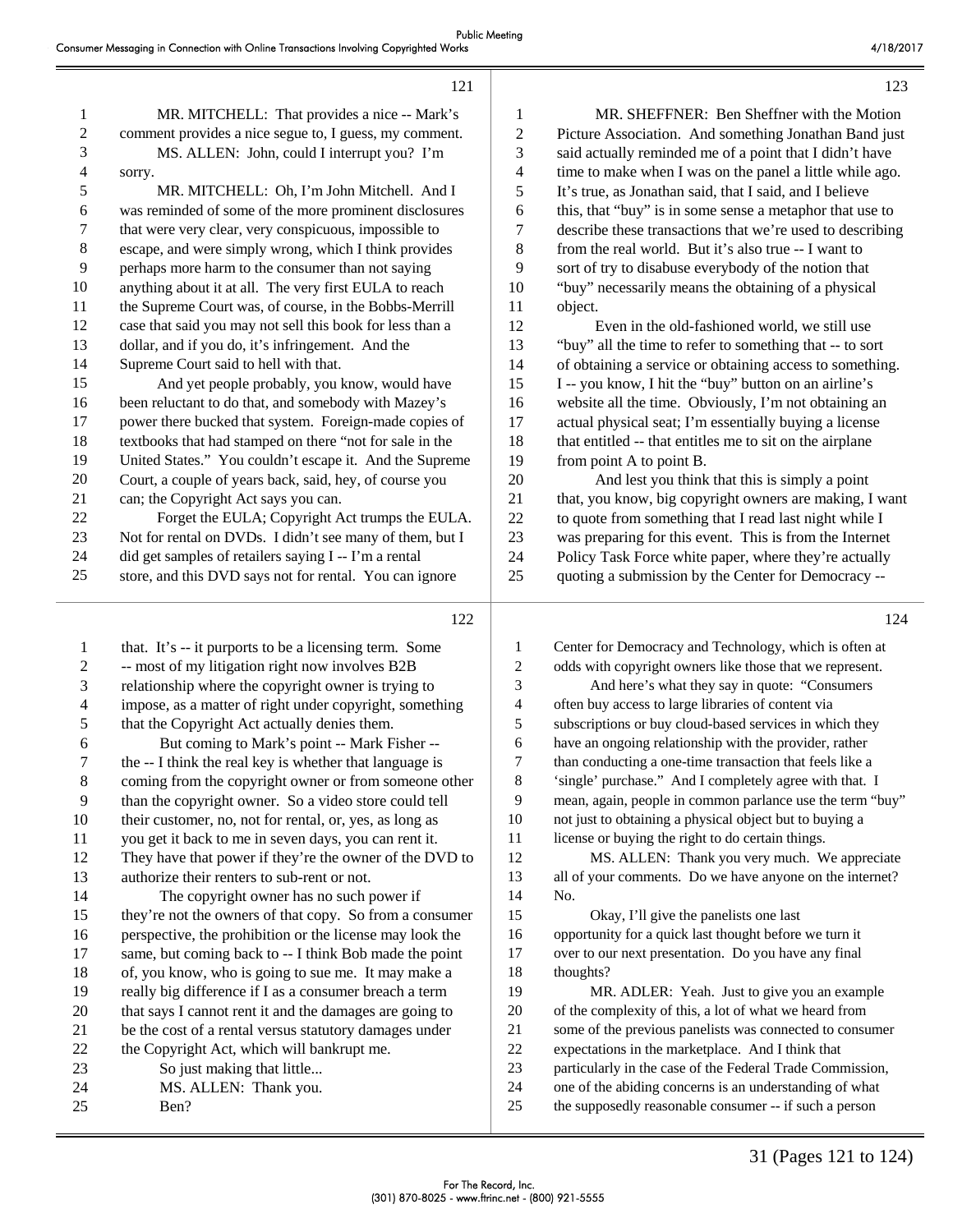| $\mathbf{1}$     | actually exists -- expects in a particular marketplace   | $\mathbf{1}$             | expectations are with respect to what they actually get   |
|------------------|----------------------------------------------------------|--------------------------|-----------------------------------------------------------|
| $\overline{c}$   | transaction.                                             | $\overline{c}$           | when they engage in an online transaction that is         |
| $\sqrt{3}$       | The case of books is particularly interesting            | 3                        | designed to give them access and use of a particular      |
| $\overline{4}$   | with respect to that. The term "book," by the way, does  | $\overline{\mathcal{L}}$ | copyrighted work.                                         |
| 5                | not appear in the Copyright Act to describe a            | 5                        | MS. ALLEN: Thank you, Allan. I'm afraid we                |
| 6                | copyrightable work because a book is simply the vessel,  | 6                        | really do have to go, but thank you all for your          |
| $\tau$           | the container, the format. It is the embodied literary   | 7                        | participation today.                                      |
| $\,8\,$          | work that is, in fact, protected by copyright law and    | 8                        | And next up is Catie Rowland from the U.S.                |
| 9                | generates the rights.                                    | 9                        | Copyright Office with a presentation on the recent        |
| 10               | So when e-books came along, we found ourselves           | 10                       | report.                                                   |
| 11               | with a different kind of vessel or format or container   | 11                       |                                                           |
| 12               | for that embodied literary work. And we also discovered  | 12                       |                                                           |
| 13               | that e-books would give the reader capacities with       | 13                       |                                                           |
| 14               | respect to the use of that literary work that didn't     | 14                       |                                                           |
| 15               | exist when that literary work -- the exact same literary | 15                       |                                                           |
| 16               | work -- was embodied in a hard copy print book. And      | 16                       |                                                           |
| 17               | that's what these discussions really are all about.      | 17                       |                                                           |
| 18               | The curious thing, however, is is that there's           | 18                       |                                                           |
| 19               | two different flows of ideas with respect to how these   | 19                       |                                                           |
| 20               | types of disclosures would work. There are some people   | 20                       |                                                           |
| 21               | who are very determined to see that e-books should give  | 21                       |                                                           |
| 22               | them exactly the same abilities that they have with      | 22                       |                                                           |
| 23               | respect to that embodied literary work as the hard copy  | 23                       |                                                           |
| $24\,$           | print does, right? They want to be able to alienate the  | 24                       |                                                           |
| 25               | particular copy of the work. They want to be able to own | 25                       |                                                           |
|                  |                                                          |                          |                                                           |
|                  | 126                                                      |                          | 128                                                       |
|                  |                                                          |                          |                                                           |
| $\mathbf{1}$     | it, and owning it means they have complete dispositional | 1                        | PRESENTATION: SOFTWARE ENABLED CONSUMER PRODUCTS STUDY    |
| $\boldsymbol{2}$ | authority over subsequent treatment of that particular   | $\overline{c}$           | MS. ROWLAND: Hello. I'd like to thank the                 |
| 3                | book.                                                    | 3                        | Internet Policy Task Force for inviting us here to talk   |
| $\overline{4}$   | But at the same time, we're also hearing from            | $\overline{4}$           | about our software enabled consumer product study that    |
| $\mathfrak s$    | people that they want acknowledgment of the additional   | 5                        | the Copyright Office conducted over the past year and a   |
| 6                | capacities that an e-book has beyond those of a print    | 6                        | half or two years, about. It's a little bit different     |
| 7                | book, that it can be moved from one platform to another, | $\tau$                   | than what we've been talking about thus far in this       |
| $\,8\,$          | that it can be used remotely and even simultaneously by  | 8                        | conference. So, thus far, we've been talking about all    |
| 9                | multiple readers. These are all very interesting facts   | 9                        | sorts of software and access to copyrightable works.      |
| 10               | that create different kinds of consumer expectations.    | 10                       | Software-enabled consumer products are a whole different  |
| 11               | The library community, in some respects, would like to   | 11                       | ball game, where perhaps unlike what was discussed        |
| 12               | see e-books treated like print books in terms of the way | 12                       | before, the license might not be the product, but the     |
| 13               | they can lend those books to library constituents.       | 13                       | product might be the product with a license.              |
| 14               | We understand that and we think it makes sense,          | 14                       | So the background of this is all about the                |
| 15               | but from the publisher's perspective, e-books are a very | 15                       | Copyright Act, and this is my representation of kind of   |
| 16               | different kind of creature when you're talking about     | 16                       | the movement of the Copyright Act throughout the years.   |
| 17               | lending it to individuals as compared to the situation   | 17                       | At first, it was just maps, charts, and books; went to    |
| 18               | you'd have when you're lending a hard copy of the same   | 18                       | photographs, sound recordings, and audiovisual works; and |
| 19               |                                                          |                          | as technology changed, so did the protection for          |
|                  | exact work.                                              | 19                       |                                                           |
| 20               | So all of these things go into shaping consumer          | 20                       | copyrighted works.                                        |
| 21               | expectations, and I'm not sure that it's very easy to    | 21                       | And for software, it's been protected since the           |
| 22               | come up with any kind of consensus mapping in any        | 22                       | '60s or so, originally as books. And in kind of a         |
| 23               | particular context, let alone across different types of  | 23                       | strange way to fit it in is under the rule of doubt, back |
| 24               | copyrighted works, different industries, different       | 24                       | in the '60s. And originally it was reviewed as the        |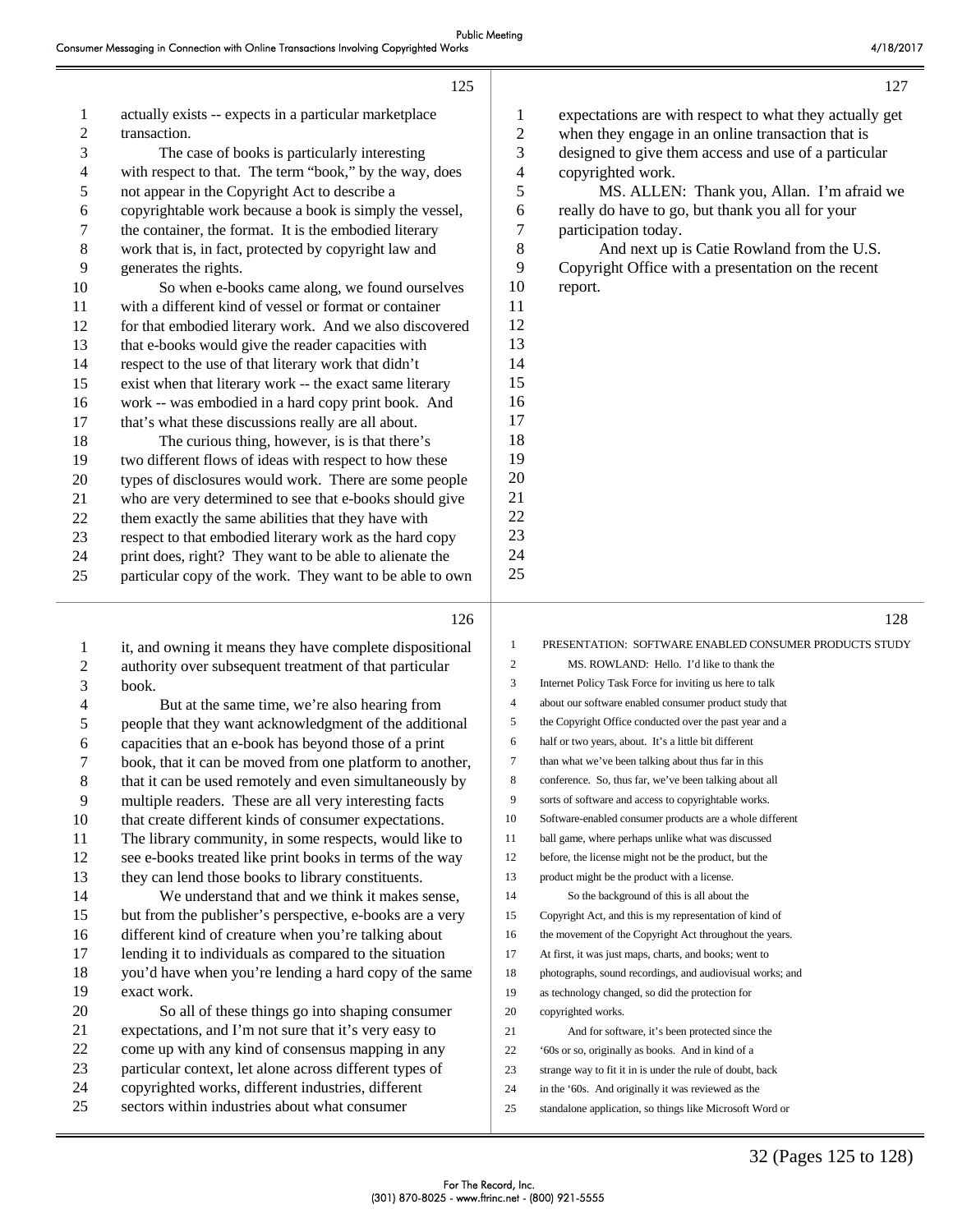|    | 129                                                       |    | 131                                                       |
|----|-----------------------------------------------------------|----|-----------------------------------------------------------|
| 1  | something like that or an operating system -- something   | 1  | the software enabled environment. They asked us to give   |
| 2  | that's pretty easy for everyone to understand what        | 2  | recommendations to see if possibly there should be        |
| 3  | software is being used for.                               | 3  | legislative efforts and to see if copyright should be     |
| 4  | Then as the years passed, we've gone to a whole           | 4  | treated different -- or copyright should treat software   |
| 5  | different range of software uses, where now it's nearly   | 5  | enabled products differently than it should be treated    |
| 6  | ubiquitous. So, now, you find it in your smartphone and   | 6  | with generally software.                                  |
| 7  | your appliances and your medical devices, and this has    | 7  | Now, here's a caveat. We did not study                    |
| 8  | caused a lot of discussion in the copyright arena.        | 8  | software generally. That was not our mandate. We did      |
| 9  | This actually has been the subject of the                 | 9  | not try to figure out kind of broad software copyright    |
| 10 | Copyright Office's review for many years now. As an       | 10 | issues. We were limited very specifically to this         |
| 11 | aside, the Copyright Office does something called the     | 11 | category of everyday products, which if you were involved |
| 12 | triennial 1201 rulemaking process, which is not the       | 12 | in our study, you realize is a little bit difficult to    |
| 13 | subject of this study, but this is where a lot of our     | 13 | define. It's hard to figure out what is an everyday       |
| 14 | issues popped up. So this is something that you're all,   | 14 | product. And our study actually determined that there     |
| 15 | I'm sure, fully familiar with where you have TPMs that    | 15 | was no specific definition that we could use for this     |
| 16 | protect certain copyrighted content.                      | 16 | group of software, that there is no legislative           |
| 17 | In the past, we have noticed at the Copyright             | 17 | definition that we could recommend.                       |
| 18 | Office that these TPMs are going far beyond what was      | 18 | Instead, we looked at kind of the commonalities           |
| 19 | originally contemplated. So originally when we had the    | 19 | of things that people looked at when they thought of      |
| 20 | DMCA 1201 process, it was much more limited. And in       | 20 | something as an everyday product. So we looked at things  |
| 21 | recent years, it's gone all the way to tractors, which    | 21 | like is the software something that comes with the        |
| 22 | everyone's probably heard about, to smartphones and       | 22 | product; are you buying the product really for the        |
| 23 | jailbreaking, and to things like pacemakers and your car. | 23 | software, or is it really more of a mechanical thing that |
| 24 | And, so, in light of this, the Senate took                | 24 | might have been used before that is now kind of           |
| 25 | note, and they asked us at the Copyright Office to do a   | 25 | integrated with software; and the price point, what are   |
|    |                                                           |    |                                                           |

ı

130

| 1  | study. And in October of 2015, we got a letter from       | 1  | you really paying for.                                    |
|----|-----------------------------------------------------------|----|-----------------------------------------------------------|
| 2  | Senators Grassley and Leahy, asking us to look into this  | 2  | So we had a bunch of different kind of                    |
| 3  | kind of amorphous category of everyday products. And      | 3  | guideposts to look at. And we did that because not only   |
| 4  | they noticed that there -- that copyright has impacted so | 4  | did the Senate ask us to do it but also because we --     |
| 5  | many things that perhaps the everyday consumer does not   | 5  | once we did the study, we realized that copyright law is  |
| 6  | realize.                                                  | 6  | actually uniquely situated to help protect both the       |
| 7  | So your tractor, your smartphone, your                    | 7  | owners and the consumers in the genre of everyday         |
| 8  | refrigerator, you might not know that there's copyrighted | 8  | products because you have all sorts of exceptions and     |
| 9  | software in there doing things that perhaps before might  | 9  | limitations as well, like mergers, scenes a faire, the    |
| 10 | have been purely mechanical. And these are things that    | 10 | idea/expression dichotomy, and those are all things that  |
| 11 | can be protected by a copyright's exclusive rights and    | 11 | are actually pretty uniquely pretty well used with        |
| 12 | limitations and exceptions, and it's a whole different    | 12 | everyday products.                                        |
| 13 | world of the law that a lot of people who are dealing     | 13 | As a side note, and which is probably of                  |
| 14 | with the stuff are probably not familiar with.            | 14 | interest to you with the licensing issues, is that        |
| 15 | I think as Allan was mentioning earlier, there            | 15 | licensing really kind of almost took over our study, even |
| 16 | are -- there's a lot of copyright stuff that would be     | 16 | though we were not trying to go over software generally   |
| 17 | good for the consumers to understand so that they know    | 17 | or licensing generally, we did realize that licensing was |
| 18 | what is going on with what -- the products they're using, | 18 | a very, very important part of the software enabled       |
| 19 | as well as just things like books and motion pictures,    | 19 | products.                                                 |
| 20 | which everyone has traditionally understood come along    | 20 | So we heard all about how it's a common                   |
| 21 | with copyright issues.                                    | 21 | practice for price differentiation and management and     |
| 22 | So the Senate asked us to study this in an                | 22 | flexible distribution methods, so it was very important   |
| 23 | effort to better understand and evaluate how our          | 23 | for the copyright owners. But then we heard like you all  |
| 24 | copyright laws enable creative expression, foster         | 24 | were hearing about the consumer concerns, about the       |
| 25 | innovative business models, and allow legitimate uses in  | 25 | confusion. They didn't know what they were buying, they   |
|    |                                                           |    |                                                           |

132

33 (Pages 129 to 132)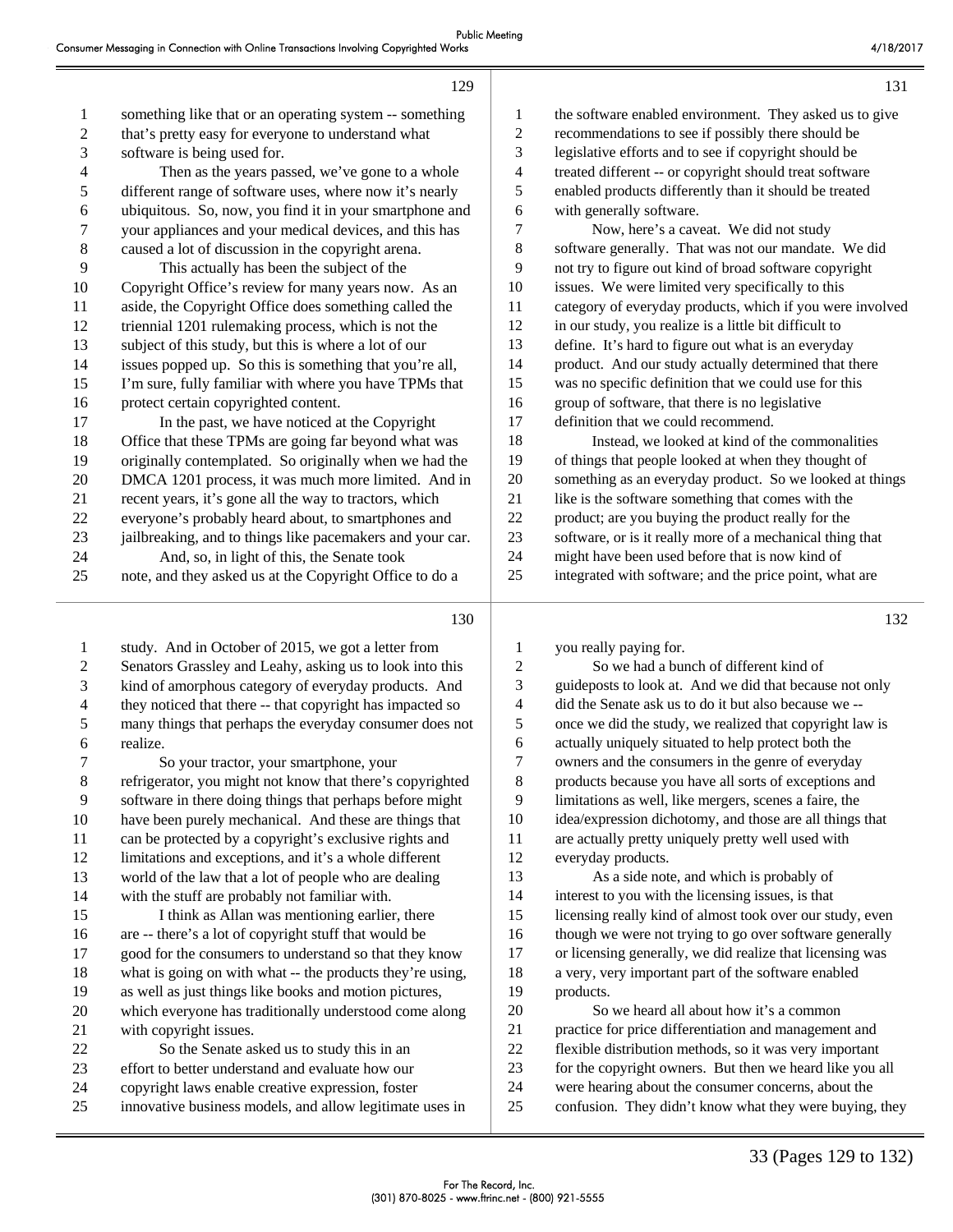#### 133 1 didn't know if they were licensing it, what their 2 restrictions were, so there was that concern as well. 3 And then we got into a whole other can of worms 4 about state contract law because while copyright law is 5 very important, there's state contract law, which is kind 6 of layered over it. And we had a lot of discussion about 7 preemption, which we heard a little bit about today; 8 breach of contract, conditions versus covenants, consent 9 on clickwrap and shrinkwrap and fair use. 10 And the state contract law issues were very, 11 very interesting and, for better or worse, also entwined 12 with software generally. So it was very difficult for us 13 to separate, you know, state contract should apply just 14 to everyday products or should only apply for software 15 generally or how that worked. So that was actually quite 16 difficult for us, so we were unable to really kind of 17 parse that issue, although we were able to kind of look 18 at it with the copyright context. 19 Just to give you a little bit of a flavor of 20 some of the things we talked about, which I think some of 21 the people in the room are familiar with, we had a pretty 22 spirited debate about if you had a contract term that 23 limited fair use, so you buy or you license a product and 24 it has -- you cannot make something that would otherwise 25 be considered a fair use, would that run afoul of the 1 And what we saw in the study is that there was 2 concern about the reselling, but we actually didn't see a 3 whole lot of examples of licenses for the software that 4 was embedded in everyday products. There was some with 5 B2B and a kind of institutional/industrial licenses, but 6 not really a whole lot there for the consumer products, 7 which was what we were focused on. 8 And from what we saw, and we kind of looked at 9 Vernor and we kind of looked at Krause, which were those 10 two kind of different ways to look at licensing, and we 11 tried to see how it could apply to this resale of your 12 everyday product. And looking at our guideposts, which I 13 mentioned earlier, you know, why are you buying this 14 product? Is it for the software? Is it that kind of 15 incidental? Does the software come at the same time 16 you're buying the product? What kind of control do you 17 have over the product? Does the -- you know, in the 18 Krause case, they talked about did the owner of the 19 copyright maintain control of that software and did they 20 really -- were they able to kind of come and get it 21 whenever. 22 So based on that, we looked at the first sale 23 doctrine and determined that we think that it should 24 protect consumers in many cases with this embedded 25 software. So that was one thing that we felt like the

#### 134

1 Copyright Act, or would it be just a breach of contract. 2 We did not actually come to resolution of that in our 3 study because it goes beyond the scope of everyday 4 products, but it is a very interesting area and was 5 something that the Copyright Office had not really spent 6 a whole lot of time thinking about before it coming up. 7 So it's actually a fascinating, interesting part of the 8 copyright law, if you're interested in that. 9 So we had a report. It came out last December. 10 And although we didn't hear a lot about the concern about 11 reselling and disposition, so I should we say we kind of 12 lumped all of our findings into certain categories, so we 13 heard about reselling, repair, tinkering, security, 14 research, interoperability. So those were kind of the 15 main categories that we heard about of concern. 16 So the first one we heard about was from 17 resell, and can you -- if you have your car and it has 18 some sort of software embedded in it, can you resell your 19 car, does it come with the software, how does that work. 20 And there are two kind of lines of cases that are of 21 interest here. There's one called Vernor and one Krause, 22 and they all deal with whether or not you license -- a 23 license is going to work or not, if a license is a 24 license or if a license is kind of an ownership 25 situation.

 law did not need to be changed if you looked at the law in the way we looked at the law, and the first sale, Section 109 in the Copyright Act should be okay. 4 The next issue was about repair, security, research, and interoperability. So, again, you have all these issues that are kind of -- some of them are the ownership issue, so like Section 117 has some ownership issues and only applies to owners in certain cases. And then you have more broad limitation and exceptions issues. So for the idea expression of dichotomy, fair use, mergers, scenes a faire, those to us really seemed very well situated to handle a lot of these issues. 13 So, for example, if you have interoperability, so you're trying to create something that works, you know, with another product, there is case law that says that reverse engineering can be a fair use. And in that case, we felt like the law was pretty well aligned and would be well aligned with having the interoperability issues with these kind of products. 20 Same with repair and security research, although security research is not that -- there's not a whole lot of law on it. We really do believe that that is something that would fall within the purview of these existing exemptions and limitations, and we didn't really

25 feel there was a need to have any legislative

34 (Pages 133 to 136)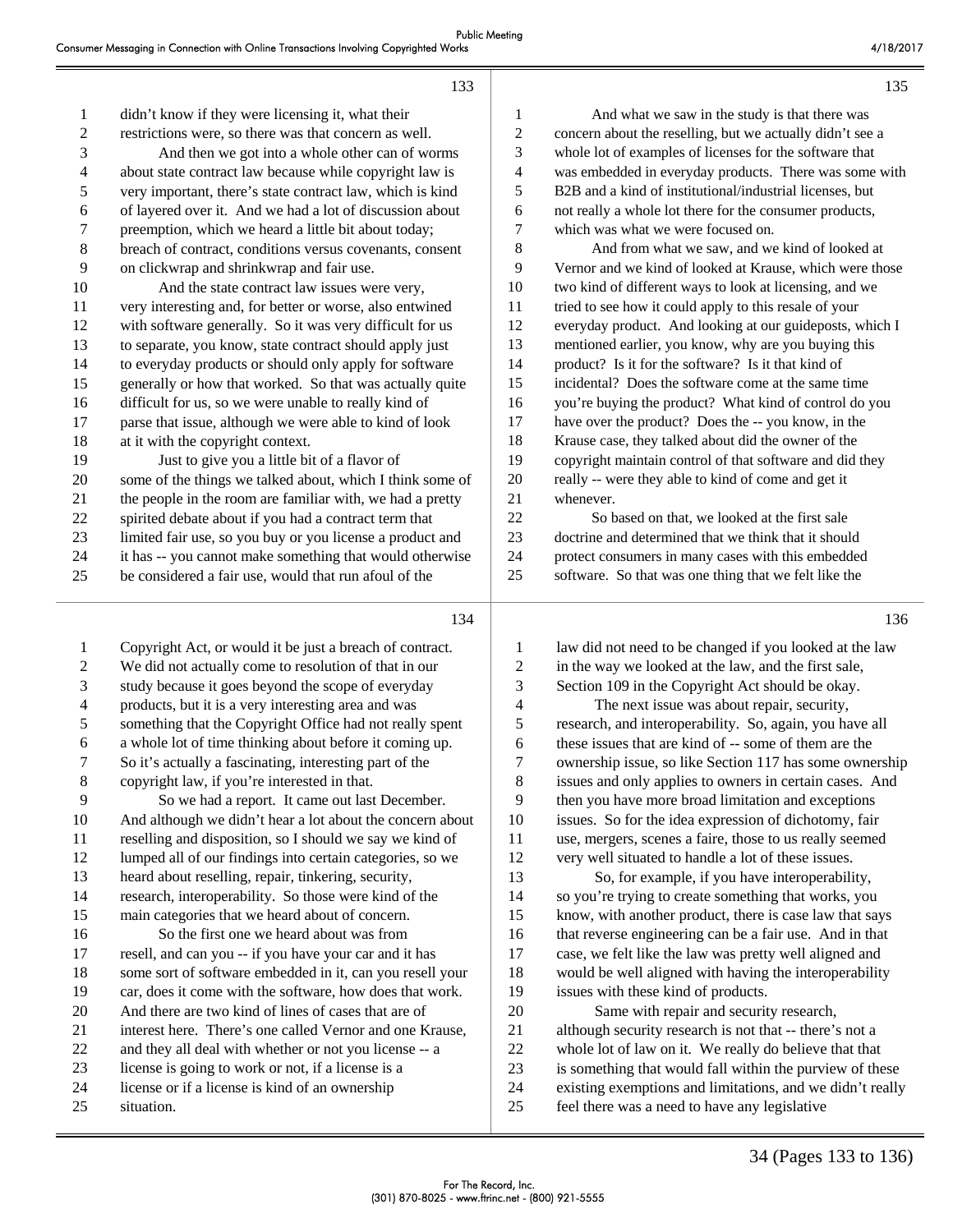| $\mathbf{1}$   | recommendations. Also, the problem being is how you       | 1              |            |
|----------------|-----------------------------------------------------------|----------------|------------|
| 2              | define "everyday products." So happily for us we were     | $\overline{c}$ |            |
| 3              | able to find a solution to that.                          | 3              | $\Gamma$ m |
| $\overline{4}$ | And then again the licensing was implicated               | 4              | coh        |
| 5              | throughout everything, and we realized how important the  | 5              | at le      |
| 6              | licensing paradigm is to the content owners and how they  | 6              | very       |
| 7              | distribute all of their works. And it was an interesting  | 7              | Cor        |
| 8              | study because unlike having your normal Copyright Office  | 8              | said       |
| 9              | stakeholders come in, we had kind of a different cast of  | 9              | diff       |
| 10             | characters.                                               | 10             | the        |
| 11             | We had some people who we see a lot, but we               | 11             | con        |
| 12             | also saw a lot of kind of repair people, people who may   | 12             | focu       |
| 13             | be more in our 1201 context versus more of our other kind | 13             |            |
| 14             | of study. So it was something in which a lot of the       | 14             | the        |
| 15             | discussion was based on what can you do with something    | 15             | thin       |
| 16             | you think you own. So it does tie back to a lot of        | 16             | gen        |
| 17             | issues that were discussed in kind of the "buy now"       | 17             | com        |
| 18             | issues where what do you own? You think you buy the car,  | 18             | sch        |
| 19             | but do you really buy -- do you own the car, do you own   | 19             | whe        |
| 20             | your software in the car, what is happening there?        | 20             | in a       |
| 21             | And at the Copyright Office, we felt                      | 21             | say        |
| 22             | comfortable that at this point in time there was no need  | 22             |            |
| 23             | for any sort of legislative fix to this and that -- the   | 23             | $\Gamma d$ |
| 24             | way we construe it, which we believe is properly, that    | 24             | poir       |
| 25             | you would have some pretty good exemptions and            | 25             | any        |
|                |                                                           |                |            |

137

1 limitations that would help you out with using the 2 products that you buy on an everyday basis. 3 Now, this is limited to this category of 4 everyday products. And we didn't really extrapolate to 5 software generally, but it is something that is happening 6 more and more. And as you all know, there is now 7 software basically everywhere, and it's kind of a dynamic 8 situation where we have decided that, you know, because 9 there was not a lot of evidence of current licenses in 10 these kind of products that it was something that we 11 didn't really need to go any further on. 12 I believe the Internet Policy Task Force also 13 found similar -- had similar findings, and so we were 14 comfortable with that. And until there's a change in the 15 market, we don't feel like we need to do any more study 16 on this area. But that was our study in a nutshell. And 17 thank you. 18 19 20 21 22 23 24 25

DISCUSSION: WHAT ARE THE NEXT STEPS? MR. MORRIS: Thanks very much to Catherine. John Morris with NTIA, and my job is to bring some erence and conclusion -- I'm not sure consensus -- but east some coherence to the day. You know, we were y pleased that the Copyright -- that Catherine and the ly right Office could join us because although, as she l, what they were looking at is a little bit erent, I really do think it illustrates that many of same issues that we were talking about arise in other texts, that it's not just the context that we've been ised on. You know, this section is discussion, what are next steps. You know, before getting into kind of my

king, our thinking on next steps, let me just erally say that if folks were unable to get their nments in earlier because we ran a fairly fast edule, the next kind of half-hour discussion is a time en, you know, we'll welcome, you know, folks to weigh nd kind of say points that you hadn't been able to before.

I do have, you know, a number of questions that like to kind of lay out and get reactions to. The nt of this always has been to figure out what, if thing, the government could do to contribute and to

1 help in this area and to kind of improve the situation. 2 You know, we never -- we've never been, you know, looking 3 to impose or propose government regulation to solve a 4 problem here. We've really been trying to, you know, ask 5 stakeholders, is there work that you can do that perhaps 6 we can facilitate or convene, but is there work that you 7 can do to help address some of the concerns here. 8 And, I mean, let me go back in history. I know

9 that at least a few of you were with Shira and me as we 10 traveled from Nashville to Los Angeles, I think up to the 11 Bay Area a couple of years ago in some of the workshops 12 that we had that led to the white paper recommendation 13 and discussion of first sale. And as we said, you know, 14 in those meetings, there was actually more consensus in 15 those meetings as we traveled around the country than 16 there is today, even though it's those meetings that 17 really led to this meeting. 18 But, you know, we heard a fair bit of

19 consensus, which we summarized as saying, you know, it 20 does not appear that consumers have a clear understanding 21 whether they own or license the products and services 22 they purchase online, due in part to the length and 23 opacity of most EULAs, the labeling of the buy button, 24 and the lack of clear and conspicuous information 25 regarding ownership status on websites.

139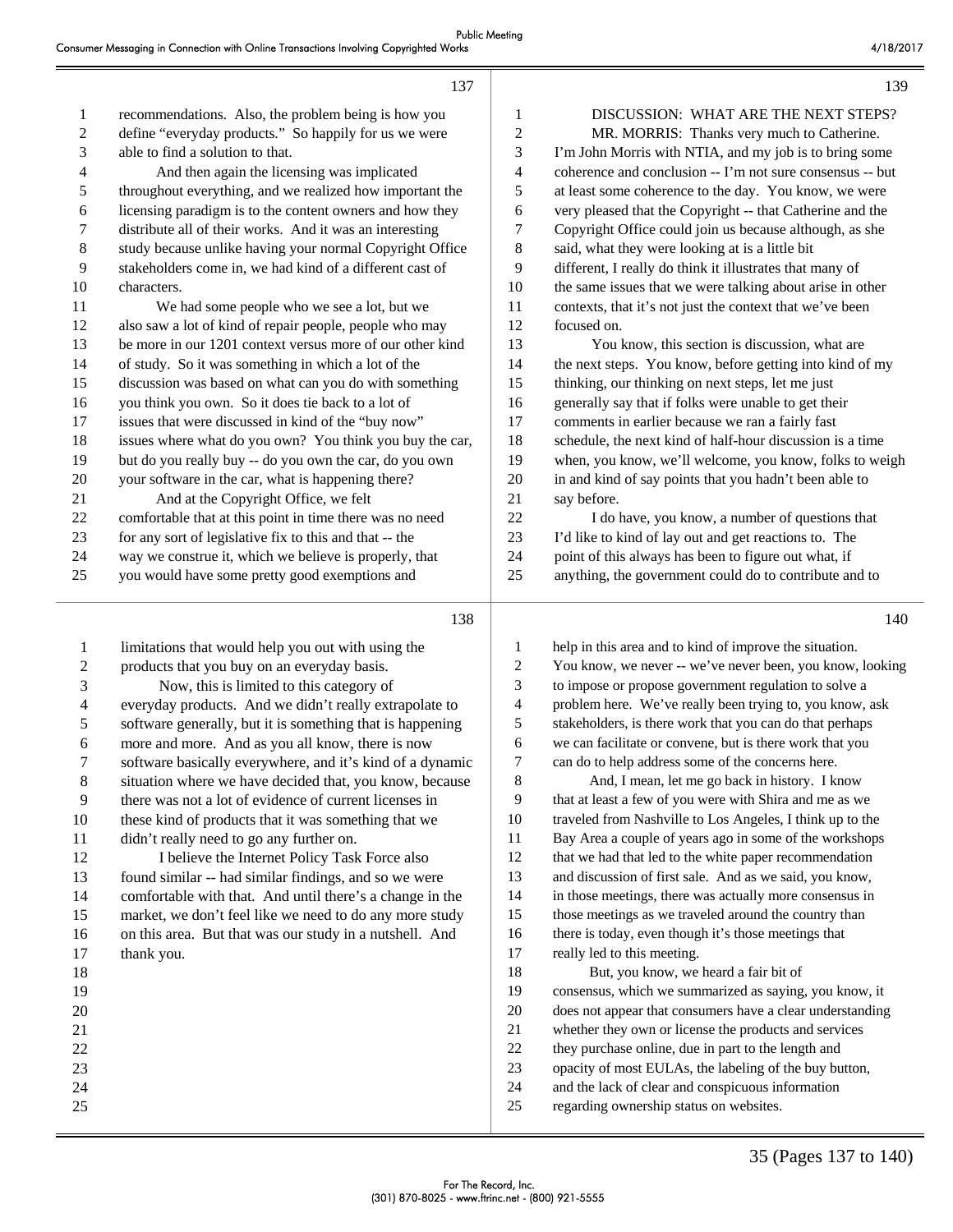143

144

| $\mathbf{1}$   | So to kind of answer, I suppose, I think maybe            |
|----------------|-----------------------------------------------------------|
| $\overline{2}$ | Brian in the last panel had really raised, well, you      |
| 3              | know, what's broken, what's the problem we're trying to   |
| 4              | solve. Well, that is actually the problem that we heard,  |
| 5              | and there was a fair bit of consensus. And, so, that's    |
| 6              | the problem that we're kind of asking, is there something |
| 7              | we should do.                                             |
| 8              | Now, I do appreciate -- we certainly appreciate           |
| 9              | -- that, you know, this was, gosh, two whole years ago,   |
| 10             | and a lot's changed in two years. We do work on internet  |
| 11             | time, and the marketplace really, in fact, has evolved.   |
| 12             | Streaming services are much more dominant than they were  |
| 13             | even two years ago. And, so, you know, we fully           |
| 14             | appreciate that it may be that something that was more of |
| 15             | a concern two years ago maybe is less of a concern today. |
| 16             | So, I mean, it's not that we heard something and are      |
| 17             | doggedly going to say we have to solve the problem of two |
| 18             | years.                                                    |
| 19             | But, I mean, one thing I'd like to kind of                |
| 20             | tease out, and let me kind of throw out a perhaps almost  |
| 21             | provocative question, perhaps mainly to the content       |
| 22             | folks, to Allan, Ben, others, but really to the room,     |
| 23             | because it's striking to me that two years ago, when we   |
| 24             | were discussing the first sale doctrine and discussing    |
| 25             | consumer understanding of what rights they had when they  |
|                |                                                           |

142

141

1 downloaded an MP3, there were two very prominent 2 different reasons to be concerned about consumer 3 understanding. 4 And we've talked a great deal about the first 5 one, and we've talked very little about the second one. 6 And I just want to kind of put the second one on the 7 table and get your reaction. The first reason that we 8 heard that consumer understanding was important was what 9 we've talked a lot about today: consumer expectations, 10 is there, you know, something unfair, is -- you know, are 11 consumers, you know, fully understanding what they're 12 acquiring, do we need to make sure that they understand 13 what they're getting before they -- before they purchase. 14 And I think, you know, I continue to think that's still a 15 very important issue, and we can talk a little bit more. 16 But the other issue that we hear in our road 17 trips in 2015 was that consumer understanding was 18 important to help continue to address the broad question 19 of piracy, that consumers perhaps would download an MP3 20 and would not necessarily understand, well, what can I do 21 with this MP3, what are my rights with this MP3, can I 22 give it away. 23 And, so, I mean, I think that there is and 24 certainly has been years -- I think there is still a kind 25 of a strong consensus that improving consumer education,

| 1              | consumer understanding of copyright issues is a positive  |
|----------------|-----------------------------------------------------------|
| 2              | thing in terms of addressing priority, certainly USPTO    |
| 3              | and NTIA support efforts to have more digital literacy    |
| $\overline{4}$ | taught in high schools, taught, you know, in the          |
| 5              | educational system to try to help consumers understand,   |
| 6              | well, what are the limits of what they can do.            |
| 7              | But today, we heard, you know, very little                |
| 8              | about -- a little bit -- but very little about and even   |
| 9              | some resistance to the idea that at the point of sale     |
| 10             | might be an opportunity to increase consumer              |
| 11             | understanding of copyright terms from a piracy            |
| 12             | perspective. So kind of my one question I'd like to just  |
| 13             | toss out, if anyone's willing to just offer a reaction    |
| 14             | is, you know, is that kind of still a concern, or has the |
| 15             | market so moved to streaming that we really don't need to |
| 16             | worry about kind of piracy of downloaded goods and things |
| 17             | like that.                                                |
| 18             | So, I mean, does anyone -- anyone willing to              |
| 19             | take my -- go for it, and introduce yourself, please.     |
| 20             | MR. MITCHELL: Okay, John Mitchell again. I                |
| 21             | don't want to get more than my fair share, but I sort of  |
| 22             | cut my teeth on copyright dealing with piracy, but we     |
| 23             | worked at it both in music and then eventually in VHS     |
| 24             | tapes. And then when it came to DVD, one of the           |
| 25             | remarkable things that happened is that when DVDs were    |

| 1 | pri |
|---|-----|
| 2 | re  |
| 3 | hu  |

iced so low at wholesale that you end up with Redbox nting them for a dollar, it put the pirates out of isiness, that is, who's going to pay five bucks, which 4 was I think the going street price for a VHS -- pirated 5 copy of a VHS, when you could watch the movie from 6 Redbox. And that was thanks to the first sale doctrine. 7 I think as we get into the digital delivery of 8 goods and we end up with an inaccessible copy, not 9 because of any legal restraint but because it's on my 10 hard drive and not yours, and I want you to see it, and

11 the only way I can technologically do it now is to make a 12 copy because I don't want to give you my laptop, I think 13 that really does create some barriers. 14 And I think if consumers believe they have less 15 rights on alienation than they actually do, there will be 16 even greater reluctance to engage in commerce where their

17 inability to send things downstream is affected. But 18 flipping that and looking at the copyright -- the

19 constitutional purpose of copyright to increase broad 20 dissemination, the danger is when we go to pure access, 21 that's always priced as a brand new hard copy book in a

22 sense, to borrow that non-copyright-term book. And I 23 should parenthetically indicate software is in the same

24 thing. You can license software, you can buy software,

25 just like you can license its -- they're both literary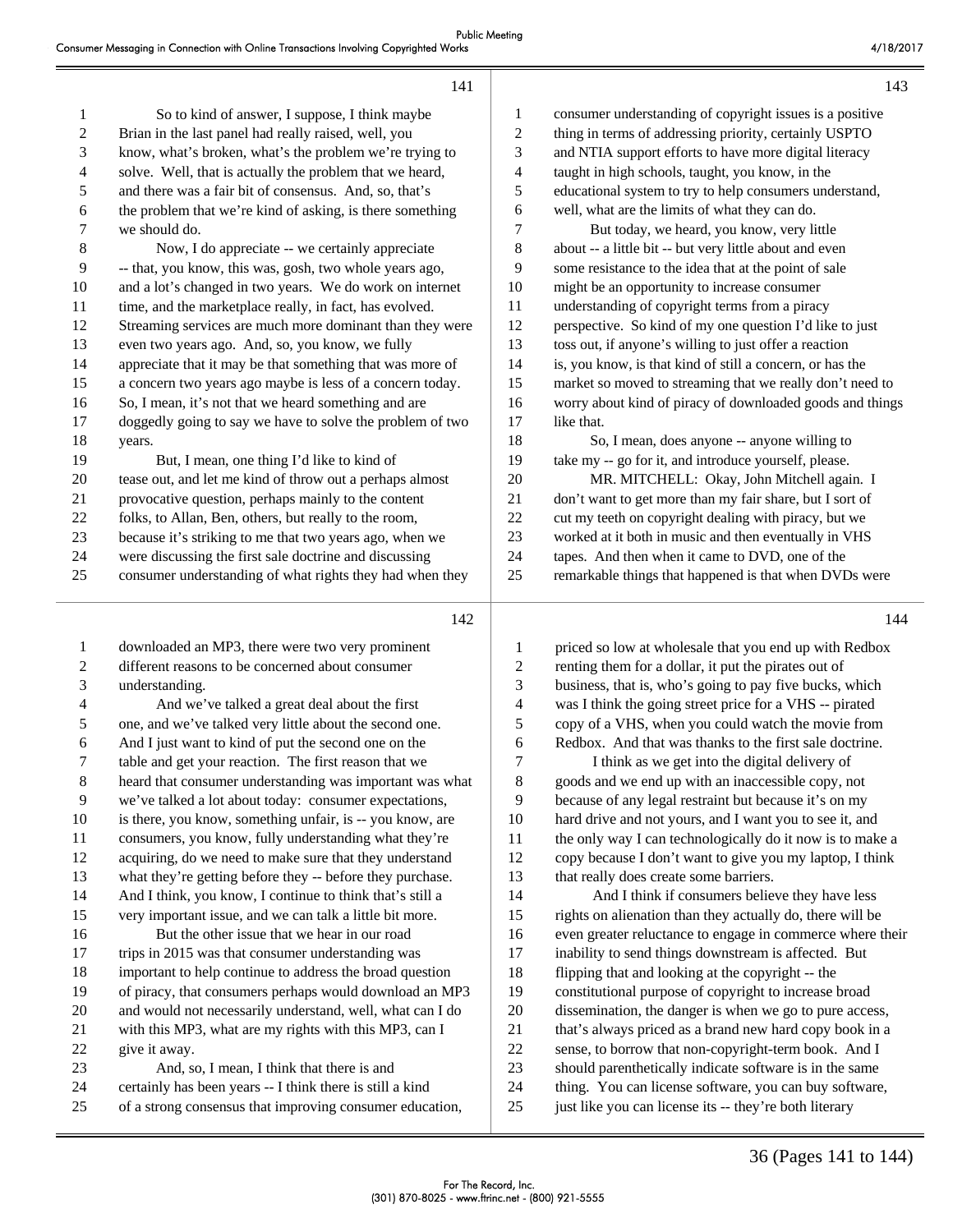16 argument too far, but on the other hand, I am concerned 17 about -- that what it presents overall in the larger 18 context of the way in which copyright rights are

20 have not been able to figure out how to improve the 21 ability to enforce rights in a meaningful way in an 22 environment that increasingly made it more difficult to 23 enforce them using the means that Congress had already 24 provided. And I think that part of that is this notion 25 that somehow or another there are at least segments of

19 exercised by those who have them ultimately, you know, we

|                          | 145                                                       |                         | 147                                                       |
|--------------------------|-----------------------------------------------------------|-------------------------|-----------------------------------------------------------|
| $\mathbf{1}$             | works.                                                    | 1                       | the population that feel that it is an appropriate        |
| $\overline{c}$           | The people who depend on secondary markets for            | $\boldsymbol{2}$        | position to take that their actions are justified because |
| 3                        | used clothing, used shoes, used cars, are seeing a        | 3                       | they're unhappy with what the marketplace offers.         |
| $\overline{\mathcal{A}}$ | dwindling of that secondary market for works that are     | $\overline{\mathbf{4}}$ | MR. MORRIS: So --                                         |
| 5                        | more and more accessible only to people who are willing   | 5                       | MR. ADLER: So we'd just like to make sure                 |
| 6                        | to pay that top dollar. And I think we as a society need  | 6                       | that, you know, we're ultimately considering that aspect  |
| 7                        | to be mindful of that and encouraging ways for people to  | 7                       | of this as well and we don't end up being in a position   |
| 8                        | be able to gain access.                                   | $\,8\,$                 | where consumer expectations and consumers' perspectives   |
| 9                        | The reason that e-books are different is not a            | 9                       | on the way in which people vend their goods and services  |
| 10                       | legal one. It's a problem of physics and electronics.     | 10                      | in the marketplace somehow justify them in engaging in    |
| 11                       | It's perfectly legal for me to lend, sell, or give away   | 11                      | extra-legal activity with respect to them.                |
| 12                       | my e-book, as long as I get rid of the physical device    | 12                      | MR. MORRIS: So certainly let me make super                |
| 13                       | that it's on. I'm the owner of a lawfully made copy if I  | 13                      | crystal clear that I personally individually and I think  |
| 14                       | downloaded that copy. As I impolitely mentioned to        | 14                      | the IPTF Department of Commerce doesn't at all think that |
| 15                       | MaryBeth Peters eons ago, if you get hit in the head with | 15                      | kind of the situation I identified of lack of consumer    |
| 16                       | a hard drive, it hurts a lot more than a CD. And I think  | 16                      | understanding is a justification, but, I mean, honestly,  |
| 17                       | the same is true for e-books, the hard drive will hurt    | $17\,$                  | we have worked -- NTIA and PTO -- over the years to, you  |
| 18                       | more than a hard copy book. But we need to not squelch    | 18                      | know, to further efforts to try to reduce piracy because, |
| 19                       | that opportunity.                                         | 19                      | in fact, we both -- both of our agencies and the          |
| 20                       | And I'll confess that with my group OmniCube,             | $20\,$                  | Department of Commerce -- very strongly believe that      |
| 21                       | we're trying to work on breaking that physics and         | 21                      | piracy should not happen.                                 |
| 22                       | electronics barrier so that you can, in fact, do the      | 22                      | And, I mean, I think, you know, Aaron's                   |
| 23                       | equivalent of taking a slice of your hard drive that has  | 23                      | research that started out this morning, you know, there   |
| 24                       | -- that is that copy and moving it to someone else in a   | 24                      | are certainly critiques of it, and I don't mean to -- and |
| 25                       | way that's faithful to the Copyright Act, but we do risk  | 25                      | I suspect Aaron wouldn't say that it's the last word on   |
|                          | 146                                                       |                         | 148                                                       |
| $\mathbf{1}$             | shutting off a huge -- millions of people who can't buy   | 1                       | anything, but I think one thing that Aaron's critiques    |
| $\overline{c}$           | new and giving them basically little choice but the       | $\overline{c}$          | suggest and Lorrie Cranor's critiques in other areas, not |
| $\mathfrak{Z}$           | piracy, as the only market in which they can affordably   | 3                       | copyright areas, you know, Florencia's research, I think  |
| 4                        | acquire the goods.                                        | $\overline{4}$          | also, do suggest that -- that consumers can learn,        |
| 5                        | MR. MORRIS: Great. Thank, John.                           | 5                       | consumers can gather information.                         |
| 6                        | Does anyone else want to weigh in?                        | $\sqrt{6}$              | Now, as to whether it actually makes a                    |
| 7                        | MR. ADLER: I'm sure you didn't mean this,                 | 7                       | difference in behavior, as to whether it makes a          |
| 8                        | John, but the thing that's somewhat disturbing about the  | $8\,$                   | difference in long-term piracy, you know, I think a lot   |
| 9                        | way in which you proposed the second interest is that it  | 9                       | of people have said, you know, there needs to be more     |
| 10                       | involves a kind of a rationalization of piracy. The       | 10                      | work. But, I mean, I just want to kind of push to say     |
| 11                       | unhappy consumer is somewhat justified in violating the   | 11                      | not that we or certainly I, you know, do not believe that |
| 12                       | rights of individuals and violating law because they      | 12                      | it's -- it is any way a legitimate excuse for piracy.     |
| 13                       | believe that the marketplace is not fair to them, that    | 13                      | It's really just, I think -- the question I was           |
| 14                       | the marketplace isn't meeting their expectations.         | 14                      | really more raising is is it a missed opportunity for     |
| 15                       | And I know you don't -- you can't carry that              | 15                      | improving consumer understanding. And that's really all   |

16 I was, you know, trying to raise, because, honestly, you 17 know, I do think some in the content community in the 18 2015 roundtables kind of expressed that view. And that's

19 one of the reasons we kind of came into this

21 But, you know, so I certainly didn't want to

23 MR. ADLER: I appreciate that. For anyone 24 who's interested in seeing sort of a real-world example 25 of this kind of debate and the yin and yang, you should

20 conversation.

22 suggest what you suggested.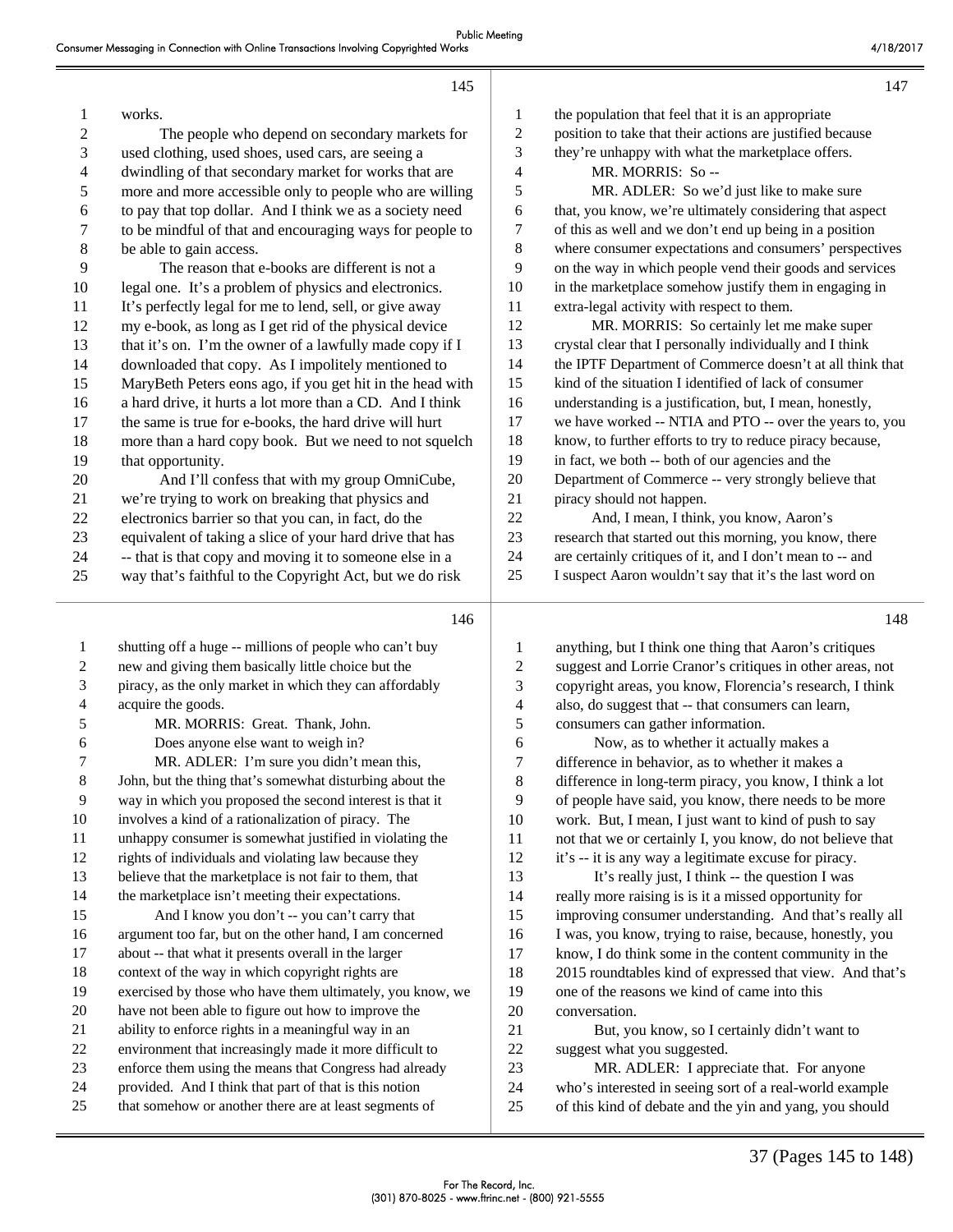| 1  | read articles about Sci-Hub, a situation where people     | 1              | totally private license negotiation, and the government's |
|----|-----------------------------------------------------------|----------------|-----------------------------------------------------------|
| 2  | undoubtedly, unquestionably in the eyes of federal court, | $\overline{c}$ | not trying to stick our nose into it, but if there's      |
| 3  | violated the law and violated the rights of copyright     | $\mathfrak{Z}$ | anything that we can do to facilitate a conversation      |
| 4  | owners in scientific journal articles but nevertheless    | 4              | about how to improve consumer understanding, we'd be      |
| 5  | have met with the rationalization on some campuses and    | 5              | interested in helping.                                    |
| 6  | some libraries and elsewhere in the scientific community  | 6              | But -- so that's a slightly provocative point.            |
| 7  | about the importance of universal access to those         | 7              | Anyone want to, you know, throw tomatoes or eggs at me,   |
| 8  | materials, sort of being capable of justifying the        | 8              | or comment otherwise?                                     |
| 9  | situation.                                                | 9              | Go ahead Aaron. And introduce yourself.                   |
| 10 | MR. MORRIS: So let me shift a little bit, but             | 10             | PROF. PERZANOWSKI: I'm Aaron Perzanowski,                 |
| 11 | I think I'm going to toss out another slightly            | 11             | Professor of Law at Case Western University. I had sort   |
| 12 | provocative idea because really to some extent my goal is | 12             | of a point of information and hopefully clarification     |
| 13 | to -- is to urge you guys to keep talking to each other   | 13             | that relates to this particular point. We heard -- and    |
| 14 | and ultimately, not necessarily in the next 14 minutes,   | 14             | I'm sorry if I'm unable to attribute this in the blur of  |
| 15 | but ultimately in the next few months to invite you to    | 15             | wonderful people that we've heard from today -- but I     |
| 16 | continue to let us know if there's any role that we as    | 16             | heard some conversation earlier today pointing out that   |
| 17 | the Department of Commerce can play.                      | 17             | there are hundreds, if not thousands, of different        |
| 18 | But let me again be a little bit provocative              | 18             | licenses that have been negotiated between copyright      |
| 19 | and say that in listening to presentations up here I did  | 19             | holders, content owners, and retailers and platforms.     |
| 20 | hear just a little bit of finger pointing of saying, oh,  | 20             | And I think that's an important bit of complexity to      |
| 21 | it's not my problem, it's those people's problem. And I   | 21             | raise.                                                    |
| 22 | heard it in two directions. You know, we heard from some  | 22             | I don't quite understand how that relates to              |
| 23 | of the platforms that, well, gosh, it's those content     | 23             | the consumer-facing licenses that we're worried about     |
| 24 | people over there who have all these complicated          | 24             | here today. I've spent a fair amount of time looking at   |
| 25 | licenses, and we can't really possibly understand them    | 25             | the iTunes license, for example, all 20,000 words of it.  |
|    | 150                                                       |                | 152                                                       |
|    |                                                           |                |                                                           |

149

| $\mathbf{1}$   | and I certainly couldn't explain them to consumers.       |                          |
|----------------|-----------------------------------------------------------|--------------------------|
| $\overline{c}$ | And I heard the, you know, content people say,            |                          |
| 3              | well, gosh, it's those platform people that control the   | ŝ                        |
| $\overline{4}$ | page, which both -- all of that's true. And, so, I don't  | $\overline{\phantom{a}}$ |
| 5              | challenge the truth of anyone's statements, but there is  | Ŝ                        |
| 6              | a little bit of, you know, again, is there a missed       | Ć                        |
| 7              | opportunity to improve consumer understanding that if the |                          |
| 8              | platforms and the content community were interested,      | ξ                        |
| 9              | totally on their own, or with government, you know,       | Č                        |
| 10             | support to talk about that issue, to see is there         | 1 <sub>0</sub>           |
| 11             | something.                                                | 11                       |
| 12             | I mean, certainly, none of us want to go and go           | 12                       |
| 13             | down what I know is an unwinnable battle of trying to     | 13                       |
| 14             | force people who make user interfaces to make their user  | 14                       |
| 15             | interfaces the way some government lawyer wants it to be. | 1 <sup>5</sup>           |
| 16             | I realize that that's not what we're talking about, and   | 16                       |
| 17             | that's not what the content companies, I think, would say | 17                       |
| 18             | to the industry, to the platforms.                        | 18                       |
| 19             | But the other side is that -- is that, I mean,            | 19                       |
| 20             | I do think that there is some evidence, and I'll raise a  | 2(                       |
| 21             | question about whether more research needs to happen in a | 21                       |
| 22             | minute, but, I mean, there is some evidence that          | $\overline{2}$           |
| 23             | consumers don't have as robust an understanding as they   | 2 <sup>2</sup>           |
| 24             | could, and is there an opportunity for platforms and      | 24                       |
| 25             | content owners to talk more. And I appreciate that's a    | 2 <sup>1</sup>           |

And within the United States, there's one agreement, right? There's one license.

Amazon, similarly, does not have a different license depending on the content holder, right? Each --5 their MP3 store has a license; their Kindle bookstore has a license. So I'm not quite seeing how that -- what I'm sure is a very real problem of complexity in the licenses negotiated between copyright holders and the platforms relates to the consumer-facing licenses that at least I'm 10 concerned with trying to explain in simpler and shorter terms.

So if anybody can kind of fill me in there, it would be really helpful.

MR. MORRIS: Anyone else want to jump in? Okay, seeing none, fair warning, I'm going to raise another kind of general topic for questions, but then that will only take a moment and then open it if anyone has been wanting to say something or respond to something that was said two hours ago, your chance will be in a moment.

But -- so the other -- one other thing that we've heard a number of times from folks today, you know, both some of the academics, I think, you know, Greg Barnes suggested that Aaron's study was too limited. So the question, you know, do we need to do more research.

151

152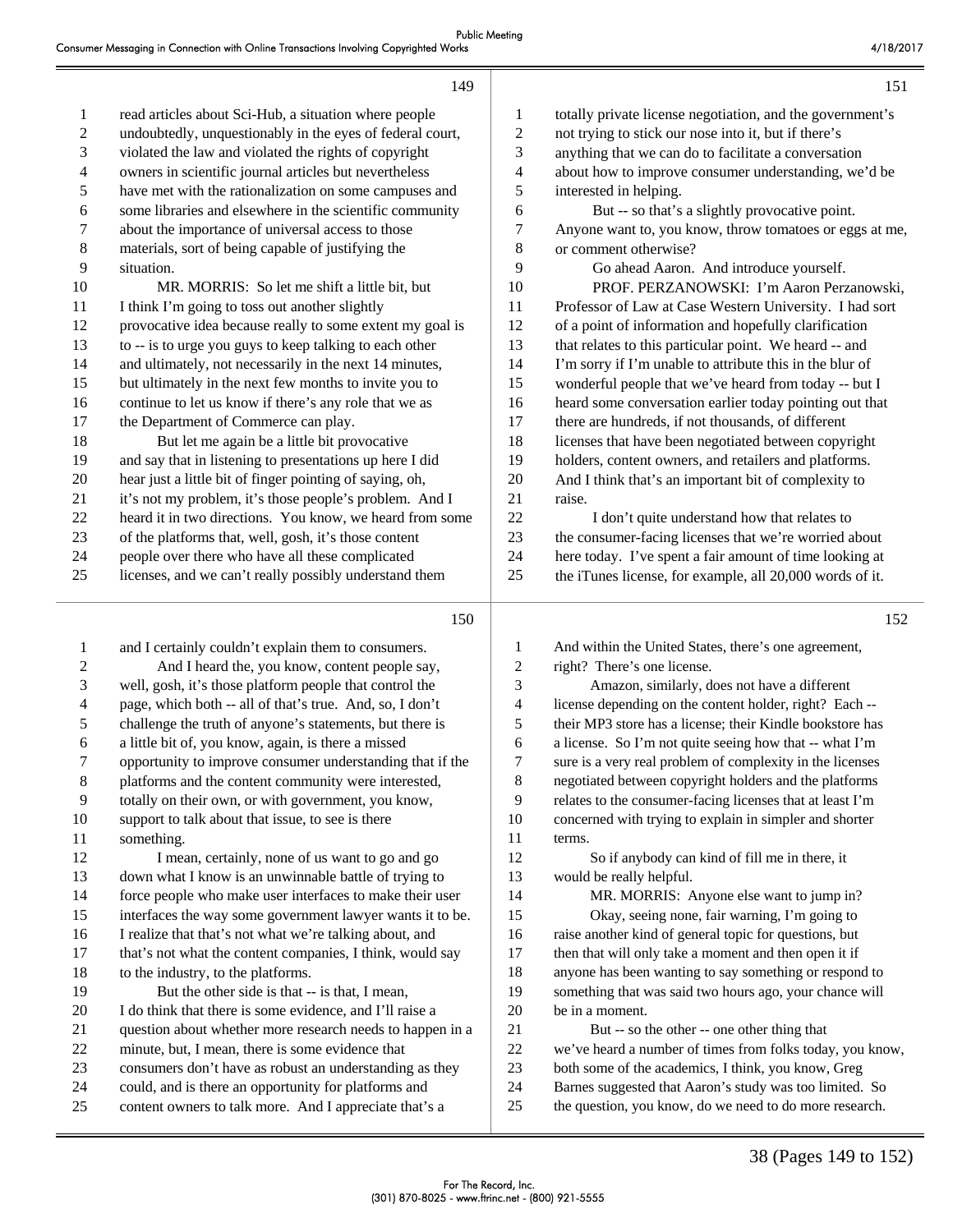| 4/18/2017 |  |  |
|-----------|--|--|
|           |  |  |

|    | 153                                                       |    | 155                                                       |
|----|-----------------------------------------------------------|----|-----------------------------------------------------------|
| 1  | And the "we" is not we, the government, necessarily one   | 1  | studies on other forms of distribution, streaming and     |
| 2  | way or another but we as a community, you know, and what  | 2  | all, there might still be, you know, even in that area    |
| 3  | kind of more research, you know, would be worth doing,    | 3  | some kind of lack of understanding of what your consumer  |
| 4  | and, you know, would any of your companies or any of your | 4  | options are. So, I mean, I do certainly think that -- I   |
| 5  | associations, if you represent associations or companies, | 5  | mean, certainly, we appreciate that there's an awful lot  |
| 6  | you know, be interested in participating. So, I mean,     | 6  | we don't know, but -- John, were you trying to jump in    |
| 7  | just to kind of -- let me toss out that question as much  | 7  | earlier? And then Jonathan.                               |
| 8  | a question to ask for an answer now but also a question   | 8  | MR. BERGMAYER: Hello. Okay, John Bergmayer                |
| 9  | for, you know, folks to think about after today, to see   | 9  | from Public Knowledge. I guess one piece of research      |
| 10 | if there's anything that they'd like to do.               | 10 | that I think would be interesting, and I know that some   |
| 11 | But, I mean, certainly, if there are any                  | 11 | has been done and, you know, maybe people can point me to |
| 12 | academics or anyone else who wants to jump in on research | 12 | it, is just about the economic value of the rights that   |
| 13 | that would be worthwhile doing.                           | 13 | people are not buying. So, for instance, you know,        |
| 14 | Matt.                                                     | 14 | publishers often point out that the cost of production of |
| 15 | MR. SCHRUERS: Hi, Matt Schruers with CCIA. I              | 15 | a book is more the production of the actual work and not  |
| 16 | -- you know, there is a lot of research that I wish I had | 16 | the paper and the trucks. So, therefore, you shouldn't    |
| 17 | a budget to commission from the association but I don't.  | 17 | expect a huge discount, but if people, when they're       |
| 18 | But I would like to observe that I feel like the          | 18 | buying an e-book or acquiring fewer rights, you know, you |
| 19 | conversation today identified lots of critical unanswered | 19 | would expect them to pay less.                            |
| 20 | questions, just sort of standard, I think, research       | 20 | And, you know, if I'm buying fewer legal                  |
| 21 | questions that any -- in any area we would do research,   | 21 | entitlements when I'm buying something, I should pay      |
| 22 | like are the results of Aaron's study reproduceable, do   | 22 | less. And to what extent, like, that is actually          |
| 23 | they vary in different contexts.                          | 23 | reflected in actual marketplace prices and, you know, the |
| 24 | We had some interesting conversation during the           | 24 | actual economic value that people place on these things.  |
| 25 | break about contexts where we probably know results are   | 25 | MR. MORRIS: Yeah, I mean, certainly to me it              |
|    | 154                                                       |    | 156                                                       |

154

| 1  | different. You know, I pointed out, for example, that     | 1  | does, and I think one of the most interesting little data  |
|----|-----------------------------------------------------------|----|------------------------------------------------------------|
| 2  | most of us know we can't resell a plane ticket, but it's  | 2  | points from Aaron's study is the last slide or two where   |
| 3  | not because we read the terms of use on Travelocity or -- | 3  | he suggested that perhaps, again in a non-real-world       |
| 4  | and where does that understanding come from? I feel like  | 4  | setting, people might pay more to get a larger bundle of   |
| 5  | there are a lot of areas like this where we probably want | 5  | rights.                                                    |
| 6  | to start figuring out why consumers have better           | 6  | Anyone else want to jump in on -- oh, yes, I'm             |
| 7  | understandings in some contexts than others.              | 7  | sorry, Jonathan Band.                                      |
| 8  | And I don't know where to start there, but I              | 8  | MR. BAND: Yes, I'm still Jonathan Band.                    |
| 9  | feel like those are the kinds of questions that we want   | 9  | The -- just to echo what others have said about the        |
| 10 | to start answering, perhaps before necessarily            | 10 | importance of research, I think it's even all the more     |
| 11 | prescribing anything here, because there are a lot of     | 11 | critical to really understand this issue of, you know,     |
| 12 | unknown unknowns that probably need consideration before  | 12 | consumer expectations and notice and because part of --    |
| 13 | we chart a policy course, or at least that would be my    | 13 | it really resonates, especially given what Catherine was   |
| 14 | suggestion.                                               | 14 | saying in the software enabled consumer products area. I   |
| 15 | MR. MORRIS: Certainly responding individually,            | 15 | mean, so right now, you know, when you buy your            |
| 16 | I couldn't agree more. I think there is an awful lot      | 16 | refrigerator and you buy your car, you don't receive a     |
| 17 | that we don't know, and my perception is that, I mean,    | 17 | license typically for the software. Right now, you're      |
| 18 | the online marketplace, which isn't clearly going to      | 18 | buying the whole product.                                  |
| 19 | be -- you know, it's clearly continuing to overtake the   | 19 | But, you know, I'm sure within ten years that's            |
| 20 | physical marketplace in terms of distribution of content  | 20 | not going to be the case. And, so, we need to really get   |
| 21 | is likely to get more complex, not less complex, in terms | 21 | ahead of the curve, you know, because -- you know,         |
| 22 | of new options, new possibilities and things like that.   | 22 | because, you know, it's sort of -- in a sense, you could   |
| 23 | And, so, I mean, although Aaron's study, you              | 23 | say, well, it's bad enough now, but we're only talking     |
| 24 | know, I think was more focused on the idea of downloading | 24 | about, you know, the \$10 e-book purchase on Amazon or the |
| 25 | a piece of content, you know, my guess is that if you did | 25 | \$2 rental on iTunes, right? I mean, we're talking about   |
|    |                                                           |    |                                                            |

155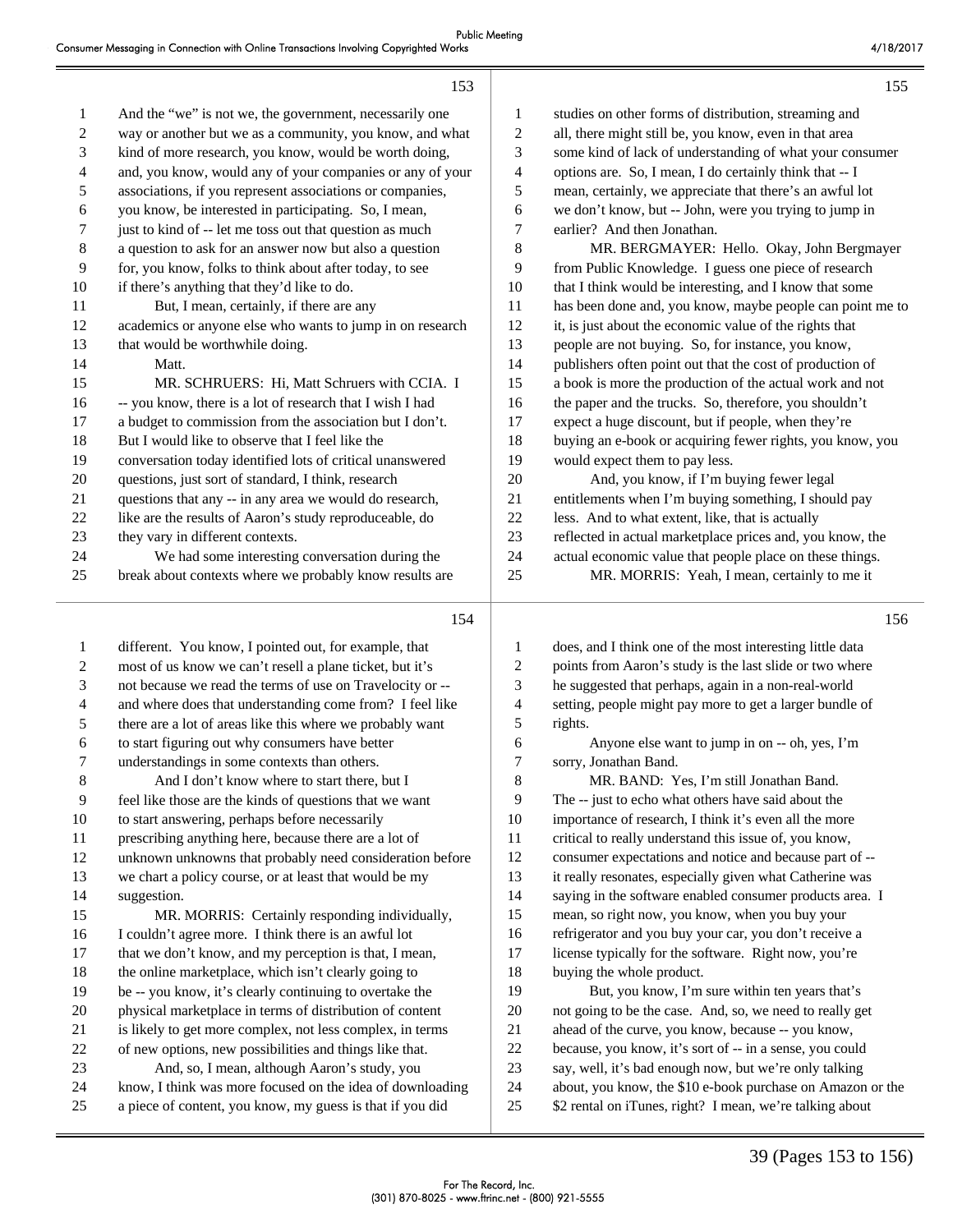25 out that I don't anticipate that the answers that I

|                | 157                                                                                    |                | 159                                                                                              |
|----------------|----------------------------------------------------------------------------------------|----------------|--------------------------------------------------------------------------------------------------|
| 1              | relatively small things now, small dollar value.                                       | 1              | showed you all today play out the same in every context.                                         |
| $\overline{c}$ | But when we're talking about the -- you know,                                          | $\overline{2}$ | I'm going to violate the rule that I just sort of put on                                         |
| 3              | the \$20,000 Nissan or the, you know, \$100,00 Tesla, it's                             | $\mathfrak{Z}$ | the table and say, you know, like, in the video game                                             |
| 4              | going to make a much bigger difference, and it's going to                              | 4              | industry, for example, what I suspect is that consumers,                                         |
| 5              | be much more controversial, and so we should -- I really                               | 5              | in part because of price point and in part because of the                                        |
| 6              | think it's necessary to try to get ahead of the curve and                              | 6              | role that resale plays in that market, are much more                                             |
| 7              | really understand what's going on and how to handle --                                 | $\tau$         | sophisticated in their understanding of what rights they                                         |
| 8              | you know, try to wrap our hands around this issue now                                  | $\,$ 8 $\,$    | acquire when they buy digital goods.                                                             |
| 9              | when it's relatively simple, rather than in ten years                                  | 9              | I would imagine tentatively that that's true in                                                  |
| 10             | when it's going to be much, much more complicated.                                     | 10             | the app space as well, but I don't know, I could be                                              |
| 11             | MR. MORRIS: Agreed.                                                                    | 11             | wrong, you know, what do I know? I need to go out and                                            |
| 12             | Aaron?                                                                                 | 12             | figure out the answers to those questions, and I would                                           |
| 13             | MR. PERZANOWSKI: Yeah, Aaron Perzanowski                                               | 13             | encourage those with better access to data than I have,                                          |
| 14             | again. I just wanted to kind of echo that point. I                                     | 14             | right -- I'm operating on a shoestring law professor here                                        |
| 15             | mean, one of the things that I think is really important                               | 15             | trying to do empirical research that is not free, might                                          |
| 16             | in terms of ongoing research is thinking about how some                                | 16             | not even be cheap -- other people have access to this                                            |
| 17             | of these same issues play out when it comes to internet                                | 17             | data.                                                                                            |
| 18             | of things, devices, other kinds of software enabled                                    | 18             | There are companies that I think are much                                                        |
| 19             | products because they are the indicators to consumers                                  | 19             | better positioned to do this sort of work. You know, it                                          |
| 20             | that they should expect the same sort of suite of legal                                | 20             | would be really great if they would publish what they                                            |
| 21             | rights, I think is even stronger than what I presented                                 | 21             | know on this question as well. And that's probably                                               |
| 22             | earlier today, and we're already seeing examples                                       | 22             | asking for too much, but I think it would really help                                            |
| 23             | undermining those expectations.                                                        | 23             | move the conversation forward.                                                                   |
| 24             | So I'm not implying causation here by any                                              | 24             | I don't think that I have, you know, done sort                                                   |
| 25             | means, but just a couple weeks after the Copyright Office                              | 25             | of the definitive study here. I hope what I've done is                                           |
|                | 158                                                                                    |                | 160                                                                                              |
| 1              | study was published that we just heard about, John Deere                               | 1              | the first, and that's really all I can hope for.                                                 |
| 2              | put out a license for their tractors, right, and that                                  | $\overline{c}$ | MR. MORRIS: Allan?                                                                               |
| 3              | license is very clear about who owns the software that                                 | 3              | MR. ADLER: I was just going to mention, I                                                        |
| 4              | makes that machine operate. So I think we're already                                   | 4              | didn't want to let this go past without mentioning this,                                         |
| 5              | moving in a direction where we're getting kind of                                      | 5              | because as I was reading some things in anticipation of                                          |
| 6              | explicit claims about ownership that are inconsistent                                  | $\epsilon$     | this panel, I was surprised to see what is being                                                 |
| 7              | with reasonable consumer expectations.                                                 | 7              | characterized now as an arms race among social media                                             |
| $\,8\,$        | In terms of other work that I think needs to be                                        | 8              | platforms to adopt buy buttons and the reasons that were                                         |
| 9              | done here, longitudinal data, I think, would be really                                 | 9              | offered for that. Several articles that I read talked                                            |
| 10             | valuable. I suspect that the survey that I showed you                                  | 10             | about the extent to which Facebook, Pinterest, Instagram,                                        |
| 11             | all today would have looked really different five years                                | 11             | Twitter, and platforms like that are now looking at what                                         |
| 12             | ago, and depending on what happens next in this process                                | 12             | they're calling social buy buttons.                                                              |
| 13             |                                                                                        |                |                                                                                                  |
| 14             | or other processes, it's going to look real different                                  | 13             | And the interesting reason that they seem to be                                                  |
| 15             | five years from now.                                                                   | 14             | doing it is because given their existing capabilities to                                         |
|                | I think it would play out -- you know, I'm                                             | 15             | tailor and target customized advertising towards their                                           |
| 16             | always careful to try to focus my comments here on kind                                | 16             | constituents, they're eager to promote what they're                                              |
| 17             | of verifiable, empirical claims because fundamentally                                  | 17             | calling impulse-purchase moments. That seems to me to                                            |
| 18             | that's where this conversation needs to be. It's not                                   | 18             | present these issues in a much higher relief with respect                                        |
| 19             | about our presumptions, our assumptions, what we think                                 | 19             | to the welfare of consumers than some of the issues that                                         |
| 20             | consumers know, or what we suppose consumers believe. If                               | $20\,$         | we've been discussing where there already seems to be a                                          |
| 21             | you want to make a claim about that, you need to go ask                                | 21             | fair amount of experience and some degree of settled                                             |
| 22             | them. So it's sort of a put up or shut up time when it                                 | $22\,$         | practice.                                                                                        |
| 23<br>24       | comes to data in this conversation.<br>I think it's really important, though, to point | 23<br>24       | They also point out that they're looking to<br>reduce the high rate of what they're calling cart |

40 (Pages 157 to 160)

25 abandonment on mobile devices, where although consumers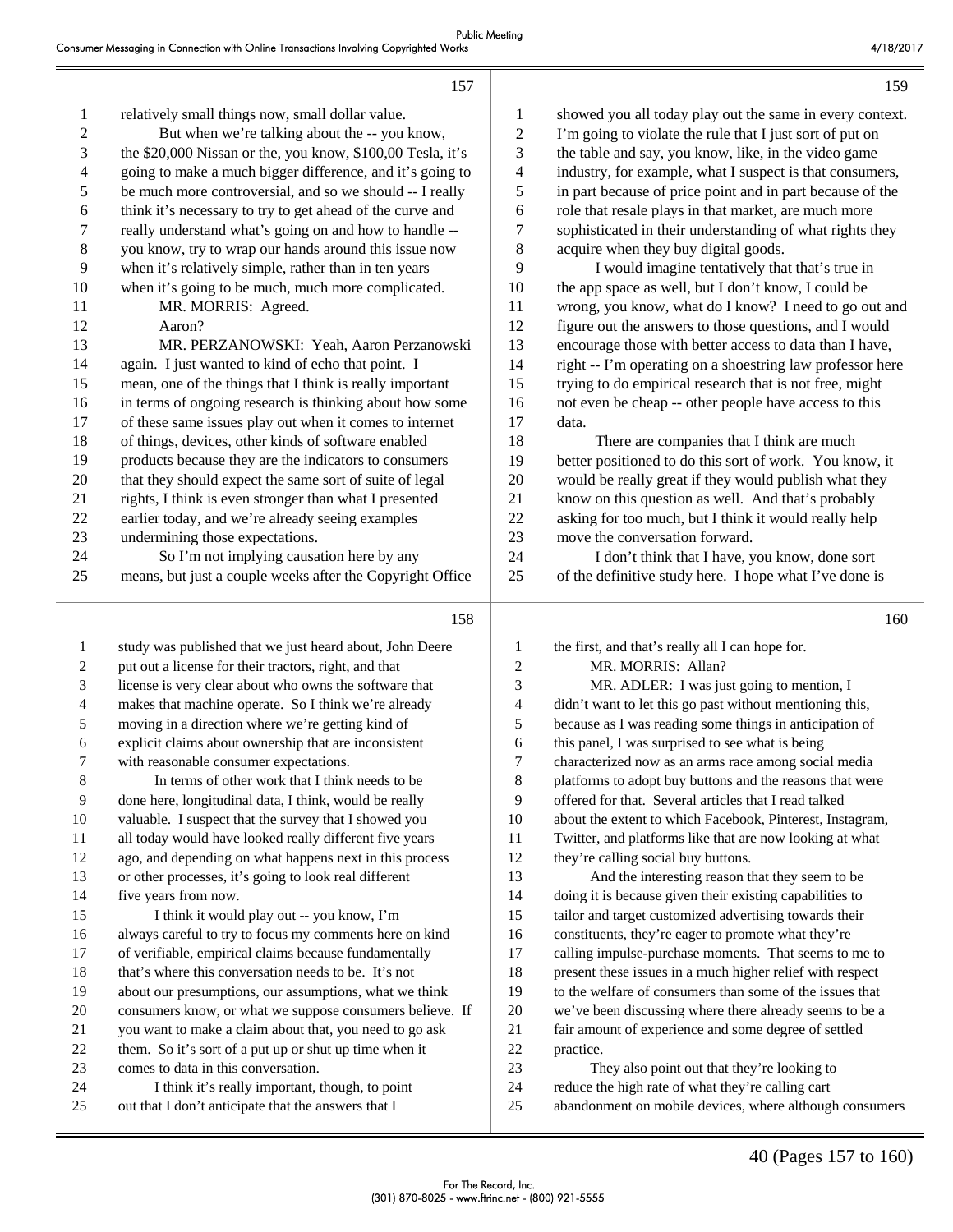| 1              | would be happy to use buy buttons on these social         |  |
|----------------|-----------------------------------------------------------|--|
| 2              | platforms that they're always on anyway, they become      |  |
| 3              | impatient with the checkout process.                      |  |
| $\overline{4}$ | So I would suggest to people like Professor               |  |
| 5              | Perzanowski that as that checkout process is addressed, I |  |
| 6              | think this issue of the use of buy buttons in the social  |  |
| 7              | media platform context where it's not limited only to the |  |
| 8              | focus on copyrighted works but the behavior of consumers  |  |
| 9              | and the platforms and vendors of goods in a much broader  |  |
| 10             | context is going to be a very rich area to mine.          |  |
| 11             | MR. MORRIS: Thanks, Allan.                                |  |
| 12             | So I'm going to reserve the last word for me,             |  |
| 13             | but anyone want to get a last word in before I give a     |  |
| 14             | last word? Quickly.                                       |  |
| 15             | MR. MITCHELL: Yes, I'll do this quickly. I                |  |
| 16             | was thinking that we've I think identified maybe -- not   |  |
| 17             | all identified, the distinction between disclosing EULA   |  |
| 18             | terms but as a license agreement and full disclosure of   |  |
| 19             | functionality. A couple of decades ago, I warned of       |  |
| 20             | automated agreements and restraint of trade. This was     |  |
| 21             | coming from an antitrust standpoint, that once your bots  |  |
| 22             | are talking to each other, you could be held liable if    |  |
| 23             | they're agreeing to an antitrust violation.               |  |
| 24             | As we automate more and more and our devices              |  |
| 25             | know what we want and anticipate our needs and do certain |  |
|                |                                                           |  |

162

161

11 devices.

17

1 things, consumers may be more and more out of the 2 equation of clicking on a "I agree" button. They don't 3 need disclosure of the licensing terms; they need 4 disclosure of the functionality -- is this going to work 5 the way I intend it to? -- because the technology itself 6 may be enforcing this whether they agree or not. Just 7 that last comment. 8 9 10 11 12 13 14 15 16 17 18 19 20 21 22 23 24 25

| 1  | CLOSING REMARKS, WRAP-UP                                  |
|----|-----------------------------------------------------------|
| 2  | MR. MORRIS: Well, I mean, one last comment                |
| 3  | I'll make really is a riff off of that, and in part,      |
| 4  | that's to reassure folks in this room that the IPTF is    |
| 5  | not picking on you, that, in fact, we are looking at      |
| 6  | consumer understanding in a number of contexts, including |
| 7  | the cyber security context. We have an ongoing multi-     |
| 8  | stakeholder process specifically trying to figure out     |
| 9  | ways to try to improve consumer understanding of the      |
| 10 | cyber security implications of internet of things         |
| 11 | devices.                                                  |
| 12 | So, I mean, I think the point you just made               |
| 13 | that, I mean, we really -- all of us, I think, will be    |
| 14 | better off in the ecosystem if we try to keep and try to  |
| 15 | -- trying to keep consumer understanding in mind.         |
| 16 | Shira, before I say thank you's, anything you             |
| 17 | want to add?                                              |
| 18 | MS. PERLMUTTER: I guess I would only say I                |
| 19 | want to absolutely make sure we're crystal clear on a few |
| 20 | points that I think we've mentioned a few times. And one  |

20 points that I think we've mentioned a few times. And one 21 is that we're really through this conversation not trying 22 in any way to address the freedom to set terms of 23 licenses but just looking at how those terms are 24 communicated, and, again, with the point being that there

25 could be benefits from greater clarity, first of all for

 consumers, in understanding what they can and can't do, but also potentially to copyright owners because, as John was suggesting, there could be fewer acts of infringement if people understand what is not permitted in a clearer 5 way.

6 And overall, what we're looking at is is there a nonregulatory way to improve this situation, but I think the thing that's been most clear to me from the whole conversation is how difficult it is even to approach that question, first of all without adequate data, but also at a time when this is such a moving target with such fast-changing circumstances. So I think both John and I were struck by how different the context is today than when we first started hearing about this issue just two years -- two or three years ago. 16 MR. MORRIS: Great. Thank you. Bear with me

 for 30 more seconds, because I'd like to just first say 18 thank you to the very critical staff of the Global Intellectual Property Academy, the folks who actually run this specific facility. So, Nadine Herbert, Jamie Day, and Capris Barnes have been instrumental in a lot of the behind-the-scenes work.

23 And then let me thank Shira's team at PTO, 24 Shira and David Carson and Susan Allen and Linda Quigley, 25 and my folks within NTIA, Luis Zambrano, Charlie Franz,

163

164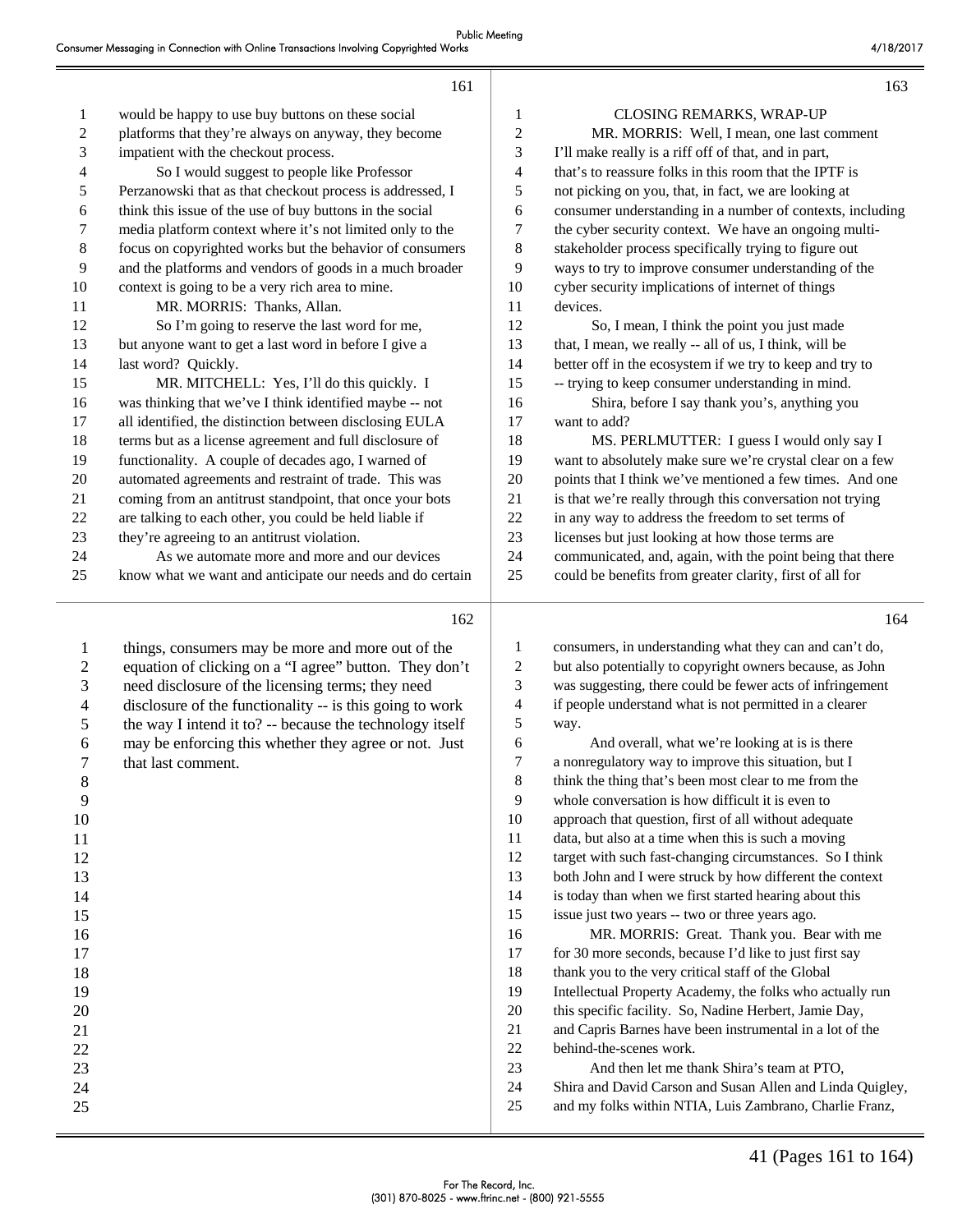|                  | 165                                                     |
|------------------|---------------------------------------------------------|
| $\mathbf{1}$     | Steven Yushko and others. And, in particular, to Susan  |
| $\boldsymbol{2}$ | and Linda and Luis who really were instrumental in      |
| 3                | crafting this panel and in contacting all the speakers. |
| 4                | So thank you very much to all of you for participating, |
| 5                | and, you know, we look forward to the conversation that |
| 6                | follows. And if you have more ideas about how we might  |
| 7                | contribute, we'd be happy to hear about it, but thanks  |
| 8                | very much.                                              |
| 9                | (Applause.)                                             |
| 10               | (Whereupon, the meeting was adjourned at 5:07           |
| 11               | $p.m.$ )                                                |
| 12               |                                                         |
| 13               |                                                         |
| 14               |                                                         |
| 15               |                                                         |
| 16               |                                                         |
| 17               |                                                         |
| 18               |                                                         |
| 19               |                                                         |
| 20               |                                                         |
| 21               |                                                         |
| 22               |                                                         |
| 23               |                                                         |
| 24               |                                                         |
| 25               |                                                         |
|                  |                                                         |
|                  |                                                         |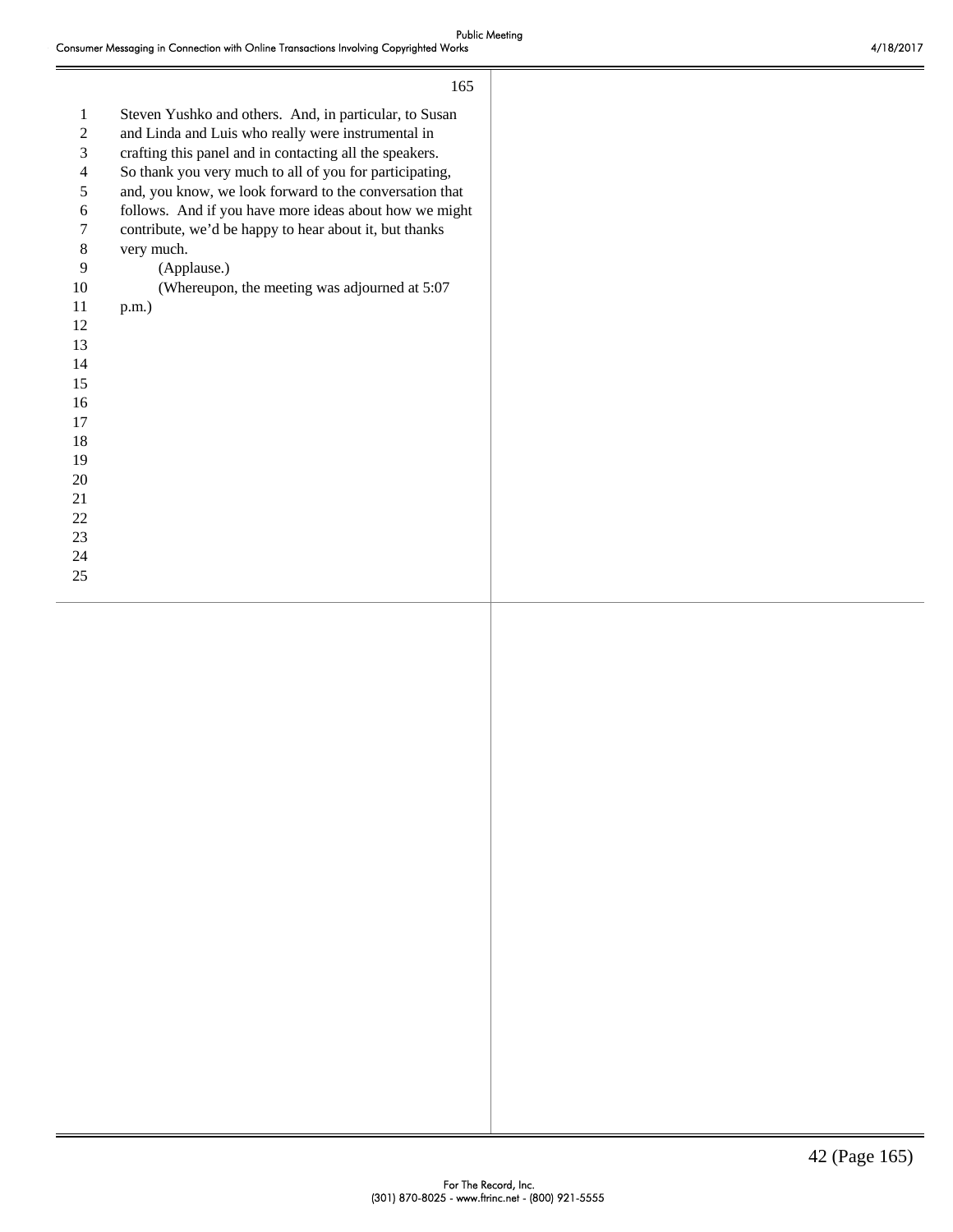[166]

| $\mathbf{A}$          | 71:12 74:22 75:3,9  | active 19:2                | advantage 14:9              | 45:14 104:18          |
|-----------------------|---------------------|----------------------------|-----------------------------|-----------------------|
| Aaron 18:25 34:18     | 75:11 76:2 79:19    | actively 74:17             | advertised 83:13            | 105:2 152:1           |
| 37:3 39:4 44:22       | 85:23 87:23,25      | activities 94:20           | 88:3 119:6                  | 161:18                |
| 47:1 60:16 147:25     | 98:24 107:3         | activity 93:20             | advertisement               | agreements 5:7        |
| 151:9,10 157:12       | 119:15,16 123:14    | 147:11                     | 83:22                       | 45:15,16,18,18        |
| 157:13                | 124:4 127:3 128:9   | acts 81:2 164:3            | advertisements              | 53:8,14,18 54:4       |
| Aaron's 92:14         | 144:20 145:8        | actual 10:4 24:5           | 87:24                       | 71:17 74:25 95:3      |
| 117:20 118:1          | 149:7 159:13,16     | 45:12 58:23 82:11          | advertising 22:12           | 104:25 161:20         |
| 147:22 148:1          | access-based 14:12  | 82:14 86:9 96:3,4          | 27:5,6 48:13 80:10          | ahead 90:21 101:9     |
| 152:24 153:22         | 14:17               | 123:17 155:15,23           | 80:25 84:24 85:7            | 151:9 156:21          |
| 154:23 156:2          | accessed 55:5       | 155:24                     | 85:12 86:22 89:14           | 157:6                 |
| abandonment           | accesses 76:8       | ad 66:14 67:10 82:5        | 160:15                      | <b>Aires</b> 70:24    |
| 160:25                | accessible 145:5    | <b>AdChoices</b> 66:4,25   | advisable 101:25            | airline's 123:15      |
| abiding $124:24$      | accessing 44:24     | add 163:17                 | advocacy 36:8               | airplane 123:18       |
| abilities 125:22      | 107:18,20           | added 115:8 120:13         | affairs 3:6 55:8            | aisles $43:17$        |
| ability 3:15 15:1     | accompanied 12:9    | adding 19:18               | affect 72:25,25             | <b>Alan 92:8</b>      |
| 18:1 26:20,21         | account $41:19$     | <b>addition</b> 18:5 52:12 | affirmative 26:19           | albeit 48:25 104:6    |
| 32:11 37:6,18 86:7    | accuracy 31:8       | 73:6 82:17 84:25           | 27:14 29:3 86:15            | album $58:7$          |
| 114:18 146:21         | accurate 22:16,23   | 89:10                      | 104:10                      | alert 70:8,10         |
| able 38:4 43:12       | 23:8 25:21 31:4,4   | additional 30:14           | <b>Affordability 44:5</b>   | Alexa 17:20 46:16     |
| 51:10,23 65:23        | 31:5 39:18          | 32:22 34:13 45:5           | affordably 146:3            | 69:22,25              |
| 84:25 98:9 108:16     | accurately 30:2     | 88:13 89:4 126:5           | afoul 133:25                | <b>ALEXANDRIA</b>     |
| 125:24,25 133:17      | 57:21 88:22         | address 7:11 19:7          | afraid 105:4 127:5          | 1:18                  |
| 135:20 137:3          | accustomed 49:18    | 49:4 72:3 77:3             | <b>afternoon</b> 3:2,4 41:4 | alienate 125:24       |
| 139:20 145:8          | achieve 80:8        | 81:5 83:15 111:15          | 47:20 90:4 93:10            | alienation 144:15     |
| 146:20                | acknowledge 75:14   | 112:1 140:7                | age 23:18 29:24,25          | aligned 136:17,18     |
| Abroad 70:24          | 76:21 108:12        | 142:18 163:22              | 117:6                       | <b>Allan</b> 103:9,10 |
| absence 34:7          | acknowledgment      | addressed 7:1 71:2         | agencies 147:19             | 111:1 127:5           |
| absolutely 17:18      | 126:5               | 83:10 161:5                | <b>AGENDA 2:3</b>           | 130:15 141:22         |
| 163:19                | acquire 19:17 25:18 | addressing 143:2           | ago 6:19 21:16              | 160:2 161:11          |
| academia 90:17        | 33:22 34:1 49:6     | adds 31:16                 | 45:24 57:23 97:10           | Allan's 111:15        |
| 91:8                  | 146:4 159:8         | adequate 164:10            | 108:1 115:8                 | 112:17 114:3          |
| academic 4:21 96:9    | acquired 26:4       | adequately 43:3            | 116:20 117:23               | alleged 85:25         |
| 96:10                 | acquiring $22:19$   | adhesion 104:23            | 123:4 140:11                | Allen 3:2 90:3 93:8   |
| academics 71:19       | 25:13 142:12        | adjourned 165:10           | 141:9, 13, 15, 23           | 100:8 103:8 111:1     |
| 97:6 152:23           | 155:18              | <b>Adler</b> 103:10,10     | 145:15 152:19               | 113:25 118:7,13       |
| 153:12                | acquisition 23:5    | 124:19 146:7               | 158:12 161:19               | 118:16,23 120:15      |
| <b>Academy</b> 164:19 | act 8:6,13 64:21    | 147:5 148:23               | 164:15                      | 121:3 122:24          |
| accept 110:18         | 81:1,6,15 100:14    | 160:3                      | agree 20:2 58:21            | 124:12 127:5          |
| 115:25                | 114:9 121:21,22     | admission 49:14            | 72:11 75:14,18,25           | 164:24                |
| acceptable 50:25      | 122:5,22 125:5      | admittances 77:24          | 76:22 106:7                 | allow 11:25 94:9      |
| access 4:12 11:20     | 128:15,16 134:1     | adopt 78:5 160:8           | 116:11 124:8                | 130:25                |
| 13:3,25 14:19,22      | 136:3 145:25        | adopted 84:15              | 154:16 162:2,6              | allowed 104:24        |
| 14:25 15:5,6 22:7     | acting 81:17,21     | ads 66:5,6,14,19           | agree's 79:17               | 109:19 110:16         |
| 23:6 37:12,16 38:3    | 112:21              | 67:1,4,7 88:11             | agreed 15:21 66:23          | alluded 16:24 54:16   |
| 38:5,7 43:19,24       | action 16:7,7 85:15 | Ads-Here 67:4              | 75:21 86:11,14              | 55:23                 |
| 44:12 49:22,23        | 101:13 102:8        | advance 63:2               | 157:11                      | allusion 80:16        |
| 50:11 53:4 54:18      | actions 85:10,11    | <b>Advanced 86:19,19</b>   | agreeing 161:23             | alternative 44:24     |
| 54:24 55:3,24 58:3    | 89:13 147:2         | 87:2                       | agreement $12:10,11$        | Amazon 10:24          |
|                       |                     |                            |                             |                       |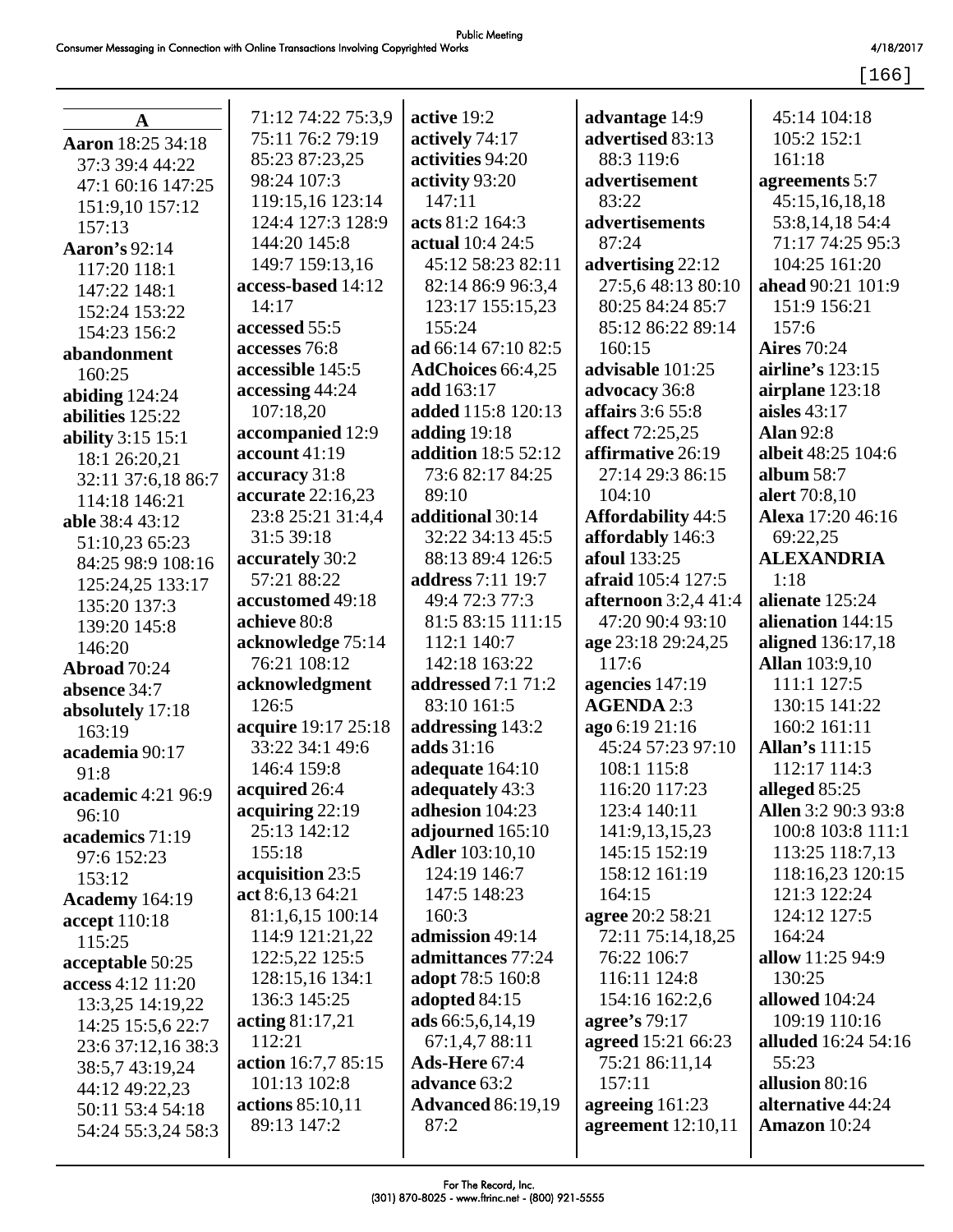[167]

| 21:17 22:5 24:22<br>38:22 50:10 53:1,7<br>53:11,24 54:3,8<br>57:11 60:3 119:7<br>152:3 156:24<br>Amazon.com 9:9<br>53:23 57:15<br><b>Amendment</b> 108:15<br>110:2<br>America 36:1<br><b>American</b> 103:12 | 68:9,10 100:14,17<br>100:23 159:10<br>Appeals 109:18<br>110:1,4<br>appear $125:5$<br>140:20<br>appeared 65:6,7,7,8<br>65:10<br>appears $41:21$<br>Applause 165:9<br><b>Apple 38:21 53:1,10</b> | 93:7 108:10 148:2<br>148:3 154:5<br>aren't 3:12 43:7<br>50:24 76:19 85:10<br>95:17 99:24 100:1<br>117:13,13<br>arena 129:8<br>argue 102:16<br>argued 22:4<br>argument 41:20<br>42:1 55:10 146:16 | association 35:24,25<br>36:1 41:8 47:21.24<br>47:25 48:1 100:15<br>100:15 103:12<br>123:2 153:17<br>associations 18:6<br>52:25 153:5,5<br>assume 120:2<br>assumptions 61:6<br>158:19<br>asterisk 94:23 | 107:17 120:14<br>awareness 42:18,21<br>awful 154:16 155:5<br><b>Ayres</b> 92:8<br>B<br><b>B</b> 55:3,5 123:19<br>B.J.93:9,11<br><b>B2B</b> 117:2 122:2<br>135:5<br>back 3:13,19 24:17<br>25:11 46:22,24 |
|--------------------------------------------------------------------------------------------------------------------------------------------------------------------------------------------------------------|------------------------------------------------------------------------------------------------------------------------------------------------------------------------------------------------|--------------------------------------------------------------------------------------------------------------------------------------------------------------------------------------------------|--------------------------------------------------------------------------------------------------------------------------------------------------------------------------------------------------------|---------------------------------------------------------------------------------------------------------------------------------------------------------------------------------------------------------|
| amorphous 130:3<br>amount 7:9 91:5                                                                                                                                                                           | 53:24,24 54:3,7<br>58:10                                                                                                                                                                       | arms 160:7<br>arrangements 14:23                                                                                                                                                                 | asymmetries 111:19<br>attach 33:16                                                                                                                                                                     | 47:9 51:5,18 54:25                                                                                                                                                                                      |
| 102:12 110:14,16                                                                                                                                                                                             | appliances 129:7                                                                                                                                                                               | article 19:14,18 20:2                                                                                                                                                                            | attached 31:6 74:9                                                                                                                                                                                     | 56:8,10 60:21                                                                                                                                                                                           |
| 115:9 151:24                                                                                                                                                                                                 | application 128:25                                                                                                                                                                             | 116:21                                                                                                                                                                                           | attempt 42:12                                                                                                                                                                                          | 67:19 86:13 87:19                                                                                                                                                                                       |
| 160:21                                                                                                                                                                                                       | applied 9:14                                                                                                                                                                                   | articles 149:1,4                                                                                                                                                                                 | attempting 51:15                                                                                                                                                                                       | 118:20 121:20                                                                                                                                                                                           |
| analysis 10:11                                                                                                                                                                                               | applies 40:10 136:8                                                                                                                                                                            | 160:9                                                                                                                                                                                            | <b>attention 63:24 64:8</b>                                                                                                                                                                            | 122:11,17 128:23                                                                                                                                                                                        |
| Analyst 62:3                                                                                                                                                                                                 | apply 7:16 9:15 10:9                                                                                                                                                                           | ascertain 111:14,24                                                                                                                                                                              | 65:25 84:10                                                                                                                                                                                            | 137:16 140:8                                                                                                                                                                                            |
| analyze 27:3                                                                                                                                                                                                 | 11:9,11 40:7 83:3                                                                                                                                                                              | 111:25 112:6                                                                                                                                                                                     | attentiveness 31:18                                                                                                                                                                                    | background 7:5                                                                                                                                                                                          |
| analyzed 7:1                                                                                                                                                                                                 | 133:13,14 135:11                                                                                                                                                                               | aside 129:11                                                                                                                                                                                     | attorney 46:4                                                                                                                                                                                          | 11:8 128:14                                                                                                                                                                                             |
| analyzing 58:17                                                                                                                                                                                              | appreciate 49:20,24                                                                                                                                                                            | asked 26:3 27:10                                                                                                                                                                                 | attractive 34:6                                                                                                                                                                                        | bad 99:23 156:23                                                                                                                                                                                        |
| <b>Android 65:1 67:19</b>                                                                                                                                                                                    | 111:1 114:2                                                                                                                                                                                    | 33:4,7,23,23 61:1                                                                                                                                                                                | attribute 151:14                                                                                                                                                                                       | <b>balance</b> 40:2                                                                                                                                                                                     |
| 67:21,25 68:4                                                                                                                                                                                                | 118:16 124:12                                                                                                                                                                                  | 62:10 66:15,20,23                                                                                                                                                                                | audience 35:11 73:5                                                                                                                                                                                    | <b>ball</b> 128:11                                                                                                                                                                                      |
| anecdotally 111:4                                                                                                                                                                                            | 141:8,8,14 148:23                                                                                                                                                                              | 80:14 117:22                                                                                                                                                                                     | 90:9 107:9,10                                                                                                                                                                                          | <b>Ballmer</b> 99:2                                                                                                                                                                                     |
| <b>Angeles</b> 140:10                                                                                                                                                                                        | 150:25 155:5                                                                                                                                                                                   | 129:25 130:22                                                                                                                                                                                    | 118:8,17 120:16                                                                                                                                                                                        | <b>Band</b> 118:19,25,25                                                                                                                                                                                |
| announced 14:4                                                                                                                                                                                               | appreciation 42:18                                                                                                                                                                             | 131:1                                                                                                                                                                                            | audio 63:25 83:19                                                                                                                                                                                      | 123:2 156:7,8,8                                                                                                                                                                                         |
| answer 30:19,19                                                                                                                                                                                              | approach 91:13                                                                                                                                                                                 | asking 33:12 68:4                                                                                                                                                                                | 84:23                                                                                                                                                                                                  | bankrupt 122:22                                                                                                                                                                                         |
| 35:13 59:22 65:17                                                                                                                                                                                            | 98:10 102:8 108:2                                                                                                                                                                              | 130:2 141:6                                                                                                                                                                                      | audiovisual 128:18                                                                                                                                                                                     | <b>barely</b> 72:5 74:23,23                                                                                                                                                                             |
| 65:23 67:6,11,12                                                                                                                                                                                             | 108:5 164:10                                                                                                                                                                                   | 159:22                                                                                                                                                                                           | author $8:7,8$                                                                                                                                                                                         | bargain $113:6$                                                                                                                                                                                         |
| 113:21 141:1                                                                                                                                                                                                 | approaches 99:25                                                                                                                                                                               | aspect 108:13 147:6                                                                                                                                                                              | author's $8:11$                                                                                                                                                                                        | bargained 41:24<br><b>Barnes</b> 10:24 35:23                                                                                                                                                            |
| 153:8                                                                                                                                                                                                        | 103:2                                                                                                                                                                                          | aspects 4:22 90:6                                                                                                                                                                                | authority 8:15                                                                                                                                                                                         | 41:6,7 152:24                                                                                                                                                                                           |
| answered 30:16                                                                                                                                                                                               | approaching 115:13                                                                                                                                                                             | 105:12                                                                                                                                                                                           | 105:20 126:2                                                                                                                                                                                           | 164:21                                                                                                                                                                                                  |
| 113:14                                                                                                                                                                                                       | appropriate 16:8                                                                                                                                                                               | assent 72:9 75:15,17                                                                                                                                                                             | authorize 37:18                                                                                                                                                                                        | barrier 145:22                                                                                                                                                                                          |
| answering 154:10                                                                                                                                                                                             | 49:9 103:22 147:1                                                                                                                                                                              | 77:5 105:2                                                                                                                                                                                       | 122:13                                                                                                                                                                                                 | barriers 144:13                                                                                                                                                                                         |
| answers 30:21                                                                                                                                                                                                | approximated 24:5                                                                                                                                                                              | asserting 89:14<br>assertions 15:7                                                                                                                                                               | <b>authors</b> 42:1,3,11                                                                                                                                                                               | barring $15:9$                                                                                                                                                                                          |
| 158:25 159:12<br>anticipate 158:25                                                                                                                                                                           | approximates 57:17<br>apps 9:10 67:20,23                                                                                                                                                       | assessment 22:9                                                                                                                                                                                  | 45:7                                                                                                                                                                                                   | <b>base</b> 44:19                                                                                                                                                                                       |
| 161:25                                                                                                                                                                                                       | 68:1,5,6,8,11,15                                                                                                                                                                               | 83:23                                                                                                                                                                                            | authorship 9:5 12:1<br>automate 161:24                                                                                                                                                                 | <b>Baseball's 86:18</b>                                                                                                                                                                                 |
| anticipation 160:5                                                                                                                                                                                           | 68:18                                                                                                                                                                                          | assigned 8:8                                                                                                                                                                                     | automated 161:20                                                                                                                                                                                       | <b>based</b> 13:15,17                                                                                                                                                                                   |
| antitrust 107:25                                                                                                                                                                                             | <b>APRIL 1:13</b>                                                                                                                                                                              | assistance 46:14                                                                                                                                                                                 | automatic 94:11                                                                                                                                                                                        | 14:15 16:1 30:9                                                                                                                                                                                         |
| 108:5 161:21,23                                                                                                                                                                                              | Ard 93:10,11 114:2                                                                                                                                                                             | 68:4                                                                                                                                                                                             | available 11:24 14:1                                                                                                                                                                                   | 42:25 64:13 90:7                                                                                                                                                                                        |
| antivirus $73:14$                                                                                                                                                                                            | area 40:25 78:3                                                                                                                                                                                | assistant 17:20                                                                                                                                                                                  | 33:21 52:24 54:22                                                                                                                                                                                      | 100:15 101:20                                                                                                                                                                                           |
| anybody 79:14                                                                                                                                                                                                | 81:11 85:10,14                                                                                                                                                                                 | 70:15                                                                                                                                                                                            | 84:4 100:6,7                                                                                                                                                                                           | 112:23 135:22                                                                                                                                                                                           |
| 152:12                                                                                                                                                                                                       | 89:15 91:4 107:23                                                                                                                                                                              | assistants 17:23                                                                                                                                                                                 | average 29:9 30:12                                                                                                                                                                                     | 137:15                                                                                                                                                                                                  |
| anyone's $143:13$                                                                                                                                                                                            | 113:15 134:4                                                                                                                                                                                   | 70:1,4 87:22                                                                                                                                                                                     | 31:5 33:10 73:7,8                                                                                                                                                                                      | baselines 94:18,23                                                                                                                                                                                      |
| 150:5                                                                                                                                                                                                        | 138:16 140:1,11                                                                                                                                                                                | associate 34:7                                                                                                                                                                                   | 95:10                                                                                                                                                                                                  | <b>basic 81:1 82:18</b>                                                                                                                                                                                 |
| anyway $161:2$                                                                                                                                                                                               | 153:21 155:2                                                                                                                                                                                   | associated 40:15                                                                                                                                                                                 | <b>AVOD</b> 48:13                                                                                                                                                                                      | 83:3,14                                                                                                                                                                                                 |
| app 65:1,3,7,8,13,20                                                                                                                                                                                         | 156:14 161:10                                                                                                                                                                                  | 42:7 48:7 66:12                                                                                                                                                                                  | avoid 81:9 88:16                                                                                                                                                                                       | basically 65:19                                                                                                                                                                                         |
| 67:22,25 68:5,5,8                                                                                                                                                                                            | areas 40:24 62:5,9                                                                                                                                                                             | 71:3 82:10                                                                                                                                                                                       | aware 19:16 41:1                                                                                                                                                                                       | 73:18 75:1,13,18                                                                                                                                                                                        |
|                                                                                                                                                                                                              |                                                                                                                                                                                                |                                                                                                                                                                                                  |                                                                                                                                                                                                        |                                                                                                                                                                                                         |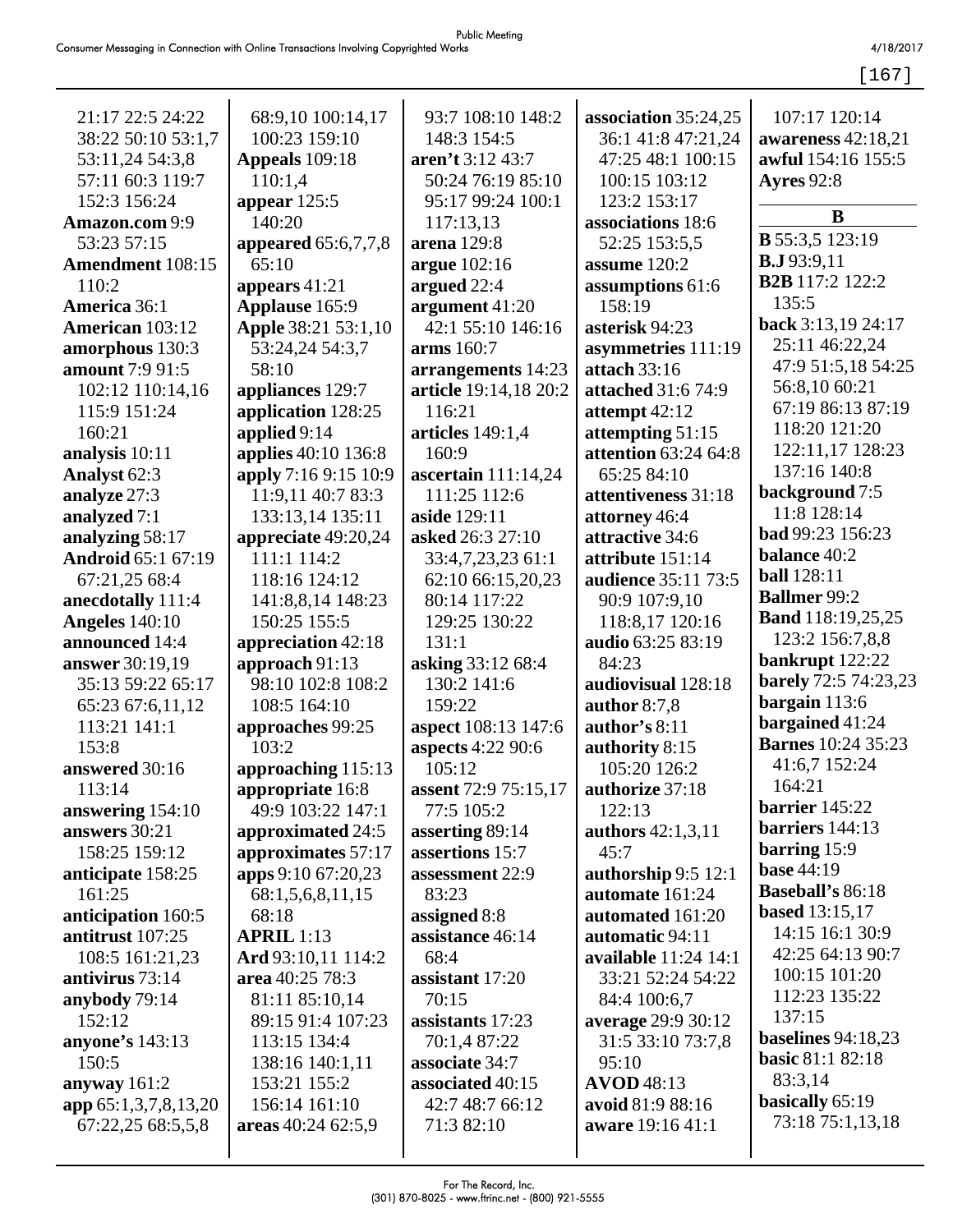**best** 5:2,6 18:22 29:20 39:7 51:24

75:23,25 76:10 100:22 104:4,21

| righted Works             |                            | 4/18/2017                |
|---------------------------|----------------------------|--------------------------|
|                           |                            | [168]                    |
| 122:17                    | <b>Brian</b> 100:9,13      | 98:13,15,21 99:5         |
| <b>Bobbs-Merrill</b>      | 103:8 111:16               | busy $41:3$              |
| 121:11                    | 141:2                      | <b>button</b> 15:12 22:5 |
| <b>Boggs 80:2</b>         | <b>Brian's</b> 111:15      | 24:12,14,20 25:16        |
| boilerplate 87:15         | brick-and-mortar           | 25:24 26:12 31:2,6       |
| 93:24 95:21               | 11:18 48:3                 | 41:21 42:5,6,7,9         |
| book 7:15,18 8:17         | <b>Brief</b> 6:5 89:23     | 50:16,17,25 56:4,5       |
| 9:8 10:15,16,18,19        | <b>briefly</b> 26:10 45:21 | 56:13,16,17,18           |
| 10:20 11:2,6,21           | 111:10 114:1               | 57:20 60:11              |
| 14:14 21:19 22:7          | <b>bring</b> 93:20 139:3   | 123:15 140:23            |
| 24:6, 12, 13, 16, 24      | bringing $114:3$           | 162:2                    |
| 32:7,8 45:18 59:21        | brings $16:10$             | <b>buttons</b> 160:8,12  |
| 99:18,18 103:13           | <b>broad</b> 80:6 131:9    | 161:1,6                  |
| 121:12 125:4,6,16         | 136:9 142:18               | buy 2:7,7 8:17 10:15     |
| 126:3,7 144:21,22         | 144:19                     | 15:12 19:15,16,17        |
| 145:18 155:15             | broadcast 83:2             | 21:1,1 22:5 23:12        |
| books 9:6 12:4            | broader 161:9              | 24:12,15,16,19           |
| 21:23,24 23:15,24         | broadly 22:20              | 25:16,23 26:5,12         |
| 27:22 34:3 41:10          | broken $102:5$             | 27:16,20 28:5,25         |
| 44:9 106:17,22            | 111:16 112:16              | 30:24 31:2,6 40:13       |
| 107:2 125:3               | 141:3                      | 40:16 41:21 42:5,7       |
| 126:12,13 128:17          | <b>Brothers</b> 53:12      | 42:8 43:14 49:6,9        |
| 128:22 130:19             | brought 16:11 85:15        | 49:10,11,13 50:16        |
| <b>bookshelf</b> 10:21,22 | <b>bucked</b> 121:17       | 50:17,24 56:4,15         |
| bookstore 8:17            | bucks 58:8 144:3           | 56:17,18,21 57:13        |
| 10:15,21 11:23            | <b>budget</b> 69:12 153:17 | 57:20 58:20,21,22        |
| 152:5                     | <b>Buenos</b> 70:24        | 58:25 59:19 60:11        |
| <b>borrow</b> 78:4 144:22 | <b>build</b> $47:7$        | 60:20,20,25 67:4         |
| borrowed 56:24            | <b>built</b> 61:6 87:23    | 82:8 87:13 92:16         |

| 104:24 108:6               | 51:24 52:2 90:13            | 121:11                     | 141:2                      | <b>button</b> 15:12 22:5    |
|----------------------------|-----------------------------|----------------------------|----------------------------|-----------------------------|
| 109:4,18 113:21            | 96:14                       | <b>Boggs 80:2</b>          | <b>Brian's</b> 111:15      | 24:12,14,20 25:16           |
| 138:7 146:2                | <b>best-</b> 102:25         | boilerplate 87:15          | brick-and-mortar           | 25:24 26:12 31:2,6          |
| <b>basics</b> 80:16        | best-selling 106:18         | 93:24 95:21                | 11:18 48:3                 | 41:21 42:5,6,7,9            |
| <b>basis</b> 20:3 23:21    | <b>better</b> 7:12 30:23    | book 7:15,18 8:17          | <b>Brief</b> 6:5 89:23     | 50:16,17,25 56:4,5          |
| 32:25 43:5 51:7            | 31:1 46:5,5 65:21           | 9:8 10:15,16,18,19         | <b>briefly</b> 26:10 45:21 | 56:13,16,17,18              |
| 138:2                      | 69:13 101:25                | 10:20 11:2,6,21            | 111:10 114:1               | 57:20 60:11                 |
| <b>battle</b> 150:13       | 106:10 130:23               | 14:14 21:19 22:7           | <b>bring 93:20 139:3</b>   | 123:15 140:23               |
| <b>Bay</b> 140:11          | 133:11 154:6                | 24:6, 12, 13, 16, 24       | bringing $114:3$           | 162:2                       |
| <b>bear</b> 21:2 93:21     | 159:13,19 163:14            | 32:7,8 45:18 59:21         | brings $16:10$             | <b>buttons</b> 160:8,12     |
| 164:16                     | betterment 89:7             | 99:18,18 103:13            | broad 80:6 131:9           | 161:1,6                     |
| <b>bears</b> 54:15 61:12   | <b>beware</b> 103:19        | 121:12 125:4,6,16          | 136:9 142:18               | <b>buy</b> 2:7,7 8:17 10:1: |
| <b>began</b> 105:25 110:4  | beyond 28:3 126:6           | 126:3,7 144:21,22          | 144:19                     | 15:12 19:15,16,17           |
| beginning $3:21$           | 129:18 134:3                | 145:18 155:15              | broadcast 83:2             | 21:1,1 22:5 23:12           |
| 10:17,25 49:16             | big 36:9 39:4 44:5          | books 9:6 12:4             | broader 161:9              | 24:12,15,16,19              |
| 72:1                       | 55:16 67:15                 | 21:23,24 23:15,24          | broadly 22:20              | 25:16,23 26:5,12            |
| <b>behave</b> 25:20 31:12  | 102:16 116:24               | 27:22 34:3 41:10           | broken $102:5$             | 27:16,20 28:5,25            |
| 91:3                       | 117:7 118:20                | 44:9 106:17,22             | 111:16 112:16              | 30:24 31:2,6 40:13          |
| behavior 32:23             | 119:1 122:19                | 107:2 125:3                | 141:3                      | $40:16\ 41:21\ 42:5,7$      |
| 64:14,15 67:19             | 123:21                      | 126:12,13 128:17           | <b>Brothers</b> 53:12      | 42:8 43:14 49:6,9           |
| 68:25 78:16,17             | bigger $157:4$              | 128:22 130:19              | brought 16:11 85:15        | 49:10,11,13 50:16           |
| 103:23 148:7               | <b>Bill</b> 99:3            | <b>bookshelf</b> 10:21,22  | <b>bucked</b> 121:17       | 50:17,24 56:4,15            |
| 161:8                      | <b>billion</b> 48:17 55:3,4 | bookstore 8:17             | bucks 58:8 144:3           | 56:17,18,21 57:13           |
| behind-the-scenes          | 55:5,6 100:24               | 10:15,21 11:23             | <b>budget</b> 69:12 153:17 | 57:20 58:20,21,22           |
| 164:22                     | billions 55:25 59:12        | 152:5                      | <b>Buenos</b> 70:24        | 58:25 59:19 60:11           |
| beliefs 31:8               | binary $92:17$              | borrow 78:4 144:22         | build $47:7$               | 60:20,20,25 67:4            |
| <b>believe</b> 13:16 19:17 | bit 6:12 24:17 25:11        | borrowed 56:24             | <b>built</b> 61:6 87:23    | 82:8 87:13 92:16            |
| 26:4,14,23 30:6            | 35:9,19 40:2 46:14          | <b>bother 75:20</b>        | <b>bump</b> 105:4          | 119:2,4,7,8,8,8,22          |
| 41:23 50:23 51:23          | 59:14 62:11,14              | bothering 104:8            | bumped $103:21$            | 123:6, 10, 13, 15           |
| 52:5,5,6 61:1 64:5         | 71:14,20 72:3 74:5          | <b>bothers</b> 74:22 76:22 | <b>bumps</b> 104:12        | 124:4,5,9 133:23            |
| 123:5 136:22               | 90:21 92:18                 | <b>bots</b> 161:21         | bunch 58:9 59:11           | 137:17,18,19                |
| 137:24 138:12              | 100:10 103:14               | <b>bottom 25:2 75:2</b>    | 65:11 68:1,6 132:2         | 138:2 140:23                |
| 144:14 146:13              | 104:2 106:17                | 77:4                       | bundle 156:4               | 144:24 146:1                |
| 147:20 148:11              | 128:6 131:12                | <b>bought</b> 37:21 38:7   | <b>buried</b> $95:21$      | 156:15,16 159:8             |
| 158:20                     | 133:7,19 139:8              | 44:3 58:7 59:21            | <b>business</b> 7:22 14:11 | 160:8,12 161:1,6            |
| <b>believes</b> 52:1       | 140:18 141:5                | 68:3 88:7                  | 15:4 17:2 37:17,22         | buy-button 49:4             |
| <b>Ben</b> 35:25 52:8      | 142:15 143:8                | boundaries 93:19           | 38:4 47:22 48:10           | <b>buyer</b> 103:18         |
| 106:15 119:2               | 149:10,18,20                | box 72:10 92:18            | 48:17,21,24 49:1           | buyers 55:15 73:1           |
| 122:25 123:1               | 150:6 151:20                | brain $63:18$              | 49:19 52:16,17             | <b>buying</b> 19:22 37:5    |
| 141:22                     | bits $10:7$                 | brainstorm 112:13          | 80:7 117:3,5               | 37:15 38:2 43:7             |
| <b>Ben's</b> 107:5 118:20  | <b>Bixby</b> 46:17          | <b>brand</b> 68:20,21,22   | 130:25 144:3               | 49:13,15 50:2               |
| <b>beneficial</b> 74:4     | <b>Blu-ray</b> 54:19        | 144:21                     | business-to- $117:2$       | 55:24 61:5 114:15           |
| <b>benefit</b> 4:10 81:9   | <b>blue</b> 66:3            | breach $94:1,2$            | business-to-consu          | 114:15 118:21               |
| <b>benefits</b> 14:1 42:4  | <b>blur</b> 151:14          | 116:17 122:19              | 116:25                     | 119:11,18,24                |
| 49:24 50:3 163:25          | <b>BMG</b> 85:15 86:10      | 133:8 134:1                | businesses 101:7           | 120:2,4,7 123:17            |
| <b>Bergmayer</b> 35:22     | boards $60:3$               | <b>break</b> 89:21 153:25  | 107:12 117:14              | 124:10,11 131:22            |
| 36:6 97:22 155:8,8         | <b>Bob</b> 96:7 100:8       | breaking 145:21            | businesspeople             | 132:25 135:13,16            |
|                            |                             |                            |                            |                             |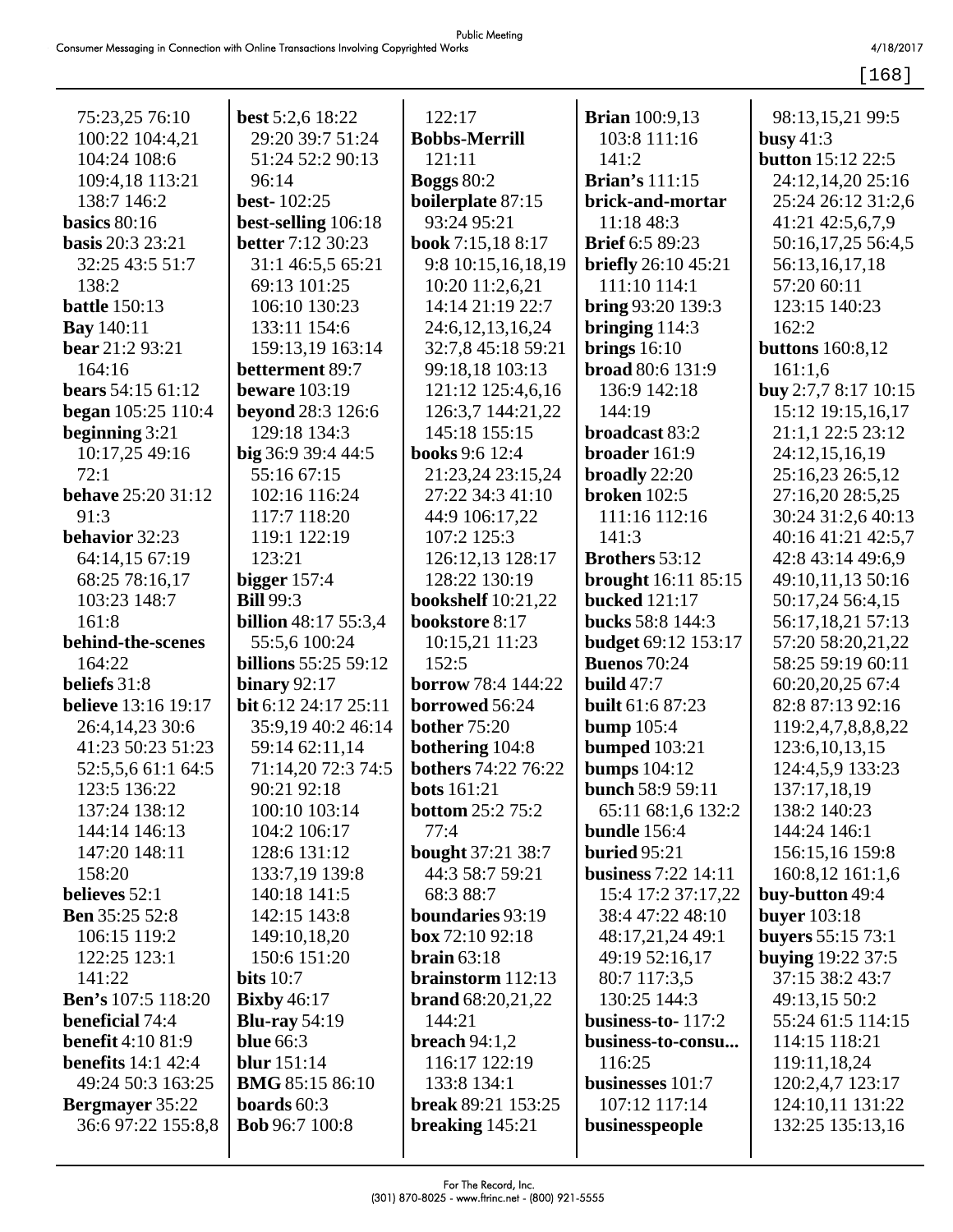|--|

|                           | 34:18 35:2 41:2            | certain 9:14 42:9      | choice 13:25 24:1                  |                                     |
|---------------------------|----------------------------|------------------------|------------------------------------|-------------------------------------|
| 155:13,18,20,21<br>156:18 | 47:17 52:7 60:14           | 72:7 86:8 88:18        |                                    | clicks 75:3,8 76:2,4<br>76:8        |
|                           |                            | 94:9 95:13 105:12      | 26:9,22 31:20<br>54:17 92:17 119:7 |                                     |
| <b>buys</b> 50:4          | 61:14,17,20<br>164:24      | 107:17 124:11          | 146:2                              | clickwrap 133:9<br>clickwraps 76:19 |
| bytes $10:7$              | cart 57:11,14 160:24       | 129:16 134:12          | choices 22:17                      | clients 80:4,7                      |
| $\mathbf C$               | carts 57:12                | 136:8 161:25           | choose 64:15 97:19                 | clock 60:15                         |
| call 10:2,2 27:9 44:1     | case 19:1 27:7 29:19       | certainly 7:6 84:3     | <b>Chris</b> 21:8 22:10            | close 14:13 27:9                    |
| 57:4 72:23                | 37:20 39:20 40:13          | 119:22 141:8           | 28:11                              | 60:13 84:21                         |
| called 12:9 23:10         | 44:21 68:19 97:8           | 142:24 143:2           | CinemaNow 49:17                    | closed 86:20                        |
| 38:10 57:11 84:15         | 98:5 101:16 109:3          | 147:12,24 148:11       | <b>Circuit</b> 109:17              | closely $25:1$                      |
| 109:2,5 116:21            | 117:1 121:12               | 148:21 150:1,12        | circumstances                      | closer 96:4                         |
| 129:11 134:21             | 124:23 125:3               | 153:11 154:15          | 81:17 164:12                       | closing 2:21 59:5                   |
| calling 88:14 160:12      | 135:18 136:15,17           | 155:4,5,25             | cited 50:16                        | 86:17 87:1,8 163:1                  |
| 160:17,24                 | 151:11 156:20              | cetera 53:1,7,12       | claim 23:2,6 57:24                 | clothing $145:3$                    |
| campuses 149:5            | cases 32:9 68:16           | <b>CFPB</b> 78:5       | 82:16,16,18 84:21                  | cloud 50:9,10                       |
| can't 10:10 22:25         | 85:13 87:20 99:24          | challenge 87:9         | 158:21                             | cloud-based 124:5                   |
| 31:25 34:9 50:7           | 117:2,3,13 134:20          | 150:5                  | claiming $37:12$                   | co-director 62:21                   |
| 61:21 75:16 146:1         | 135:24 136:8               | challenged 88:10       | claims 82:6 158:6,17               | coauthor 19:13                      |
| 146:15 149:25             | cash 109:7,11,16,22        | chance 35:12 152:19    | clarification 151:12               | coauthors 72:20                     |
| 154:2 164:1               | 110:16                     | change 64:14,15        | clarify $119:21$                   | codified 8:12                       |
| candidate 93:11           | cast 137:9                 | 67:19 80:21            | clarity 15:22 16:4                 | cognitive 63:16                     |
| candidates 112:15         | casual 58:6                | 138:14                 | 19:10 163:25                       | 64:17                               |
| capabilities 160:14       | catalog 44:1 53:14         | changed $43:23$        | class 89:13                        | coherence 139:4,5                   |
| capability 114:19         | cataloged 45:5             | 47:11 67:9 85:21       | clauses 38:11 60:23                | coining $96:15$                     |
| capable 149:8             | catalogs 53:15             | 95:24 114:17           | clear 17:3 23:4                    | collect 110:15,16                   |
| capacities 125:13         | categories 23:22,23        | 128:19 136:1           | 25:12 41:20 46:18                  | colloquial 57:20                    |
| 126:6                     | 29:23 134:12,15            | 141:10                 | 84:9 88:1,15                       | 58:177:16                           |
| <b>Capris</b> 164:21      | category 29:22,24          | changes 28:3 38:3      | 102:22 115:2,4                     | come 14:17 15:2,3                   |
| captures 73:18            | 29:25 130:3                | 72:5 80:20 87:3        | 119:17 121:7                       | 17:11,14 24:17                      |
| capturing 32:14           | 131:11 138:3               | characteristics        | 140:20,24 147:13                   | 25:10 35:2,6,12                     |
| car 120:4,4,5,7           | Catherine 139:2,6          | 74:11                  | 158:3 163:19                       | 38:18 86:6 94:10                    |
| 129:23 134:17,19          | 156:13                     | characterized 160:7    | 164:8                              | 102:21 126:22                       |
| 137:18,19,20              | <b>Catie</b> 127:8         | characters 137:10      | clearer 164:4                      | 130:20 134:2,19                     |
| 156:16                    | causation 157:24           | charge 8:18 109:23     | clearly 27:11 61:21                | 135:15,20 137:9                     |
| card 77:4,21 109:9        | cause 81:7 112:3           | charges 88:13          | 73:9 74:20 83:12                   | 154:4                               |
| 109:12,15,24              | caused 101:19 129:8        | <b>Charlie</b> 164:25  | 86:11 89:15 90:14                  | comes 21:22,24 27:6                 |
| 110:17                    | causes 113:22              | chart 30:10 154:13     | 90:22 101:22                       | 81:19 94:15                         |
| cards 77:23 109:7         | causing $102:21,22$        | charts $128:17$        | 111:7 119:13                       | 131:21 157:17                       |
| care 116:12,15,16         | caveat 52:19 72:6          | chat 120:17            | 154:18,19                          | 158:23                              |
| 116:17                    | 103:18 131:7               | cheap 159:16           | click $12:12\,22:5$                | comfortable 137:22                  |
| careful 46:5 158:16       | <b>CCIA</b> 153:15         | cheaper $24:25\,44:6$  | 72:10 73:16,25                     | 138:14                              |
| carefully 73:20           | CD 43:21 59:21 86:2        | check 27:13 57:14      | 74:16,18 75:12,18                  | coming 36:9 51:18                   |
| <b>Carnegie-Mellon</b>    | 145:16                     | checkout 76:24         | 76:9,20,22,22 96:2                 | 55:13 56:8,9 62:4                   |
| 62:19                     | CDs 9:6 12:5 85:16         | 161:3,5                | click-stream 73:17                 | 122:6,8,17 134:6                    |
| carries 58:25             | 85:22                      | <b>Chief</b> 3:5 62:23 | clicked 25:5,7 66:21               | 161:21                              |
| carry 44:10 146:15        | <b>Center</b> 123:25 124:1 | 109:25 110:12          | 67:1                               | comment 55:20                       |
| carrying 51:22            | centuries 103:20           | children's 105:22      | clicking 15:12 25:6                | 120:19 121:2,2                      |
| cars 55:12 145:3          | century 49:16              | 105:25                 | 26:5 76:3 79:17                    | 151:8 162:7 163:2                   |
| Carson 5:11 6:3,6         | <b>CEO</b> 47:20           | chimed $45:25$         | 162:2                              | commentary 100:6                    |
|                           |                            |                        |                                    |                                     |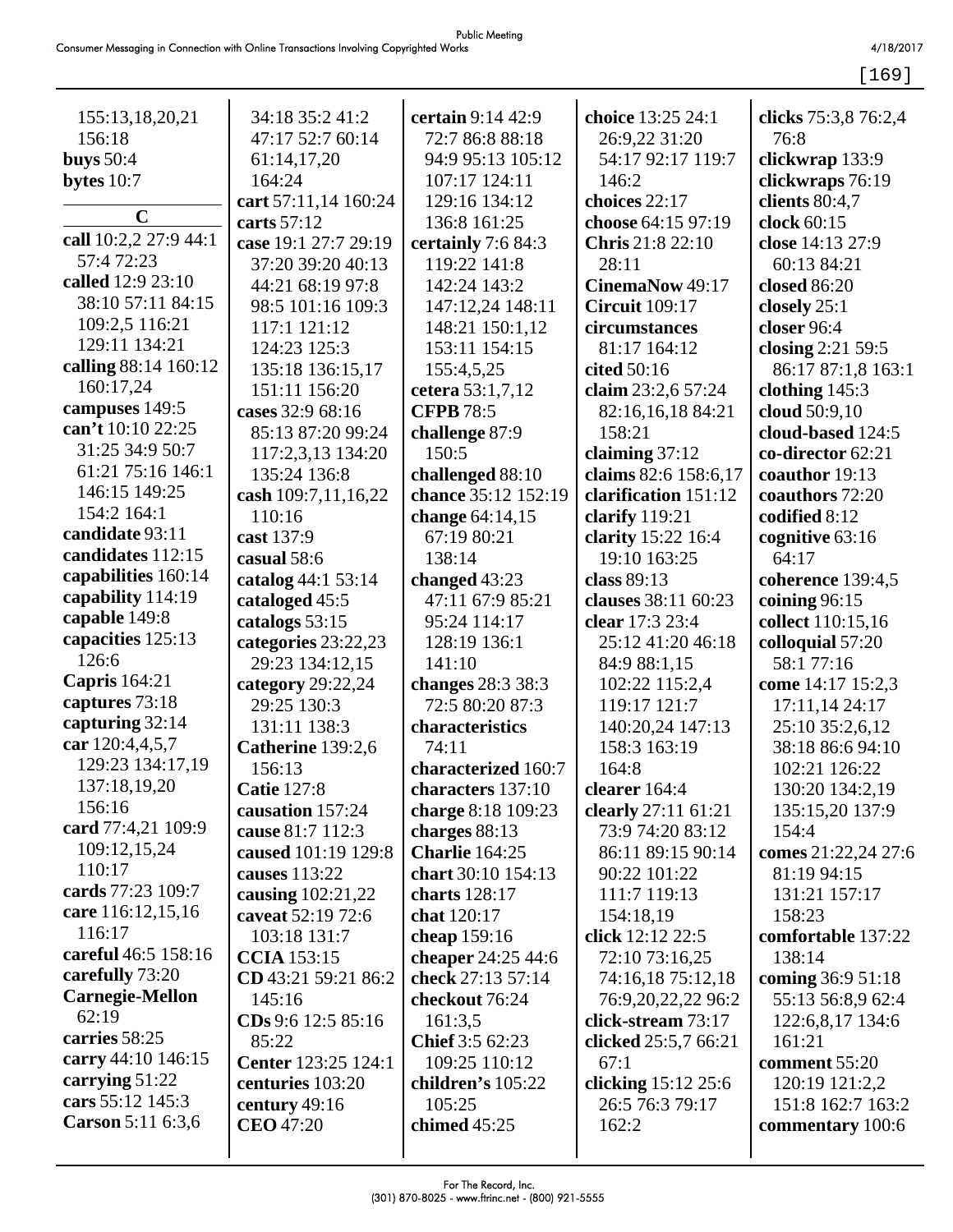[170]

| commentators       | compact 32:13       | 106:4               | conduct 110:3,5,9   | 84:9 88:15 121:7    |
|--------------------|---------------------|---------------------|---------------------|---------------------|
| 99:19              | companies 37:15     | complying 80:8      | conducted 5:4 128:5 | 140:24              |
| commenters 19:24   | 38:13 43:4 46:16    | component 39:4      | conducting 124:7    | constantly 73:10    |
| commenting 99:21   | 48:7 73:12,19 80:5  | 78:17 102:16        | conference 7:5      | constituents 126:13 |
| 99:22              | 100:17 150:17       | components 39:8     | 128:8               | 160:16              |
| comments 21:10     | 153:4,5 159:18      | comprehend 64:21    | confess 145:20      | constitute 108:14   |
| 114:3 115:24       | company 8:9 37:11   | 67:16 85:1          | confidence 4:14     | constitutional      |
| 116:14 118:20      | 37:14,17,21 38:2,3  | comprehensible      | 30:21 118:5         | 144:19              |
| 124:13 139:17      | 38:5,17,20,20       | 85:5 106:3          | configure 67:10     | construct 61:7      |
| 158:16             | 70:14 76:1 81:12    | comprehension 66:3  | confront 115:19     | constructive 102:4  |
| commerce 1:5 17:4  | 87:2 88:5           | 69:17 79:10,19      | confuse 52:6        | construe 137:24     |
| 17:8 71:1 81:3     | compare 28:25       | 85:8                | confused 50:24      | construed 109:17    |
| 103:20 144:16      | compared 54:24      | computer 18:9 57:5  | 54:15 92:6,12,20    | consultations 3:25  |
| 147:14,20 149:17   | 55:4,6 59:15        | 58:10 62:18 86:25   | confusing 50:17     | 4:6                 |
| Commerce's 3:11    | 126:17              | computer-readable   | 51:1 114:8          | consume 16:23       |
| 6:8                | comparing 27:20     | 69:20,25 70:18      | confusion 30:14     | 43:12               |
| commercial 11:16   | compensation 8:21   | conceivably 119:8   | 41:22 45:7 114:4,4  | consumer $1:72:13$  |
| 17:7 108:14,17     | competing 107:8     | concentrated 73:15  | 132:25              | 2:15,184:225:5      |
| commission 17:14   | competition 89:3    | concept 36:16,22    | Congress 105:20     | 6:20 14:9,15 15:11  |
| 62:24 80:17,24     | 107:6 112:20        | 38:10               | 146:23              | 16:12 18:8,11       |
| 81:12 87:9 88:4    | 113:4,5,12,20,23    | concern 95:15 98:2  | conjunction 88:3    | 22:14,21 23:7 28:1  |
| 105:21 106:6       | competitive 73:15   | 133:2 134:10,15     | connected 124:21    | 32:23 36:7 37:4     |
| 124:23 153:17      | 103:24 104:1,3      | 135:2 141:15,15     | connecting $41:12$  | 38:4,15,24 40:5,7   |
| commitment 63:1    | 107:22 112:19,20    | 143:14              | connection 1:7 6:22 | 40:9 41:22 43:3     |
| committed 79:8     | competitors 87:22   | concerned 142:2     | 52:3 108:18         | 44:14 45:6 49:10    |
| common 78:9 124:9  | complain 59:25 60:6 | 146:16 152:10       | conscionability     | 51:11,16,17,17,21   |
| 132:20             | complained 44:22    | concerns 4:6 107:16 | 104:24              | 52:3 53:3 62:6,11   |
| commonalities      | 60:5                | 124:24 132:24       | consensus 12:16     | 70:25 71:7,8,10     |
| 131:18             | complaining 60:5    | 140:7               | 102:6 126:22        | 79:11 80:11 81:8,8  |
| commonplace 17:17  | complaint 85:25     | concessions 42:14   | 139:4 140:14,19     | 82:23 83:15,25      |
| communicate 5:1    | complaints 59:17    | conclude 5:8 30:2   | 141:5 142:25        | 84:17 86:1 87:4,17  |
| 15:23 17:12 18:22  | complete 126:1      | 79:13               | consent 12:13 86:10 | 88:2,20,25 89:7,10  |
| 39:15 61:8 90:11   | completely 68:20    | concluded 4:9 7:1   | 86:16 88:5,10       | 90:6 91:2 95:10     |
| 110:18             | 102:10 124:8        | 16:2 110:1          | 133:8               | 100:5 101:12        |
| communicated       | completion 31:17    | conclusion 16:2     | conservative 33:4   | 105:15,21 106:6     |
| 83:19 90:15,22     | complex $27:24$     | 19:8,9 27:24 57:24  | consider 24:7 33:21 | 113:18 117:6,9,15   |
| 111:8 163:24       | 45:11 57:23 97:13   | 110:4,19 139:4      | 43:3 54:8 77:2      | 121:9 122:15,19     |
| communicating      | 108:11 154:21,21    | conclusions 6:17    | 91:21               | 124:21,25 126:10    |
| 2:16 51:13 78:15   | complexity 108:11   | 10:14 21:12 41:19   | considerable 34:5   | 126:20,25 128:1,4   |
| 90:1               | 120:13 124:20       | 42:25               | consideration       | 128:10 130:5        |
| communication      | 151:20 152:7        | condition 24:19     | 154:12              | 132:24 135:6        |
| 17:3 62:14 98:22   | complicated 11:5    | 30:13               | considerations      | 141:25 142:2,8,9    |
| 99:6 110:21        | 105:17 106:17       | conditional 23:6    | 18:11               | 142:17,25 143:1     |
| communications     | 107:4 108:24        | conditions 7:23     | considered 81:16    | 143:10 146:11       |
| 2:13 71:10 80:5    | 114:8 149:24        | 11:14 13:7,10,15    | 133:25              | 147:8,15 148:15     |
| communities 105:12 | 157:10              | 15:8 18:15 29:1     | considering 147:6   | 150:7 151:4 155:3   |
| community 126:11   | complications 11:7  | 87:16 90:11         | consistency 104:19  | 156:12,14 158:7     |
| 148:17 149:6       | complied 79:2       | 103:25 105:16       | consistent 120:25   | 163:6,9,15          |
| 150:8 153:2        | comply 78:23,24     | 107:1,16 133:8      | conspicuous 25:12   | consumer-facing     |
|                    |                     |                     |                     |                     |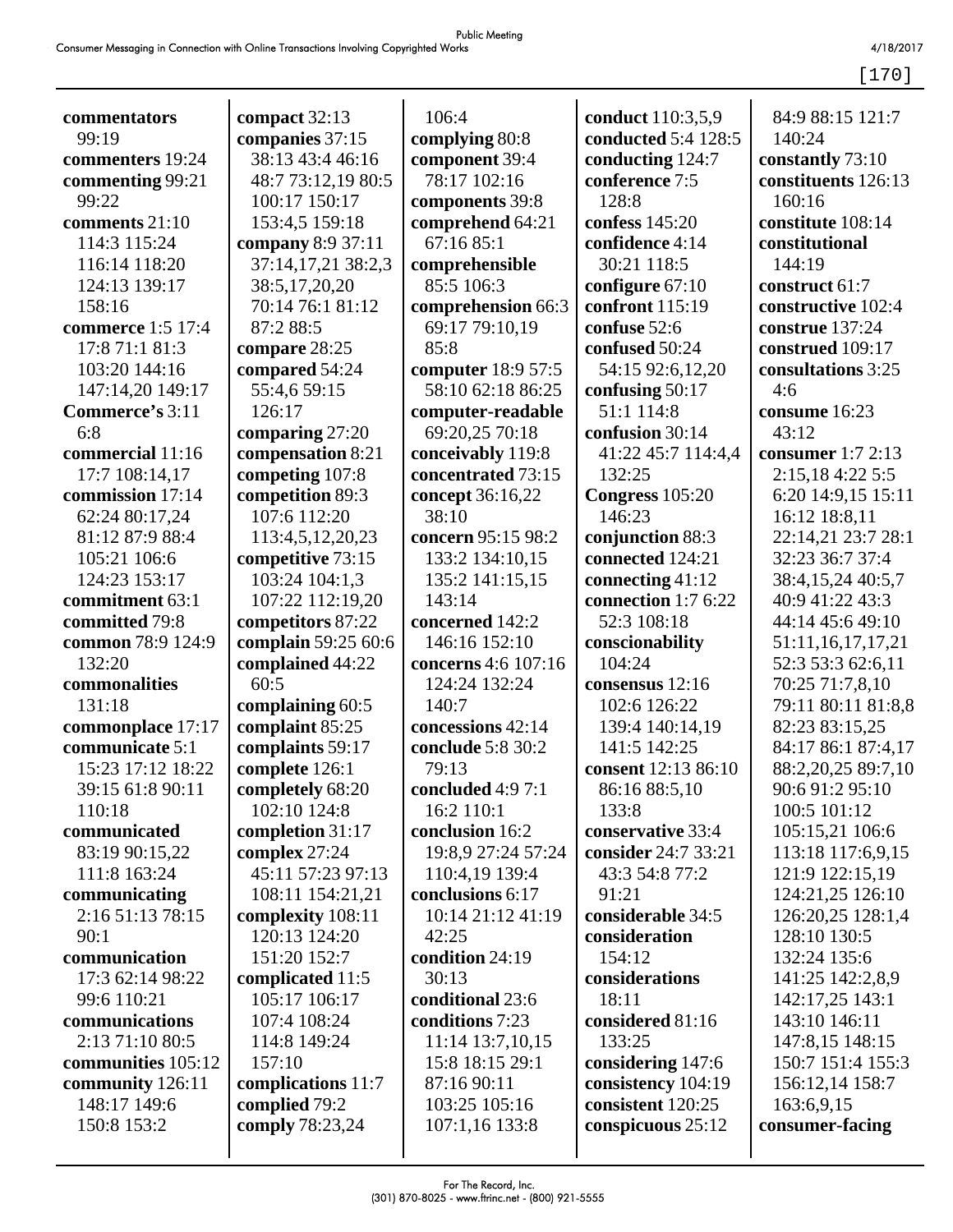[171]

| 151:23 152:9         | 148:4,5 150:1,23     | 71:17 73:4,9 74:19       | 8:14,16,24,25 9:2     | copyright-related        |
|----------------------|----------------------|--------------------------|-----------------------|--------------------------|
| consumer's 51:3      | 154:6 157:19         | 75:16 76:3 92:23         | 9:18,21,23 10:4,8     | 114:10                   |
| 82:2 83:16,21 86:9   | 158:20,20 159:4      | 94:3 104:22,25           | 10:20,23 11:2,4,6     | copyright's 130:11       |
| 86:15 106:12         | 160:19,25 161:8      | 113:22 114:4             | 11:15,20 12:5,7,25    | copyrightable 125:6      |
| consumers $2:17$ 4:7 | 162:1 164:1          | 133:4,5,8,10,13,22       | 13:2 14:15,16,16      | 128:9                    |
| 4:10 5:1 6:21 7:12   | consummates 15:11    | 134:1                    | 15:3 22:6 31:6        | copyrighted 1:9          |
| 11:25 13:9,16,24     | contacting 165:3     | contracts 70:25          | 36:16,20,22,23,23     | 6:23 10:1 16:14,18       |
| 15:9, 10, 15, 19, 21 | contained 85:17      | 73:25 74:3 75:7          | 50:6,8 58:19          | 17:6 41:13 52:4          |
| 16:3,15 17:4,12,17   | container 125:7,11   | 79:15 91:3 104:22        | 114:16 117:15,16      | 54:18 101:23             |
| 17:22,25 18:1,15     | contemplated         | 104:23                   | 117:24,25 118:3       | 104:18,19 126:24         |
| 18:22 19:10,17,20    | 129:19               | contractual 78:20        | 122:15 125:16,23      | 127:4 128:20             |
| 21:18,20,21 22:4,9   | content 4:12 16:23   | 78:25 79:11 93:24        | 125:25 126:18         | 129:16 130:8             |
| 22:11,16,22 23:2,8   | 22:7 41:10,23 42:2   | 105:1                    | 144:5,8,12,21         | 161:8                    |
| 23:11,22 24:1        | 42:9,15 43:13,17     | contradictions           | 145:13,14,18,24       | copyrights 10:1          |
| 25:12,17,20,22       | 44:5,24 47:10        | 41:20                    | copying 94:9          | 58:23 102:24             |
| 26:11,13,18 29:18    | 48:11,12 49:9,21     | contradictory 42:6       | copyright 2:5,16      | corner 66:5,6 98:5       |
| 31:8,11 33:15 34:5   | 49:22,24,25 50:2     | contribute 17:7          | 3:18,19 4:2 5:3,12    | corporate 98:22          |
| 34:13,16 37:2,13     | 50:11,14,19 51:5,6   | 42:13 139:25             | 6:1,15 7:21,24,24     | <b>Corporation 88:9</b>  |
| 38:14,23 39:6,9,15   | 51:7,21 120:22       | 165:7                    | 8:6,8,13,15,20,22     | correct 30:19,21         |
| 39:23 40:1,12,16     | 124:4 129:16         | control 135:16,19        | 9:1,3,11,11,12,24     | 67:6,11,12 92:25         |
| 42:3,19 43:6 44:4    | 137:6 141:21         | 150:3                    | 11:9 13:6,8,11,13     | 111:20                   |
| 44:7,15,20 47:10     | 148:17 149:23        | controls 110:5           | 13:13,18,20 14:8      | correctly 65:17,23       |
| 49:10,15,18,20       | 150:2,8,17,25        | controversial 157:5      | 18:6,16 27:12         | correspond 73:17         |
| 50:1,24 51:14,14     | 151:19 152:4         | convene 140:6            | 36:15,24 40:4,7       | 73:24                    |
| 54:15,17 55:2,7      | 154:20,25            | <b>Convenience 43:13</b> | 45:12 53:25 54:5      | Cortana 46:17            |
| 60:25 75:25 78:15    | content-86:14        | conversation 16:21       | 58:20,21 90:1,14      | cost 58:22 122:21        |
| 78:22 79:7 81:10     | content-protective   | 34:14 58:7 96:19         | 93:17,21 94:5,23      | 155:14                   |
| 81:16 82:13,15       | 85:17 86:2           | 99:16 148:20             | 96:23 101:20          | costly 79:18             |
| 84:10 85:16 86:4     | context 5:7 6:24 7:6 | 151:3,16 153:19          | 102:15,22 104:13      | costs 83:24              |
| 87:10 88:7,12,23     | 43:25 69:17 79:8     | 153:24 158:18,23         | 104:15,20 105:8       | couldn't 121:19          |
| 89:6 90:2,12,20      | 84:3 87:10 91:17     | 159:23 163:21            | 105:10,13 114:5,9     | 150:1 154:16             |
| 91:3,16,20 92:2,5    | 106:5 118:19         | 164:9 165:5              | 121:21,22 122:3,4     | <b>Counsel 5:12 41:8</b> |
| 92:6,12,15,19,22     | 119:1,4,9 120:10     | conversations 78:3       | 122:5,8,9,14,22       | 100:14 103:11            |
| 92:25 94:19,22       | 126:23 133:18        | 96:17                    | 123:21 124:2          | counterintuitively       |
| 95:2 96:6 97:2       | 137:13 139:11        | converted 115:11         | 125:5,8 127:9         | 32:9                     |
| 100:4,11 101:19      | 146:18 159:1         | <b>convey</b> 115:20     | 128:5, 15, 16 129:8   | country 23:20            |
| 102:15,18,20         | 161:7,10 163:7       | conveyed 115:3           | 129:10,11,17,25       | 140:15                   |
| 104:6 106:10         | 164:13               | convince 108:19          | 130:4, 16, 21, 24     | couple 22:14 37:10       |
| 108:19 111:6,12      | contexts 15:14 77:6  | convinced 47:10,11       | 131:3,4,9 132:5,23    | 41:15 87:19 96:14        |
| 111:22 112:3,21      | 82:25 84:24 112:8    | 101:16                   | 133:4,18 134:1,5,8    | 100:25 115:23            |
| 112:22 113:2,7,13    | 139:11 153:23,25     | copies 4:8 7:13 8:3      | 135:19 136:3          | 121:20 140:11            |
| 114:15,17 115:18     | 154:7 163:6          | 8:10 9:6,13 12:2,4       | 137:8,21 139:6,7      | 157:25 161:19            |
| 116:9, 10, 15        | continue 37:24       | 13:1,23 15:1,9,20        | 143:1,11,22           | course 4:5 13:5          |
| 117:10,21,23         | 88:20 103:2          | 15:25 16:5,16            | 144:18,19 145:25      | 27:23 35:12 54:25        |
| 118:5 124:3          | 142:14,18 149:16     | 19:12,21 21:17           | 146:18 148:3          | 69:23 80:24 89:11        |
| 130:17 132:7         | continued 103:4      | 27:11 34:2 94:21         | 149:3 151:18          | 108:20 117:10            |
| 135:24 140:20        | continues 17:1       | 114:16,17,19             | 152:8 157:25          | 121:11,20 154:13         |
| 142:11,19 143:5      | continuing $154:19$  | 121:17                   | 164:2                 | court 109:1,18           |
| 144:14 147:8         | contract 13:17 71:3  | copy 4:13 7:18,20        | copyright- $90:10,21$ | 110:1,4,11 121:11        |
|                      |                      |                          |                       |                          |
|                      |                      |                          |                       |                          |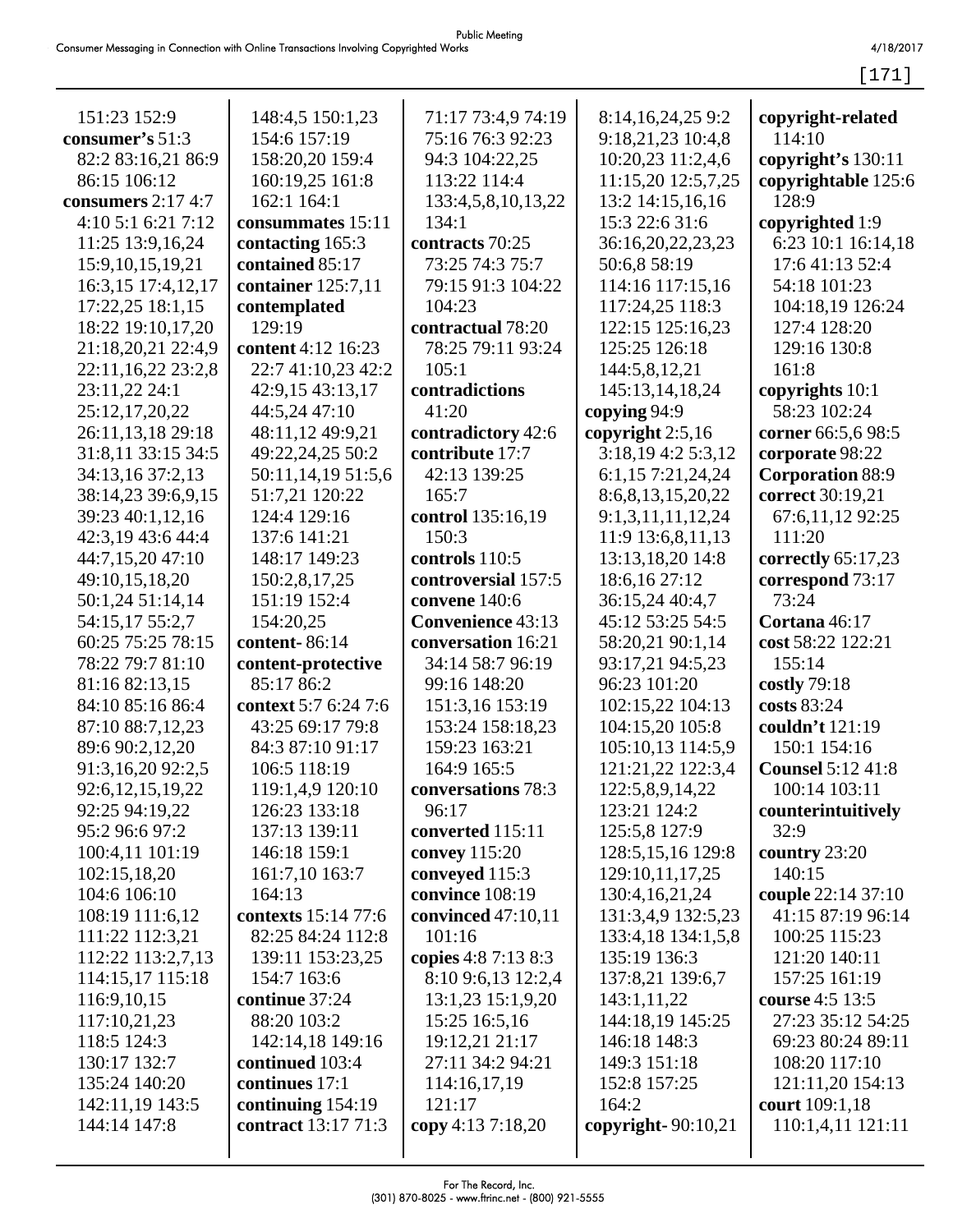[172]

| courts 79:18 98:7,9   | 44:17 52:18 56:1     | 50:24 56:11               | 101:12                              | developed $61:465:3$ |
|-----------------------|----------------------|---------------------------|-------------------------------------|----------------------|
| 104:21                | 107:17 108:19        | deceiving 40:1            | demonstrates 50:23                  | 65:4 67:20,25        |
| covenants 133:8       | 109:6                | December 134:9            | denied 26:15                        | 102:24               |
| cover 4:3 53:14       | customized 160:15    | deception 27:8            | denies 122:5                        | developers 100:17    |
| 90:10                 | cut 143:22           | 81:19 82:24 88:16         | dense 71:18 73:9                    | 102:20               |
| covered 51:10,11      | cutting $17:16$      | deceptive 50:17           | Department 1:5                      | development 100:17   |
| covering 53:15        | cyber 163:7,10       | 51:1 81:2,15,16           | 3:11 6:8 147:14,20                  | develops 45:14       |
| cowrote 21:8          | CyLab 62:20          | 82:4,17 84:7 88:11        | 149:17                              | device 10:6 26:9,21  |
| crafting 165:3        |                      | 108:22                    | Department's                        | 31:19 44:12 85:23    |
| Cranor 62:17 63:5     | D                    | decide 39:5 57:13         | 107:25                              | 86:3 88:4,8 145:12   |
| 115:5                 | D2:1                 | 108:16 111:17             | departments 91:9                    | devices 5:5 13:2     |
| <b>Cranor's 148:2</b> | damage 101:19        | 116:8,9                   | depend 65:2 145:2                   | 15:4,5 21:18 37:16   |
|                       | damages 6:9 93:21    | decided 67:24 138:8       |                                     |                      |
| create 41:13 45:22    | 122:20,21            |                           | depending 15:3<br>43:15 45:11 77:15 | 37:18 85:18 86:2     |
| 99:16 101:7           | danger 144:20        | decision 25:20 81:11      |                                     | 129:7 157:18         |
| 114:19 126:10         | data 21:13 25:15     | 81:18,22 83:12            | 152:4 158:12                        | 160:25 161:24        |
| 136:14 144:13         | 32:14 46:6 61:11     | 109:1 117:6,8             | depends 65:25                       | 163:11               |
| created 23:9,12       | 73:17 156:1 158:9    | decisions 22:22           | 83:12 119:3                         | devise 95:16         |
| 100:24                | 158:23 159:13,17     | 32:24 64:13               | describe 39:5 54:11                 | dialogues 103:3      |
| creates 11:4          | 164:11               | decrease 17:23            | 54:14 60:24 123:7                   | dichotomy 132:10     |
| creating 101:2        | David 5:11 21:7      | 27:19 47:4                | 125:5                               | 136:10               |
| 114:17                | 41:7 45:23 46:21     | dedicate 97:16            | described 13:22                     | dictionary 49:5      |
| creation 3:16         | 50:1 52:10 164:24    | dedicated 47:7            | 88:22                               | didn't 29:7 31:15    |
| creative 7:13 130:24  | <b>David's 46:13</b> | 100:2                     | describing 109:19                   | 32:4 33:5,13 39:24   |
| creativity 3:20       |                      | deemed 81:7 82:12         | 123:7                               | 44:2 58:21 60:11     |
| creature 126:16       | day 17:18 120:6      | 84:7                      | description 109:20                  | 66:8 95:21 108:7     |
| credit 77:4 109:7,9   | 139:5 164:20         | <b>Deere</b> 158:1        | descriptively 30:6                  | 117:1 121:23         |
| 109:12,15,24          | days 47:9 119:15     | defender 56:16            | design 21:12 28:12                  | 123:3 125:14         |
| 110:16                | 122:11               | define 102:5 131:13       | 39:4 62:13 109:2                    | 132:25 133:1         |
| critical 72:24 82:1,7 | DC-based 36:7        | 137:2                     | designed 23:16                      | 134:10 135:2         |
| 83:22 84:6,12 85:6    | deal 29:11 79:8      | defined 36:20 38:11       | 25:10 54:1 67:21                    | 136:24 138:4,11      |
| 86:4 102:17           | 82:22,25 91:9        | defines 113:19            | 68:18 111:18                        | 146:7 148:21         |
| 153:19 156:11         | 134:22 142:4         | definitely 47:15          | 127:3                               | 160:4                |
| 164:18                | dealers 48:6         | definition 49:6           | designers 28:11                     | diesel 22:25         |
| critiques 147:24      | dealing 83:9 93:16   | 81:18 131:15,17           | designing $2:11$                    | dieting 68:5         |
| 148:1,2               | 93:23 96:22          | definitive 159:25         | 54:10 63:4                          | differ 11:17 18:17   |
| critiquing 99:25      | 130:13 143:22        | degree 94:12 160:21       | designs $54:3,3$                    | 83:17                |
| crux 88:24            | deals 44:7 114:10,12 | delayed 71:4              | desirable 52:6                      | difference 30:25     |
| crystal $147:13$      | debate 7:7 133:22    | deleted 21:17             | desire 34:12                        | 32:4 50:21 55:17     |
| 163:19                | 148:25               | delighted $80:12,18$      | desktop 57:7                        | 67:15 95:23          |
| culturally 98:6       | debates $105:10$     | delivered 4:9             | despite 68:23 108:7                 | 109:21 118:20        |
| curious $125:18$      | Deborah $80:1,1,7$   | delivery 144:7            | detail 95:6                         | 119:1 120:3,11       |
| current 24:22 54:14   | 89:19                | <b>demand</b> 48:13,14,23 | <b>detailed</b> 12:23 73:22         | 122:19 148:7,8       |
| 55:8 71:8 138:9       | decade 23:1 46:18    | 49:11 62:25               | details $25:11$                     | 157:4                |
| currently 33:8 37:7   | 71:16 73:9 99:1      | demands 14:9              | determine 4:17                      | differences 7:20     |
| 47:23 71:6            | decades 96:14        | Democracy 123:25          | 90:10,19 100:11                     | 24:23                |
| curve 156:21 157:6    | 117:23 118:3         | 124:1                     | 111:5                               | different $4:226:4$  |
| customer 109:11,23    | 161:19               | demographic 73:23         | determined 125:21                   | 7:22 11:10,19        |
| 122:10                | deceive $51:16$      | demographics 29:21        | 131:14 135:23                       | 13:14, 14, 24 14:18  |
| customers 12:19       | deceived 44:16       | demonstrated              | develop 51:16 61:9                  | 23:22,24 24:2,11     |
|                       |                      |                           |                                     |                      |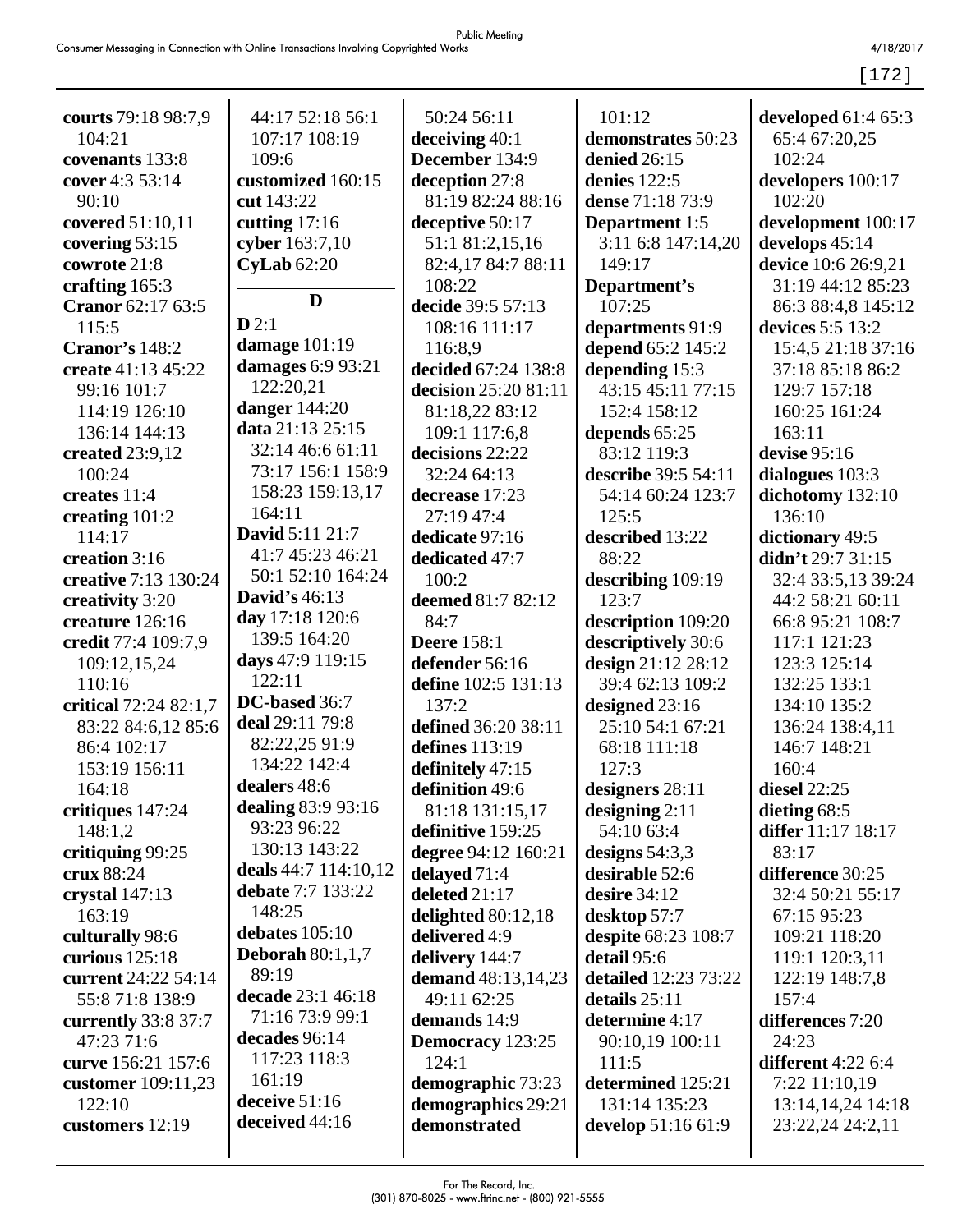|                                        |                                           |                                            |                                               | $[173]$                                  |
|----------------------------------------|-------------------------------------------|--------------------------------------------|-----------------------------------------------|------------------------------------------|
|                                        |                                           |                                            |                                               |                                          |
| 29:22 38:17 39:1                       | 85:14 86:20,21,24                         | 78:18 79:4,13                              | 137:7                                         | 69:23 72:8 86:22                         |
| 45:13,16,18 50:3,3                     | 87:4,10,21 90:1                           | 80:21,25 82:18,20<br>83:5,6,8,14 84:9      | distributed $9:1,5,7$<br>distribution 4:3 8:8 | 94:24 97:8,23 99:8                       |
| 53:15,15 61:7,8<br>62:12 65:4,6,11     | 107:2,19 114:16<br>143:3 144:7 159:8      |                                            |                                               | 99:14 101:8,13<br>102:2,2,3,3,10         |
|                                        | DiMA 41:8 52:13                           | 84:14,16,23 85:2,7                         | 8:23 9:1,22 10:3                              | 104:23 106:20                            |
| 66:17 67:9 68:6,18<br>68:24 69:6 73:13 |                                           | 85:12 90:6 91:1,10<br>95:16 121:6          | 11:10,12,17 13:23<br>32:20 132:22             | 111:14 116:8                             |
|                                        | direct 52:17,21 53:2<br>direction 158:5   | 125:20                                     | 154:20 155:1                                  | 119:18 138:15                            |
| 75:1 78:7,14 81:5<br>82:25 83:4 89:5   | directions 86:13                          |                                            | distributors 41:9                             |                                          |
| 90:5,16 93:3,15                        | 149:22                                    | discount 109:11,22<br>155:17               | 106:23,25 108:1,3                             | 143:15,21 144:12<br>146:15 147:7,24      |
| 94:4 105:10                            | directly 52:22                            | discover 70:5                              |                                               | 150:4,23 151:22                          |
|                                        | 106:19                                    |                                            | disturbing 146:8                              |                                          |
| 106:24 107:13,16                       | director 3:6 62:19                        | discovered 125:12<br>discuss $4:16\,36:11$ | disturbingly 34:8<br>diverse 80:4             | 153:17 154:8,17<br>155:6 156:16          |
| 119:5 125:11,19                        | 70:23                                     | 40:4 90:13 115:6                           | Division 107:25                               |                                          |
| 126:10,16,23,24<br>126:24 128:6,10     | disabuse 123:9                            | <b>discussed</b> 6:15 37:3                 | divisions 48:5                                | 158:25 159:10,24<br>162:2                |
| 129:5 130:12                           | disagree 20:2                             | 128:11 137:17                              | <b>DMCA</b> 129:20                            | dot-com 78:4 82:20                       |
| 131:4 132:2                            |                                           |                                            |                                               | 83:5 84:8 88:17                          |
|                                        | disagreed 15:13<br>66:24                  | discussing 17:9<br>46:20 87:14             | <b>doctrine</b> 4:2 6:11,16                   |                                          |
| 135:10 137:9<br>139:9 142:2 145:9      |                                           | 110:25 141:24,24                           | 7:2,3,6,8 8:1,12,25                           | double-digit 49:2<br><b>doubt</b> 128:23 |
| 151:17 152:3                           | disappears 9:2                            | 160:20                                     | 9:17 10:9 19:4,6<br>135:23 141:24             | download 9:21                            |
| 153:23 154:1                           | disappointed 94:10<br>disclose 38:14 39:6 | discussion $2:9,16,20$                     | 144:6                                         | 10:23 16:5 19:12                         |
|                                        |                                           |                                            |                                               |                                          |
| 158:11,13 164:13<br>differential 109:5 | 85:24 86:1,11 91:7<br>91:15 92:4,18       | 5:9 6:11,19,24<br>20:3 35:1,10 47:16       | doctrines 40:6,21<br>doesn't 10:5,24 15:2     | 34:10 65:8,13<br>86:20 95:12             |
| differentiation                        |                                           | 54:7 62:10 80:13                           | 38:17 55:14 59:3                              | 142:19                                   |
| 132:21                                 | 94:17 113:16,17<br>disclosed 89:2 91:11   |                                            |                                               | downloaded 36:22                         |
|                                        |                                           | 90:1,5,8 99:14                             | 72:11 91:6,6 94:9                             |                                          |
| differently 11:20                      | 91:14,25 93:2                             | 111:6 118:9 129:8                          | 100:4 108:20,21                               | 85:19 86:1,8,25                          |
| 25:20 31:12 32:24<br>131:5             | 95:22 111:25<br>112:13                    | 133:6 137:15                               | 113:22 118:2<br>147:14                        | 87:1 142:1 143:16<br>145:14              |
| differs 21:22 45:11                    |                                           | 139:1,13,18<br>140:13                      | doggedly 141:17                               | downloading 9:8,9,9                      |
| difficult 36:25 97:13                  | disclosing 87:3 91:5<br>161:17            | discussions 4:24                           | doing 5:5 7:11 8:21                           | 107:3,20 154:24                          |
| 131:12 133:12,16                       | disclosure 2:11 37:4                      | 125:17                                     | 56:8 60:12 63:10                              | downloads 40:23                          |
| 146:22 164:9                           | 39:18,19 40:9                             | disk 32:13                                 | 67:14 91:17 97:16                             | downstream 144:17                        |
| digital $2:5,12,17$                    | 63:22,23 64:12,18                         | disks $54:19$                              | 109:9 113:14                                  | draft $97:7,9$                           |
| 3:20 4:4 6:1 7:8                       | 64:21,24 69:18,23                         | Disney $53:11$                             | 130:9 153:3,13                                | drafting 97:4                            |
| 9:7, 10, 15, 19 11: 4                  | 70:6,7,9,10 71:4                          | dispose 8:16                               | 160:14                                        | draw $41:1884:10$                        |
| 11:10,16,17 14:10                      | 72:5,7,8 75:4,5                           | disposed 114:5                             | dollar 33:2,10,17                             | 96:9                                     |
| 14:16 15:24 16:18                      | 76:3,6 77:10 78:4                         | disposition 134:11                         | 121:13 144:2                                  | $d$ rawn 78:22                           |
| 17:1 19:18,19                          | 79:15,20 80:11                            | dispositional 126:1                        | 145:6 157:1                                   | $d$ rew 21:13                            |
| 21:21 23:15 24:12                      | 82:1,3 84:8,22                            | disputed 12:20                             | dollars 56:6 58:22                            | drive 43:15 120:8                        |
| 24:13,23,24 25:18                      | 85:1 87:17 88:1,12                        | disrupt $47:13$                            | domain 69:10                                  | 144:10 145:16,17                         |
| 26:12,16,23 29:2                       | 88:16,1791:1                              | dissemination 89:4                         | dominant 141:12                               | 145:23                                   |
| 32:8,10 34:1,17                        | 111:18 112:8,15                           | 144:20                                     | don't $3:57:159:15$                           | driving $120:8$                          |
| 35:23 36:8,10,16                       | 161:18 162:3,4                            | distilled 95:19                            | 11:5 12:18,20                                 | <b>DRM</b> 94:8                          |
| 36:21 38:17 40:10                      | disclosures 2:15                          | distinct 36:17                             | 16:19 18:4 22:17                              | DRM-free 38:6                            |
| 41:8, 10, 23 42:9, 15                  | 18:9 62:12,13,15                          | 107:12                                     | 30:17,18 33:14                                | drop 27:22 29:2                          |
| 43:23 44:5,18 48:3                     | 63:4, 6, 8, 9, 13, 17                     | distinction 161:17                         | 39:21 44:25 45:8                              | drops 29:3,16                            |
| 48:9,11,15,16                          | 67:18 69:3,3,6,11                         | distinguishable                            | 46:23,23 47:5                                 | $drug$ 69:5                              |
| 49:15,16,18,20,24                      | 69:21,24,25 70:18                         | 76:11                                      | 49:22 51:15 52:5,5                            | due 7:21,21 51:7                         |
| 50:6,8,25 62:13                        | 72:14,15 75:2 77:8                        | distinguished 109:4                        | 52:17 54:9,9 60:3                             | 140:22                                   |
| 63:4 70:1 84:3                         | 77:12 78:6,8,10,14                        | distribute $8:3,10$                        | 60:23,25 61:10                                | <b>DULANY</b> 1:17                       |
|                                        |                                           |                                            |                                               |                                          |
|                                        |                                           |                                            |                                               |                                          |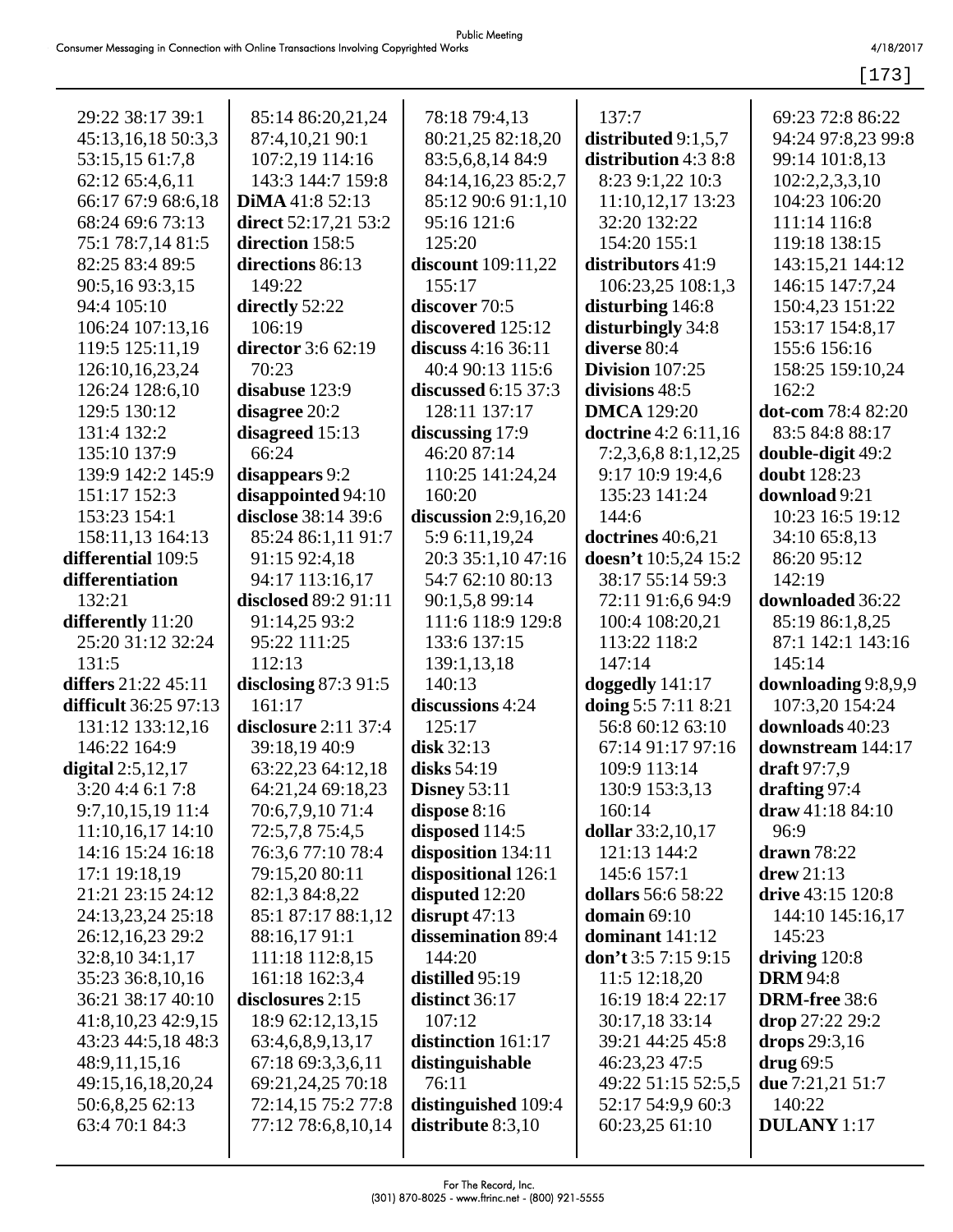[174]

| <b>duty</b> 79:12        | 100:24 163:14              | empirical 71:6,22                 | enjoy $43:12$                | et $53:1,7,12$            |
|--------------------------|----------------------------|-----------------------------------|------------------------------|---------------------------|
| <b>DVD</b> 43:21 50:4,12 | edge 17:16 39:20           | 158:17 159:15                     | ensure 24:3,3 88:21          | EULA 12:10,17,24          |
| 50:13 59:21              | educate 118:4              | empirically 79:22                 | 90:13 101:11                 | 39:8, 10, 18, 25          |
| 121:25 122:12            | education 23:20            | 112:10                            | 111:7                        | 40:16 46:22 73:7          |
| 143:24                   | 37:4 38:25 102:15          | emptor 103:18                     | ensures 89:3                 | 73:17 74:16,18            |
| <b>DVDs</b> 9:6 12:5     | 103:5 142:25               | enable 130:24                     | ensuring 87:9 90:21          | 76:8, 14, 24 87:16        |
| 54:19 121:23             | educational 107:13         | enabled 2:18 128:1                | enter 11:23 15:24            | 99:1,3 121:10,22          |
| 143:25                   | 107:14 143:5               | 128:4 131:1,5                     | 16:4 19:11 45:16             | 121:22 161:17             |
| dwindling 145:4          | effect 29:17 77:15         | 132:18 156:14                     | entering 75:19 77:2          | <b>EULAs</b> 12:22 13:7   |
| dynamic 47:11            | effective 63:11,14         | 157:18                            | entertaining 98:23           | 15:8 17:21 40:8           |
| 138:7                    | 69:12 72:16 79:14          | enacted 105:20                    | entertainment                | 45:24,25 73:3,24          |
| E                        | 83:8 84:16 102:13          | 109:4                             | 35:24 47:21,22,25            | 76:1,9,21 77:10           |
| E2:1                     | effectively 78:15          | encounter 66:1                    | 48:4,16                      | 104:6 140:23              |
| $e - 27:21$              | 90:15,23 99:6              | encountered 30:13                 | enthusiasm 17:22             | <b>Europe</b> 17:11       |
| e-book 7:16,18,19        | effectiveness 71:4,8       | 115:11                            | entire 29:10 53:14           | European 17:13            |
| 10:23 11:19 23:25        | 72:16 79:20                | encountering 64:18                | 116:1                        | evaluate 62:13<br>130:23  |
| 24:9 26:6 31:23          | effects 40:24 72:13        | encourage 159:13                  | entirely 29:19 45:13         |                           |
| 119:6 126:6              | 78:20 79:9                 | encouraging 77:21                 | entitled 8:14,21             | evaluated 75:6 90:7       |
| 145:12 155:18            | <b>effort</b> 130:23       | 145:7                             | 15:22 19:15 27:12            | evaluates 81:23           |
| 156:24                   | <b>efforts</b> 131:3 143:3 | end- $5:6$                        | 33:8 123:18                  | <b>Evaluating 2:11</b>    |
| e-books 28:6 29:1        | 147:18                     | end-user 12:9 71:16               | entitlements 155:21          | 63:4                      |
| 29:14 125:10,13          | eggs $151:7$               | 99:7 116:23 117:2                 | entitles 123:18              | evaluation $63:10,15$     |
| 125:21 126:12,15         | Eigen $91:18$              | 117:24                            | entity 8:7                   | event 21:7 53:22          |
| 145:9,17                 | either 23:15 37:18         | ended 108:6                       | entwined 133:11              | 59:13 101:10              |
| e-commerce 80:9          | 45:9 76:20 86:12           | endorsement 116:14                | enumerate 120:24             | 123:23                    |
| 93:25                    | 102:11 113:1               | endorsements 85:12<br>ends 10:21  | environment 7:9              | eventually 53:6<br>143:23 |
| eager 160:16             | 120:16                     |                                   | 9:16 44:11 45:11             |                           |
| earlier 55:5 60:22       | elaborate 93:5             | energize 99:16                    | 46:4 90:12 131:1             | everybody 47:8            |
| 69:21 101:10,17          | electronic 48:10,22        | 116:3                             | 146:22                       | 123:9                     |
| 118:21 130:15            | 70:18 71:1 118:2           | enforce 79:18 88:20               | eons 145:15                  | everyday 130:3,5          |
| 135:13 139:17            | electronically 70:2        | 146:21,23                         | episodes 55:4                | 131:11,13,20              |
| 151:16 155:7             | electronics 145:10         | enforceable 79:16                 | equally 42:20                | 132:7,12 133:14           |
| 157:22                   | 145:22                     | 98:4,10                           | equation 162:2               | 134:3 135:4,12            |
| early 114:10             | elements 81:24<br>105:1    | enforced 94:7<br>enforcement 89:3 | equivalent 145:23            | 137:2 138:2,4             |
| easier 38:14,24          | elicit 91:10 92:11         | 93:16 94:11                       | escape 75:16 121:8<br>121:19 | everyone's 57:1<br>129:22 |
| 117:12 120:23            | eligible 9:11              | enforcer 80:25                    | especially 15:11             | evidence 12:19            |
| easily 45:4              | else's 64:8                | enforcing 98:7                    | 49:8 79:4 107:19             | 15:18 23:2 27:8           |
| easy 12:24 84:19,20      | <b>EMA</b> $52:1,13$       | 162:6                             | 117:6 119:22                 | 71:21 72:9 77:9,21        |
| 126:21 129:2             | email 56:25 57:4           | engage 16:17 108:22               | 156:13                       | 138:9 150:20,22           |
| echo 156:9 157:14        | 87:25                      | 115:21 127:2                      | essentially 30:9 35:7        | evolve $17:1$             |
| economic 3:16            | embedded 5:4 36:18         | 144:16                            | 104:8 108:2                  | evolved 141:11            |
| 13:17 100:19             | 40:5,8 134:18              | engaged 24:3 48:9                 | 123:17                       | evolving 13:22            |
| 155:12,24                | 135:4,24                   | engaging $98:13,20$               | establish $17:452:2$         | 73:10                     |
| economics 71:1           | embodied 125:7,12          | 147:10                            | established 9:3 51:5         | exact 59:20 65:24         |
| 72:23                    | 125:16,23                  | engineering 62:18                 | establishing 5:6             | 125:15 126:19             |
| economy 3:20             | emergency 77:23            | 62:21 136:16                      | estate 54:8                  | exactly 22:11 53:23       |
| 115:14                   | emerging $40:25$           | enhance 105:20                    | estimate 115:12              | 58:18 68:7 88:24          |
| ecosystem 41:12          | emissions 55:13            | enhancing $4:15$                  | estimates 115:10             | 92:9 107:23               |
|                          |                            |                                   |                              |                           |
|                          |                            |                                   |                              |                           |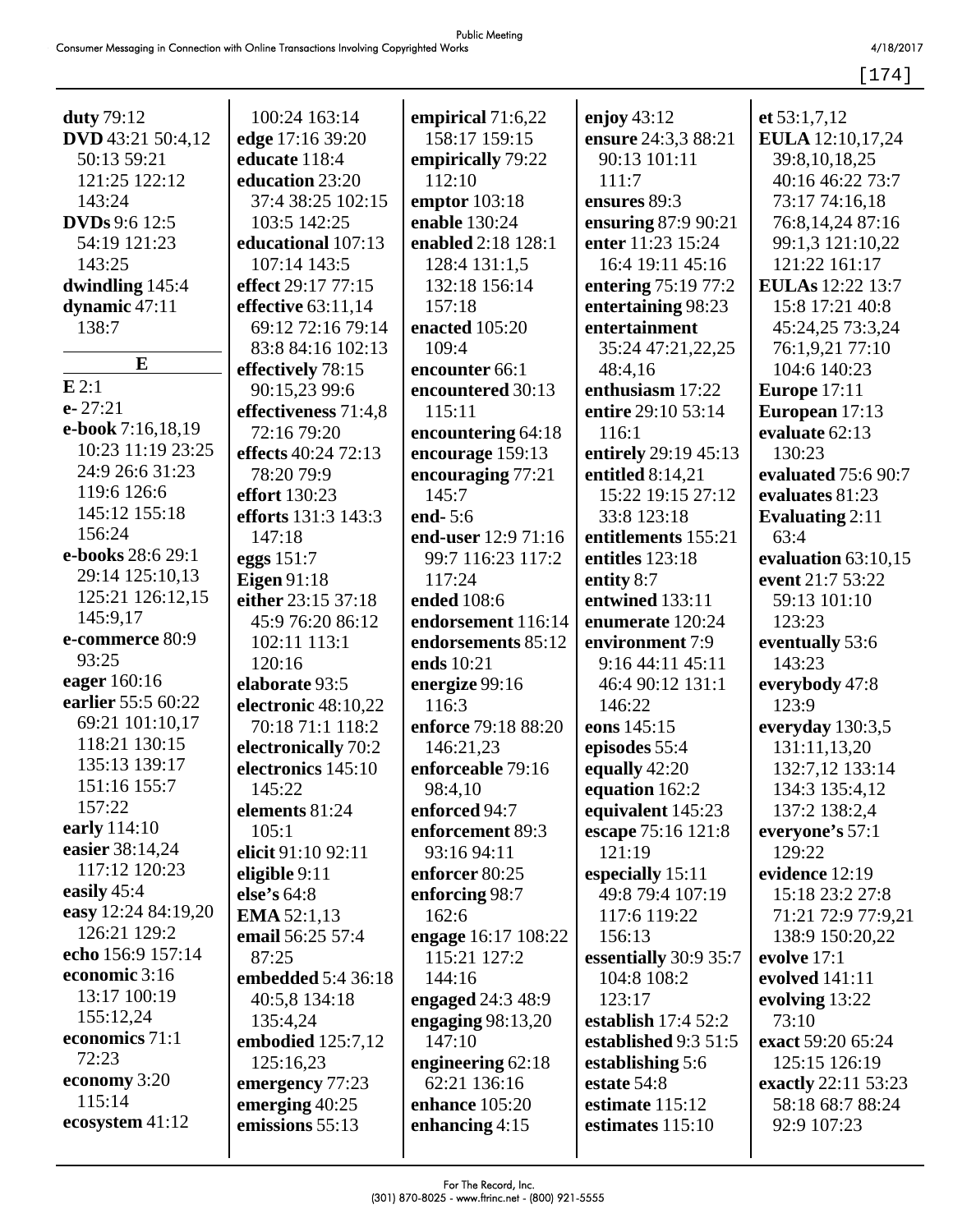|                     |                      |                          |                           | $[175]$                     |
|---------------------|----------------------|--------------------------|---------------------------|-----------------------------|
|                     |                      |                          |                           |                             |
| 109:21 119:13,17    | 126:10,21 127:1      | <b>Expressions 109:2</b> | faire 132:9 136:11        | 159:12 163:8                |
| 125:22              | 142:9 146:14         | expressly 26:14          | fairly 107:7 139:17       | figures 54:22               |
| examine 42:2        | 147:8 156:12         | extended 4:3             | faithful 145:25           | <b>figuring</b> 75:20 154:6 |
| examining 102:12    | 157:23 158:7         | extensive 3:25           | fall 136:23               | <b>file</b> 11:20           |
| example 9:8 14:2,21 | expected 103:16      | extensively 19:3         | <b>falls</b> 15:16 106:12 | files $57:7$                |
| 14:24 15:4 16:25    | 115:19               | extent 72:20 73:16       | false 27:5,6 89:14        | fill 152:12                 |
| 17:11 21:20 22:3    | expecting 22:18      | 73:25 78:14 92:15        | falsifiable 27:25         | <b>filled</b> 81:20         |
| 23:25 33:25 38:25   | expects 125:1        | 94:19,25 104:17          | familiar 3:12 56:24       | final $37:22$ 40:3 45:2     |
| 41:19 43:7 53:9     | experience 11:25     | 112:18 113:11,13         | 57:1,8,9,12 109:2         | 59:5 117:19                 |
| 58:4 62:6 78:20,25  | 18:8 43:22 44:18     | 119:3 149:12             | 129:15 130:14             | 124:17                      |
| 81:10 92:14,15      | 58:5 59:9 80:6       | 155:22 160:10            | 133:21                    | <b>finally</b> 5:8 18:13    |
| 119:7 124:19        | 90:7 98:14 160:21    | external 42:13           | family 15:6               | 25:21 47:1 52:8             |
| 136:13 148:24       | experienced 49:2     | extra-legal 147:11       | fan $44:19$               | 64:12 78:19 79:22           |
| 151:25 154:1        | 57:18                | extraordinary 104:3      | fans $41:12$              | 95:19                       |
| 159:4               | experiences 12:3,4   | 105:13                   | far $31:3,752:11$         | finance 91:9                |
| examples 56:25 63:9 | 82:23 95:10          | extrapolate 58:6         | 101:9 108:12              | <b>financial</b> 80:4 91:10 |
| 66:22 85:9 135:3    | experiencing 101:14  | 95:9 138:4               | 128:7,8 129:18            | find $20:653:20$            |
| 157:22              | experiment 59:6      | extremely 76:12          | 146:16                    | 65:17 70:15 76:7            |
| exceeding 93:19     | 93:6                 | 81:4                     | fascinating 80:20         | 76:17 82:5 84:20            |
| exception 27:14     | experimenting        | eyes 149:2               | 134:7                     | 91:16 104:3                 |
| 53:20               | 46:16 78:6           |                          | fast 27:6 60:20           | 113:23 129:6                |
| exceptions 38:19    | experiments 52:20    | $\mathbf{F}$             | 139:17                    | 137:3                       |
| 68:17 130:12        | 77:22                | Facebook 92:10           | fast-changing             | findings 25:14 71:21        |
| 132:8 136:9         | expertise 62:9       | 160:10                   | 164:12                    | 72:19 74:12 75:1            |
| exchange 13:25      | experts 69:9         | facilitate 17:4 140:6    | favor 37:1 103:24         | 134:12 138:13               |
| exclusive 7:25 8:3  | explain 42:12,19     | 151:3                    | fed 62:9                  | <b>finds</b> 77:15          |
| 8:22 9:12,24        | 119:13 150:1         | facility 164:20          | federal 62:24 80:17       | fine $60:1971:5,15$         |
| 130:11              | 152:10               | fact 7:17 14:8 27:13     | 80:24 81:11 88:4          | 72:2,3,21 77:5              |
| excuse 104:8 148:12 | explained 39:9       | 40:11 44:15 49:20        | 124:23 149:2              | 88:12 112:24                |
| executive 47:23,24  | explaining $6:257:3$ | 69:5 86:1,4 87:3         | feel 12:3 136:25          | <b>finger</b> 149:20        |
| exemptions 136:24   | 21:11 100:3          | 98:19 107:21             | 138:15 147:1              | finish 119:16               |
| 137:25              | explains 19:20       | 108:7,10 115:25          | 153:18 154:4,9            | firms $74:10$               |
| exercise 18:20      | explanation 105:15   | 125:8 141:11             | feels 124:7               | first $4:26:8,11,16$        |
| 103:15 105:4        | explicit 158:6       | 145:22 147:19            | fees $109:8$              | 7:2,3,5,7 8:1,11,23         |
| exercised 146:19    | explore 16:6,11      | 163:5                    | fell $114:20$             | 8:24 9:16 10:8              |
| exercises 115:22    | 18:11                | factors 42:13 44:13      | fellow $93:12$            | 13:20 14:5 19:4,5           |
| exercising 104:15   | explored 17:10       | 68:24                    | felt 56:10 135:25         | 22:14 27:18 28:10           |
| exist 44:2 51:15,16 | exploring 15:17      | facts 67:20 68:9,11      | 136:17 137:21             | 31:21 35:7 36:10            |
| 59:3 76:21 101:25   | exponential 101:1    | 68:14 86:8 126:9         | fewer 29:23,24 75:3       | 36:12 40:6 45:6             |
| 125:15              | expose 46:7          | fail $42:14$             | 75:8 155:18,20            | 48:18 62:17 63:22           |
| existing 136:24     | exposed 66:11        | fails $41:19\,43:3$      | 164:3                     | 68:3 70:10 71:24            |
| 160:14              | exposure 29:5        | <b>failure</b> 85:24,25  | fiction 106:18            | 72:18,19 87:1               |
| exists $125:1$      | exposures 29:13      | fair 19:25 94:21         | fictitious 23:10          | 90:10 93:14 97:3            |
| expect 40:16 64:17  | express $32:2,21$    | 117:12 133:9,23          | field 78:10,12 93:6       | 108:15 110:2                |
| 116:5 155:17,19     | expressed 4:6 31:9   | 133:25 136:10,16         | fields 18:9 90:7          | 116:10 121:10               |
| 157:20              | 32:16,18 148:18      | 140:18 141:5             | <b>fierce</b> 107:6       | 128:17 134:16               |
| expectations 15:10  | expressing 15:13     | 143:21 146:13            | <b>figure</b> 34:15 80:22 | 135:22 136:2                |
| 61:3 82:15 83:15    | expression 130:24    | 151:24 152:15            | 94:17 131:9,13            | 140:13 141:24               |
| 83:16 124:22        | 136:10               | 160:21                   | 139:24 146:20             | 142:4,7 144:6               |
|                     |                      |                          |                           |                             |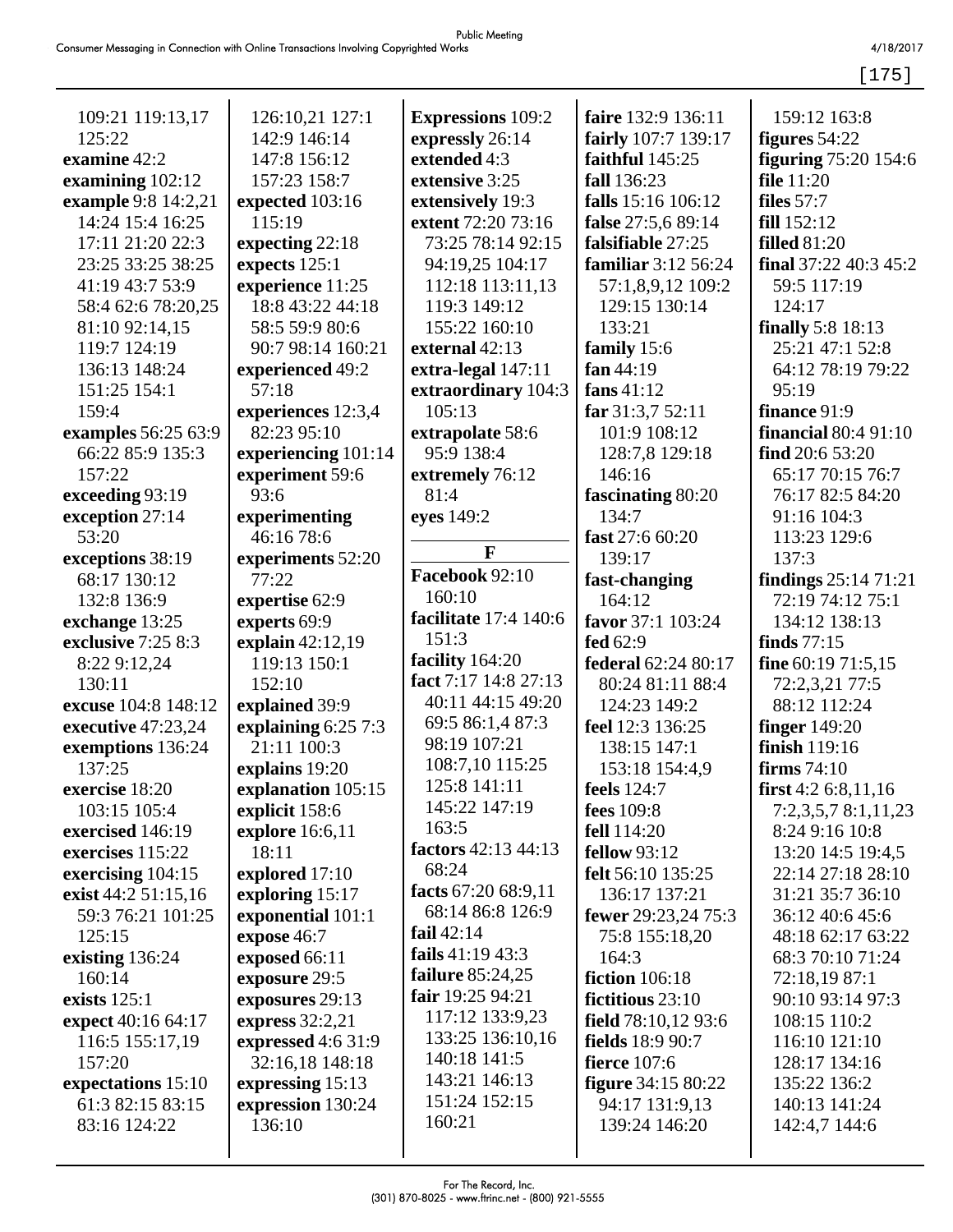| 4/18/2017 |  |
|-----------|--|
|           |  |

| 160:1 163:25                | 138:12 150:14              | framework 62:15               | G                    | 160:14               |
|-----------------------------|----------------------------|-------------------------------|----------------------|----------------------|
| 164:10,14,17                | <b>Force's 3:18</b>        | framing 72:13 77:15           | gain 145:8           | gives 7:6 27:25      |
| <b>Fisher</b> 35:24 47:19   | <b>forced</b> 76:21        | 78:20 79:9,9,21               | gained $64:14$       | 33:16 67:22          |
| 47:20 120:18                | forcing $115:21$           | <b>frankly</b> 27:9 28:12     | game 48:6 65:4,9,10  | 117:17               |
| 122:6                       | Foreign-made               | 29:7                          | 65:13,15 86:23       | giving 14:15 18:1    |
| fit 106:2 128:23            | 121:17                     | <b>Franz</b> 164:25           | 128:11 159:3         | 21:4 43:1 99:7       |
| fitness $22:2$              | forever 84:5               | free 8:17,18 47:10            | games 48:2 73:13     | 106:9 117:16         |
| five 43:11 44:13            | <b>Forget 121:22</b>       | 71:19 74:8 88:11              | 86:21                | 146:2                |
| 46:12 92:19 144:3           | fork 43:16                 | 159:15                        | <b>Gates</b> 99:3    | glances 76:13        |
| 158:11,14                   | form 9:6 14:16 17:6        | <b>freedom</b> 104:22         | Gateway 88:9         | glib $101:22$        |
| fix 63:24 137:23            | 70:18 71:3 73:4            | 163:22                        | gather $148:5$       | <b>Global 164:18</b> |
| flavor 133:19               | 75:17 91:2 97:14           | freeware 74:7                 | general 41:7 53:19   | go 8:16 10:10,15,25  |
| flexibilities 14:10         | 118:2                      | frequently 12:19,22           | 97:12 103:10,19      | 35:23 36:2 44:23     |
| flexibility 39:12           | formalism 96:1             | friend 26:6 31:24,25          | 152:16               | 47:19 49:23 57:15    |
| 51:23                       | <b>format</b> 32:4 50:2    | 40:17 68:3,5                  | generally $52:15,23$ | 60:2 64:18 67:10     |
| <b>flexible</b> 81:4 132:22 | 84:19 107:19               | <b>friendly</b> 97:10 100:3   | 54:6 81:6 104:22     | 75:17 76:5 80:22     |
| flip $85:2$                 | 125:7,11                   | friends 15:6                  | 106:19 131:6,8       | 80:23 90:20 98:6,7   |
| flipping $144:18$           | <b>formats</b> 49:10 107:2 | front 24:6 66:13              | 132:16,17 133:12     | 111:6 118:10         |
| floor $5:11$                | formed 3:13                | 86:12                         | 133:15 138:5         | 119:10 120:20        |
| Florencia 70:21             | forms 23:6 72:7            | fruitful 5:9                  | 139:16               | 126:20 127:6         |
| 71:9 79:25 89:20            | 155:1                      | fruitless 115:22              | generated 14:6       | 132:16 138:11        |
| 90:24 97:17,24              | formulas 91:12             | FTC 69:1,2,8 81:1             | generates 125:9      | 140:8 143:19         |
| 116:11 118:9,11             | formulating 36:15          | 81:23 82:5,11,21              | generous 74:21       | 144:20 150:12,12     |
| Florencia's 148:3           | forth 15:8 63:20           | 83:23 84:15 85:9              | genre 132:7          | 151:9 158:21         |
| <b>Florida's</b> 115:14     | 94:22 114:13               | 85:14,24 86:19                | George 21:17         | 159:11 160:4         |
| flows 125:19                | Forty-five 67:3            | 87:8 88:10 89:10              |                      | goal 4:13 7:11 76:5  |
| focus 23:23 64:19           | <b>forward</b> 4:18 5:10   | 89:12                         | getting 15:19,23     | 111:19 149:12        |
| 71:17 72:16,18              | 12:18 15:18 34:14          | FTC's 78:4 81:19              | 26:14,16 36:13,24    | goals 80:8           |
| 84:9 105:18                 | 63:17 102:23               | 82:18,20 83:1 84:7            | 38:15 56:11,12       | goes 37:17 76:4 84:1 |
| 158:16 161:8                | 103:5 159:23               | 84:8 85:6,11 87:16            | 59:7,8,17,20 74:8    | 134:3                |
| <b>focused</b> 21:11 31:18  | 165:5                      | 88:15,17,19 89:3              | 87:5,18 95:3,13,17   | going 12:8 21:11     |
| 66:2 72:1 73:2              | forward-looking            | fueling 45:6                  | 96:6,20 100:3        | 32:24 35:6,7,17      |
| 135:7 139:12                | 17:16                      | fulfilling 79:11              | 139:14 142:13        | 37:12 42:23,24       |
| 154:24                      | <b>foster</b> 130:24       | full 25:21 161:18             | 158:5                | 46:4 52:20 53:18     |
| focusing $71:15$            | <b>found</b> 26:11 28:24   | fully 129:15 141:13           | gift 26:8 43:9       | 54:25 55:9,11,13     |
| folders 57:6                | 30:10 32:1 33:2            | 142:11                        | gifting 29:4         | 56:16 57:13 59:12    |
| folks 21:5 104:17           | 59:19 65:19 68:13          | fun $38:10$                   | give 8:18 10:13 13:2 | 60:15 61:14 63:11    |
| 139:16,19 141:22            | 68:22 71:22 77:22          | function $76:2,3$             | 14:19 15:1,5 17:25   | 64:19 75:9 83:17     |
| 152:22 153:9                | 85:24 105:13               |                               | 26:8,17,24 35:20     | 84:4 87:19 89:21     |
| 163:4 164:19,25             | 108:5 125:10               | functionality 161:19<br>162:4 | 36:4 38:6 60:16      | 93:3 94:6,14 96:1    |
|                             | 138:13                     | functions 60:21               | 70:14 83:7 90:19     |                      |
| <b>follow</b> 98:9          |                            |                               | 97:4 118:8 124:15    | 96:5 100:22 105:4    |
| followed 90:5,8             | foundation 101:5           | fundamental 36:11             | 124:19 125:13,21     | 105:18 107:18,19     |
| <b>following</b> 16:2 19:23 | four 19:24 24:11           | fundamentally                 | 127:3 131:1          | 112:9 113:5 115:4    |
| 35:9                        | 84:15                      | 158:17                        | 133:19 142:22        | 116:16,25 117:15     |
| <b>follows</b> 6:7 47:9     | fourth $24:18$             | further 16:7 47:16            | 144:12 145:11        | 117:16 120:6         |
| 165:6                       | Fox 53:9                   | 83:7 86:13 138:11             | 161:13               | 122:18,20 129:18     |
| food 62:7 77:24             | frame 77:15 97:17          | 147:18                        | given 14:22 26:1     | 130:18 134:23        |
| force $3:12,134:9$          | framed 74:13 78:21         | furthest $14:12$              | 91:13 105:9          | 141:17 144:3,4       |
| 123:24 128:3                | 79:5                       | future $16:24$                | 115:17,18 156:13     | 149:11 152:15        |
|                             |                            |                               |                      |                      |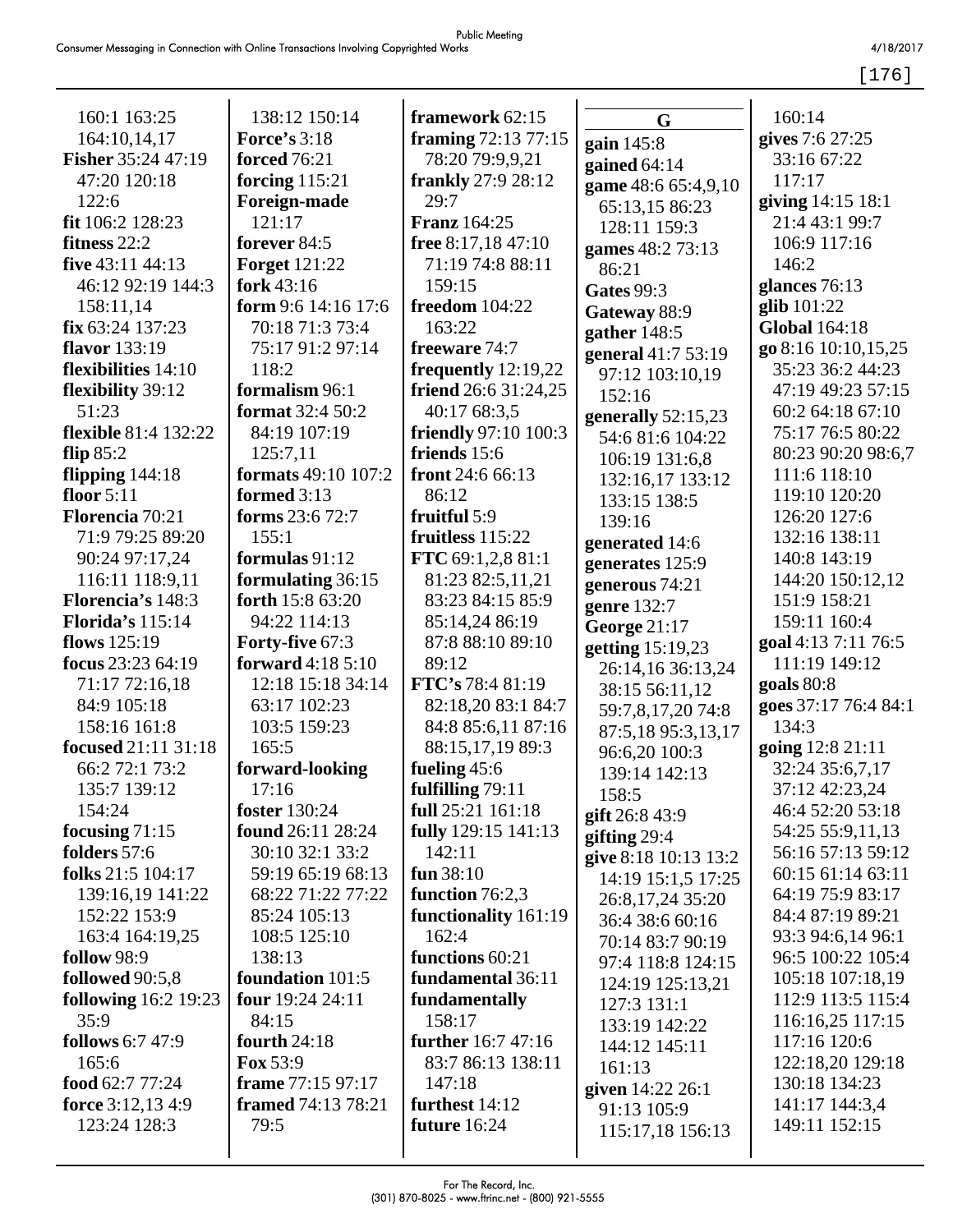$[177]$ 

| 154:18 156:20            | 102:12 108:11         | happen 21:23 28:5      | 143:7 149:22,22           | holding 39:25           |
|--------------------------|-----------------------|------------------------|---------------------------|-------------------------|
| 157:4,4,7,10             | 115:5 142:4 146:5     | 66:21,23,24            | 150:2 151:13,15           | <b>home</b> 17:20 47:22 |
| 158:13 159:2             | 159:20 164:16         | 147:21 150:21          | 151:16 152:22             | 48:1,4,15,16,19         |
| 160:3 161:10,12          | greater 4:14 41:24    | happened $143:25$      | 158:1                     | 58:11,11                |
| 162:4                    | 81:13 102:14          | happening 34:16        | hearing $4:20,21$         | homogenous 107:7        |
| gold 79:17               | 144:16 163:25         | 44:25 137:20           | 101:18 126:4              | honest 29:19 30:19      |
| <b>Gomulkiewicz 96:7</b> | greatly $118:16$      | 138:5                  | 132:24 164:14             | honestly $147:16$       |
| 96:7 115:23              | green 3:19,23         | happens $27:16,17$     | held 3:25 98:4            | 148:16                  |
| good 3:2,4 4:17 27:8     | Greg 35:23 41:5,7     | 28:25 56:5 75:23       | 161:22                    | Hoofnagle 21:8          |
| 28:19 29:2 32:10         | 47:17 49:21 59:14     | 77:11 158:12           | hell 121:14               | hook 105:15             |
| 32:22 39:19 40:16        | 59:23 152:23          | happily 137:2          | Hello 36:6 46:17          | hope 159:25 160:1       |
| 47:15,19 51:13,20        | Greg's 52:25          | happy 40:3 60:13       | 80:12 128:2 155:8         | hopeful 34:14           |
| 67:13,13 68:21           | grill 59:6            | 93:5 161:1 165:7       | help 7:12 17:4 18:10      | hopefully 18:10         |
| 90:4 93:10 94:13         | gross 115:13          | harbor 39:17           | 37:2 72:15 132:6          | 20:5 59:24 84:18        |
| 97:12 101:2,2            | group 36:8 98:19      | hard 7:18,20 9:6,13    | 138:1 140:1,7             | 151:12                  |
| 130:17 137:25            | 131:16 145:20         | 11:20 12:4 14:16       | 142:18 143:5              | hosting $52:11$         |
| goods 11:12 19:18        | groups $89:14$        | 15:18 28:20 31:6       | 159:22                    | hot 70:13               |
| 26:12,18 40:14           | grow 101:6            | 35:3,16 53:16          | helpful 76:20 77:8        | hotel 81:12,14          |
| 54:19 104:2,5            | growing 44:20 45:1    | 54:19 61:17 97:7       | 82:21 152:13              | hours 115:12,15         |
| 108:3,18,23 109:7        | grown 48:24 49:1      | 103:14 117:14          | helping $16:16$           | 119:17 152:19           |
| 143:16 144:8             | 73:8                  | 125:16,23 126:18       | 102:22 151:5              | <b>house</b> 49:23      |
| 146:4 147:9 159:8        | growth 3:16 49:2      | 131:13 144:10,21       | helps 80:7                | households 73:12        |
| 161:9                    | 101:1,5,14            | 145:16,17,18,23        | <b>Herbert</b> 164:20     | huge 27:22 91:5         |
| Google 9:10 17:20        | guess 29:20 41:14     | hard-and-27:5          | here's 30:11 31:25        | 120:11 146:1            |
| 46:17                    | 80:13 102:10          | harder 24:7            | 66:17 109:25              | 155:17                  |
| gosh 141:9 149:23        | 103:17 111:20         | hardware 37:23         | 124:3 131:7               | human $58:13$           |
| 150:3                    | 121:2 154:25          | harm 101:12 111:21     | hesitate 60:2             | human-beingness         |
| gotten 59:21 95:7        | 155:9 163:18          | 111:24 112:1           | <b>Hewlett-Packard</b>    | 58:16                   |
| govern 7:15 25:3         | guests $81:14$        | 113:19,22 121:9        | 87:20                     | hundred 114:6           |
| 80:9,17                  | guidance 83:7 88:17   | harmful 82:13          | hey $121:20$              | hundreds 53:7,17        |
| government 101:13        | guide 81:20 102:25    | hasn't $35:12$         | Hi 62:2 71:12 90:25       | 151:17                  |
| 102:9,18 103:11          | 103:1                 | <b>hate</b> 47:12      | 100:12 153:15             | hurt 145:17             |
| 103:22 108:4             | guidelines $17:11,13$ | haven't $53:17$        | high $26:13,1962:25$      | hurts $145:16$          |
| 139:25 140:3             | 84:8                  | 103:17 114:5           | 143:4 160:24              | hygiene 77:22           |
| 150:9,15 153:1           | guideposts 132:3      | he's $19:3,5,7$        | higher 25:8 160:18        | hyperlink 76:23         |
| government's 151:1       | 135:12                | <b>head</b> 145:15     | highest $91:2492:1$       | hyperlinks 76:20        |
| governments 17:10        | guys 149:13           | hear $5:3$ 20:1 $85:1$ | highly 73:9,15 74:4       | hypotheses 68:19        |
| governs 11:14            |                       | 96:16 97:5 134:10      | 77:17                     |                         |
| grade $77:21$            | $\mathbf H$           | 142:16 149:20          | hinges $94:18$            | I                       |
| grading 30:10            | hadn't 139:20         | 165:7                  | history 103:20            | I'd 35:3 71:17 72:2     |
| granted 18:20            | <b>Hair</b> 109:2     | heard $4:6$ 15:7 16:1  | 114:11 140:8              | 74:24 100:20            |
| graphic 39:4             | half 48:20 68:8,9     | 16:21 35:8,21 36:5     | hit 56:12 59:18           | 111:12 128:2            |
| graphics 54:10           | 128:6                 | 52:12,12 60:22         | 60:11 114:14,16           | 139:23 141:19           |
| Grassley 130:2           | half-hour 139:18      | 81:25 103:17           | 123:15 145:15             | 143:12 164:17           |
| gratification 43:11      | hand 20:4 117:12      | 108:12 124:20          | hitting 56:4              | I'll 25:10 38:9 45:2    |
| gravitas 98:2            | 146:16                | 129:22 132:20,23       | hold 39:21 100:18         | 47:1,14,14 49:5         |
| great 29:11 37:11,22     | handle 136:12 157:7   | 133:7 134:13,15        | <b>holder</b> 45:12 152:4 | 58:7 60:13 70:19        |
| 38:1 51:16 89:18         | <b>hands</b> 106:12   | 134:16 140:18          | holders $151:19$          | 71:14,20 72:6,8,16      |
| 100:13 101:14            | 116:23 157:8          | 141:4,16 142:8         | 152:8                     | 72:18 90:24 98:11       |
|                          |                       |                        |                           |                         |
|                          |                       |                        |                           |                         |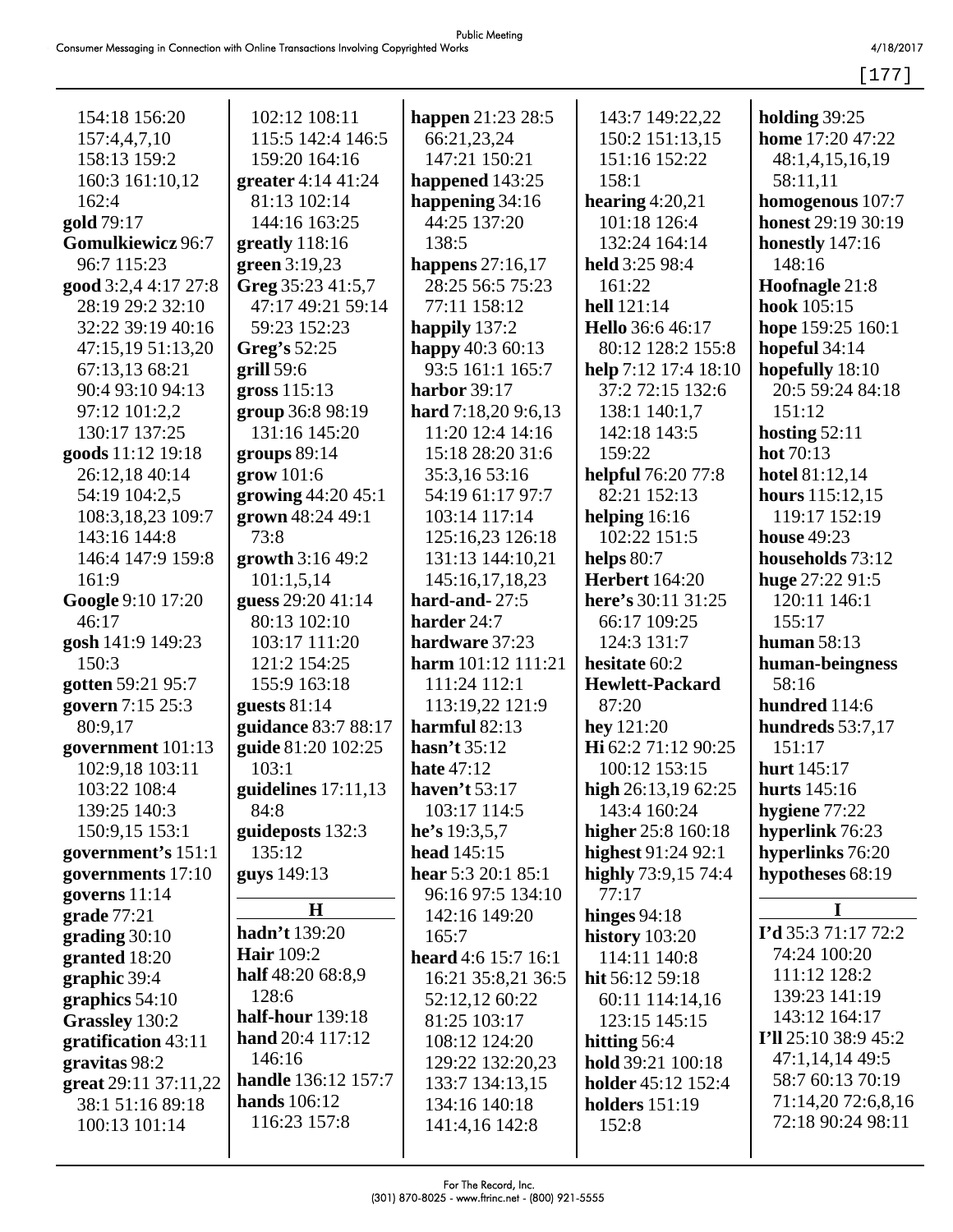4/18/2017

[178]

| 99:13 124:15               | <b>ignore</b> 121:25      | improvement 25:22          | 98:15 100:20,23             | 37:14 42:3,9 56:23          |
|----------------------------|---------------------------|----------------------------|-----------------------------|-----------------------------|
| 145:20 150:20              | illegally 34:11           | improving 6:20             | 100:23 101:14               | instant $43:11$             |
| 161:15 163:3               | <b>illustrate</b> 22:1    | 142:25 148:15              | 106:14,16 107:5             | instilling $4:13$           |
| $\Gamma$ m 3:5 8:17 18:18  | <b>illustrates</b> 139:9  | impulse-purchase           | 150:18 159:4                | instincts 40:12             |
| 34:13 35:17 36:6,9         | <b>imagine</b> 13:8 21:15 | 160:17                     | industry's 14:6             | institutional/indu          |
| 36:9,18 37:1 40:3          | 63:21 68:2 119:4          | in-person 90:9             | inevitably 12:8             | 135:5                       |
| 41:7 53:18 56:16           | 119:22 159:9              | inability 144:17           | inferior $22:19$            | institutions 80:4           |
| 56:17 58:12,12,16          | immediate 49:22           | inaccessible 144:8         | influence 44:14             | instructional 96:23         |
| 59:4 60:5,17 61:14         | immediately 43:12         | incident 21:16             | 83:11                       | instrumental 164:21         |
| 62:3 63:11 64:19           | impact 68:24              | incidental 135:15          | inform $95:17$              | 165:2                       |
| 77:3 80:12,18 89:2         | impacted 130:4            | incidents 21:25            | information 4:10            | insubstantial 26:18         |
| 89:17 91:4 93:4,10         | impacting $3:14$          | include 17:2 46:1,6        | 11:8 17:25 18:3             | integrated 131:25           |
| 93:11 96:14,18             | impatient 161:3           | 73:5 100:21                | 22:16,21 23:8               | intellectual 36:19          |
| 100:13,14 101:15           | implementing 93:4         | includes 77:2              | 25:21 39:23,24,25           | 73:6 80:3 114:11            |
| 101:21 103:10,10           | implicated 137:4          | including $4:1,11$         | 46:2 62:11 64:11            | 164:19                      |
| 103:13 105:3               | implicating $9:22,23$     | 41:10 62:12 65:12          | 64:13 67:23 68:16           | <b>intend</b> 162:5         |
| 118:7,25 121:3,5           | implications 163:10       | 73:13 84:2 102:17          | 70:5 73:23 77:3,4           | intentionally 114:20        |
| 121:24 123:16,17           | implied 95:1              | 163:6                      | 78:15 79:6 82:17            | interact 26:2 35:14         |
| 126:21 127:5               | implying $157:24$         | income 23:18               | 84:6,20 87:11 91:6          | 95:11                       |
| 129:15 139:3,4             | impolitely 145:14         | inconsistent 158:6         | 92:11 93:12 97:1            | interest 18:7 69:2          |
| 145:13 146:7               | import 84:9               | <b>increase</b> 33:10 47:4 | 100:3,5,7 111:19            | 99:2 111:3 132:14           |
| 149:11 151:10,14           | importance 95:5           | 143:10 144:19              | 111:21 115:21               | 134:21 146:9                |
| 151:14 152:6,6,9           | 149:7 156:10              | increased 75:4,24          | 140:24 148:5                | <b>interested</b> 31:9 91:4 |
| 152:15 155:20,21           | important $5:1$ 8:2,2     | 76:6 79:15                 | 151:12                      | 134:8 148:24                |
| 156:6,8,19 157:24          | 11:9 22:13 39:6,8         | increases 33:11            | <b>Informative 2:10</b>     | 150:8 151:5 153:6           |
| 158:15 159:2,14            | 39:10 42:17 44:4          | increasing $45:672:5$      | 62:1                        | interesting $27:17$         |
| 161:12                     | 44:13 45:3 46:1,6         | increasingly 146:22        | informed 64:16              | 30:15 32:1 41:17            |
| I've 16:24 19:8 22:7       | 51:2 53:5 64:6            | incredible 7:9             | 72:23                       | 74:12 77:14,20              |
| 41:6 45:5 47:21            | 69:10 89:16 90:11         | incredibly 82:21           | infringement                | 78:19 87:7 92:14            |
| 53:21 63:6,20              | 90:20 91:15,16,22         | incur 88:13                | 121:13 164:3                | 98:23 99:4 105:23           |
| 70:10 71:14,15,21          | 92:5 93:15 99:20          | independent 45:14          | infringing 93:20            | 116:19 119:12,20            |
| 96:13 151:24               | 100:11 116:2              | indicate 12:13             | 94:20                       | 125:3 126:9                 |
| 159:25                     | 117:20 132:18,22          | 144:23                     | inherent 87:12              | 133:11 134:4,7              |
| Ian $92:8$                 | 133:5 137:5 142:8         | indicates 43:5             | initial $90:19$             | 137:7 153:24                |
| icon $66:3,4,12,15,16$     | 142:15,18 151:20          | indication 76:17           | initiatives 78:2            | 155:10 156:1                |
| 66:22,25 67:15,16          | 157:15 158:24             | indicators 157:19          | 79:23                       | 160:13                      |
| idea $39:751:20$           | <b>importantly</b> 79:22  | individual 63:21           | <b>injury</b> 81:8 82:11,14 | <b>Interestingly</b> 29:16  |
| 60:20,22 69:20             | impose 122:4 140:3        | 82:6                       | innovation 3:20             | interests 70:25             |
| 97:1 136:10 143:9          | imposed 18:15             | individual's 57:24         | innovative 130:25           | 80:19 81:14 89:7            |
| 149:12 154:24              | 109:16                    | individually 53:8          | input $5:10$                | interface 28:12             |
| idea/expression            | impossible 121:7          | 147:13 154:15              | insight $18:10$             | <b>interfaces</b> 150:14,15 |
| 132:10                     | impression $82:1,4$       | individuals $41:12,23$     | insights $96:12$            | <b>International 3:6</b>    |
| <b>ideal</b> 113:6         | impressions 82:10         | 126:17 146:12              | 116:22                      | <b>internet</b> 3:11,16     |
| <b>ideally</b> 76:4 102:13 | improve 19:21             | industries 14:14           | Instagram 160:10            | 10:3 54:23 56:23            |
| <b>ideas</b> 37:11 125:19  | 28:16,23 99:12            | 96:24 99:11                | install 86:14               | 66:7 80:3 82:23             |
| 165:6                      | 140:1 146:20              | 126:24,25                  | installment 3:10            | 88:1,11 100:7               |
| <b>identical</b> 68:10     | 150:7 151:4 163:9         | <b>industry</b> 14:13 18:6 | instance 87:21              | 117:7 123:23                |
| identified 147:15          | 164:7                     | 47:9 48:6,8 52:9           | 155:13                      | 124:13 128:3                |
| 153:19 161:16,17           | improved 79:20            | 54:20 90:17 96:21          | instances 32:19             | 138:12 141:10               |
|                            |                           |                            |                             |                             |
|                            |                           |                            |                             |                             |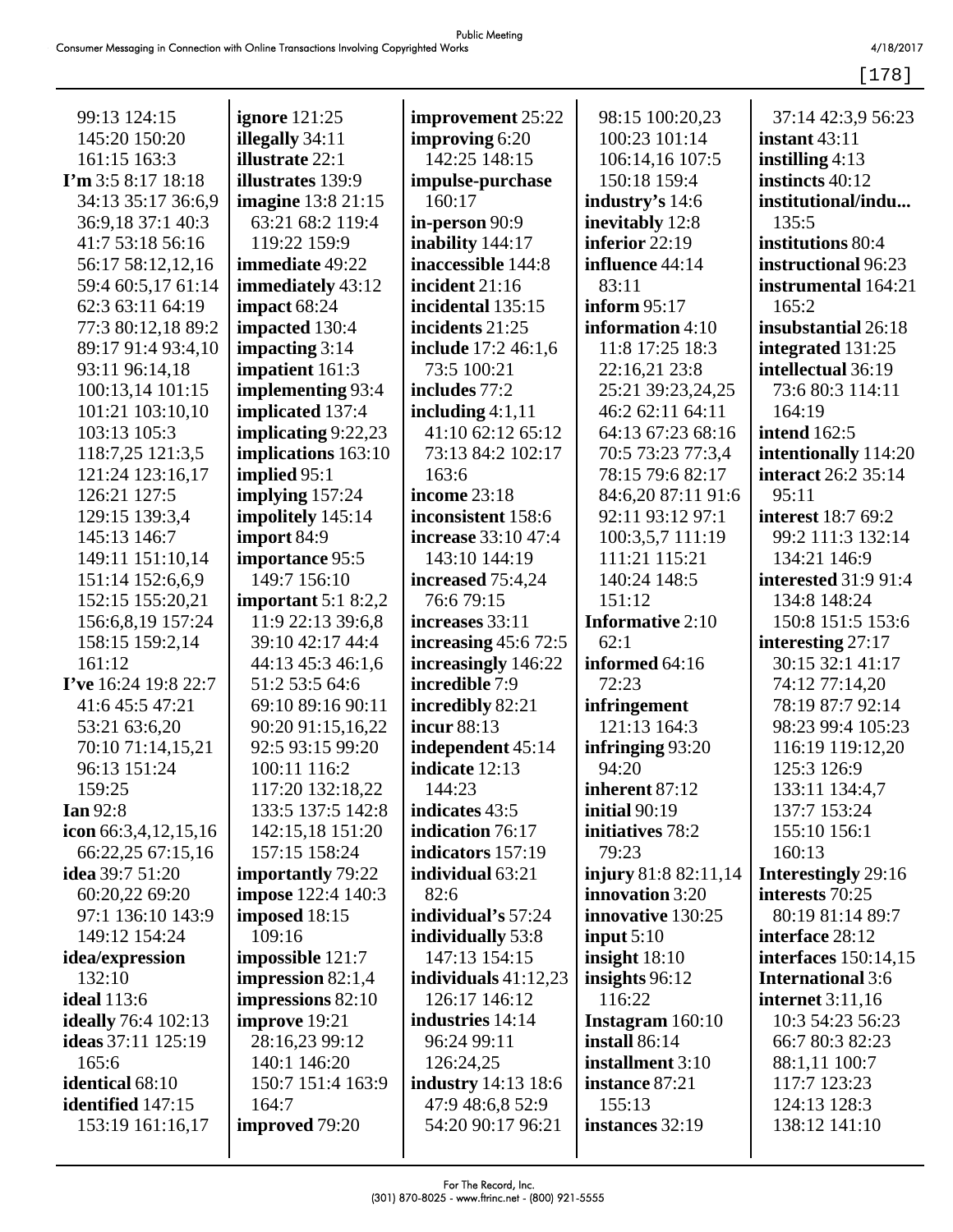[179]

| 157:17 163:10              | 142:15,16 150:10         | 131:13 132:20               | 41:3 50:6 51:2           | 37:15,16 38:16,25  |
|----------------------------|--------------------------|-----------------------------|--------------------------|--------------------|
| interoperability           | 156:11 157:8             | 134:7 138:7                 | 149:13 163:14,15         | 39:3,14,21 40:24   |
| 134:14 136:5,13            | 161:6 164:15             | 139:11 140:16               | keeps $51:17$            | 41:16 45:24 49:12  |
| 136:18                     | <b>issued</b> 6:18 37:22 | 141:16,23 144:9             | key 25:14,15 37:3        | 50:5,7 51:14 53:22 |
| interpreted 81:5           | 86:18                    | 145:10,11,13                | 41:11 69:8,14            | 53:22 55:12 56:14  |
| interrelated 93:13         | issues $3:14,18,22$      | 147:25 148:12,13            | 78:17 82:14              | 56:22 57:18,20     |
| interrupt $121:3$          | 6:15,17 13:6 16:12       | 149:21,21,23                | 105:12,12 122:7          | 58:4,6,13,25 59:1  |
| interrupted 65:9           | 17:8 39:3 40:9,10        | 150:3 154:2,19              | kind 11:22 16:7          | 59:2,4,5,9,13,15   |
| intervention 28:9          | 41:3 81:21 82:24         | 156:10,22,23                | 21:11 25:14 27:3         | 59:16,18,19,23,24  |
| introduce 18:24            | 83:9 84:24 85:6          | 157:3,4,6,9,10              | 28:1 30:20 31:7          | 60:11,25 63:13     |
| 35:17 62:16 90:18          | 106:15 111:15            | 158:13,18,22,24             | 34:15 38:25 39:12        | 66:8 70:12 71:19   |
| 100:9 118:23               | 129:14 130:21            | 161:7                       | 41:16 45:5,21            | 71:25 74:8,25      |
| 143:19 151:9               | 131:10 132:14            | <b>item</b> $2:336:20$      | 46:21 57:3,8 59:14       | 75:12,19 79:3 81:5 |
| introduced 30:14           | 133:10 136:6,8,10        | <b>iTunes</b> 9:9 53:7 58:8 | 60:20 61:7 85:23         | 82:9,21 83:11,19   |
| introductory 45:24         | 136:12,19 137:17         | 119:10 151:25               | 89:9 98:19 107:8         | 83:23 84:3,13,18   |
| 46:13                      | 137:18 139:10            | 156:25                      | 107:16 108:17            | 85:3,5,6,11,22     |
| intuitive 57:24            | 143:1 157:17             |                             | 119:20 125:11            | 87:2,6,24 88:5,14  |
| inventing 59:3             | 160:18,19                | ${\bf J}$                   | 126:16,22 128:15         | 88:18 89:5,6,8,13  |
| investigation 86:20        | it's 6:25 10:3,25        | jailbreaking 129:23         | 128:22 130:3             | 89:14,15,15 91:5   |
| <b>invite</b> 90:17 149:15 | 11:1,3,8,22 12:17        | <b>Jamie</b> 164:20         | 131:9,18,24 132:2        | 94:2 96:21 98:23   |
| <b>invited</b> 68:1 69:4   | 12:24 14:7,16            | January 19:14               | 132:15 133:5,16          | 100:21,22 101:1,8  |
| inviting 128:3             | 18:16 19:16,25           | job 3:16 51:13 99:7         | 133:17 134:11,14         | 101:21 102:2       |
| <b>involved</b> 21:6 48:10 | 23:3 24:14 27:24         | 139:3                       | 134:20,24 135:5,8        | 103:3 104:12,21    |
| 62:6 63:10 83:18           | 28:7 30:19 36:17         | jobs $100:25$ $101:2,7$     | 135:9,10,14,16,20        | 105:14 107:24      |
| 104:13 105:3               | 38:2,14 39:9,17,19       | <b>John</b> 35:22 41:2,15   | 136:6,19 137:9,12        | 111:14 112:10      |
| 115:15 131:11              | 41:18 45:2 46:11         | 45:20,25 52:12              | 137:13,17 138:7          | 116:10 117:10      |
| involves 122:2             | 46:12,18 50:25           | 97:22 98:5 121:3,5          | 138:10 139:14,18         | 118:10,21 119:14   |
| 146:10                     | 51:1,2 52:5 53:5         | 139:3 143:20                | 139:20,23 140:1          | 119:15,19,23       |
| involving $1:96:23$        | 53:16 54:6 57:3,12       | 146:5,8 155:6,8             | 141:1,6,19,20            | 120:5,7,8,12       |
| 13:23 15:24 16:13          | 57:17,20 58:1,2,24       | 158:1 164:2,13              | 142:6,24 143:12          | 121:15 122:18      |
| 42:5 52:4                  | 59:5 60:2 63:25,25       | join 35:7 139:7             | 143:14,16 146:10         | 123:15,21 130:8    |
| <b>IP-related</b> $114:10$ | 64:5,6 66:4,4            | <b>Jonathan</b> 118:18,25   | 147:15 148:10,18         | 130:17 132:25      |
| <b>iPad</b> 11:3           | 67:13 69:10,15           | 123:2,5 155:7               | 148:19,25 152:12         | 133:1,13 135:13    |
| <b>iPhone</b> 58:10,10     | 70:11 74:4 75:2,21       | 156:7,8                     | 152:16 153:3,7           | 135:17 136:15      |
| <b>IPTF</b> 147:14 163:4   | 76:9,9,11 77:1           | jot $41:15$                 | 155:3 157:14             | 138:6,8 139:5,13   |
| ironically 106:5           | 80:20 81:20 87:7         | journal 149:4               | 158:5,16                 | 139:14,19,19,22    |
| $\sin$ 't 7:5 8:21 13:5    | 89:1 93:14 94:11         | journalists 99:21           | <b>Kindle</b> 11:3 152:5 | 140:2,2,4,8,13,18  |
| 18:2,21 21:23 22:6         | 94:14 95:7 96:2,21       | 116:4                       | kinds 13:1 14:18         | 140:19 141:3,9,13  |
| 39:19 49:19,19             | 96:22 98:12,18,19        | jump 152:14 153:12          | 15:5 38:13,18,23         | 142:10,10,11,14    |
| 106:9,10 120:3             | 100:22 101:1,5           | 155:6 156:6                 | 60:24 75:1 83:20         | 143:4,7,14 146:15  |
| 146:14 154:18              | 102:3,4,19 104:9         | <b>Justice</b> 107:25       | 108:6 110:24             | 146:19 147:6,18    |
| <b>issue</b> 4:1,17 10:11  | 105:7,17 109:2           | 109:25 110:12               | 126:10 154:9             | 147:22,23 148:3,8  |
| 12:15 13:5 40:5            | 113:21,23 114:25         | justification 147:16        | 157:18                   | 148:9,11,16,17,21  |
| 44:5,15 49:4 60:7          | 115:1,2,4 116:5,19       | justified 146:11            | knew 31:12               | 149:16,22 150:2,6  |
| 82:7,14,22 87:15           | 117:8 119:8              | 147:2                       | know $3:5,24$ 16:15      | 150:9,13 151:7     |
| 89:9 100:19                | 120:23 121:13            | justify $147:10$            | 27:5 28:18,21 29:6       | 152:22,23,25       |
| 104:17 105:5               | 122:1 123:5,8            | justifying 149:8            | 30:17,18 31:24           | 153:2,3,4,6,9,16   |
| 106:13 108:9,23            | 126:21 128:6,21          |                             | 33:14 36:3,8,9,13        | 153:25 154:1,2,8   |
| 133:17 136:4,7             | 129:5,21 130:12          | $\mathbf K$                 | 36:15,19 37:3,10         | 154:17,19,24,25    |
|                            |                          | keep 21:15 26:20            |                          |                    |
|                            |                          |                             |                          |                    |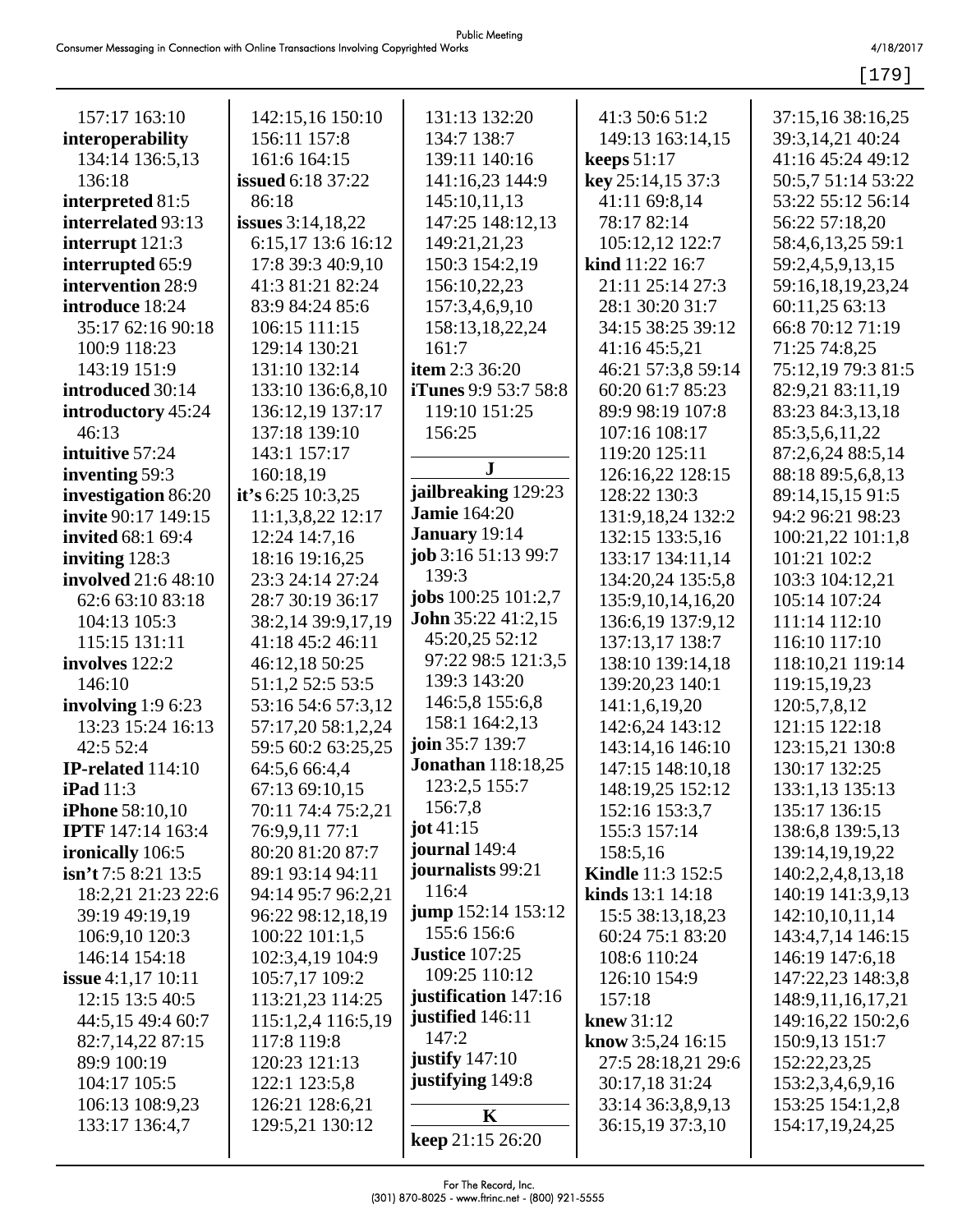# 4/18/2017

[180]

| 155:2,6,10,11,13<br>155:18,20,23<br>156:11,15,19,21<br>156:21,22,24<br>157:2,3,8 158:15<br>158:20 159:3,10<br>159:11,11,19,21<br>159:24 161:25<br>165:5<br>Knowledge 35:23<br>36:7 155:9<br>knowledgeable 13:9<br>known 60:1 66:4<br>68:20 86:6 96:14<br>99:11<br>knows 36:18 50:11<br>50:12 95:2 103:13<br><b>Krause</b> 134:21<br>135:9,18 | 70:22,23,23 71:1<br>72:22 80:3,15,21<br>81:1 89:9 92:7,9<br>93:11 94:23 96:8<br>97:7 104:20<br>105:13 106:4<br>108:10 110:2,6,7<br>110:15,17,22<br>114:5 116:21<br>125:8 130:13<br>132:5 133:4,4,5,10<br>134:8 136:1,1,2,15<br>136:17,22 146:12<br>149:3 151:11<br>159:14<br>lawfully 8:14 55:5<br>145:13<br>laws 11:9 80:17<br>88:20 89:12<br>130:24 | legal 27:24 38:10<br>39:16 40:6,21<br>54:23 57:23 59:1<br>62:15 77:17 78:21<br>80:6,9 91:8 115:17<br>144:9 145:10,11<br>155:20 157:20<br>legalistic 79:5,7 98:1<br>legalisting 79:6<br>legally 39:2 79:16<br>legible $85:4$<br>legislative 131:3,16<br>136:25 137:23<br>legitimate 44:25<br>47:3,8 130:25<br>148:12<br><b>Lemley</b> 116:20<br>lend 8:18 26:6,7,16<br>26:23 31:23,25<br>32:11 34:1 40:17 | 12:9 22:7 24:13,15<br>24:18,20 25:3<br>26:15 27:17,21<br>28:6 30:13,15,20<br>51:6 58:19 71:17<br>74:25 75:14 86:24<br>90:14,22 93:18<br>95:1,22 96:15 97:2<br>97:11,12,13,14<br>99:25 101:23<br>102:1 104:17<br>115:1 116:15<br>117:2 122:16<br>123:17 124:11<br>128:12,13 133:23<br>134:22,23,23,24<br>134:24 140:21<br>144:24,25 151:1<br>151:25 152:2,4,5,6<br>156:17 158:2,3 | 77:18<br>liking $45:25$<br>limitation 8:2 136:9<br>limitations 50:4<br>86:12 87:12<br>130:12 132:9<br>136:24 138:1<br><b>limited</b> 8:23 41:17<br>41:18 85:17 94:12<br>129:20 131:10<br>133:23 138:3<br>152:24 161:7<br>limits 51:3 93:18<br>94:21 143:6<br>Linda 164:24 165:2<br>line 36:2 43:8 66:12<br>66:15,16,17,25<br>67:9 77:4 103:14<br>lines 28:22 67:8<br>134:20 |
|----------------------------------------------------------------------------------------------------------------------------------------------------------------------------------------------------------------------------------------------------------------------------------------------------------------------------------------------|-------------------------------------------------------------------------------------------------------------------------------------------------------------------------------------------------------------------------------------------------------------------------------------------------------------------------------------------------------|----------------------------------------------------------------------------------------------------------------------------------------------------------------------------------------------------------------------------------------------------------------------------------------------------------------------------------------------------------------------------------------------------------|----------------------------------------------------------------------------------------------------------------------------------------------------------------------------------------------------------------------------------------------------------------------------------------------------------------------------------------------------------------------------------|-----------------------------------------------------------------------------------------------------------------------------------------------------------------------------------------------------------------------------------------------------------------------------------------------------------------------------------------------------------------------------|
| L<br>L.A.77:24                                                                                                                                                                                                                                                                                                                               | lawyer 39:7 58:16                                                                                                                                                                                                                                                                                                                                     | 126:13 145:11                                                                                                                                                                                                                                                                                                                                                                                            | 161:18                                                                                                                                                                                                                                                                                                                                                                           | link 12:12 25:3,5,6,7                                                                                                                                                                                                                                                                                                                                                       |
| lab 63:10 68:2 72:21                                                                                                                                                                                                                                                                                                                         | 96:11 150:15<br>lawyers 39:5 97:3,6                                                                                                                                                                                                                                                                                                                   | lending $8:529:4$<br>31:19 32:12                                                                                                                                                                                                                                                                                                                                                                         | license-based 17:2<br>licenses 87:16 93:17                                                                                                                                                                                                                                                                                                                                       | 84:20 116:13<br>list $66:17$                                                                                                                                                                                                                                                                                                                                                |
| labeling $140:23$                                                                                                                                                                                                                                                                                                                            | 97:15 98:8,12,18                                                                                                                                                                                                                                                                                                                                      | 117:15 126:17,18                                                                                                                                                                                                                                                                                                                                                                                         | 96:13 97:4,7,9,18                                                                                                                                                                                                                                                                                                                                                                | <b>listen</b> 12:6 58:11                                                                                                                                                                                                                                                                                                                                                    |
| labels 45:15 69:5,5,5                                                                                                                                                                                                                                                                                                                        | 98:20                                                                                                                                                                                                                                                                                                                                                 | lends $41:21\,42:22$                                                                                                                                                                                                                                                                                                                                                                                     | 97:24 98:14 99:8                                                                                                                                                                                                                                                                                                                                                                 | 64:1 69:24                                                                                                                                                                                                                                                                                                                                                                  |
| labor 115:12,15                                                                                                                                                                                                                                                                                                                              | lay 139:23                                                                                                                                                                                                                                                                                                                                            | 117:17                                                                                                                                                                                                                                                                                                                                                                                                   | 99:15,16,25 100:2                                                                                                                                                                                                                                                                                                                                                                | listener 84:25                                                                                                                                                                                                                                                                                                                                                              |
| <b>Laboratory 62:20</b>                                                                                                                                                                                                                                                                                                                      | layer 120:13                                                                                                                                                                                                                                                                                                                                          | length $140:22$                                                                                                                                                                                                                                                                                                                                                                                          | 101:4 102:1,15                                                                                                                                                                                                                                                                                                                                                                   | listening 149:19                                                                                                                                                                                                                                                                                                                                                            |
| lack 42:18,21 105:6                                                                                                                                                                                                                                                                                                                          | layered 133:6                                                                                                                                                                                                                                                                                                                                         | lengthy 12:23 17:21                                                                                                                                                                                                                                                                                                                                                                                      | 105:7 114:6,24                                                                                                                                                                                                                                                                                                                                                                   | literacy 143:3                                                                                                                                                                                                                                                                                                                                                              |
| 105:7 115:17                                                                                                                                                                                                                                                                                                                                 | lead 41:23 42:10                                                                                                                                                                                                                                                                                                                                      | 97:12                                                                                                                                                                                                                                                                                                                                                                                                    | 115:25 116:24                                                                                                                                                                                                                                                                                                                                                                    | literally 60:16                                                                                                                                                                                                                                                                                                                                                             |
| 140:24 147:15                                                                                                                                                                                                                                                                                                                                | 45:4 112:16,18                                                                                                                                                                                                                                                                                                                                        | lens $27:3,4$                                                                                                                                                                                                                                                                                                                                                                                            | 117:24 135:3,5                                                                                                                                                                                                                                                                                                                                                                   | <b>literary</b> 125:7,12,14                                                                                                                                                                                                                                                                                                                                                 |
| 155:3                                                                                                                                                                                                                                                                                                                                        | 113:18                                                                                                                                                                                                                                                                                                                                                | lesser 22:19 94:4                                                                                                                                                                                                                                                                                                                                                                                        | 138:9 149:25                                                                                                                                                                                                                                                                                                                                                                     | 125:15,15,23                                                                                                                                                                                                                                                                                                                                                                |
| laid 114:9,22,24                                                                                                                                                                                                                                                                                                                             | leading $3:256:13$                                                                                                                                                                                                                                                                                                                                    | <b>lessons</b> 72:12 78:5                                                                                                                                                                                                                                                                                                                                                                                | 151:18,23 152:7,9                                                                                                                                                                                                                                                                                                                                                                | 144:25                                                                                                                                                                                                                                                                                                                                                                      |
| land $82:11$                                                                                                                                                                                                                                                                                                                                 | 7:10 111:22                                                                                                                                                                                                                                                                                                                                           | lest $123:20$                                                                                                                                                                                                                                                                                                                                                                                            | 163:23                                                                                                                                                                                                                                                                                                                                                                           | literature 25:8                                                                                                                                                                                                                                                                                                                                                             |
| language $23:12$                                                                                                                                                                                                                                                                                                                             | League 86:18                                                                                                                                                                                                                                                                                                                                          | let's 7:2 11:13 36:2                                                                                                                                                                                                                                                                                                                                                                                     | licensing $7:22$ 11:13                                                                                                                                                                                                                                                                                                                                                           | litigation 116:25                                                                                                                                                                                                                                                                                                                                                           |
| 24:17 25:12 81:4                                                                                                                                                                                                                                                                                                                             | <b>Leahy</b> 130:2                                                                                                                                                                                                                                                                                                                                    | 43:6 52:8 55:24                                                                                                                                                                                                                                                                                                                                                                                          | 45:10 49:11 51:9                                                                                                                                                                                                                                                                                                                                                                 | 117:1 122:2                                                                                                                                                                                                                                                                                                                                                                 |
| 109:14 122:7                                                                                                                                                                                                                                                                                                                                 | learn 13:21 54:3                                                                                                                                                                                                                                                                                                                                      | 98:24 102:5                                                                                                                                                                                                                                                                                                                                                                                              | 97:21 98:8 99:22                                                                                                                                                                                                                                                                                                                                                                 | little 6:19 15:17 28:3                                                                                                                                                                                                                                                                                                                                                      |
| laptop $144:12$                                                                                                                                                                                                                                                                                                                              | 78:3 117:21 118:6                                                                                                                                                                                                                                                                                                                                     | 115:25 116:10                                                                                                                                                                                                                                                                                                                                                                                            | 101:4 104:14,25                                                                                                                                                                                                                                                                                                                                                                  | 28:13 29:17 30:10                                                                                                                                                                                                                                                                                                                                                           |
| large 14:19 71:6                                                                                                                                                                                                                                                                                                                             | 148:4                                                                                                                                                                                                                                                                                                                                                 | 119:6                                                                                                                                                                                                                                                                                                                                                                                                    | 122:1 132:14,15                                                                                                                                                                                                                                                                                                                                                                  | 35:9,19 38:19 40:1                                                                                                                                                                                                                                                                                                                                                          |
| 72:24 73:14 84:17                                                                                                                                                                                                                                                                                                                            | learned 38:21 53:21                                                                                                                                                                                                                                                                                                                                   | <b>letter</b> 86:17 87:1,8                                                                                                                                                                                                                                                                                                                                                                               | 132:17,17 133:1                                                                                                                                                                                                                                                                                                                                                                  | 46:14 56:19 59:14                                                                                                                                                                                                                                                                                                                                                           |
| 124:4                                                                                                                                                                                                                                                                                                                                        | 64:11 72:12 78:5                                                                                                                                                                                                                                                                                                                                      | 130:1                                                                                                                                                                                                                                                                                                                                                                                                    | 135:10 137:4,6                                                                                                                                                                                                                                                                                                                                                                   | 62:14 65:4 72:3                                                                                                                                                                                                                                                                                                                                                             |
| largely $31:4$                                                                                                                                                                                                                                                                                                                               | 117:20                                                                                                                                                                                                                                                                                                                                                | level 4:7 44:17                                                                                                                                                                                                                                                                                                                                                                                          | 162:3                                                                                                                                                                                                                                                                                                                                                                            | 89:12 90:21                                                                                                                                                                                                                                                                                                                                                                 |
| larger 146:17 156:4                                                                                                                                                                                                                                                                                                                          | lease 8:5                                                                                                                                                                                                                                                                                                                                             | levels $13:24$                                                                                                                                                                                                                                                                                                                                                                                           | lie 108:21                                                                                                                                                                                                                                                                                                                                                                       | 100:10 103:14                                                                                                                                                                                                                                                                                                                                                               |
| <b>latest</b> 3:10 43:6                                                                                                                                                                                                                                                                                                                      | <b>leave</b> 26:7 46:7                                                                                                                                                                                                                                                                                                                                | leverages $61:3$                                                                                                                                                                                                                                                                                                                                                                                         | lied $55:13$                                                                                                                                                                                                                                                                                                                                                                     | 106:16 122:23                                                                                                                                                                                                                                                                                                                                                               |
| 54:22                                                                                                                                                                                                                                                                                                                                        | 49:23 62:25                                                                                                                                                                                                                                                                                                                                           | <b>liable</b> 39:25 98:4                                                                                                                                                                                                                                                                                                                                                                                 | <b>lieu</b> 115:17                                                                                                                                                                                                                                                                                                                                                               | 123:4 128:6                                                                                                                                                                                                                                                                                                                                                                 |
| law 4:2 6:15 7:21,24                                                                                                                                                                                                                                                                                                                         | 111:10                                                                                                                                                                                                                                                                                                                                                | 161:22                                                                                                                                                                                                                                                                                                                                                                                                   | <b>life</b> 116:1                                                                                                                                                                                                                                                                                                                                                                | 131:12 133:7,19                                                                                                                                                                                                                                                                                                                                                             |
| 9:3 18:16 19:1,2                                                                                                                                                                                                                                                                                                                             | leaving 26:25                                                                                                                                                                                                                                                                                                                                         | libraries $43:19,24$                                                                                                                                                                                                                                                                                                                                                                                     | light $129:24$                                                                                                                                                                                                                                                                                                                                                                   | 139:8 142:5,15                                                                                                                                                                                                                                                                                                                                                              |
| 19:15 21:10 27:5                                                                                                                                                                                                                                                                                                                             | led 3:17 10:14                                                                                                                                                                                                                                                                                                                                        | 124:4 149:6                                                                                                                                                                                                                                                                                                                                                                                              | lights $116:3$                                                                                                                                                                                                                                                                                                                                                                   | 143:7,8,8 146:2                                                                                                                                                                                                                                                                                                                                                             |
| 27:12 36:15,24                                                                                                                                                                                                                                                                                                                               | 140:12,17                                                                                                                                                                                                                                                                                                                                             | library $126:11,13$                                                                                                                                                                                                                                                                                                                                                                                      | <b>liked</b> 65:14                                                                                                                                                                                                                                                                                                                                                               | 149:10,18,20                                                                                                                                                                                                                                                                                                                                                                |
| 38:12 42:18,21                                                                                                                                                                                                                                                                                                                               | left $27:20$                                                                                                                                                                                                                                                                                                                                          | license 5:7 6:21 12:9                                                                                                                                                                                                                                                                                                                                                                                    | likelihood 34:4                                                                                                                                                                                                                                                                                                                                                                  | 150:6 156:1                                                                                                                                                                                                                                                                                                                                                                 |
|                                                                                                                                                                                                                                                                                                                                              |                                                                                                                                                                                                                                                                                                                                                       |                                                                                                                                                                                                                                                                                                                                                                                                          |                                                                                                                                                                                                                                                                                                                                                                                  |                                                                                                                                                                                                                                                                                                                                                                             |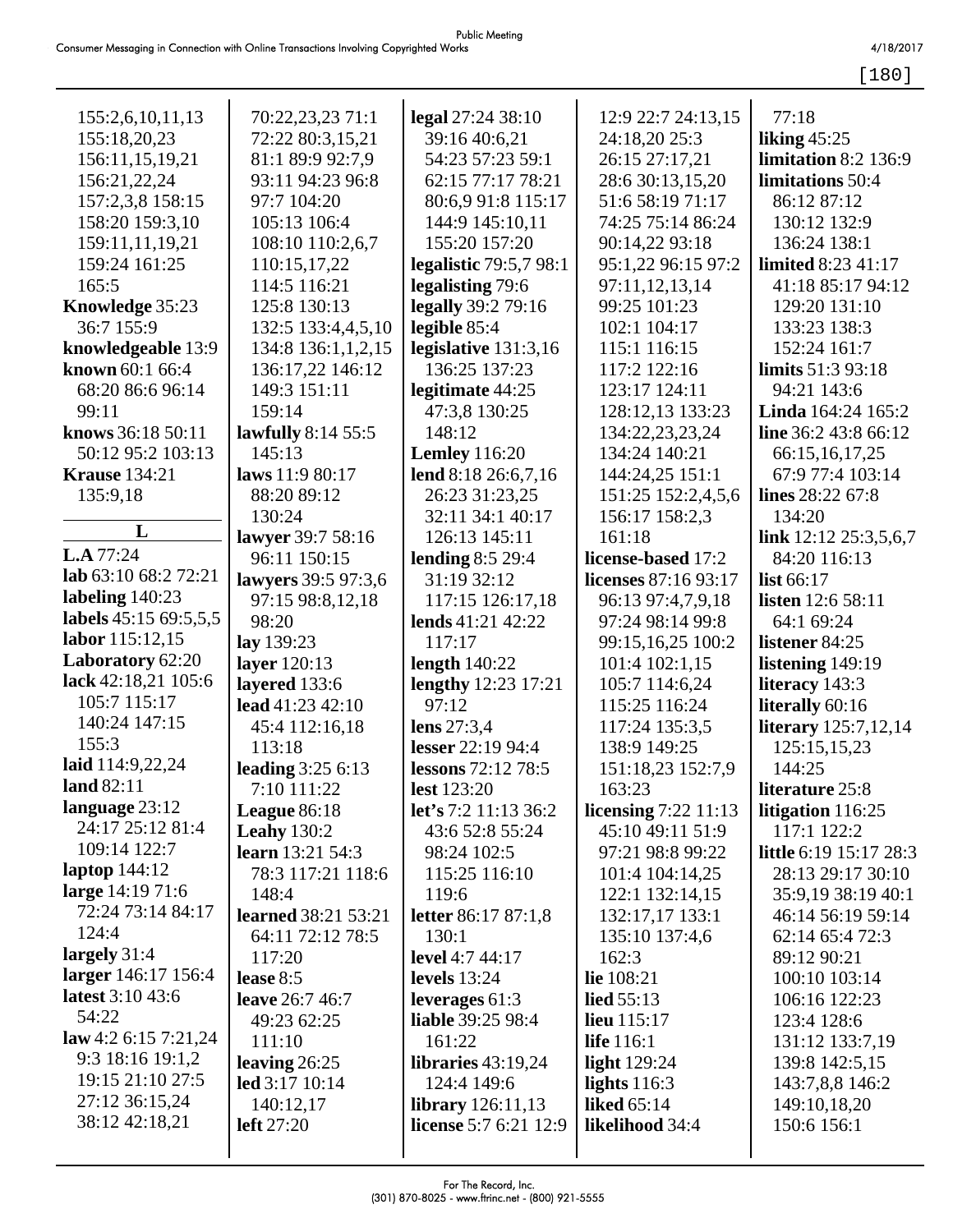| live $43:16$              | <b>Los</b> $140:10$       | 32:21 51:3                       | 71:11 90:25 111:9                        | 123:10 126:1                            |
|---------------------------|---------------------------|----------------------------------|------------------------------------------|-----------------------------------------|
| <b>lively</b> 20:3 90:4   | lose 37:18                | making 11:24 14:7                | 118:15                                   | 146:23 157:25                           |
| loaded 86:3               | $\log_{10} 94:12$         | 22:16,18,23 43:10                | <b>Martian 24:10</b>                     | meant 58:8 66:9                         |
| lobbyists 98:20           | lot 21:16 24:7 36:14      | 63:2 72:10,15                    | MaryBeth 145:15                          | measurable 34:12                        |
| local 43:15,21            | 40:6,11 41:6,14           | 84:10 98:14 100:2                | mass 115:19                              | measure 24:8 31:14                      |
| Lodge $80:1,12$           | 47:7 56:23 71:19          | 122:23 123:21                    | massive 27:19 43:19                      | 31:21 33:19 73:11                       |
| long 14:20 26:20          | 79:9 85:10 94:17          | management 86:21                 | 43:24 101:19                             | 73:25 94:8 113:11                       |
| 29:8 44:11 46:1           | 96:16 98:16,21            | 86:24 87:4 132:21                | Masters 62:21                            | 115:12                                  |
| 59:4 61:5 69:24           | 99:18 112:5               | mandate 131:8                    | material 25:19                           | measures 24:4                           |
| 73:7,20 74:1,19           | 116:17 117:13             | manner 79:5                      | 34:10 81:17,22,25                        | measuring $75:11$                       |
| 79:15 96:22               | 124:20 129:8,13           | mapping $126:22$                 | 83:11 84:7 86:3,25                       | 113:13                                  |
| 104:22 105:1,2            | 130:13,16 133:6           | maps 128:17                      | materiality 24:4,8                       | mechanical 130:10                       |
| 116:1 117:14              | 134:6,10 135:3,6          | <b>March 83:6</b>                | 31:10,22 33:19                           | 131:23                                  |
| 122:10 145:12             | 136:12,22 137:11          | <b>Marginally 30:23</b>          | materials 53:4                           | mechanically 94:7                       |
| long-term $4:13$          | 137:12,14,16              | Mark 35:24 47:18                 | 149:8                                    | mechanisms 93:16                        |
| 148:8                     | 138:9 142:9               | 47:20 52:7 59:14                 | <b>Matt</b> 153:14,15                    | 93:22                                   |
| longer 38:7 50:5          | 145:16 148:8              | 116:20 122:6                     | matter 31:11 75:16                       | media 19:18 23:5,10                     |
| 61:21                     | 153:16 154:5,11           | <b>Mark's</b> 52:25              | 78:17 79:9 83:2                          | 23:24 24:2 25:18                        |
| longitudinal 158:9        | 154:16 155:5              | 116:22 121:1                     | 106:1 111:5,11                           | 33:22 35:24 36:17                       |
| look $3:145:1041:25$      | 164:21                    | 122:6                            | 122:4                                    | 36:21 38:17 39:1                        |
| 42:24 45:15,18            | lot's 141:10              | markedly 31:1                    | <b>Mazey's</b> 121:16                    | 40:10 41:8 49:15                        |
| 60:15 72:20,22            | lots $29:1070:16$         | market 23:14 25:1                | mean 39:2 55:14                          | 80:5 83:2,3,4                           |
| 76:16 93:16               | 153:19                    | 52:6 72:22,25 73:2               | 58:24 59:4,11 82:8                       | 86:19,19 87:2                           |
| 116:19 119:19             | loud $70:2$               | 89:4 92:24 107:22                | 85:2 105:13                              | 88:21 89:5 160:7                        |
| 122:16 130:2              | love $23:2$               | 108:22 113:4,5,12                | 108:20,21,23                             | 161:7                                   |
| 132:3 133:17              | low 69:12 76:12           | 113:20 116:8,12                  | 113:22 118:3                             | median 33:10 74:18                      |
| 135:10 158:13             | 144:1                     | 138:15 143:15                    | 119:14 124:9                             | 76:12                                   |
| 165:5                     | <b>lower</b> 30:22        | 145:4 146:3 159:6                | 140:8 141:16,19                          | mediating 17:24                         |
| looked 5:5 12:15          | lowers $31:17,17$         | marketed 106:22                  | 142:23 143:18                            | medical 129:7                           |
| 63:15 64:2 66:3           | <b>lowest</b> 27:14 30:12 | marketplace 2:6                  | 146:7 147:16,22                          | medium $83:1$                           |
| 68:11 131:18,19           | loyal $44:19$             | 4:14,23 6:2 13:22                | 147:24 148:10                            | medium-100:16                           |
| 131:20 135:8,9,22         | LP 86:19                  | 14:8 17:1,5 22:17                | 150:12,19,22                             | meeting $1:11\,3:10$                    |
| 136:1,2 158:11            | Luis 62:2 164:25          | 22:20 23:10 24:5                 | 153:6,11 154:17                          | 6:7 16:6 18:14                          |
| <b>looking</b> 3:22 17:15 | 165:2                     | 32:23 33:16 34:1                 | 154:23 155:4,5,25                        | 62:4 69:4 140:17                        |
| 18:2 29:12 37:22          | lump 75:1                 | 34:17 37:6,9 45:1                | 156:15,25 157:15                         | 146:14 165:10                           |
| 57:5 64:20,25             | <b>lumped</b> 134:12      | 47:3,8 48:15,16,17               | 163:2,12,13                              | meeting's 16:9                          |
| 67:18 81:24 84:13         | M                         | 48:19 54:14 85:21                | meaning $44:1$ 49:8                      | meetings 6:14                           |
| 94:1,5 101:11             | machine 158:4             | 96:5 103:19,23                   | 52:17 59:1 67:16                         | 140:14,15,16                            |
| 119:10 135:12             | machines 21:14            | 108:4,16 124:22                  | 75:8,15 92:12                            | melds 80:19                             |
| 139:8 140:2               | mail $57:1,4$             | 125:1 141:11                     | meaningful $41:18$                       | members 35:14 48:9                      |
| 144:18 151:24             | mailbox $57:2$            | 146:13,14 147:3                  | 146:21                                   | 52:23 59:16 60:8                        |
| 160:11,23 163:5           | main 41:20 134:15         | 147:10 154:18,20                 | means 4:3 9:7,18                         | 101:6 102:20,22                         |
| 163:23 164:6              | maintain $135:19$         | 155:23                           | 11:15 12:7 33:22                         | 102:25 103:2                            |
| looks 12:18 19:16         | major 41:9 45:15,17       | marketplaces                     | 44:24 59:1 60:25                         | memo 58:17                              |
| 74:6                      | 46:15,16 48:5             | 103:24                           | 61:2 64:3 72:16                          | men 30:2                                |
| <b>Lorrie</b> 62:17,24    | 52:14,15 86:18            | <b>markets</b> 73:13,15<br>145:2 | 82:3 92:16 95:9                          | mention 89:11                           |
| 63:2 70:20 72:14          | 107:24                    | <b>Marotta-70:21</b>             | 104:14 112:5                             | 108:25 160:3                            |
| 77:9 89:20 115:5<br>148:2 | majority $14:632:2$       | <b>MAROTTA-WU</b>                | 119:9, 14, 14, 17, 19<br>119:21,22 120:1 | mentioned 6:7 21:8<br>46:21 59:23 69:22 |
|                           |                           |                                  |                                          |                                         |
|                           |                           |                                  |                                          |                                         |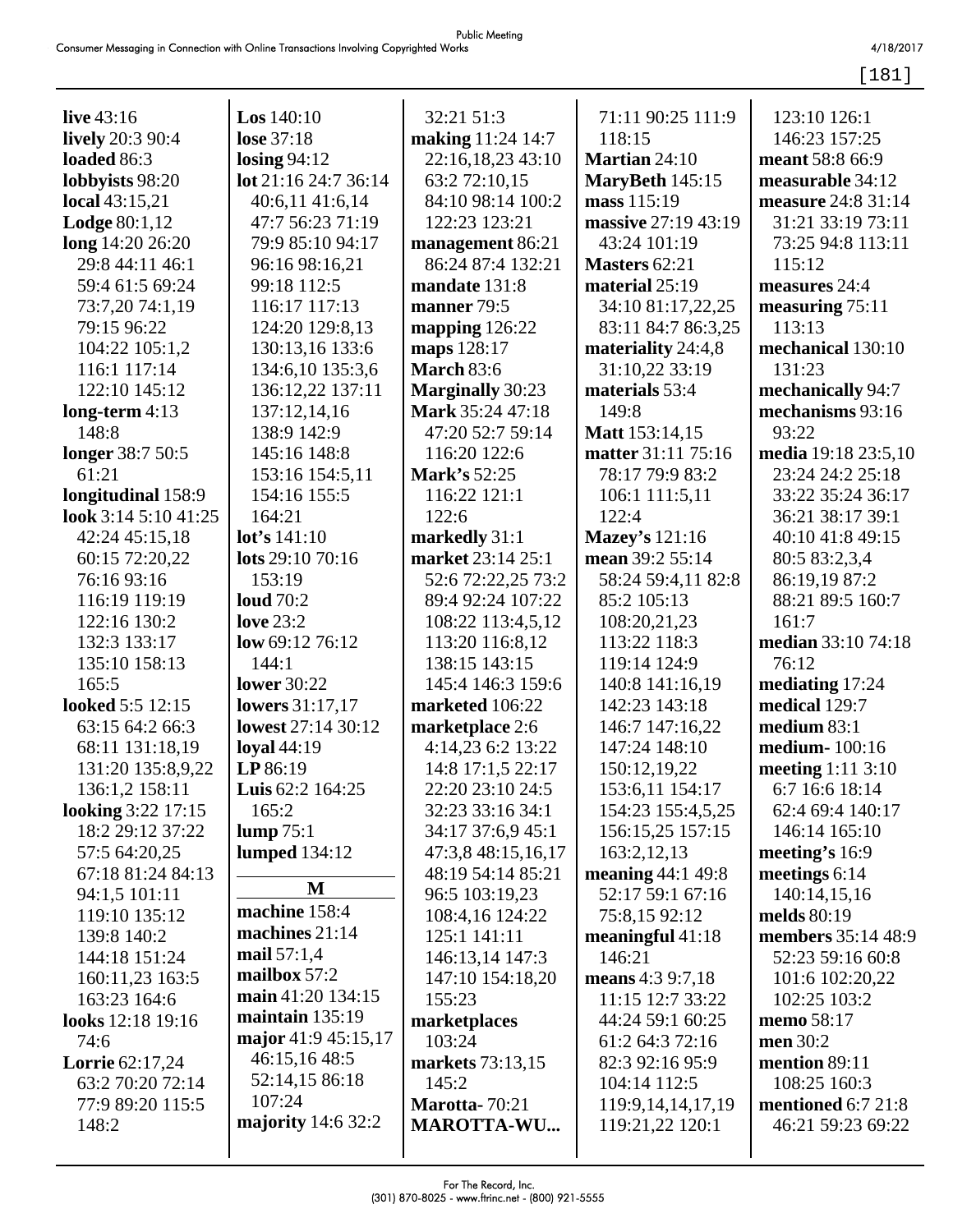[182]

| 97:23 99:10            | 150:22                    | 157:11 160:2            | N                    | negotiated 53:8          |
|------------------------|---------------------------|-------------------------|----------------------|--------------------------|
| 101:17 107:5           | minutes 6:25 28:13        | 161:11 163:2            | N2:1                 | 151:18 152:8             |
| 135:13 145:14          | 29:11 35:6 43:16          | 164:16                  | <b>Nadine 164:20</b> | negotiating 45:13        |
| 163:20                 | 45:24 56:15 57:23         | mortgage 69:5           | name 8:24 35:18      | negotiation 54:7         |
| mentioning 130:15      | 149:14                    | motion 14:13,24         | 41:7 62:2 77:3       | 151:1                    |
| 160:4                  | misleading 82:5,7,9       | 35:25 45:17 52:9        | 100:13               | negotiations 53:10       |
| menu 38:13,22          | 82:13                     | 52:14,14,15 53:5        | Napster 47:9         | 53:15                    |
| merchant 109:8,14      | misleads 25:16            | 106:16 123:1            | Nashville 140:10     | neither 28:11            |
| merchants 35:25        | 81:16                     | 130:19                  | nation's 103:13      | net 82:1,4               |
| 47:21,25 109:6,10      | misled 44:16              | motivated 64:10         |                      | <b>Netflix</b> 14:21     |
| 110:15                 | misperception             | motivates 44:4,7        | <b>native 85:12</b>  | network 7:8              |
| mergers 132:9          | 111:21,22 112:2           | motivation 71:25        | nature 4:11 11:19    | networks 91:20           |
| 136:11                 | misperceptions            | motivations 43:3        | 16:4 19:11 61:8      | never 15:2 24:7          |
| merit 102:12           | 25:19 31:10 42:13         | move 10:5 34:14         | 77:19 83:12          | 140:2,2                  |
| <b>Merriam-Webster</b> | misquote 59:24            | 35:15 46:3 47:2         | 107:12               | nevertheless 149:4       |
| 49:5                   | missed 148:14 150:6       | 96:1 104:4 159:23       | nearly 129:5         | new 11:25 14:10          |
| mess 101:13            | mistake 29:7              | moved 104:7 126:7       | necessarily 7:16     | 36:16 37:18 38:18        |
| message $51:11,20$     | misunderstand             | 143:15                  | 9:15 12:24 18:2      | 44:11 49:19 66:13        |
| 60:3 81:24 111:13      | 39:18                     | movement 128:16         | 99:9 114:23 115:3    | 70:13,22 77:25           |
| messages 22:12 57:3    | misunderstanding          | movie 8:9 11:21         | 123:10 142:20        | 88:21 97:12 99:24        |
| messaging $1:74:22$    | 101:20                    | 29:22,24,25 48:5        | 149:14 153:1         | 109:4,13,17              |
| 6:20 16:13 18:8,12     | <b>Mitchell</b> 121:1,5,5 | 49:12,13 50:4,7,8       | 154:10               | 144:21 146:2             |
| 52:3 62:6 81:23        | 143:20,20 161:15          | 53:2 56:7 144:5         | necessary $14:152:5$ | 154:22,22                |
| 83:20                  | MLB 86:19,20 87:2         | Movielink 49:17         | 85:8 157:6           | newer 44:2               |
| met 149:5              | <b>mobile</b> 160:25      | movies 23:15,25         | need 6:3 16:3,6,14   | newfangled 57:2          |
| metaphor 57:17         | mock-up 67:25             | 28:7 29:17,20 32:8      | 17:15,19,25 19:10    | <b>NGOs</b> 116:4        |
| 60:21 118:22           | model 14:15 15:4          | 34:4 41:10 50:25        | 22:22 38:7 39:12     | nice 121:1,2             |
| 119:3 123:6            | 38:4                      | 54:24 55:6,25           | 39:16 40:25 51:14    | nicely $46:11$           |
| metaphors 57:8         | models 7:22 11:17         | 119:11                  | 51:23 52:2 61:8      | night 123:22             |
| methods 132:22         | 11:18 14:12,17,25         | moving 145:24           | 63:14 74:3 75:22     | <b>Nissan</b> 157:3      |
| metric 32:14           | 17:3 23:5 63:16           | 158:5 164:11            | 84:16 92:3 93:2      | <b>Noble 10:24</b>       |
| Michael 63:20          | 130:25                    | MP3 32:12 142:1,19      | 98:12 104:9          | non-copyright-term       |
| Microsoft 87:21        | modem 88:2,3              | 142:21,21 152:5         | 111:14,23 112:14     | 144:22                   |
| 98:25 128:25           | modifications 40:19       | MP3s 27:14 28:7         | 113:9, 17, 17, 23    | non-real-world           |
| middle 48:21 65:6,9    | <b>moment</b> 21:3 52:21  | 29:15                   | 116:7 119:21         | 156:3                    |
| mild $32:2$            | 54:22 55:25               | <b>MPAA 60:8</b>        | 120:13 136:1,25      | nonfiction 106:18        |
| mildly $17:24$         | 152:17,20                 | <b>MSIT 62:21</b>       | 137:22 138:11,15     | nongovernment            |
| millions $55:12,15$    | moments 160:17            | <b>multi-4:18 102:7</b> | 142:12 143:15        | 100:1                    |
| 58:22 146:1            | money 12:5 14:7           | 163:7                   | 145:6,18 152:25      | nonlegal 39:13           |
| mind 16:20 51:2        | 33:13 37:8 49:8           | multiple 126:9          | 154:12 156:20        | nonregulatory            |
| 163:15                 | 58:14                     | music 9:9 14:5,6,11     | 158:21 159:11        | 164:7                    |
| mindful 46:8 118:7     | <b>month</b> 109:1        | 17:21 23:15,24          | 162:3,3              | nonsalient 113:1,3       |
| 145:7                  | months 149:15             | 32:8,11 33:24 34:4      | needed 83:15 88:2,7  | normal 58:13,15          |
| minds $18:17$          | moral 77:16 78:21         | 40:22 41:10 43:25       | needs 28:20 84:25    | 137:8                    |
| mine 161:10            | morning $147:23$          | 44:1,2,3,8 45:14        | 91:11,14 95:18       | nose 151:2               |
| mine-run $110:20$      | <b>Morris</b> 139:2,3     | 85:15,19,23 86:5,9      | 148:9 150:21         | <b>Notably 9:16 82:4</b> |
| Minnesota 116:21       | 146:5 147:4,12            | 143:23                  | 158:8,18 161:25      | note 42:3 53:5           |
| minority 72:23         | 149:10 152:14             | mutual $105:2$          | negative $32:15,17$  | 129:25 132:13            |
| minute 10:13 54:13     | 154:15 155:25             |                         | 102:5,10             | noted 87:1,8             |
|                        |                           |                         | negotiate 108:8      |                          |
|                        |                           |                         |                      |                          |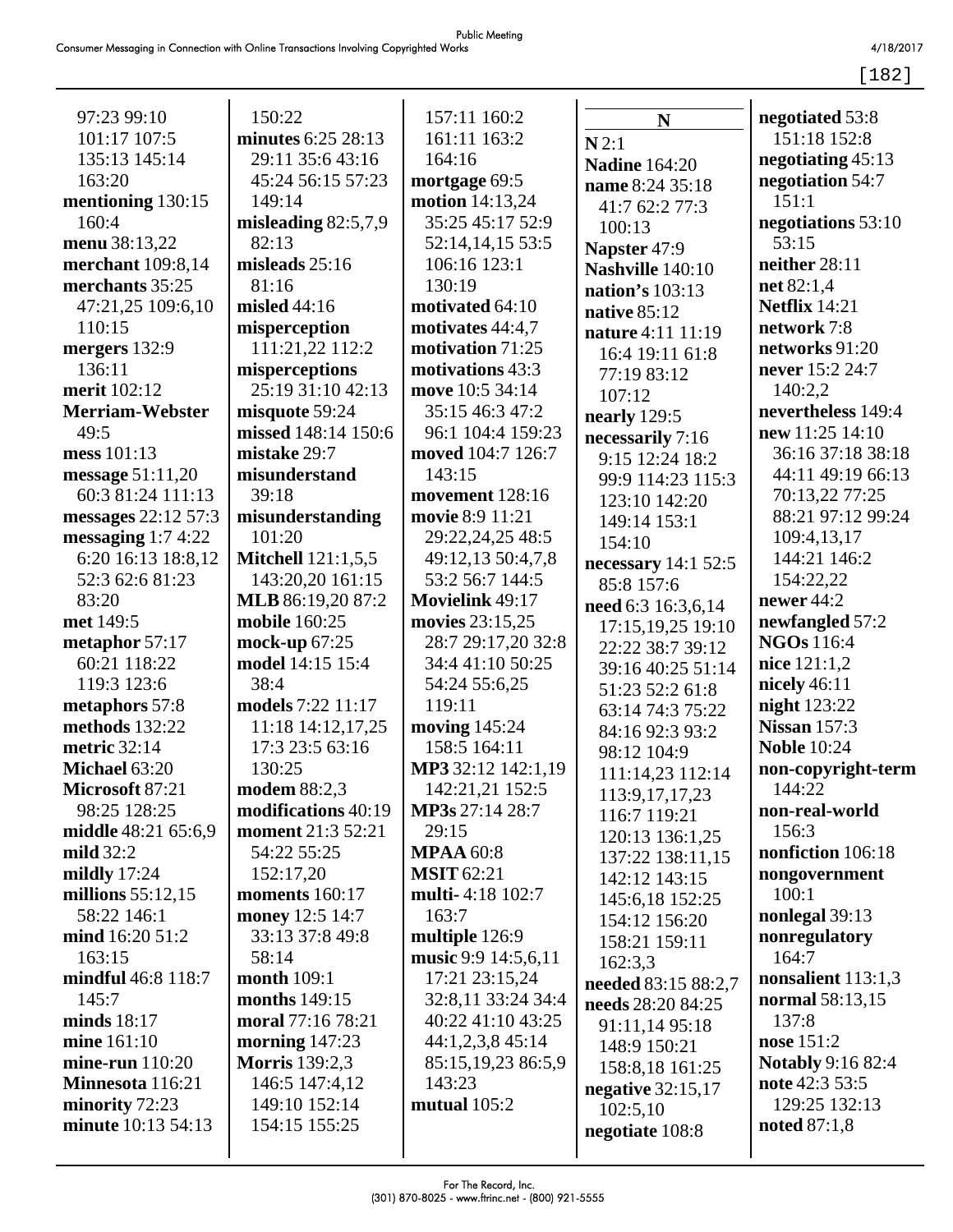4/18/2017  $[183]$ 

| notes $41:6,15\,59:15$ | observationally                           | offline 56:25 57:18    | 104:5 107:3,20        | outside 96:1        |
|------------------------|-------------------------------------------|------------------------|-----------------------|---------------------|
| notice 19:19,19        | 111:11                                    | oftentimes 94:24       | 120:17 127:2          | outweighed 81:9     |
| 24:19 25:2,10,24       | observations 97:1                         | 114:19                 | 140:22 154:18         | over-113:2          |
| 28:9,10,19 29:6        | observe 153:18                            | oh 36:22 59:18         | opacity 140:23        | overall 28:1 55:8   |
| 31:1 39:1 45:4,8       | obtain 7:14 12:7                          | 80:14 121:5            | open 4:20 35:10       | 146:17 164:6        |
| 45:22 46:3,10,24       | 15:20 16:16 19:21                         | 149:20 156:6           | 57:5 152:17           | overconsume         |
| 47:2 50:19 64:20       | 53:4<br><b>obtained</b> 9:18 41:24        | okay 37:24 58:1        | open-ended 28:17      | 111:23              |
| 65:2,2,3,5,12,16       |                                           | 67:17 71:14 80:14      | open-source 97:11     | overconsumption     |
| 65:20,24,25 67:21      | obtaining $54:17,18$<br>55:24 56:7 123:10 | 90:3 94:19 95:18       | opening 50:2 96:25    | 113:18              |
| 84:17 105:24           |                                           | 96:1 104:9 105:17      | opens $11:24$         | overestimate 42:21  |
| 106:10,11 156:12       | 123:14,14,16                              | 114:21 115:16          | operate 25:25 158:4   | 112:3               |
| noticeable 85:4        | 124:10                                    | 118:13,25 124:15       | operated 52:22        | overestimated 42:10 |
| noticed 63:23 66:7     | obtains 11:15                             | 136:3 143:20           | operating 129:1       | overestimation      |
| 129:17 130:4           | <b>obvious</b> 9:21 28:15                 | 152:15 155:8           | 159:14                | 42:22               |
| notices 46:20 65:1     | obviously 36:10                           | old 44:1               | operational 3:14      | overly 95:20        |
| 105:22 106:9           | 53:17 54:17 56:1                          | old-fashioned 17:18    | opinion 110:12        | oversight 42:16     |
| 108:13                 | 57:1,7,15 58:5                            | 57:1,4 123:12          | opportunities 14:10   | overtake 154:19     |
| noticing 64:24         | 60:14 81:20 82:8                          | omission 84:5 86:3     | opportunity 4:23      | overview 2:5,15 6:1 |
| notion 25:16 104:4     | 82:24 83:16 85:20                         | <b>OmniCube</b> 145:20 | 12:11 21:4 26:1       | 35:20 36:4 80:11    |
| 123:9 146:24           | 87:13 88:6 89:6                           | on-screen 85:1         | 124:16 143:10         | owner 7:24 8:13,15  |
| <b>NTIA</b> 3:17 21:6  | 120:5 123:16                              | once 8:25 70:17        | 145:19 148:14         | 8:20,22 9:12,13     |
| 52:11 62:3 139:3       | occasional 51:8                           | 94:10 114:16           | 150:7,24              | 13:13,13,18 50:6,8  |
| 143:3 147:17           | occurrence 42:12                          | 119:15 132:5           | opposed 32:13         | 50:12 53:25 54:5    |
| 164:25                 | October 130:1                             | 161:21                 | opt 67:7              | 122:3,8,9,12,14     |
| nuances 115:3          | odds 15:10 124:2                          | one-off 56:3           | optimistic 22:8 93:1  | 135:18 145:13       |
| nudge 78:7,12          | Off-microphone                            | one-page 97:14         | 95:20 113:3           | owner's 9:1,24      |
| number 3:22 4:6,21     | 55:20                                     | one-time 55:19,22      | option 34:6 119:11    | owners 13:20 14:8   |
| 6:14 7:25 9:20         | offer 13:14 37:7                          | 124:7                  | 119:23,24             | 122:15 123:21       |
| 14:17,19 21:25         | 70:16 81:24 83:22                         | one's 104:15           | options 4:20 11:25    | 124:2 132:7,23      |
| 24:2 26:18 27:22       | 108:17,18 109:10                          | ones 91:25 92:4        | 154:22 155:4          | 136:8 137:6 149:4   |
| 28:18 44:20 51:7       | 113:7 143:13                              | 95:20                  | order 51:19 83:15     | 150:25 151:19       |
| 72:24 73:13 74:20      | <b>offered</b> 13:24 24:13                | ongoing 37:14 38:8     | 85:23 86:10 88:5,6    | 164:2               |
| 76:4,10 77:23          | 51:6 54:1 83:14                           | 124:6 157:16           | 88:10 91:23           | ownership 4:13 8:4  |
| 85:18,18 88:14         | 104:1 105:17                              | 163:7                  | ordinary 15:10        | 15:1,16 27:23 34:7  |
| 115:14 139:22          | 107:2 109:22                              | online 1:9 2:6 3:9     | organization 36:3     | 49:6 51:4 57:23     |
| 152:22 163:6           | 160:9                                     | 4:9,14,23 6:2,22       | organizations 18:7    | 58:19 134:24        |
| numbers 48:2 55:9      | <b>offering 51:21 72:25</b>               | 7:14 9:15,23 11:21     | 100:1                 | 136:7,7 140:25      |
| numerous 38:11         | 81:25 104:5                               | 11:24 12:7 13:19       | organizing 21:7       | 158:6               |
| 60:23                  | offerings 14:18                           | 13:22 15:20 16:13      | originally 128:22,24  | ownership-based     |
| nutrition 62:7 69:5    | offers 14:11 50:3                         | 16:16,25 17:5,7        | 129:19,19             | 23:5                |
| nutshell 138:16        | 147:3                                     | 18:5 23:14 41:9,11     | <b>Orwell's 21:18</b> | owning 12:1 16:22   |
| <b>NYU 70:23</b>       | <b>Office</b> 1:16 5:4 40:4               | 41:22 43:18,23         | ought 18:21 38:4      | 126:1               |
| $\mathbf 0$            | 127:9 128:5                               | 45:1 47:3,6,8 48:4     | 39:8                  | owns 158:3          |
| object 58:3 83:18      | 129:11,18,25                              | 52:4,25 54:18 55:4     | outcome 16:20         | ${\bf P}$           |
| 123:11 124:10          | 134:5 137:8,21                            | 56:17 59:24,25         | 36:24                 | p.m 165:11          |
| obligation 37:13       | 139:7 157:25                              | 66:11 71:3,7 73:3      | outcomes 42:6         | p.s 85:10,2086:7    |
| 77:19 78:21            | <b>Office's</b> 129:10                    | 82:24 83:2,8,19        | outlawing 109:18      | pacemakers 129:23   |
| observation 111:4      | Officer 3:6<br>officers 57:10             | 84:16 88:22 90:10      | outlining 21:12       | packaging 86:13,14  |
|                        |                                           | 90:12 91:20 104:1      | outrage $101:19$      |                     |
|                        |                                           |                        |                       |                     |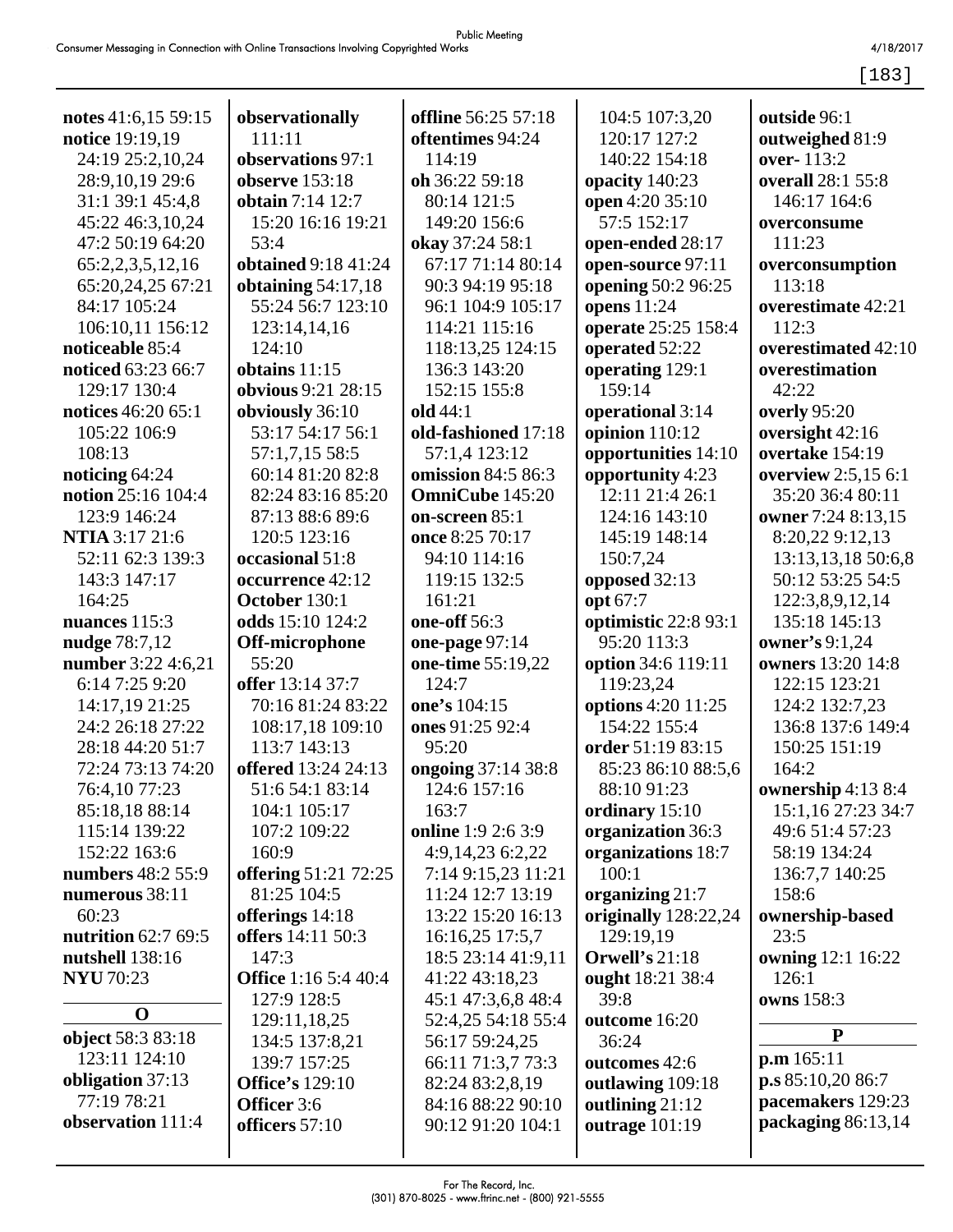| ۰. |  |
|----|--|
|----|--|

| page 2:3 24:11 29:8       | participating 153:6      | 24:15 25:4 26:15          | 71:10 83:21 89:1            | phrase 96:15         |
|---------------------------|--------------------------|---------------------------|-----------------------------|----------------------|
| 29:12 53:23 54:1          | 165:4                    | 27:10,11,22 28:18         | 93:1 154:17                 | physical 11:12 14:2  |
| 66:13 67:7 73:21          | participation 4:15       | 29:2,8,11,21,23,25        | perceptions 2:13            | 21:23,24 24:24       |
| 75:2,12 76:24             | 90:9 118:14 127:7        | 30:11,12,16 31:5          | 34:16 77:18 82:15           | 32:6 36:17,20        |
| 150:4                     | particular $6:108:13$    | 31:22 32:21 33:1          | 90:6 92:13                  | 40:14 42:2,7,20      |
| pages 19:19 24:21         | 8:24 9:2 10:20           | 33:12,20,23 35:8          | perfect 33:15               | 43:14 44:6,9 48:3    |
| 26:2 60:2 73:7            | 11:6 15:13 16:19         | 36:21 37:4,7,17           | perfectly 145:11            | 48:19 57:9,16 58:3   |
| paid 27:19 58:8,14        | 16:20 25:17 29:8         | 39:17,19,21 40:25         | performance 30:5            | 58:19 59:21 61:4     |
| 58:18 59:8 94:13          | 31:15 36:15 53:20        | 44:21 45:25 46:19         | 49:14                       | 83:17 123:10,17      |
| pair 68:19                | 53:25 54:1,11 56:5       | 47:3 54:2,23 55:23        | performed 30:11             | 124:10 145:12        |
| pairs 68:18               | 69:18 70:14 73:21        | 56:2 59:7 60:10           | 99:1,3                      | 154:20               |
| Palm 87:23                | 73:23 74:11 75:25        | 61:1,4 63:17 64:18        | performs 31:1               | physically 3:9       |
| panel 4:24 13:20          | 78:18,25,25 79:8         | 64:20 65:2,12,20          | period 6:12 14:23           | physics 145:10,21    |
| 19:24 35:3,7,14           | 79:11,23 85:19           | 65:21,22,25 66:8          | Perlmutter 3:4,5            | pick 117:15          |
| 61:22 74:13 90:4,8        | 91:22 109:19             | 66:11,25 67:5,11          | 163:18                      | picking 163:5        |
| 95:6 99:13 111:3          | 110:8 112:14,19          | 67:12,16 68:13            | permanent 120:2             | picture 14:13 36:1   |
| 123:4 141:2 160:6         | 113:3,10 125:1,25        | 69:4,15 71:5,24           | permanently 56:7            | 45:17 52:9,14,15     |
| 165:3                     | 126:2,23 127:3           | 72:2,3,20,24 74:17        | permit 9:17                 | 66:13 106:16         |
| panelists 35:2 90:16      | 151:13 165:1             | 96:3,19 97:18,25          | permitted 164:4             | 123:2                |
| 101:10,17 124:15          | particularly 74:13       | 98:22 99:10,14,17         | <b>person</b> 124:25        | pictures 14:24 53:6  |
| 124:21                    | 84:23 99:23 107:2        | 100:5 104:4,8             | <b>personal</b> 58:5 70:4,8 | 130:19               |
| paper 3:19,21,23          | 124:23 125:3             | 105:3,25 107:5            | 70:15 77:2 87:21            | piece 154:25 155:9   |
| 4:19 6:8,13,18 7:2        | parties 114:12           | 108:12,24 115:9           | 114:16                      | Pinterest 160:10     |
| 7:11 12:16 13:22          | partner 80:2             | 115:21 116:3,5,5,7        | personally 47:21            | pioneers 80:6        |
| 16:2 19:3,8 21:7          | partnering 103:4         | 116:12,14,23,24           | 64:7 147:13                 | piracy 47:4 142:19   |
| 27:3 57:22 92:7,14        | parts 34:13 39:10        | 118:1,4 121:15            | perspective 38:10           | 143:11,16,22         |
| 115:12 123:24             | pass 40:16 99:8          | 124:9 125:20              | 38:16 39:13,14              | 146:3,10 147:18      |
| 140:12 155:16             | passed 129:4             | 126:5 130:13              | 42:16 52:8 56:20            | 147:21 148:8,12      |
| paperback 7:15            | passion 98:16            | 131:19 133:21             | 60:10 64:16 80:7            | pirated 144:4        |
| 11:6 24:16                | patches 14:2             | 137:11,12,12              | 83:1 122:16                 | pirates 144:2        |
| <b>papers</b> 3:19 4:1    | <b>PATENT</b> 1:16       | 145:2,5,7 146:1           | 126:15 143:12               | place 15:14 106:11   |
| paradigm 137:6            | path 14:12 64:17         | 147:9 148:9 149:1         | perspectives 2:10           | 155:24               |
| parameters 74:21          | 103:5                    | 149:24 150:2,3,14         | 62:1,9,12 90:17             | <b>placed</b> 105:24 |
| parenthetically           | Patton 80:2              | 151:15 155:11,13          | 105:11 147:8                | placement 84:19      |
| 144:23                    | pause 6:5                | 155:17,24 156:4           | Perzanowski 18:25           | places 29:16 65:22   |
| parlance 85:6 124:9       | pay 4:8 10:16 12:5       | 159:16 161:4              | 18:25 19:13 20:2,5          | plain $49:8$         |
| parse 133:17              | 33:1,3,6,7,9 58:2        | 164:4                     | 21:2 35:5,9,11,21           | plane 154:2          |
| <b>part</b> 7:21,21 10:13 | 64:8 65:25 109:11        | people's $30:20$          | 50:16 55:9,20               | planning 62:4        |
| 37:13 80:13 87:8          | 113:8 120:7 144:3        | 67:19 68:25 71:23         | 57:21 60:19 61:16           | platform 45:12 54:5  |
| 96:18 102:19,21           | 145:6 155:19,21          | 149:21                    | 61:19 151:10,10             | 56:6 126:7 150:3     |
| 105:23 114:7              | 156:4                    | perceived 50:22           | 157:13,13 161:5             | 161:7                |
| 132:18 134:7              | paying 4:12 15:15        | <b>percent</b> 25:6 26:22 | Perzanowski's               | platforms 13:19      |
| 140:22 146:24             | 26:6 56:6 88:23          | 27:8 32:12,13             | 19:23 83:10                 | 14:5 18:6 39:1       |
| 156:12 159:5,5            | 120:6 132:1              | 43:25 66:25 67:3,5        | <b>Peters</b> 145:15        | 47:6 52:25 53:4      |
| 163:3                     | <b>payment</b> 49:8      | 67:11,11,12 73:8          | Ph.D 93:11                  | 56:18 83:4 95:12     |
| participant 19:2          | <b>Pebble 37:20</b>      | 74:22 76:11,20            | philosophy 92:3             | 149:23 150:8,18      |
| participants 15:21        | Pennsylvania 19:15       | percentage 26:13,24       | phone 68:4 77:3             | 150:24 151:19        |
| 68:2,8,10                 | 21:10                    | 27:6 34:5                 | phonorecords 10:1           | 152:8 160:8,11       |
| participated 3:24         | <b>people</b> 16:23 18:7 | perception 28:1           | photographs 128:18          | 161:2,9              |
|                           |                          |                           |                             |                      |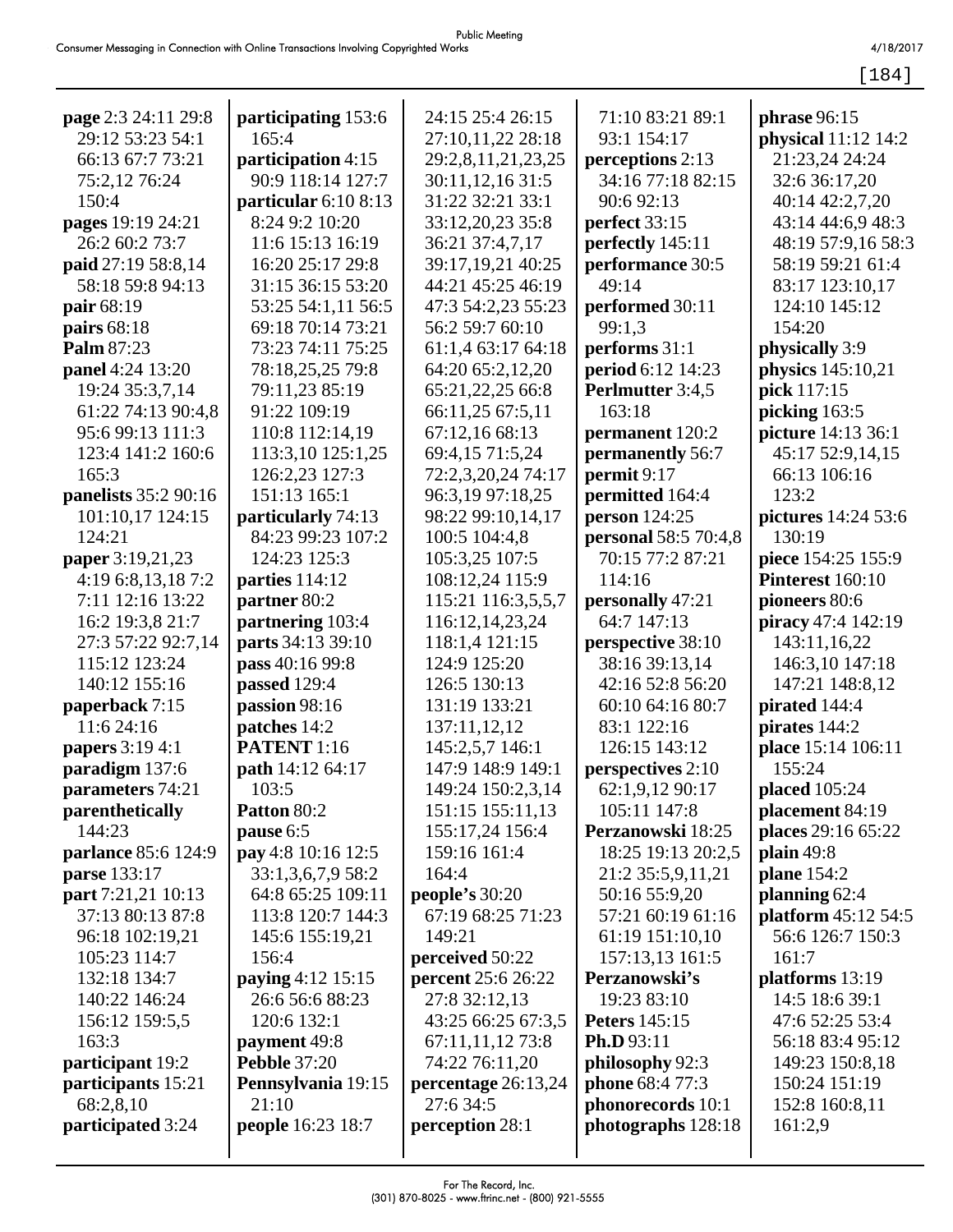4/18/2017

 $[185]$ 

| play 9:10 65:13<br>68:24 102:21<br>103:22 149:17<br>157:17 158:15<br>159:1 | 154:13<br>policy-wise 36:9<br>pollution 23:3<br>pop $67:1$<br><b>popped</b> 129:14 | pragmatically 37:2<br>$pre-9:14$<br>prebuttal 55:10<br>precaution 81:13<br>preemption 133:7 | 136:17 137:25<br>prevailing 14:14<br>prevent 8:20<br>previous 124:21<br>price 13:25 24:21,22 | <b>problem</b> 17:24 43:2<br>46:10 58:24 59:3<br>69:22 102:6<br>104:11 107:4<br>110:2 137:1 140:4 |
|----------------------------------------------------------------------------|------------------------------------------------------------------------------------|---------------------------------------------------------------------------------------------|----------------------------------------------------------------------------------------------|---------------------------------------------------------------------------------------------------|
| played 85:19                                                               | popular 14:24 68:22                                                                | prefer 31:23,24 37:8                                                                        | 33:10,10 110:5,8                                                                             | 141:3,4,6,17                                                                                      |
| playing 17:21 41:11                                                        | 107:9                                                                              | preference 32:3,9                                                                           | 110:13,20 112:21                                                                             | 145:10 149:21,21                                                                                  |
| 65:9                                                                       | populated 68:1                                                                     | 32:12,17,18                                                                                 | 112:22,23 131:25                                                                             | 152:7                                                                                             |
| plays 29:15 159:6                                                          | population 78:13                                                                   | preferences 22:21                                                                           | 132:21 144:4                                                                                 | problems $45:5,6$                                                                                 |
| plea 97:3                                                                  | 147:1                                                                              | 23:7 31:22 32:5,21                                                                          | 159:5                                                                                        | 71:2 107:21                                                                                       |
| please 3:3 61:22<br>143:19                                                 | portability 44:8<br>49:21                                                          | 32:25 33:2 67:10                                                                            | priced 44:6 144:1,21                                                                         | proceeding 46:8                                                                                   |
|                                                                            |                                                                                    | 70:8 91:19                                                                                  | prices 25:1 110:7,18<br>110:21,21 155:23                                                     | process 4:19 7:2<br>16:19 63:17                                                                   |
| pleased 87:6 89:17<br>96:18 139:6                                          | portion 17:6 25:17<br>portrayed 95:1                                               | preferred 36:13,24<br>109:6                                                                 |                                                                                              | 114:18 129:12,20                                                                                  |
| point 21:14,15 22:1                                                        | <b>posed</b> 110:2                                                                 |                                                                                             | pricing 83:25 84:1<br>104:2 107:1 108:3                                                      | 158:12 161:3,5                                                                                    |
|                                                                            |                                                                                    | premise 110:4                                                                               | 109:5                                                                                        | 163:8                                                                                             |
| 22:15,25 23:4<br>35:11 38:9 40:3                                           | posited 65:1<br>position $147:2,7$                                                 | preparing $7:10$<br>53:22 59:13                                                             |                                                                                              |                                                                                                   |
|                                                                            |                                                                                    | 123:23                                                                                      | primary 16:23<br>80:24                                                                       | processes 158:13                                                                                  |
| 42:23 45:2 47:1,2                                                          | positioned 66:5<br>159:19                                                          |                                                                                             |                                                                                              | processing 73:14                                                                                  |
| 47:15 57:22 60:22<br>94:16 95:4 97:22                                      |                                                                                    | prerequisite 82:12                                                                          | principle 9:3 60:23                                                                          | proclaimed 87:24                                                                                  |
|                                                                            | positive 32:15,16                                                                  | prescribing 154:11                                                                          | principles 83:3                                                                              | produced 3:18                                                                                     |
| 112:17 115:7                                                               | 143:1                                                                              | present 39:6 72:8                                                                           | print 71:5,15 72:2,4                                                                         | producing 107:8                                                                                   |
| 120:10 122:6,17                                                            | possessing 12:2                                                                    | 105:2 160:18                                                                                | 72:21 77:5 83:2                                                                              | <b>product</b> 19:19 26:2                                                                         |
| 123:3,19,19,20                                                             | possession 8:16 49:6                                                               | presentation 2:5,7,9                                                                        | 88:12 112:25                                                                                 | 29:12 37:23 57:25                                                                                 |
| 131:25 137:22                                                              | possibilities 154:22                                                               | 2:18 6:1,4 19:23                                                                            | 125:16,24 126:6<br>126:12                                                                    | 83:13 86:14 96:15                                                                                 |
| 139:24 143:9                                                               | possibility 5:6                                                                    | 21:1 35:1 57:22                                                                             |                                                                                              | 96:19 97:2 105:17                                                                                 |
| 151:6,12,13                                                                | possible 27:14 33:5                                                                | 63:1 71:4 84:18                                                                             | prior 84:11 87:5,11                                                                          | 105:21,25 106:6                                                                                   |
| 155:11,14 157:14                                                           | possibly 131:2<br>149:25                                                           | 97:17,25 124:17                                                                             | priority 143:2                                                                               | 106:12 112:4                                                                                      |
| 158:24 159:5                                                               |                                                                                    | 127:9 128:1                                                                                 | privacy 18:9 62:6,20                                                                         | 113:10 115:14                                                                                     |
| 160:23 163:12,24                                                           | potential 3:15 31:10                                                               | presentations 2:10                                                                          | 62:21 63:7 64:25                                                                             | 119:6 128:4,12,13                                                                                 |
| pointed 39:4 41:7                                                          | potentially 115:22                                                                 | 4:22,24 62:1 82:6                                                                           | 65:5,12,16,20                                                                                | 128:13 131:14,20                                                                                  |
| 44:23 62:5 97:17                                                           | 164:2                                                                              | 84:11 89:20 90:5                                                                            | 67:20,23 68:9,11                                                                             | 131:22,22 133:23                                                                                  |
| 97:25 98:5 117:5                                                           | power 121:17                                                                       | 149:19                                                                                      | 68:14,16,21,23                                                                               | 135:12,14,16,17                                                                                   |
| 154:1                                                                      | 122:12,14                                                                          | presented 50:15,18                                                                          | 69:3 70:15,25 71:7                                                                           | 136:15 156:18                                                                                     |
| pointing $42:12$                                                           | powering 100:24                                                                    | 54:16 63:21 78:24                                                                           | 71:8 80:3,9 81:11                                                                            | product's 86:12                                                                                   |
| 149:20 151:16                                                              | <b>PowerPoint 20:6</b><br>PR 117:8                                                 | 157:21                                                                                      | 81:13 115:7,10                                                                               | production 155:14<br>155:15                                                                       |
| points 13:25 25:15<br>64:19 65:6 71:23                                     | practical 80:7 106:1                                                               | presenter 18:25<br>70:21                                                                    | privacy-63:7 68:19                                                                           | <b>products</b> 2:18 21:22                                                                        |
|                                                                            | 106:2                                                                              |                                                                                             | privacy-protected<br>68:15                                                                   | 24:22 40:7 43:14                                                                                  |
| 84:1,6 93:13 108:9<br>139:20 156:2                                         |                                                                                    | presenters 62:10                                                                            |                                                                                              | 44:6 83:24 87:10                                                                                  |
| 163:20                                                                     | practice 80:19 81:6                                                                | presenting 72:10                                                                            | <b>private</b> 3:15 151:1                                                                    |                                                                                                   |
|                                                                            | 81:15 85:15                                                                        | 98:16                                                                                       | privileges 51:4                                                                              | 87:13,23 88:21<br>89:5 104:1 105:22                                                               |
| poisoning 77:24                                                            | 109:19,20,21                                                                       | presents 146:17<br>President 47:20                                                          | probably $14:11,13$                                                                          |                                                                                                   |
| policies 71:7 84:3<br>108:7 115:7,10                                       | 132:21 160:22                                                                      | 103:11                                                                                      | 22:2 44:22,23 45:2<br>46:12 54:2 55:11                                                       | 108:21 128:1,10                                                                                   |
|                                                                            | practices 5:6 48:24<br>52:3 81:2 103:1                                             |                                                                                             | 55:21 58:21,22                                                                               | 130:3,18 131:5,11                                                                                 |
| <b>policy</b> 3:6,11,14,20                                                 |                                                                                    | presumptions<br>158:19                                                                      |                                                                                              | 132:8, 12, 19                                                                                     |
| 3:22 6:15 36:11,14<br>37:10 38:9 42:24                                     | 108:22 109:5                                                                       |                                                                                             | 59:4 83:18 96:14<br>103:5 121:15                                                             | 133:14 134:4<br>135:4,6 136:19                                                                    |
|                                                                            | practicing 96:11                                                                   | <b>pretty</b> 25:5 28:8<br>31:3 38:19 101:21                                                |                                                                                              |                                                                                                   |
| 62:3,19 81:19                                                              | practitioners 83:7<br>97:6                                                         | 102:17 129:2                                                                                | 129:22 130:14                                                                                | 137:2 138:2,4,10                                                                                  |
| 100:14 123:24<br>128:3 138:12                                              |                                                                                    |                                                                                             | 132:13 153:25                                                                                | 140:21 156:14<br>157:19                                                                           |
|                                                                            | pragmatic 39:14                                                                    | 132:11,11 133:21                                                                            | 154:5,12 159:21                                                                              |                                                                                                   |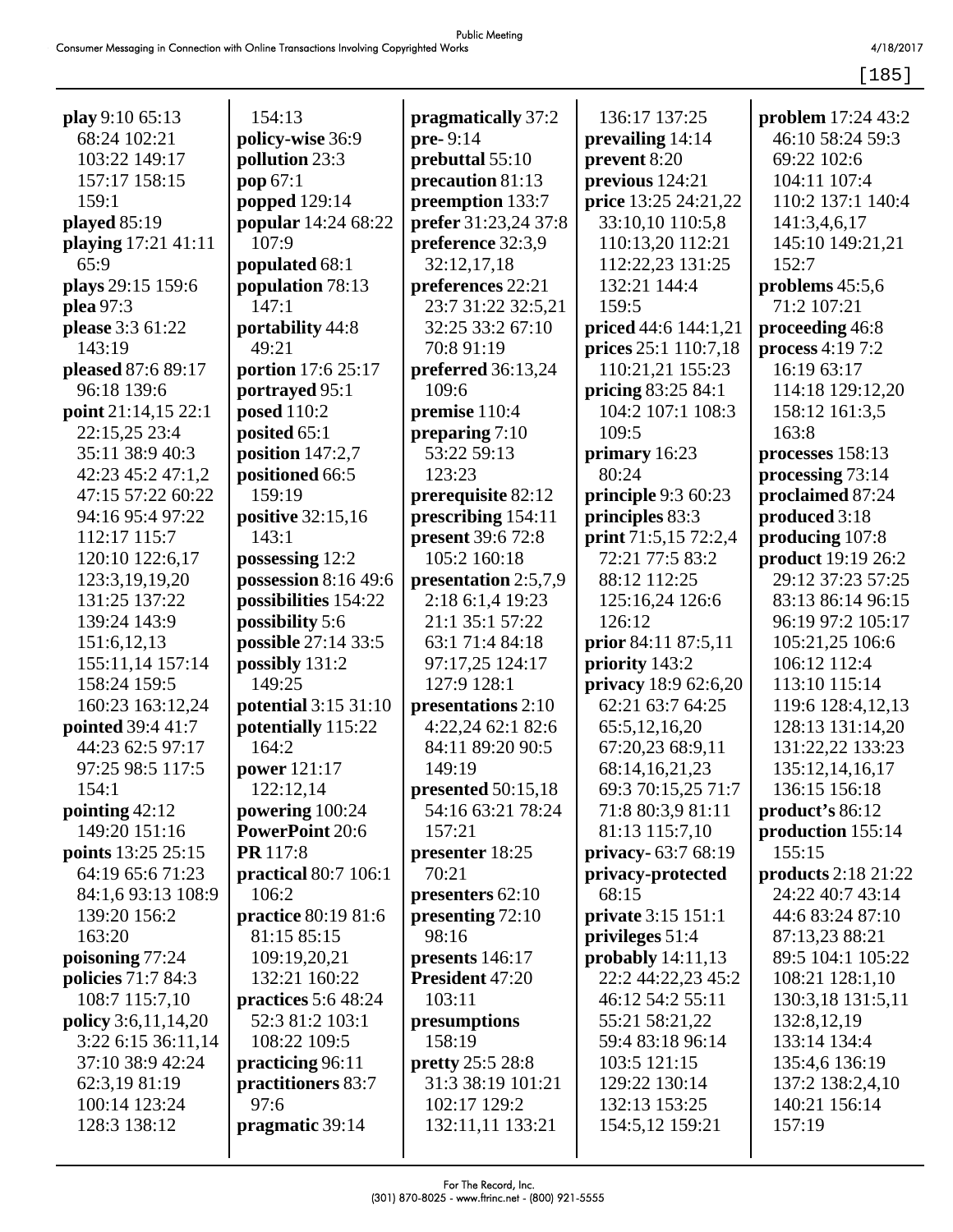[186]

| PROF 55:20 60:19            | protection 9:11                           | 88:2 101:23 109:6    | 92:23 96:3 103:21   | rates 26:19 27:15         |
|-----------------------------|-------------------------------------------|----------------------|---------------------|---------------------------|
| 63:5 71:11 90:25            | 22:15 88:20 89:10                         | 109:24 124:8         | 105:5 111:2,18      | rating $68:23$            |
| 111:9 151:10                | 94:8 128:19                               | 140:22 142:13        | 112:1 115:16        | rationalization           |
| professional 28:11          | protections 71:8                          | 156:24               | 120:17 141:21       | 146:10 149:5              |
| 107:14                      | protective 68:20                          | purchased 4:8 21:19  | 142:18 143:12       | reach 121:10              |
| professor 18:25             | 86:15                                     | 22:1 43:13 44:9,12   | 148:13 150:21       | reached 16:1              |
| 19:1,13,23 20:2,4           | provide 13:3 16:3                         | 47:12 86:5 101:5     | 152:25 153:7,8,8    | reaching 110:3            |
| 35:5,8,11,21 50:16          | 18:10 19:10 25:11                         | purchaser 29:22      | 159:21 164:10       | react 19:24 35:8          |
| 55:9 57:21 62:18            | 37:12 39:22 62:11                         | purchasers 42:2      | questions 4:25 11:5 | 76:16 120:18              |
| 70:22 83:10                 | 100:6 109:8                               | 55:19,19,23 59:25    | 15:3 23:13,21 26:3  | reaction 35:20 36:4       |
| 151:11 159:14               | provided $82:17,19$                       | purchases $26:17,20$ | 28:17 30:5,8 35:10  | 37:9 142:7 143:13         |
| 161:4                       | 87:11 146:24                              | 26:24 41:22 42:7     | 35:13 60:13 65:15   | reactions $2:9$ 35:1      |
| Professors 92:8             | provider 109:9                            | 42:15,20 44:14       | 65:18,24 66:16,20   | 139:23                    |
| program 16:10               | 120:22 124:6                              | 56:3 109:16,16,23    | 83:14 106:23        | reacts $76:14$            |
| 62:22 70:24                 | providers $51:5,6,8$                      | purchasing 22:6      | 118:9,11,17         | read 12:6,11,12,19        |
| progress 4:18               | provides 7:24 8:13                        | 25:20 32:24 83:12    | 139:22 152:16       | 12:24 17:20 25:8          |
| prohibited 109:14           | 121:1,2,8                                 | 109:12               | 153:20,21 154:9     | 26:8 28:20 49:5           |
| prohibition 122:16          | proving $102:4$                           | pure 144:20          | 159:12              | 63:25 69:7 70:1,4         |
| prohibits 81:2              | provisions 15:8                           | purely 22:14 130:10  | quick 59:25 64:22   | 71:5,18,24 72:2,3         |
| <b>project</b> 21:5 71:7    | provocative 141:21                        | purports 122:1       | 67:22 124:16        | 72:20 74:23 75:8          |
| 93:13 97:10                 | 149:12,18 151:6                           | purpose 16:5 111:20  | quickly 90:18 104:4 | 76:10,17 77:1,11          |
| proliferation 89:13         | proximity 84:21                           | 144:19               | 108:25 118:11       | 77:18 78:23 79:1,4        |
| prominent 84:17             | Ps 84:15                                  | purposes 9:16 18:19  | 161:14,15           | 84:17,18 97:7,13          |
| 88:6 121:6 142:1            | <b>PTO</b> 5:12 21:6                      | 73:4                 | Quigley 164:24      | 97:19,19 99:15,17         |
| prominently 86:11           | 52:11 147:17                              | pursue 44:23         | quintessential 73:3 | 99:18 104:8               |
| promote 103:1               | 164:23                                    | purview 136:23       | quite 6:12 29:18    | 105:18 113:1              |
| 160:16                      | public 1:11 3:25 4:5                      | push 117:11 148:10   | 31:2 133:15         | 115:1,10,20 116:6         |
| promotional 81:25           | 6:14 8:4,11 18:6                          | put 13:2 17:23 24:6  | 151:22 152:6        | 117:12 123:22             |
| pronounced 29:13            | 35:23 36:7 49:14                          | 33:1 46:11 56:19     | quiz $65:4$         | 149:1 154:3 160:9         |
| properly 51:12              | 52:24 59:17 62:19                         | 57:14 63:14,16,20    | quo 47:13           | readability 99:12         |
| 137:24                      | 97:12 106:19,20                           | 65:22 67:15,21       | quote 123:22 124:3  | readable 106:3            |
| <b>property</b> 36:19 73:6  | 106:22 155:9                              | 69:11,20 70:17       | quoting 123:25      | reader $74:2,4$           |
| 80:3 114:11                 |                                           | 72:6 85:9,22 93:14   |                     | 125:13                    |
| 164:19                      | <b>public's</b> 105:6,7<br>publish 159:20 | 94:23 102:22         | $\bf{R}$            | readers 76:16 126:9       |
|                             | published 19:14                           | 106:8 112:4 142:6    | race 23:19 160:7    | readership 72:6           |
| proposal 46:12<br>106:7     | 21:9 71:2 158:1                           | 144:2 158:2,22       | raise 41:5 108:10   | 75:5,9,24 76:5,18         |
| propose 110:24              | publisher 8:9                             | 159:2                | 148:16 150:20       | <b>reading</b> 24:7 46:22 |
| 140:3                       | publisher's 126:15                        | putting $28:13$      | 151:21 152:16       | 46:24 69:22 79:19         |
| proposed 99:1               | publishers 45:19                          |                      | raised 3:23 41:3    | 100:5 115:15              |
| 105:23 146:9                | 48:6 103:12,13                            | Q                    | 141:2               | 116:2 160:5               |
|                             |                                           | qualifies 84:22      | raising $148:14$    | reads 12:17 76:14         |
| proposition 12:21<br>110:23 | 106:17,24 107:11<br>107:24 114:13         | quantify 30:4        | ran 139:17          | 77:5 79:15                |
|                             |                                           | quarter-century 9:4  | range 129:5         |                           |
| $\text{protect } 81:13$     | 155:14                                    | question 14:25       | rank 91:22 92:1     | <b>ready</b> 3:2 90:3     |
| 129:16 132:6                | publishing 14:14                          | 16:14 18:21 22:13    | <b>ranks</b> 91:24  | real 17:24 33:12          |
| 135:24                      | 107:12,13,14,15                           | 25:8 26:5 27:15,18   | <b>rare</b> 12:17   | 54:8 59:10 72:22          |
| protected 108:15            | <b>pull</b> 96:12                         | 31:9 33:4 39:16      | rate 25:6 27:7,7    | 102:6 104:11              |
| 125:8 128:21                | purchase 22:18 43:6                       | 42:11 59:15 63:22    | 30:22 31:17 72:5    | 117:22 122:7              |
| 130:11                      | 43:10,17,21 44:8                          | 64:24 85:3 91:7      | 160:24              | 123:8 152:7               |
| protecting 102:23           | 81:18,22 87:5,11                          |                      |                     | 158:13                    |
|                             |                                           |                      |                     |                           |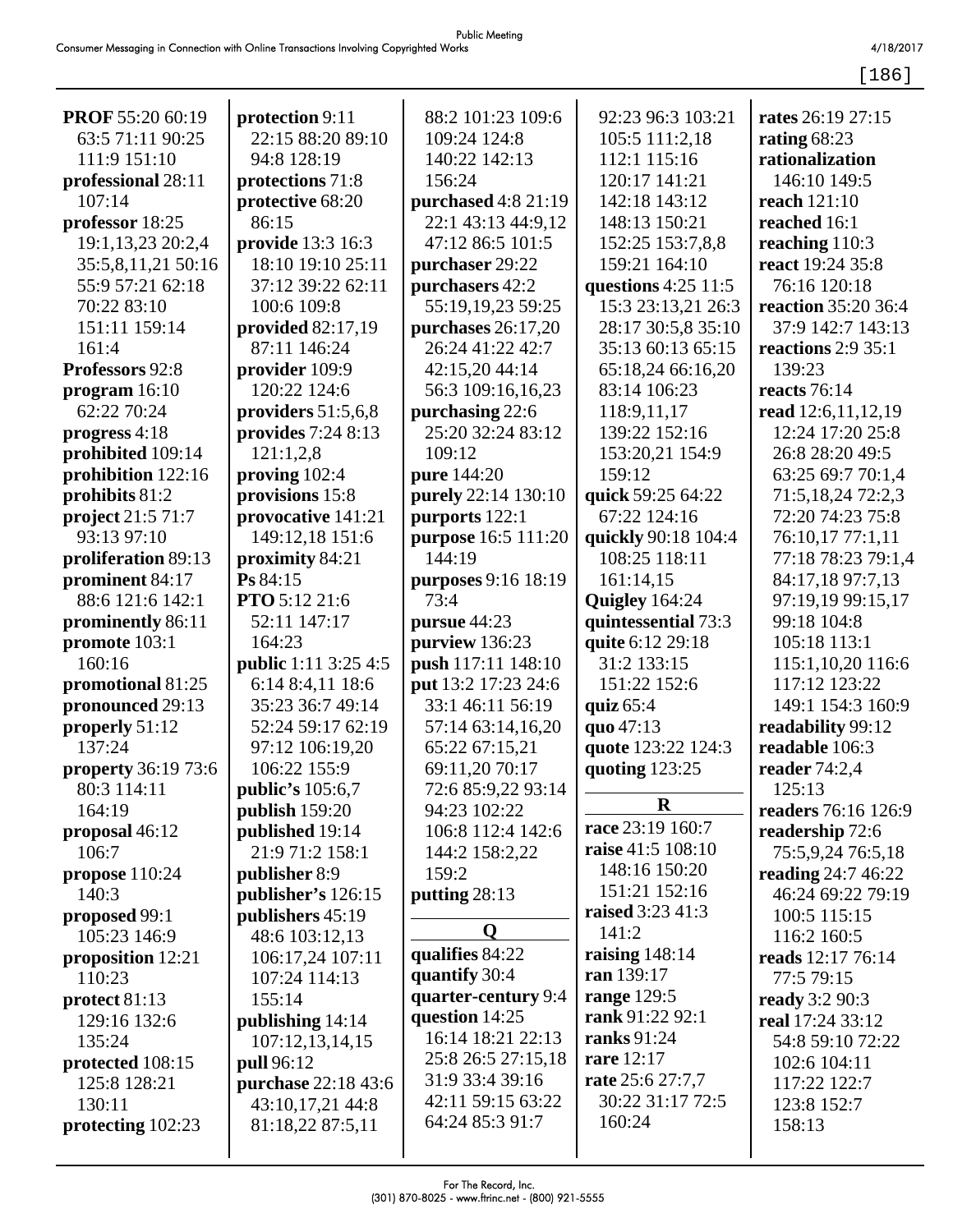4/18/2017  $[187]$ 

| real-world 148:24        | <b>reasons</b> 9:20 10:14 | regards $92:10$           | 46:13 163:1                | reproduction 10:7,9        |
|--------------------------|---------------------------|---------------------------|----------------------------|----------------------------|
| realities 96:5           | 11:18 22:14 43:11         | regime $101:4$            | remedial 93:21             | require 75:15,25           |
| reality 34:17            | 52:1 142:2 148:19         | regimes $71:4$            | remedies 94:4              | required 77:5              |
| realize 3:15 94:11       | 160:8                     | region $23:19$            | remember 21:16             | 105:22                     |
| 102:19 130:6             | reassure 163:4            | regular 43:5              | 105:19                     | requirement 105:24         |
| 131:12 132:17            | receive 42:4 83:24        | regulate 110:5,14,17      | reminded 121:6             | requirements 51:9          |
| 150:16                   | 113:7 156:16              | 111:17                    | 123:3                      | requiring 72:9             |
| realized 62:8 132:5      | received 88:4             | regulated 110:3           | remixes 6:8                | 75:17 76:18                |
| 137:5                    | recess 89:23              | regulates $110:7,22$      | remotely 21:17             | resale 9:17 27:1,9         |
| really 10:11 11:14       | recipient's 10:6          | regulating 110:6,7        | 50:12 126:8                | 135:11 159:6               |
| 18:2 21:11,19 22:6       | recognize 63:7            | 110:20                    | removal 22:1               | research $2:7,9,14$        |
| 23:2 26:19 27:24         | recognized 38:12          | regulation 105:23         | removed 10:20 60:9         | 21:1 35:1 41:19,25         |
| 36:23,25 41:18           | recommend 103:6           | 110:9,10,13,13,20         | rent 56:4 119:21           | 43:4,5 47:15,16            |
| 49:9 50:20,24            | 131:17                    | 112:8 140:3               | 120:4 122:11,20            | 62:14 66:7 70:25           |
| 51:13,20 59:3            | recommendation            | regulations 80:9          | <b>rental 8:5 48:12</b>    | 71:2,10 77:14 91:8         |
| 60:17 61:15 65:16        | 140:12                    | reimpose 109:15           | 121:23,24,25               | 112:7 115:6                |
| 69:10,22,23 70:17        | recommendations           | reinvent 18:4 38:17       | 122:10,21 156:25           | 134:14 136:5,20            |
| 72:1,8,11 75:20          | 3:22 6:18 42:25           | relate 13:6,11 32:23      | rentals 14:22              | 136:21 147:23              |
|                          | 131:2 137:1               | related 63:8 67:23        | <b>renters</b> 122:13      | 148:3 150:21               |
| 79:18 83:6,22 84:8       | reconcile 34:15           |                           |                            |                            |
| 85:4 91:6,6 92:14        |                           | 73:6 84:24 85:22          | <b>renting</b> 16:22 49:12 | 152:25 153:3,12            |
| 96:8,18 100:2            | reconvene 89:22           | 90:11,14,22 92:14         | 119:11,13,14,17            | 153:16,20,21               |
| 101:11 111:14            | record 8:9 43:20          | 112:14,17                 | 119:24,24 120:4            | 155:9 156:10               |
| 116:5 117:16             | 45:15                     | relates 84:6 151:13       | 144:2                      | 157:16 159:15              |
| 122:19 125:17            | recordings 128:18         | 151:22 152:9              | repair 40:18,18,19         | researching 53:21          |
| 127:6 131:22,23          | recruited 66:10           | relating $4:256:16$       | 134:13 136:4,20            | resell 15:1 26:7,18        |
| 132:1,15 133:16          | recurring 95:7            | 16:13 86:8                | 137:12                     | 50:5,7 134:17,18           |
| 134:5 135:6,20           | red 74:14                 | <b>Relations 103:11</b>   | repeat 44:17 56:1          | 154:2                      |
| 136:11,22,24             | <b>Redbox</b> 144:1,6     | relationship 21:22        | repeated 29:13 85:7        | reselling 29:4 31:19       |
| 137:19 138:4,11          | redistribution 9:18       | 52:18 53:3 57:25          | replaced 25:23             | 134:11,13 135:2            |
| 139:9 140:4,17           | 15:9                      | 106:20 110:6              | replicate 25:1             | reserve 19:1 161:12        |
| 141:2,11,22              | reduce 77:23 147:18       | 122:3 124:6               | report 60:9 69:7           | resident 93:12             |
| 143:15 144:13            | 160:24                    | relationships 21:20       | 100:19,21 127:10           | residing $11:3$            |
| 148:13,14,15             | refer 123:13              | 21:21 51:17 52:22         | 134:9                      | resist 111:12              |
| 149:12,25 152:13         | reference 82:19           | 106:24                    | represent 35:19            | resistance 143:9           |
| 156:11,13,20             | referenced 83:5           | relative 43:9             | 36:3 52:13 53:1            | resolution 134:2           |
| 157:5,7,15 158:9         | reflect 104:19            | relatively 14:23          | 106:14 107:11              | resonates 156:13           |
| 158:11,24 159:20         | 107:21 113:6,8            | 52:21 114:12              | 124:2 153:5                | resources 98:24            |
| 159:22 160:1             | reflected 24:4,21         | 157:1,9                   | representation             | <b>respect</b> 9:2,13 13:6 |
| 163:3, 13, 21 165:2      | 88:19 155:23              | releasing $7:10$          | 128:15                     | 40:22 42:14,20             |
| <b>reason</b> 10:11 38:3 | reflection 22:23          | relentless 115:24         | representative             | 104:13 105:21              |
| 43:11 68:12 114:7        | 23:7                      | relevant 17:3 18:11       | 23:17,17,19                | 107:1 125:4,14,19          |
| 117:4 120:20             | refrigerator 130:8        | 42:18 64:7 115:20         | representatives            | 125:23 127:1               |
| 142:7 145:9              | 156:16                    | relief 160:18             | 13:19 18:5                 | 147:11 160:18              |
| 160:13                   | refund 84:2               | reluctance 144:16         | representing 100:16        | respects $11:11$           |
| reasonable 18:17         | regard $40:12$            | reluctant $121:16$        | represents 36:3 41:9       | 126:11                     |
| 106:13 115:10            | regarding 91:19           | rely 99:18 101:6          | 103:12                     | <b>respond</b> 29:18 60:13 |
| 124:25 158:7             | 92:11 106:25              | remainder 48:21           | reproduce 9:25             | 152:18                     |
| reasonably 81:8,17       | 140:25                    | remarkable 143:25         | reproduceable              | responded 26:25            |
| 81:21                    | regardless 69:9           | <b>remarks</b> 2:4,21 3:1 | 153:22                     | respondent 30:7            |
|                          |                           |                           |                            |                            |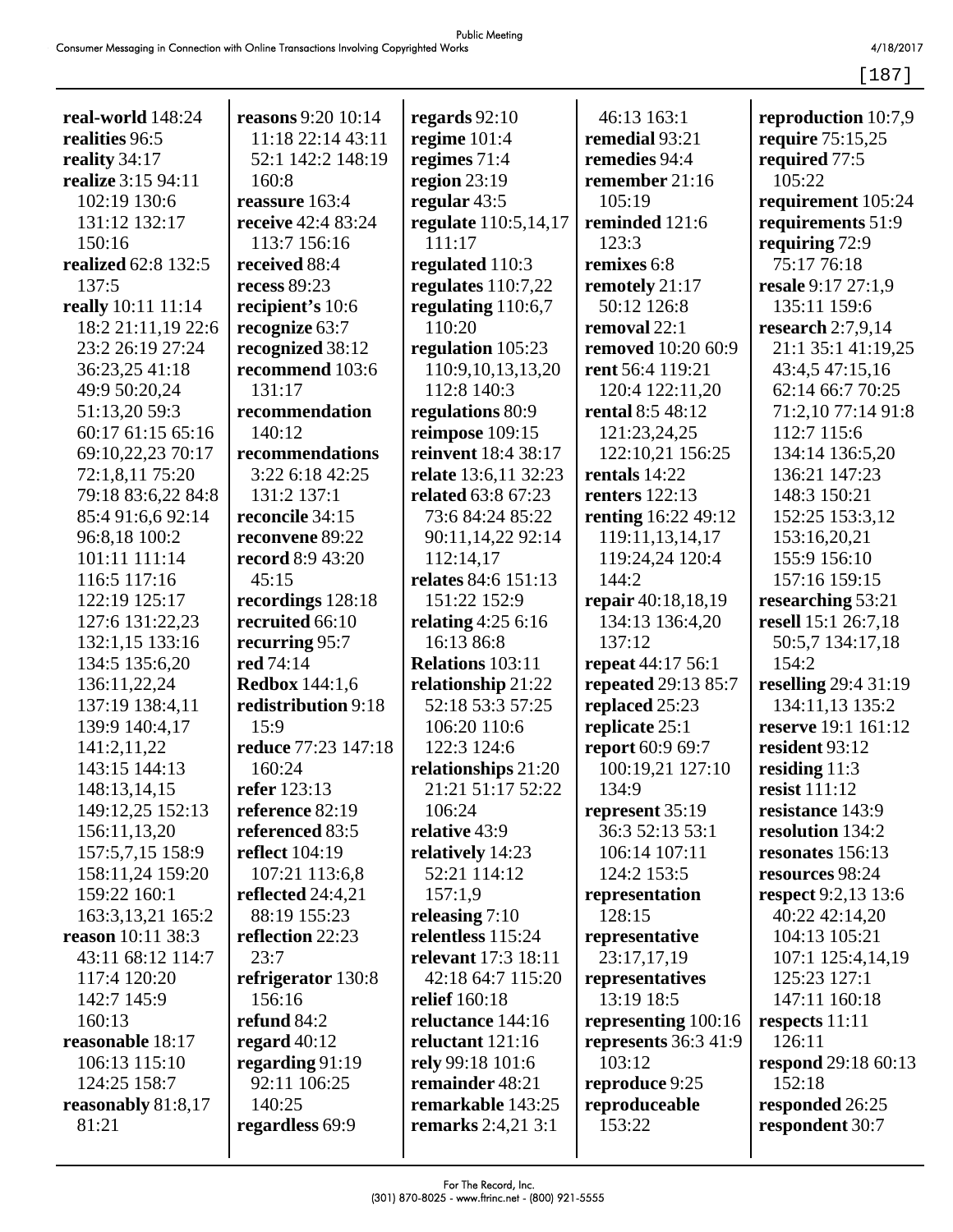[188]

| respondents 23:14         | reviewing 80:16        | 146:21 149:3          | 112:21,25 113:10           | screen 6:10 85:3     |
|---------------------------|------------------------|-----------------------|----------------------------|----------------------|
| 25:7 26:1,22 30:5         | 81:23                  | 155:12,18 156:5       | 115:21                     | screening $23:13,21$ |
| 31:18 33:3,9 34:9         | reviews 99:18          | 157:21 159:7          | salt 46:4                  | screens 46:19        |
| 50:18                     | <b>RIAA</b> 14:4       | risk 117:8 145:25     | same--78:1                 | scroll 75:23 76:25   |
| responding 14:9           | rich 73:3 161:10       | road 16:17 142:16     | sample 23:16               | 96:3 119:12          |
| 101:11 154:15             | rid 145:12             | roadmap $113:15$      | samples 78:13              | searching 70:12      |
| response 25:6 26:19       | riff 163:3             | roadmaps 112:8        | 121:24                     | 74:17                |
| 27:15 29:9 106:6          | right $6:108:1,3,9,10$ | <b>Roberts</b> 109:25 | sanity 27:13               | seat 3:3 123:17      |
| 118:12 120:19             | 8:23 9:2,22,25         | <b>robust</b> 150:23  | satisfied 55:8,15          | second 11:2,4 25:19  |
| responses 29:4            | 10:9 22:24 23:3,24     | role 7:7 41:11 79:10  | 87:5                       | 43:2 46:10 56:15     |
| responsibilities          | 24:6,25 26:4,16,23     | 102:17 103:22         | saved 57:6                 | 60:17 72:17 74:2     |
| 114:22                    | 27:10,19,24 28:4       | 149:16 159:6          | saw 24:15 25:22            | 94:16 98:11 99:13    |
| responsibility 64:9       | 28:10,15,20 29:11      | room 18:19 54:2       | 26:11 27:14 29:17          | 101:24 109:17        |
| responsible 39:21         | 30:5,7,11,13,17        | 77:23 78:10 116:9     | 30:16,21 31:5 34:3         | 112:17 116:13        |
| rest 16:10 35:14          | 31:2,6,10,13,25        | 133:21 141:22         | 50:15 65:20 68:13          | 142:5,6 146:9        |
| 41:3                      | 32:10,19 33:5,8,11     | 163:4                 | 135:1,8 137:12             | secondary 145:2,4    |
| restaurant $77:21,22$     | 33:13,14 34:1,5        | roughly 23:19         | saying 50:1 58:1           | secondly 116:2       |
| restraint 144:9           | 40:13 45:1 46:15       | roundtables 19:3      | 60:10 88:5,19              | seconds 29:6 60:16   |
| 161:20                    | 46:25 61:2,16,17       | 148:18                | 96:16 104:9                | 74:18 77:1 164:17    |
| restricted 86:7           | 63:5 65:8 66:2         | Rowland 127:8         | 115:24 119:1               | section 8:5,12 9:25  |
| restricting 103:22        | 74:12 75:22,22         | 128:2                 | 121:9,24 140:19            | 46:7 81:1 83:3       |
| restrictions 6:22         | 76:7,11,13 77:12       | rule 53:19 103:19     | 149:20 156:14              | 110:1,12 136:3,7     |
| 108:5 133:2               | 79:14 97:18 98:20      | 128:23 159:2          | says 15:12 37:23           | 139:13               |
| restrictive 92:23         | 111:17 116:4           | rulemaking 129:12     | 55:7 116:16                | sector-specific      |
| result 27:25 30:24        | 119:8,14 120:2,3,4     | rules 7:14 9:14       | 121:21,25 122:20           | 89:12                |
| 31:3 42:4 53:7            | 122:2,4 124:11         | 16:17 18:16           | 136:15                     | sector's $3:15$      |
| <b>results</b> 10:7 26:10 | 125:24 152:2,4         | 120:21,21,23,24       | scale 30:9 32:15           | sectoral 107:11      |
| 27:4,13,21,21             | 156:15,17,25           | run 48:2 59:6 60:17   | 52:21                      | sectors 89:15 126:25 |
| 28:24,24 29:13,14         | 158:2 159:14           | 69:16 133:25          | scaled 30:7,8              | security 62:20       |
| 34:3 67:9 153:22          | rightfully 111:16      | 164:19                | <b>Scarpelli</b> 100:12,13 | 134:13 136:4,20      |
| 153:25                    | rights 7:25 8:3 9:12   | running 59:4          | scenes 132:9 136:11        | 136:21 163:7,10      |
| retail 47:23 52:16        | 9:24 15:23 22:18       |                       | schedule 139:18            | see 6:9 7:25 17:12   |
| 74:6,10                   | 22:20 25:13,18,23      | S                     | Schneider 109:3            | 26:12,19 27:19,22    |
| retailer 47:23 51:8       | 26:3,14 30:1 31:11     | sad 98:19             | scholarly 107:14           | 28:14 29:1,3,13,15   |
| 51:19 120:22,23           | 31:15 32:3,17,22       | safe 39:17            | scholars 99:23,23,24       | 32:11,20 34:5 37:5   |
| retailers $48:3,3,4,4$    | 33:6,17,20 34:7,9      | safety 105:21,21      | 116:4                      | 41:11 44:17,25,25    |
| 51:13,15,16 52:13         | 34:13 36:8,19 37:7     | 106:6                 | scholarship 96:9           | 47:13 63:10 65:3,6   |
| 80:5 95:11 114:13         | 37:15 38:11,13,18      | sale 4:2 6:9,11,16    | <b>School</b> 70:23,23     | 65:21 66:4,5,6,14    |
| 121:24 151:19             | 38:23 41:24 42:8       | 7:2,3,6,8 8:1,4,11    | 92:9 93:11 96:8            | 66:16 67:10 68:11    |
| retailing $48:1$          | 42:10,19 49:7,18       | 8:23,25 9:17 10:8     | schools 143:4              | 68:23 69:11 73:15    |
| rethinking 36:14          | 50:19,22 51:6          | 19:4,5 36:10,12       | <b>Schruers</b> 153:15,15  | 74:5,9,15 75:5,5,9   |
| return 84:2 120:5         | 59:20 70:14,16         | 40:6 48:11 95:1       | Schwartz 92:8              | 75:23 85:2 93:25     |
| <b>reveal</b> 113:19      | 73:6 85:14 86:5,21     | 121:18 135:22         | <b>Sci-Hub</b> 149:1       | 96:23 107:9 111:3    |
| revenues 14:7             | 86:24 87:4 89:14       | 136:2 140:13          | science 18:9 62:18         | 116:10,11 121:23     |
| <b>reverse</b> 136:16     | 92:21 95:14            | 141:24 143:9          | scientific 149:4,6         | 125:21 126:12        |
| review 19:15 21:10        | 104:13,15 114:21       | 144:6                 | scope 134:3                | 131:2,3 135:2,11     |
| 60:2 92:8 116:21          | 125:9 130:11           | sales 47:4 84:2       | score 31:5                 | 137:11 144:10        |
| 129:10                    | 141:25 142:21          | 86:20 87:10           | scored 32:15               | 150:10 153:9         |
| reviewed 128:24           | 144:15 146:12,18       | salient 75:4 94:14    | scores $30:12$             | 160:6                |
|                           |                        |                       |                            |                      |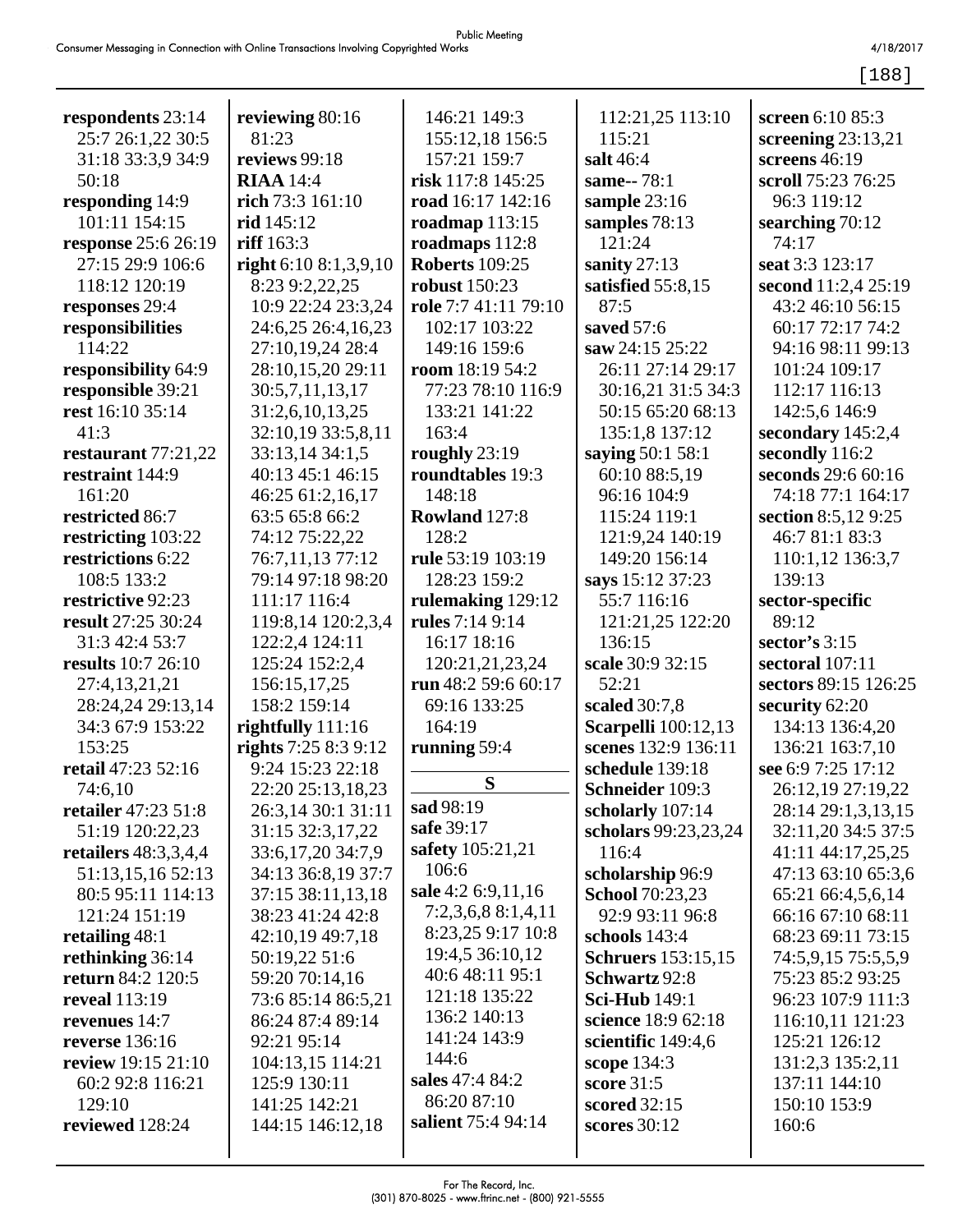[189]

| seeing 145:3 148:24       | 54:23 55:3 83:24           | 57:11,12 73:2         | 97:14,21,23 98:3,8   | social 83:2 91:20       |
|---------------------------|----------------------------|-----------------------|----------------------|-------------------------|
| 152:6,15 157:22           | 88:22 89:5 94:3            | 82:23                 | 98:17 157:9          | 160:7,12 161:1,6        |
| seen 24:10,12,13,14       | 108:4,18 124:5             | short 14:23 15:16     | simpler 97:4 101:25  | society 93:12 145:6     |
| 37:20 53:17 70:7          | 140:21 141:12              | 19:19 24:19 25:10     | 152:10               | software 2:18 5:5       |
| 70:10,11                  | 147:9                      | 25:24 28:9,10 29:5    | simplified 38:22     | 14:2 37:23 40:5,8       |
| segments 146:25           | set 6:24 15:8 22:10        | 31:1,3 45:3,7,8,23    | 39:14,22,24 63:19    | 40:14,15 49:10          |
| segue $121:2$             | 22:18,19 23:13             | 46:3, 10, 24 47:2     | 63:20 77:11          | 71:16,16 73:3,12        |
| select 68:12,14           | 38:11 61:3,6 70:8          | 50:19 56:14 84:5      | simplifying $72:13$  | 74:25 85:17 86:2,6      |
| selected 24:10            | 94:4 95:13,19              | short-notice 29:1     | 79:21                | 86:15,25 96:13,21       |
| selecting 68:4            | 112:14 120:21,22           | short-term 120:1      | simply 49:13 56:2    | 98:15 99:22             |
| self-selected 29:21       | 120:23 163:22              | shorten 77:11         | 60:6,23 110:9,14     | 100:17 116:23           |
| sell 8:15,17 38:14        | sets 52:13 106:25          | shortening 72:13      | 115:1 121:8          | 128:1,4,9,21 129:3      |
| 40:17 43:25 44:1,2        | 113:3 120:20               | 79:20                 | 123:20 125:6         | 129:5 130:9 131:1       |
| 106:18 120:9              | setting 72:21 156:4        | shorter 79:3 152:10   | simulation 33:15     | 131:4,6,8,9,16,21       |
| 121:12 145:11             | settings 78:8              | shorthand 61:10       | simultaneously       | 131:23,25 132:16        |
| sell-through 48:10        | settled 160:21             | shouldn't 117:11      | 126:8                | 132:18 133:12,14        |
| 48:22                     | seven 30:8,9 122:11        | 155:16                | single 11:5 29:5     | 134:18,19 135:3         |
| sellers 72:25 110:17      | sex 23:17                  | show $28:7$           | 61:10 99:18 110:8    | 135:14,15,19,25         |
| 113:6                     | shaming $117:7$            | showed 26:2 58:9      | 124:8                | 137:20 138:5,7          |
| selling 85:16 87:21       | shaping $126:20$           | 66:13 158:10          | Siri 46:17           | 144:23,24,24            |
| <b>Senate</b> 129:24      | share 16:12 59:22          | 159:1                 | sit 116:9 123:18     | 156:14,17 157:18        |
| 130:22 132:4              | 64:22 67:17 69:9           | shown $82:14$         | site 120:24          | 158:3                   |
| <b>Senators</b> 130:2     | 90:16 143:21               | shows 53:6 54:24      | sites 51:22 74:7     | Software-enabled        |
| send 144:17               | <b>shared</b> 85:20        | 56:1 65:24 67:14      | sitting 10:4,24 57:7 | 128:10                  |
| <b>Senior 5:11 100:14</b> | sharing $94:10$            | 118:1                 | situated 132:6       | sold 8:25 23:1 24:12    |
| sense 10:13 13:17         | She's 70:22 71:6           | shrinkwrap 133:9      | 136:12               | 55:12                   |
| 17:19 27:25 30:20         | sheer 51:7 115:18          | shut 37:25 158:22     | situation 102:4      | solution 137:3          |
| 33:16 69:18 77:16         | <b>Sheffner 35:25</b>      | shutting 146:1        | 120:21 126:17        | solutions $17:15,19$    |
| 77:17,17 91:11,21         | 52:10 55:21                | shy $60:4$            | 134:25 138:8         | solve 111:19 140:3      |
| 92:16 107:7 109:5         | 106:15 123:1,1             | sic $10:1$            | 140:1 147:15         | 141:4,17                |
| 112:22 123:6              | shelf 10:16 44:3           | side 74:13 81:15      | 149:1,9 164:7        | somebody 13:3,4         |
| 126:14 144:22             | shelves 114:15             | 89:10 132:13          | situations 119:5     | 50:4 53:20 60:14        |
| 156:22                    | shift 23:4 24:14 28:5      | 150:19                | six 52:14 76:8       | 64:8 74:2 117:16        |
| separate 53:10            | 149:10                     | sides $15:21$         | sized 100:17         | 117:17 121:16           |
| 133:13                    | shifts $28:5$              | significant 18:8      | skill 20:5           | somebody's 74:7         |
| separately 88:2           | shine 116:3,7              | 25:22 28:5,24 29:3    | slice 145:23         | somewhat 31:24          |
| series 2:10 26:3 62:1     | <b>Shira</b> 3:5 6:3 140:9 | 30:24,25 31:3         | slide 33:18 156:2    | 146:8,11                |
| 106:22                    | 163:16 164:24              | 40:15 50:21 87:3      | slides 28:7 71:13    | song 11:19 43:7,8       |
| serious 98:13 102:8       | Shira's 6:7 164:23         | 89:1                  | slightly $149:11$    | 70:13                   |
| seriously 97:24           | shock 53:19 104:23         | significantly 17:8    | 151:6                | songs $58:9$            |
| served $62:23$            | shocking 79:3              | 31:16 33:11 38:20     | small 28:19 40:19    | <b>Sony 85:15 86:10</b> |
| server 10:5,5,24          | shoes $145:3$              | 49:1                  | 52:21 73:14 74:20    | sophisticated           |
| servers $37:25$           | shoestring $159:14$        | similar $12:329:1,15$ | 78:13 100:16         | 114:12 159:7            |
| service 33:25 48:7        | shook 30:20                | 42:14 57:4 138:13     | 157:1,1              | sorry 60:17 61:15       |
| 50:10 83:13 94:7          | shop $23:1040:19$          | 138:13                | smaller 26:24        | 77:3 121:4 151:14       |
| 94:13 104:7 109:9         | 74:17 112:23               | similarly 79:1 88:9   | smart 37:21 78:6     | 156:7                   |
| 123:14                    | shoppers $23:14$           | 101:9 152:3           | smartphone 129:6     | sort 23:10 24:2         |
| services 13:14,23         | 73:16 74:16 76:13          | simple 45:8,10,22     | 130:7                | 25:11 27:12,23          |
| 14:19 16:25 49:7          | shopping $32:6,7$          | 45:22 51:10,11        | smartphones 129:22   | 30:4 32:14 36:17        |
|                           |                            |                       |                      |                         |
|                           |                            |                       |                      |                         |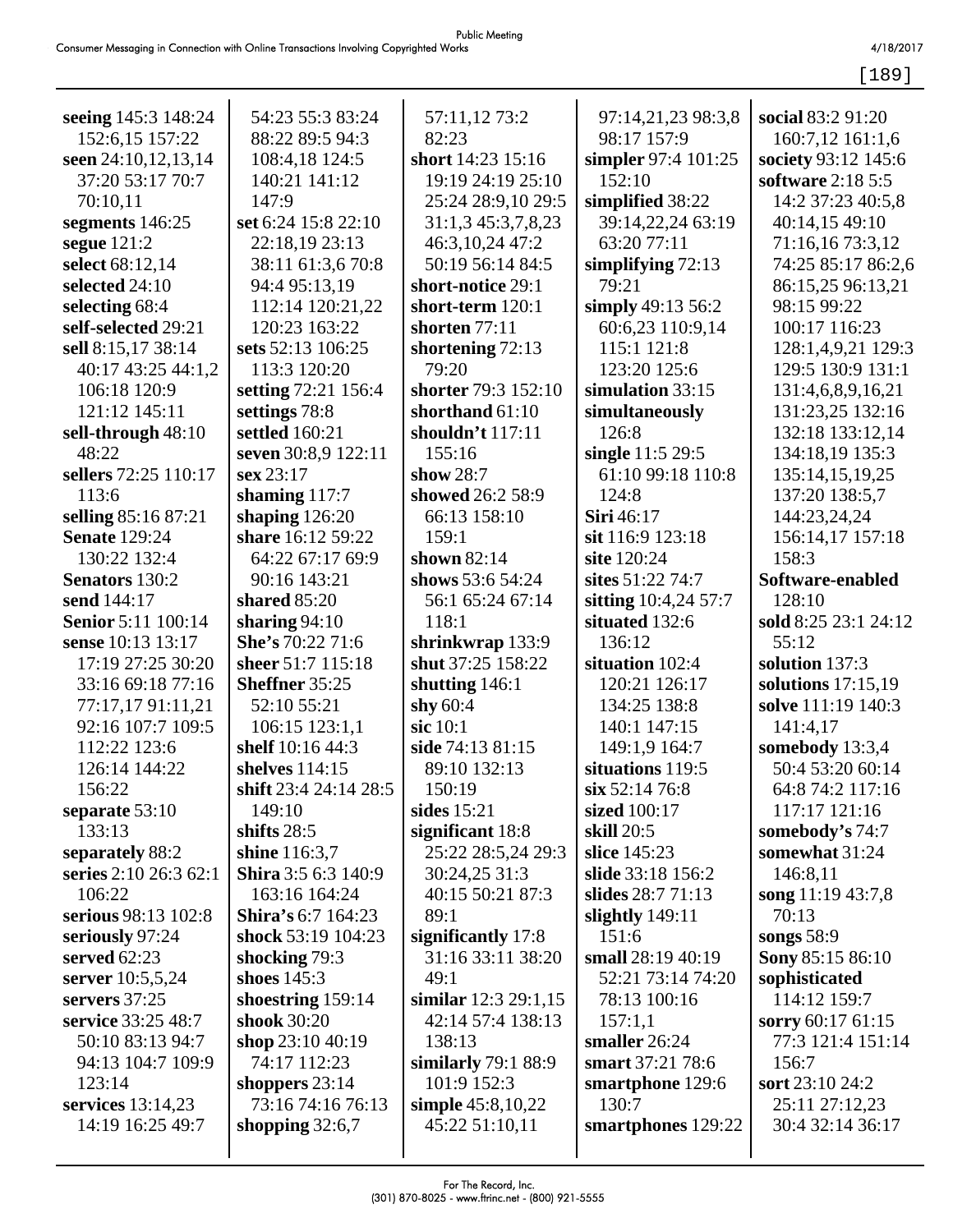[190]

| 38:15 54:13 55:10    | spends 74:2 76:25         | statistically 28:4    | 40:13 157:21           | success $30:16$     |
|----------------------|---------------------------|-----------------------|------------------------|---------------------|
| 57:3,13 58:15,24     | spent 6:11 7:9 28:13      | 30:23 50:21           | strongly 31:23         | succinctly 60:24    |
| 59:2,2,6,12 61:11    | 47:22 76:12 134:5         | statistics 59:11      | 147:20                 | sudden 39:23 58:9   |
| 67:4 85:2 89:8       | 151:24                    | stats 100:21          | struck 164:13          | sue 117:6,9,17      |
| 93:18,23 94:8,11     | spirited 133:22           | status 47:13 100:20   | structure 79:7         | 122:18              |
| 94:21 95:1,8,25      | splits $48:21$            | 140:25                | struggle 46:11         | sued 116:17         |
| 96:1 101:12          | spoke 59:13               | statute 105:19 109:3  | students 63:9 64:25    | sufficient 87:11,17 |
| 105:14 108:12        | spoken $104:5$            | 109:13,17 110:8       | 67:20                  | 106:10              |
| 119:25 123:9,13      | Spotify 14:21             | 110:19 114:23         | studied 112:9,10       | sufficiently 72:24  |
| 134:18 137:23        | spotlight 116:7           | statutory 6:9 7:25    | studies 64:22 72:18    | suggest 44:15 45:7  |
| 143:21 148:24        | squelch $145:18$          | 93:21 104:20          | 78:11,13 93:6          | 148:2,4,22 161:4    |
| 149:8 151:11         | Squire 80:2               | 122:21                | 155:1                  | suggested 4:19      |
| 153:20 156:22        | staff 164:18              | step 58:15 60:8       | studio 8:10            | 17:11,13 44:16      |
| 157:20 158:22        | stakeholder 4:19          | steps 2:20 5:9 29:10  | studios 45:17 48:5,5   | 148:22 152:24       |
| 159:2,19,24          | 102:8 105:11              | 139:1,14,15           | 52:14,15,23 53:2,9     | 156:3               |
| sorted 23:22 24:9    | 163:8                     | stereo 58:11          | study 2:19 5:4 19:16   | suggesting $164:3$  |
| sorts 11:25 13:7     | stakeholders 16:11        | <b>Steve 99:2</b>     | 21:12 23:9 41:17       | suggestion 154:14   |
| 22:9 69:6 70:3       | 16:22 106:8 137:9         | <b>Steven</b> 165:1   | 41:20,25 42:24,25      | suggests 19:18      |
| 93:24 94:9 101:24    | 140:5                     | stick 151:2           | 43:2 50:15 64:25       | suit 94:3           |
| 111:19 115:22        | stakes 89:16              | sticking 98:1         | 66:2,10,19 67:17       | suite 157:20        |
| 128:9 132:8          | stamped 121:18            | stock 43:22           | 70:24 72:19 75:7       | summarize 26:10     |
| sound 128:18         | standalone 128:25         | stop 35:3,16 61:14    | 77:25 78:19 83:10      | 41:16               |
| sounds $98:1$        | standard $71:3,24$        | 61:17                 | 103:4 128:1,4          | summarized 140:19   |
| source 22:21 116:24  | 73:4 79:17 91:2           | stops $120:8$         | 129:13 130:1,22        | summarizing 31:8    |
| space 48:10 63:7     | 93:24 153:20              | store 10:17 11:23     | 131:7, 12, 14 132:5    | summary 67:22       |
| 80:18 159:10         | standpoint 161:21         | 43:15,20 49:23        | 132:15 134:3           | super 147:12        |
| speak $62:14$        | <b>Stanford 92:7</b>      | 65:7,20 67:22,25      | 135:1 137:8,14         | support 25:16 38:8  |
| speaker 62:17 80:1   | stark 21:19               | 68:8,9,10 110:14      | 138:15,16 152:24       | 38:8 48:8 143:3     |
| speakers 69:21       | start 7:3 16:21           | 121:25 122:9          | 153:22 154:23          | 150:10              |
| 165:3                | 35:22 90:24               | 152:5                 | 156:2 158:1            | supporter 36:10     |
| speaking 41:15 43:4  | 117:21 154:6,8,10         | stored 50:9,9         | 159:25                 | supporting 48:1     |
| 47:6 52:15,23        | started 3:3 35:4          | storefronts 43:23     | studying $42:17$       | suppose $141:1$     |
| specializes 80:2     | 49:17 56:22               | 44:18                 | stuff 57:6 $130:14,16$ | 158:20              |
| specific 4:16,25 5:7 | 117:23 147:23             | story $29:15$         | sub-rent 122:13        | supposedly 124:25   |
| 58:25 82:6 131:15    | 164:14                    | straightforward       | subject 54:4,7 86:21   | Supreme 109:1       |
| 164:20               | starting $21:14,15$       | 101:24                | 112:20 113:4,5,12      | 110:11 121:11,14    |
| specifically 50:20   | 26:11 47:15               | strange $128:23$      | 113:18,20,23           | 121:19              |
| 68:17 71:16          | state 52:19 54:14         | strategic 80:8        | 129:9,13               | surcharge 109:15    |
| 118:10 131:10        | 55:8 89:11 133:4,5        | streaming $14:5$      | submission 123:25      | sure 18:13,18 22:15 |
| 163:8                | 133:10,13                 | 17:21 33:24 34:4,6    | subscription 14:18     | 22:22 23:13 29:19   |
| specifying 93:18     | stated 6:17 52:1          | 85:21 141:12          | 14:20 16:25 48:13      | 36:6,18 39:17       |
| spectrum 48:2        | statement 81:19           | 143:15 155:1          | 48:20,25               | 58:16 60:5 61:19    |
| speech 108:14,17     | 102:6                     | street 1:17 144:4     | subscriptions 124:5    | 89:2 98:10 100:2    |
| 110:3,7,9,22         | statements 82:9           | strictly 104:19       | subsequent 75:6        | 101:8 126:21        |
| speeding $60:15$     | 84:11 111:2 150:5         | striking $141:23$     | 126:2                  | 129:15 139:4        |
| spend 6:25 33:12,13  | <b>States</b> 17:9 121:19 | strings $74:9$        | substantial 17:6       | 142:12 146:7        |
| 37:8 73:21 74:1,18   | 152:1                     | strong $32:2,5,16,18$ | 25:17 28:4 81:7        | 147:5 152:7         |
| 116:1                | stating $101:22$          | 142:25                | substantially 17:23    | 156:19 163:19       |
| spending $29:11$     | statistical 50:20         | stronger $32:10$      | subtle 24:14           | surpassed 48:18     |
|                      |                           |                       |                        |                     |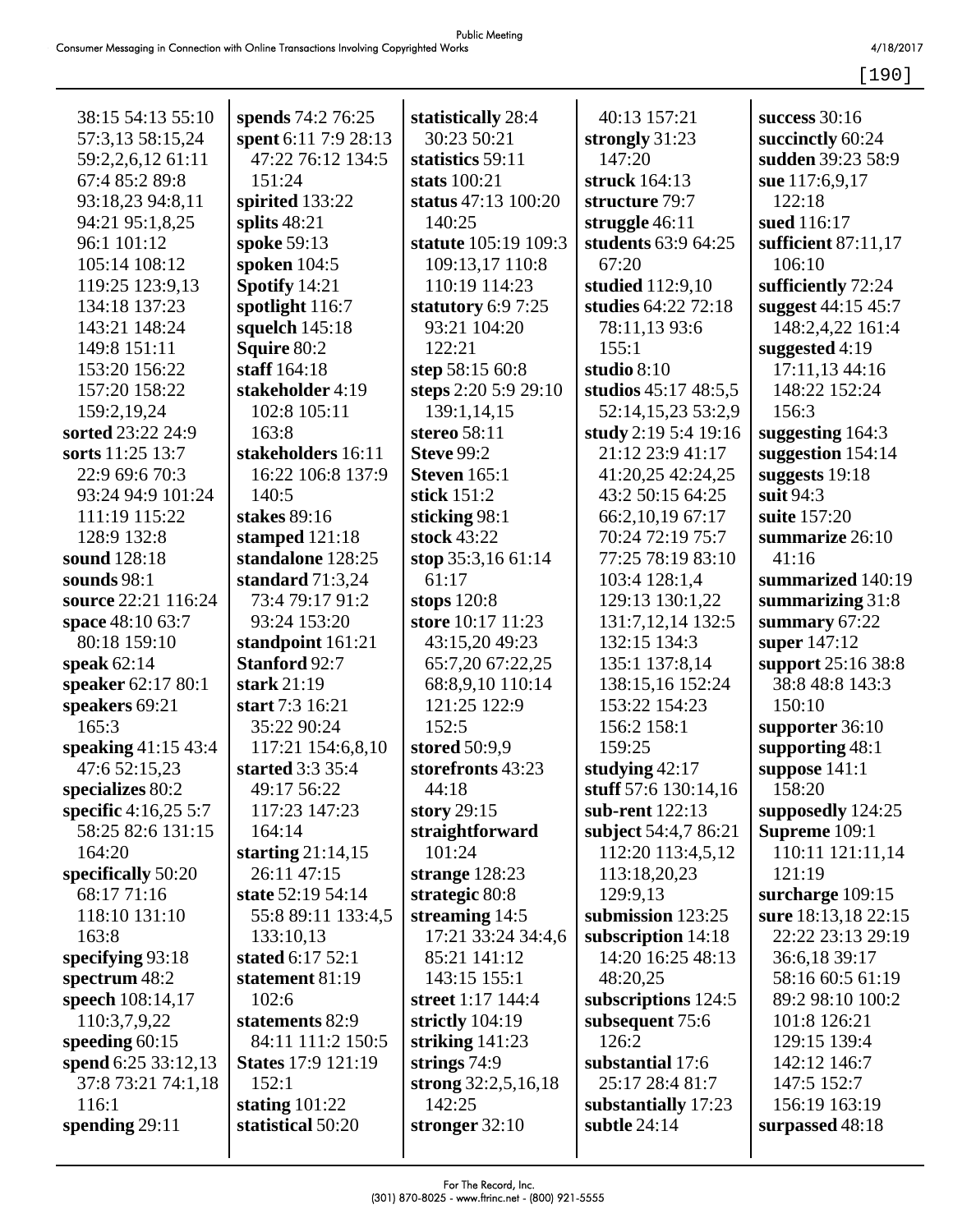[191]

| surprise 54:2 105:9    | 73:5 90:13,21             | 122:9                | 102:15,23 104:1,7        | 9:25 10:4,12 11:10             |
|------------------------|---------------------------|----------------------|--------------------------|--------------------------------|
| surprised 160:6        | 99:17 128:3               | telling 39:22 85:16  | 104:20,24 105:3          | 11:13 12:22 13:22              |
| surprising 12:22       | 142:15 150:10,25          | tells 110:15         | 105:12,16 106:25         | 15:16 16:9 23:2                |
| surrounding 16:12      | <b>talked</b> 45:23 46:14 | temporary 4:12       | 107:16,22 111:5,7        | 28:6 29:19 30:18               |
| survey 23:14 25:7      | 77:9 91:1 118:21          | 23:6                 | 111:11 112:14,24         | 32:22 39:10 40:24              |
| 25:25 28:17 29:10      | 133:20 135:18             | temptation 111:12    | 112:25 113:3,4,17        | 42:17 44:3 46:2,8              |
| 31:15 65:13 72:21      | 142:4,5,9 160:9           | tempting $114:25$    | 116:3,6,8,17,22          | 46:12 50:8,9 52:5              |
| 91:20 158:10           | talking 19:9 32:6,7       | ten 29:10 46:12 58:8 | 117:11 119:19            | 55:16 57:25 60:19              |
| surveyed 23:11         | 36:21 40:22 46:24         | 156:19 157:9         | 120:11,12 126:12         | 61:1,16 63:11                  |
| <b>Susan 103:13</b>    | 53:13,18 58:12,12         | ten-minute 89:21     | 143:2,11 152:11          | 64:17 65:16 67:2,5             |
| 164:24 165:1           | 58:23 88:25 94:2          | tend 44:14 45:7      | 154:3,20,21              | 74:3,3,13 76:5                 |
| suspect 55:18,21       | 94:20 103:25              | 77:12 107:7 113:2    | 157:16 158:8             | 82:7 89:8 97:3,8               |
| 56:9 147:25            | 107:22 114:11             | tended 30:1          | 161:18 162:3             | 98:3 99:7,11,11                |
| 158:10 159:4           | 119:2 126:16              | tends 112:21 113:19  | 163:22,23                | 100:24,24 101:2                |
| suspected 22:8         | 128:7,8 139:10            | tension $104:16$     | terrain 93:20            | 102:16,17,17                   |
| 55:11                  | 149:13 150:16             | 114:3                | <b>Tesla</b> 157:3       | 104:11 105:4                   |
| <b>SVOD</b> 48:12      | 156:23,25 157:2           | tentatively 57:13    | test 22:11 67:24         | 110:23 113:21                  |
| <b>Swift 43:7</b>      | 161:22                    | 159:9                | 68:18 69:10,15,15        | 115:4,24 117:7,10              |
| switch 6:4 27:16       | talks 58:13               | term 36:23 49:9      | 69:17,17 78:9,13         | 117:11 118:3                   |
| symbols 63:8 64:4      | tapes $143:24$            | 50:25 55:24 60:20    | 112:14 113:11            | 120:2,3,13 125:17              |
| system 46:22 86:22     | target $160:15$           | 78:25 84:5 95:9      | tested 66:18 67:8        | 129:2 141:5                    |
| 121:17 129:1           | 164:12                    | 104:3 112:2,19,19    | testimonials 85:13       | 142:14 144:21                  |
| 143:5                  | targeted $102:19$         | 113:10,12,20         | testing $69:13,13$       | 145:25 146:8                   |
|                        | Task 3:12,13,17 4:9       | 117:9 122:1,19       | 78:6,17 79:22 95:5       | 148:15,18 150:4                |
| T                      | 123:24 128:3              | 124:9 125:4          | 95:18 99:10              | 150:16,17,25                   |
| table 142:7 159:3      | 138:12                    | 133:22               | text $8:1$               | 151:6,20 156:19                |
| tag 66:12,15,16,17     | taught 143:4,4            | termination 94:3     | textbooks 121:18         | 158:18 159:9,21                |
| 66:25 67:8,9           | Taylor 43:7               | terminology 61:6     | thank 6:3 34:18          | 160:1 163:4 164:8              |
| tailor 160:15          | teaching 70:24            | terms 2:16 4:25 6:21 | 35:5 41:1 47:17          | theater $114:14$               |
| tailored 67:7          | team 164:23               | 7:22 11:14 13:7,10   | 52:10,10 62:3 63:2       | theme 95:7                     |
| take 10:10,13,16       | tease 141:20              | 13:11,14 15:7 17:3   | 63:5 70:19,20            | themed 101:9                   |
| 15:14 33:14 36:14      | technical 115:17          | 18:14,20,23 23:17    | 71:11,12 79:24,25        | there's 10:11,19               |
| 44:10 54:13 56:14      | technological 94:8        | 23:18,18 25:3,5      | 89:17,19,19,22           | 16:3,6 17:24 18:18             |
| 67:6 75:8 81:13        | technologically           | 26:15 30:21 51:3     | 93:8 100:8,12            | 19:9 24:17 27:5                |
| 89:21 97:11,23         | 144:11                    | 54:10,10 56:24,24    | 103:8 111:1              | 36:19 38:7,10 39:4             |
| 101:12 103:14          | technologies 81:6         | 71:5,25 72:10,25     | 118:13,15 120:15         | 40:1 45:13 55:16               |
| 115:9 143:19           | <b>Technologist 62:23</b> | 73:5 74:23 75:19     | 122:24 124:12            | 56:2,23 57:16                  |
| 147:2 152:17           | technology 14:11          | 76:1 77:1,16 78:21   | 127:5,6 128:2            | 58:24 70:5,9 72:6              |
| takeaway $25:15$       | 46:15,16 48:7 80:6        | 78:24 79:1,17 82:8   | 138:17 146:5             | 72:12 75:17 77:8               |
| 69:14 71:23            | 80:20,23 124:1            | 83:7 84:2,13 87:3    | 163:16 164:16,18         | 77:14,20 78:19                 |
| takeaways 69:8         | 128:19 162:5              | 87:15 90:1,11,14     | 164:23 165:4             | 80:16 82:4 83:17               |
| taken 24:22 33:6       | teeth 143:22              | 90:20,22 91:19,19    | thankfully 18:4          | 92:2 93:3 94:7                 |
| 41:6 105:11            | telephone 88:13           | 91:21,24 92:1,1,4    | <b>thanks</b> 6:6 21:4,5 | 98:4 101:1 102:6               |
| takes 75:3 76:2        | television 17:22          | 92:9,10,11,13,17     | 34:17 41:2 52:7          | 102:12 104:15                  |
| talk $10:12$ $11:8,13$ | 53:6 54:24 55:3           | 92:19,20,22 93:1,4   | 61:20 100:6 103:7        | 105:2,9 111:24                 |
| 16:24 19:4,5 21:5      | 56:1                      | 93:6,24 94:17        | 113:24 139:2             | 112:7,8,24 125:18              |
| 36:21 43:5 53:16       | tell 12:25 35:19 46:5     | 95:19 98:16 99:17    | 144:6 161:11             | 130:8,16 133:5                 |
| 56:15 57:6 60:19       |                           |                      |                          |                                |
|                        |                           |                      |                          |                                |
| 63:12 71:14,20,25      | 56:17 100:10              | 99:19 100:11         | 165:7                    | 134:21 136:21<br>138:14 149:16 |
|                        | 101:15 119:18             | 101:20,24 102:13     | that's 6:9 8:5,24 9:3    |                                |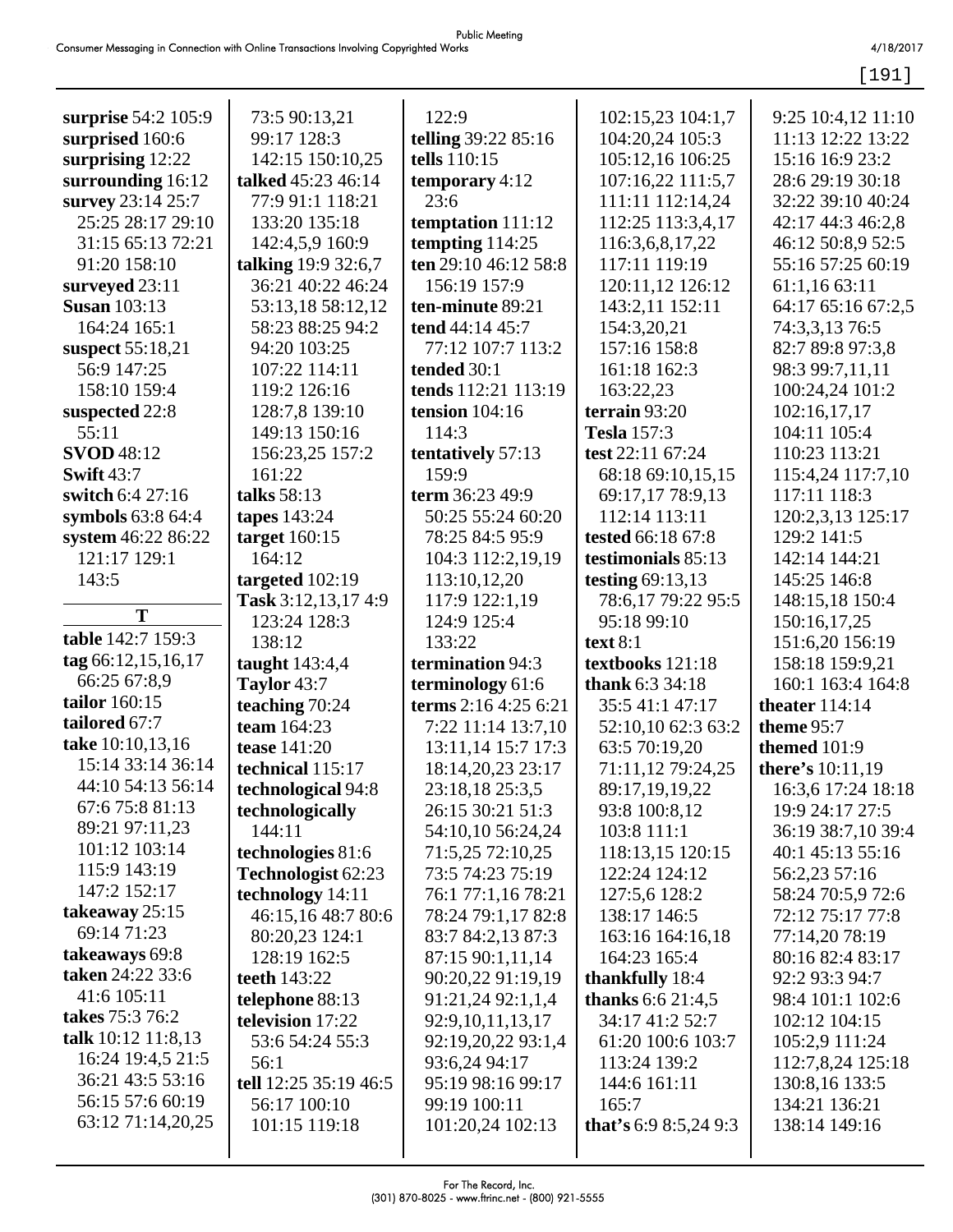| 151:2 152:1,2           | 39:11,15 40:22     | 119:19,25 121:8      | thumbs- $28:13$      | 17:17                  |
|-------------------------|--------------------|----------------------|----------------------|------------------------|
| 153:10 155:5            | 47:5 57:8 60:6     | 122:7,17 123:20      | thumbs-down 28:14    | told 25:12 68:2        |
| they'd 33:23 153:10     | 61:5,13 66:20,22   | 124:22 126:14        | ticket 114:15 154:2  | 106:15                 |
| they'll 84:18           | 70:3,17 78:1 88:18 | 130:15 133:20        | tickets 49:13        | toll-free 88:14        |
| they're 4:11 12:23      | 91:15 93:4,25 94:6 | 135:23 137:16,18     | tie 137:16           | tomatoes 151:7         |
| 12:23 15:15,19          | 94:25 95:5 98:23   | 139:9 140:10         | time 6:12 7:10 10:10 | tomorrow $17:17,18$    |
| 17:10 18:1 19:22        | 110:24 113:14      | 141:1 142:14,14      | 14:5,23 29:9,12      | tone 97:5,5            |
| 22:6,16 26:16           | 114:5,16 117:21    | 142:23,24 144:4,7    | 31:15,17 39:16       | tools 71:10 98:21      |
| 27:11 37:5 49:11        | 124:11 126:20      | 144:12,14 145:6      | 41:17 46:13 47:7     | 99:5,5                 |
| 49:12,13 51:7,15        | 128:25 129:23      | 145:16 146:24        | 48:18 56:14 60:18    | top 145:6              |
| 51:21,22,22 54:16       | 130:5,9,10,19      | 147:13,14,22         | 61:5,9 63:2 70:10    | topic 16:21 69:2       |
| 56:1 69:12 74:8,23      | 131:19,20 132:10   | 148:1,3,8,13,17      | 71:19 72:14 74:18    | 96:21 152:16           |
| 76:21 78:7,23 79:2      | 133:20 143:16,25   | 149:11 150:17,20     | 76:12,25 77:2,12     | topics 18:18,19        |
| 79:5 82:21 83:16        | 144:17 154:22      | 151:20 152:23        | 87:1,22 94:14        | toss 143:13 149:11     |
| 85:4,5 87:18 88:23      | 155:24 157:1,15    | 153:9,20 154:16      | 96:22 99:6 111:3     | 153:7                  |
| 93:19 94:12 95:2        | 157:18 160:5       | 154:24 155:4,10      | 114:14 115:5,9       | <b>total 83:24</b>     |
| 95:13,14,20 96:6        | 162:1 163:10       | 156:1,10 157:6,15    | 118:7,8 123:4,13     | totally 37:1 150:9     |
| 96:20 99:22 107:6       | think 12:18,20     | 157:21 158:4,8,9     | 123:16 126:4         | 151:1                  |
| 107:7,8,18,19           | 14:20 19:25 21:19  | 158:15,19,24         | 134:6 135:15         | touch $47:1$           |
| 113:1,2,4,5 116:16      | 22:1,13 23:3 25:15 | 159:18,22,24         | 137:22 139:18        | touched 45:21          |
| 117:15 120:24           | 26:15 27:4,25      | 161:6,16 163:12      | 141:11 151:24        | tough 117:8            |
| 122:12,15 123:24        | 28:23 29:2,12 32:1 | 163:13,20 164:8      | 158:22 164:11        | TPMs 129:15,18         |
| 130:18 142:11,13        | 34:8,9,12 36:13    | 164:12               | timely 96:20         | track 21:15 29:7       |
| 144:25 147:3            | 37:2,11 38:1,16,23 | thinking $27:256:22$ | times 66:13 70:7     | 73:20,24               |
| 155:17 160:12,16        | 40:1,5,11,23,24,25 | 58:12 95:11          | 75:12,21 85:18       | tracked 25:4           |
| 160:16,23,24            | 41:2,17,18 42:23   | 118:20 134:6         | 111:13 152:22        | tractor 130:7          |
| 161:2,23                | 44:21 45:3,4,8,20  | 139:15,15 157:16     | 163:20               | tractors 129:21        |
| they've 9:7 35:8        | 45:23 46:8,11,20   | 161:16               | timing $66:172:14$   | 158:2                  |
| 60:5 64:14 104:6,6      | 46:23,23 47:4,8,14 | third 34:8 95:4      | 79:21                | trade 47:24 48:1       |
| thing $21:23\ 27:18,23$ | 49:17 50:7 54:15   | thought 28:14 39:19  | tinkering $134:13$   | 62:24 80:17,24         |
| 28:8,10,14 30:15        | 55:7 56:16,19,19   | 43:1,8 56:12 59:5    | title 8:14 35:18     | 81:12 88:4 100:15      |
| 38:6 39:2 44:4,7        | 56:20,20 57:19,19  | 60:12 63:14 65:14    | titles 24:2          | 106:17 107:12          |
| 44:14 53:21 57:3        | 57:21,25 58:5,16   | 67:1,3 71:17 72:2    | today 4:16 6:19 9:16 | 124:23 161:20          |
| 57:11,16 58:14          | 58:20 59:7,8,22,23 | 74:7,24 84:11        | 15:17 16:10 17:9     | <b>TRADEMARK</b>       |
| 59:6 67:4 69:19         | 60:12,21 61:5,10   | 100:20 116:24        | 18:7 19:5 21:5,10    | 1:16                   |
| 75:10 92:18 95:8        | 61:11 64:5,6,7     | 119:20 124:16        | 34:14 40:4 49:18     | trademarks 102:24      |
| 95:25 96:2 97:21        | 66:21 84:12 88:18  | 131:19               | 52:11 62:17,25       | traditional $11:11,17$ |
| 98:11 99:11,13          | 88:24 89:21 91:8   | thoughts $41:14$     | 63:3,12 69:21        | 54:19 72:7 77:7        |
| 114:2 115:5             | 92:23,24,24 93:15  | 90:19 100:10         | 81:25 83:10 87:14    | 79:13,16               |
| 116:13 117:19,20        | 94:19 95:2,8,8,13  | 111:5 124:18         | 95:7 96:17 97:5      | traditionally 130:20   |
| 119:9 125:18            | 96:4,13,20,22 97:4 | thousands $53:8,18$  | 102:1 110:25         | trained 28:12          |
| 131:23 135:25           | 97:8,8,16,21,24,25 | 151:17               | 127:7 133:7          | tranche 24:10          |
| 141:19 143:2            | 98:6 99:8,14 102:3 | three 23:22 25:15    | 140:16 141:15        | transaction 10:18      |
| 144:24 146:8            | 102:3,11 103:3,5   | 31:14,18 32:3,17     | 142:9 143:7          | 10:19 11:1,2,22,22     |
| 148:1 152:21            | 104:11 107:5       | 32:19 45:5 48:23     | 151:15,16,24         | 12:8 15:11,24 28:2     |
| 164:8                   | 108:9,24 111:2,11  | 55:4 64:19,22        | 152:22 153:9,19      | 54:12 61:7 124:7       |
| things $7:17,19$ 24:8   | 111:13,13 116:2    | 92:19 93:13          | 157:22 158:11        | 125:2 127:2            |
| 33:19 36:12 37:2,3      | 116:15,19 117:14   | 113:14 164:15        | 159:1 164:14         | transactional 48:11    |
| 37:8,19 38:1,8          | 117:20,25 119:3    | throw 141:20 151:7   | today's $3:107:11$   | 48:22 106:20           |
|                         |                    |                      |                      |                        |
|                         |                    |                      |                      |                        |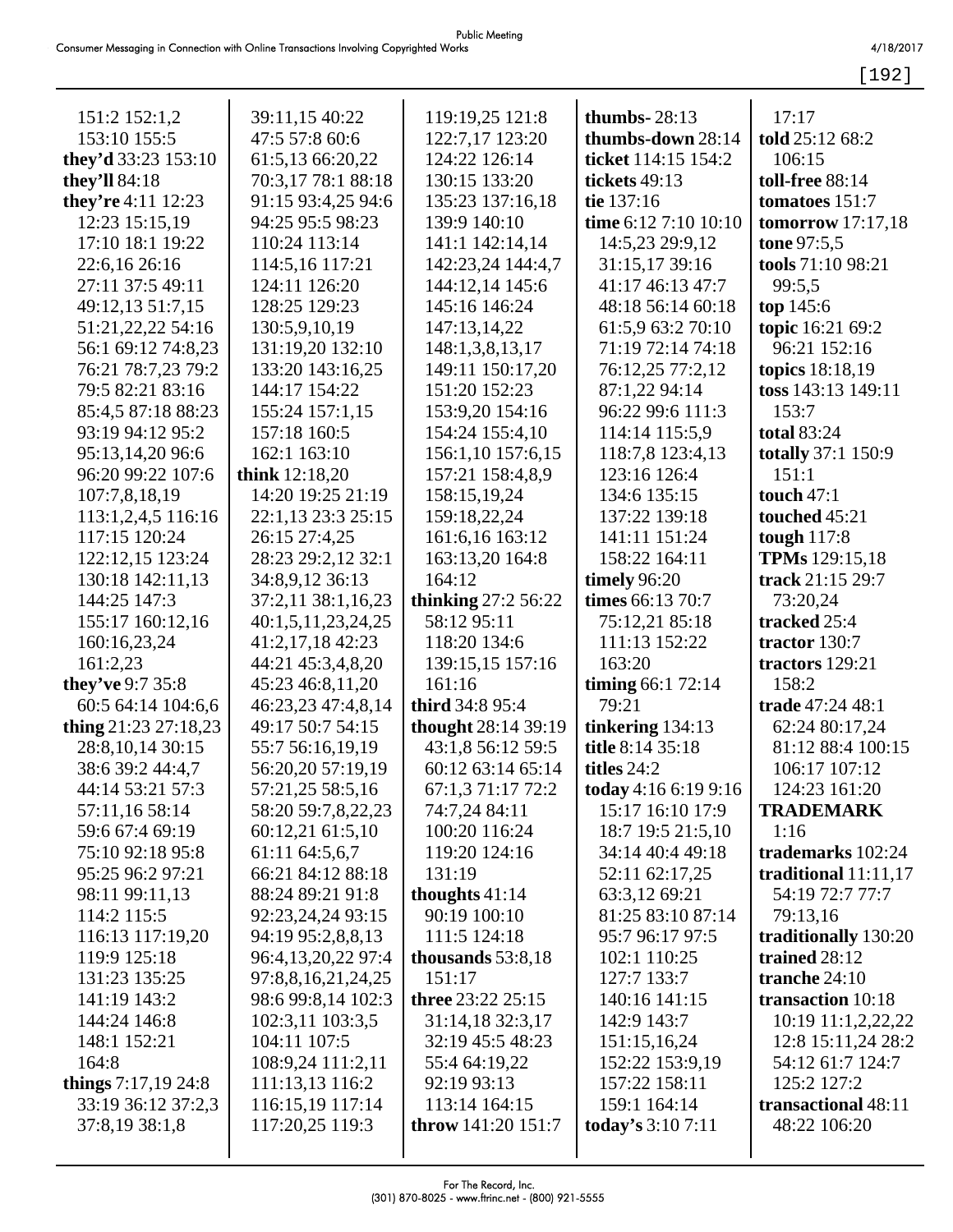[193]

| transactions 1:9 2:6                  | 45:20 46:3 91:10         | 78:5,14 91:21            | 114:21 115:2,3            | 21:9 70:22 96:8      |
|---------------------------------------|--------------------------|--------------------------|---------------------------|----------------------|
| 2:17 4:11 6:2,22                      | 96:11 103:1 123:9        | 92:17 93:3,15            | 118:1 120:12              | 151:11               |
| 15:14 16:4,13,18                      | 131:9 143:5              | 125:20 126:23            | 126:14 129:2              | unknowledgeable      |
| 17:7 19:11 22:10                      | 147:18 157:6,8           | typical 27:7 110:13      | 130:17,23 142:12          | 13:9                 |
| 25:4,18 26:4 42:5                     | 158:16 163:9,14          | typically $12:11$ $27:7$ | 142:20 143:5              | unknown 68:20        |
| 52:4 55:16 59:12                      | 163:14                   | 106:21 108:16            | 149:25 151:22             | 92:2 154:12          |
| 59:18 60:9,24 90:2                    | trying 45:21 82:25       | 109:10 156:17            | 156:11 157:7              | unknowns 154:12      |
| 123:7                                 | 94:17 95:16 97:1         |                          | 164:4                     | unquestionably       |
| transfer 8:4 38:5                     | 101:21 106:11            | $\mathbf U$              | understanding 4:7         | 149:2                |
| 51:4 82:22                            | 111:23,24 112:12         | <b>U.K</b> 78:7,12       | 6:21 13:15 19:21          | unrealistic 116:5    |
| translate 102:14                      | 118:4 122:3              | U.S 1:16 5:3 14:6        | 23:12 25:23 38:16         | unresolved 104:16    |
| transmission 9:19                     | 132:16 136:14            | 17:8 62:24 102:18        | 40:10 79:10 82:2          | unusual $70:6,9$     |
|                                       | 140:4 141:3              | 107:25 127:8             | 87:18 91:4 94:18          | unwarranted 45:4     |
| 10:2,6 11:4 12:8<br>transmissions 4:4 |                          | ubiquitous 129:6         |                           |                      |
|                                       | 145:21 148:16            | <b>Uh</b> 28:18          | 102:14 105:6,7            | unwinnable 150:13    |
| 9:8 11:16 15:25                       | 150:13 151:2             | ultimately 78:16         | 115:18 124:24             | update 37:23         |
| transmit 9:23                         | 152:10 155:6             | 104:16 105:5             | 140:20 141:25             | updated 83:6         |
| travel 68:6                           | 159:15 163:8,15          | 106:5 146:19             | 142:3,8,11,17             | upgrades 14:3        |
| traveled 140:10,15                    | 163:21                   | 147:6 149:14,15          | 143:1,11 147:16           | urge 112:12 149:13   |
| Travelocity 154:3                     | <b>TUESDAY</b> 1:13      | <b>Ultra</b> 50:10       | 148:15 150:7,23           | URLs 73:16,18,24     |
| <b>treat 131:4</b>                    | turn 5:11 90:8 111:2     |                          | 151:4 154:4 155:3         | usability 99:10      |
| treated 60:4 126:12                   | 117:1 124:16             | <b>UltraViolet 50:10</b> | 159:7 163:6,9,15          | <b>Usable 62:20</b>  |
| 131:4,5                               | <b>turned</b> 39:20      | unable 133:16            | 164:1                     | usage $51:4$         |
| treatment 126:2                       | turning $46:13$          | 139:16 151:14            | understandings            | use 26:21 27:3 37:24 |
| tremendous 47:7                       | turns 26:13 32:25        | unanimous 110:11         | 154:7                     | 41:21 42:8 49:7,7    |
| tremendously 72:15                    | 76:19 77:7               | unanswered 153:19        | understands 18:14         | 55:24 56:23,25       |
| 78:8                                  | TV 58:11                 | unauthorized 40:19       | 76:14 119:25              | 58:1 61:10 70:5,12   |
| trends 2:14 62:14                     | <b>TVOD</b> 48:11        | uncovered 61:11          | 120:1                     | 73:17 81:18,22       |
| triangle 66:3                         | twenty $74:19$           | underestimate 42:4       | understood 113:2          | 83:24 86:7,9 87:12   |
| tricked 56:11                         | twice 67:13              | 42:19                    | 130:20                    | 91:19 92:10 94:21    |
| tried 31:13,14,21                     | <b>Twitter</b> 160:11    | underestimated           | undertaking 102:7         | 104:18 109:14        |
| 33:19,20 41:14                        | two 3:18 6:12 10:13      | 42:8                     | undoubtedly 149:2         | 115:5 116:22         |
| 82:22 92:10                           | 21:14 29:23 33:23        | underlie 104:25          | unearth 99:19             | 123:6,12 124:9       |
| 102:21 135:11                         | 42:6 47:5 52:12          | <b>underlying 89:9</b>   | unfair $81:2,7,12$        | 125:14 127:3         |
| triennial 129:12                      | 56:15 68:7 69:8          | undermines 42:1          | 142:10                    | 131:15 133:9,23      |
| trip $43:15$                          | 72:19 103:16             | undermining              | unfamiliar 66:8           | 133:25 136:11,16     |
| trips $142:17$                        | 110:6 117:23             | 157:23                   | unfortunately             | 154:3 161:1,6        |
| trouble 107:24                        | 118:3 119:5              | underscoring 95:4        | 109:13 111:10             | useful 4:25 6:25     |
| trucks 155:16                         | 125:19 128:6             | understand $7:12,14$     | unhappy $60:1$            | 70:3,17              |
| true 28:6 42:20 45:9                  | 134:20 135:10            | 11:9 15:15,19            | 146:11 147:3              | usefulness 80:15     |
| 46:2 55:16 76:9                       | 141:9,10,13,15,17        | 16:17 18:17 22:4,9       | uniformly 53:16           | user 5:7 28:12 73:23 |
| 77:6 104:12 123:5                     | 141:23 142:1             | 30:1 39:15 50:1          | unique 17:9 29:20         | 93:19 115:1          |
| 123:8 145:17                          | 149:22 152:19            | 54:6 64:3,3,4,5          | uniquely $132:6,11$       | 150:14,14            |
| 150:4 159:9                           | 156:2 164:15,15          | 69:16 83:25 84:19        | <b>Unit 78:12</b>         | user-97:9            |
| trumps $121:22$                       | type 23:24 73:3          | 87:12 88:23 92:16        | <b>United 17:9 121:19</b> | user-friendly 98:14  |
| trust 17:5 64:6                       | 92:18 108:13             | 92:21 94:22 95:18        | 152:1                     | 114:23               |
| truth $31:12$ 150:5                   | 111:21                   | 95:23 96:4,6,19          | units 78:7                | users 94:10 115:2    |
| truthfully 88:22                      | typeface 28:19           | 99:15 105:3              | universal 149:7           | uses 119:4 129:5     |
| truthfulness 80:25                    | <b>types</b> $45:1668:6$ | 112:16,18,22             | universally 101:18        | 130:25               |
| try $39:1441:16$                      | 69:3,6 72:7 78:1,1       | 113:9, 13, 16, 17        | University 19:1,14        | <b>USPTO</b> 3:7,17  |
|                                       |                          |                          |                           |                      |
|                                       |                          |                          |                           |                      |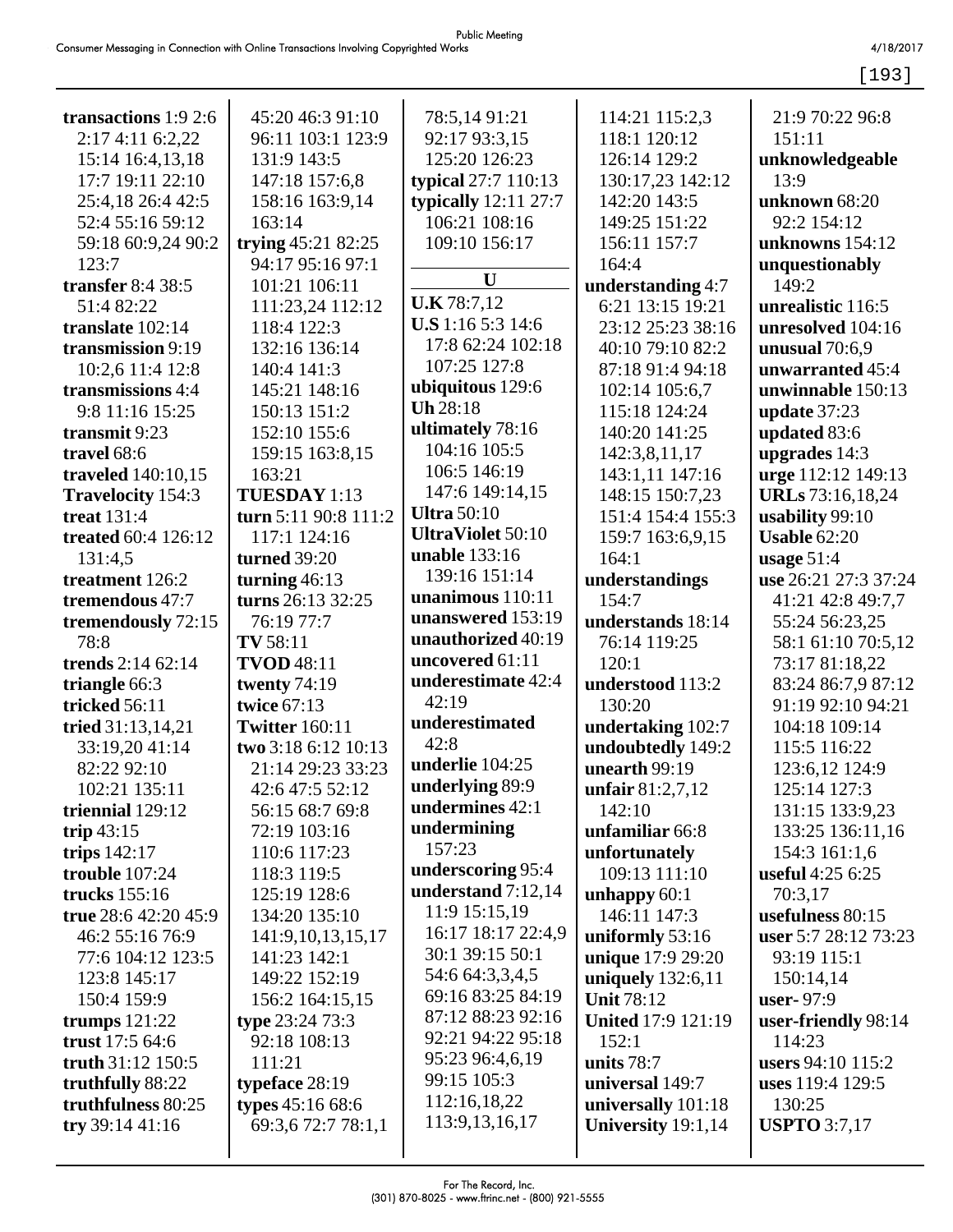|  |  | ۰. |  |  |
|--|--|----|--|--|
|--|--|----|--|--|

| 143:2                     | 48:19,22 49:11,16                    | 67:17 69:8,19,22                      | 99:12,14 101:4                        | 145:21 147:6                     |
|---------------------------|--------------------------------------|---------------------------------------|---------------------------------------|----------------------------------|
| usual 25:9 105:1          | 50:19 122:9 159:3                    | 69:23 70:13 73:1                      | 106:2,13 108:2                        | 150:16 151:23                    |
| usually 12:12 94:4        | video-on-demand                      | 75:20 76:5 93:14                      | 111:4 117:21                          | 156:23,25 157:2                  |
| 112:22 119:11             | 48:20 49:1                           | 94:16 96:25 101:8                     | 118:4 125:4                           | 157:22 158:4,5                   |
| utility 84:13 112:3       | videos 22:2 44:9                     | 101:13 102:2,3,10                     | 126:12 128:23                         | 163:19,21 164:6                  |
| utilize 88:3,7            | view 15:13 22:15                     | 107:17 108:17,25                      | 129:21 136:2                          | we've 3:18 16:11                 |
| $\mathbf{V}$              | 26:1 46:19 50:14<br>82:18 84:7 87:16 | 109:15 113:6,7,15                     | 137:24 144:11                         | 37:14,20,24 47:6                 |
| valuable 34:10            | 88:15 89:3 101:21                    | 116:9,13 117:19<br>118:8 120:17       | 145:25 146:9,18<br>146:21 147:9       | 47:11 52:12,12<br>60:17 63:15,15 |
| 103:4 158:10              | 148:18                               | 123:8,21 125:24                       | 148:12 150:15                         | 81:25 90:4 95:7,18               |
| value 22:20 33:2,17       | viewpoints 20:1                      | 125:25 126:5                          | 153:2 162:5                           | 95:22 102:20,21                  |
| 155:12,24 157:1           | views 16:12 18:18                    | 142:6 143:21                          | 163:22 164:5,7                        | 102:24 104:7                     |
| variation 24:18           | 60:1 88:19                           | 144:10,12 146:6                       | ways 21:20 22:19                      | 108:11 128:7,8                   |
| variations 24:11          | violate 108:5 159:2                  | 148:10,21 150:12                      | 28:15,23 30:14,16                     | 129:4 139:11                     |
| varies $38:19$            | violated $149:3,3$                   | 151:7 152:14                          | 30:18 31:13 68:18                     | 140:2,4 142:4,5,9                |
| variety 17:2 18:18        | violating $146:11,12$                | 154:5,9 156:6                         | 81:5 97:5,23 98:6                     | 151:15 152:22                    |
| 20:1 90:16                | violation 161:23                     | 158:21 160:4                          | 98:7 135:10 145:7                     | 160:20 161:16                    |
| various 16:11 71:2        | <b>VIRGINIA</b> 1:18                 | 161:13,25 163:17                      | 163:9                                 | 163:20                           |
| 81:6 82:9 105:11          | virtual $17:19$                      | 163:19                                | we'd 28:14 58:20                      | webpage 22:6                     |
| 106:23                    | visit 73:20 74:12                    | wanted 3:7 24:2,3                     | 94:4 103:6 147:5                      | webpages $54:3,4$                |
| vary 13:12 51:9,9         | visited $68:9,10$                    | 25:1 30:4 68:5                        | 151:4 165:7                           | website 67:5 69:8                |
| 78:8 91:16 104:24         | visitors $73:19$                     | 69:20 89:11                           | we'll 4:21 5:8 13:19                  | 106:9 123:16                     |
| 153:23                    | visits $53:373:11,19$                | 157:14                                | 15:17 19:24,25                        | websites 52:22 53:3              |
| <b>vast</b> 32:2          | 74:10,15 76:1                        | wanting $152:18$                      | 24:17 35:10,11,22                     | 140:25                           |
| <b>vend</b> 147:9         | visual 63:25 84:23                   | wants 150:15                          | 46:18 61:9 80:22                      | week 100:18                      |
| <b>vendor</b> 13:12,12    | <b>VOD</b> 48:11                     | 153:12                                | 90:12,13,20 96:4                      | weeks 157:25                     |
| 70:16 105:16              | voice-activated                      | warned 161:19                         | 111:6 116:11                          | weigh 139:19 146:6               |
| vendor's $106:9$          | 46:14,22                             | Warner $53:11$                        | 139:19                                | welcome 2:4 3:1                  |
| <b>vendors</b> 108:15     | <b>Volkswagen 55:12</b>              | warning 92:18                         | we're 3:2 4:16,20                     | 139:19                           |
| 161:9                     | 55:15,18                             | 152:15                                | 10:12 11:7 14:22                      | welcoming 3:7                    |
| venerable 97:11           | <b>Volkswagens 23:1</b>              | warrants 47:16                        | 17:8 18:20 19:16                      | welfare 160:19                   |
| verifiable 158:17         | voluntary 102:25                     | <b>Washington 36:7</b>                | 27:2,20 29:19 35:6                    | well-known 68:22                 |
| <b>Vernor</b> 134:21      | 103:2                                | 96:8 100:16                           | 35:7 36:7,11,21                       | went 43:20,20 61:1               |
| 135:9                     | vs 109:3                             | wasn't 37:22 39:20                    | 39:22 40:21 41:16                     | 128:17                           |
| version 24:16 38:6        | <b>VW</b> 55:22                      | 50:20 59:20                           | 42:23,24 45:13                        | weren't 33:12 44:21              |
| 63:19 66:12               | W                                    | wasteful 115:22                       | 46:20,24 53:13                        | 56:11                            |
| 106:17 109:18             |                                      | watch 12:6 37:21                      | 56:14 57:9,12                         | Western 19:1                     |
| versions 24:24,25         | walk 10:16<br>Walmart 43:21          | 86:22 144:5                           | 58:23 59:2 60:8,15                    | 151:11                           |
| 65:5,11 66:17,18<br>66:19 | 53:11                                | watching $3:956:7$                    | 61:10,14 75:9                         | what's 34:16 79:18               |
| versus 48:25 50:2         | Walmart/VUDU                         | 119:16                                | 82:25 84:13 87:13                     | 91:2 95:23 96:5                  |
| 59:9 95:10 122:21         | 53:1                                 | way 3:13 4:18 7:4                     | 88:25 89:21 90:3                      | 105:5 111:16                     |
| 133:8 137:13              | want 11:21 12:6                      | 11:10,11 16:23                        | 93:16,17,23 94:1,1                    | 114:4 115:3                      |
| vessel 125:6,11           | 13:16 16:20 18:13                    | 17:12 23:3 24:4                       | 94:1,17,20 95:16<br>95:25 98:19 99:23 | 119:12 141:3,3<br>157:7          |
| VHS 143:23 144:4,5        | 22:15, 17, 24 26:10                  | 29:18 31:21 33:5<br>33:20 34:15 52:23 | 100:22 101:10,11                      | wheel 18:5 38:18                 |
| viable $34:6$             | 39:21 41:5 43:12                     | 53:24 57:25 60:4                      | 101:16,18 103:25                      | 57:16                            |
| <b>Vice 103:11</b>        | 46:21, 23, 23 47:5                   | 63:22 64:15 67:24                     | 105:18 107:22                         | white 3:21 4:19 6:8              |
| video 11:19,23 48:1       | 50:5 53:22 54:9,9                    | 75:11 79:7,16,16                      | 110:24 123:7                          | 6:13,187:2,11                    |
| 48:2,6,12,13,13,16        | 56:19 61:7 63:13                     | 91:17 97:18 98:17                     | 126:4 141:3,6                         | 12:16 13:21 16:2                 |
|                           |                                      |                                       |                                       |                                  |
|                           |                                      |                                       |                                       |                                  |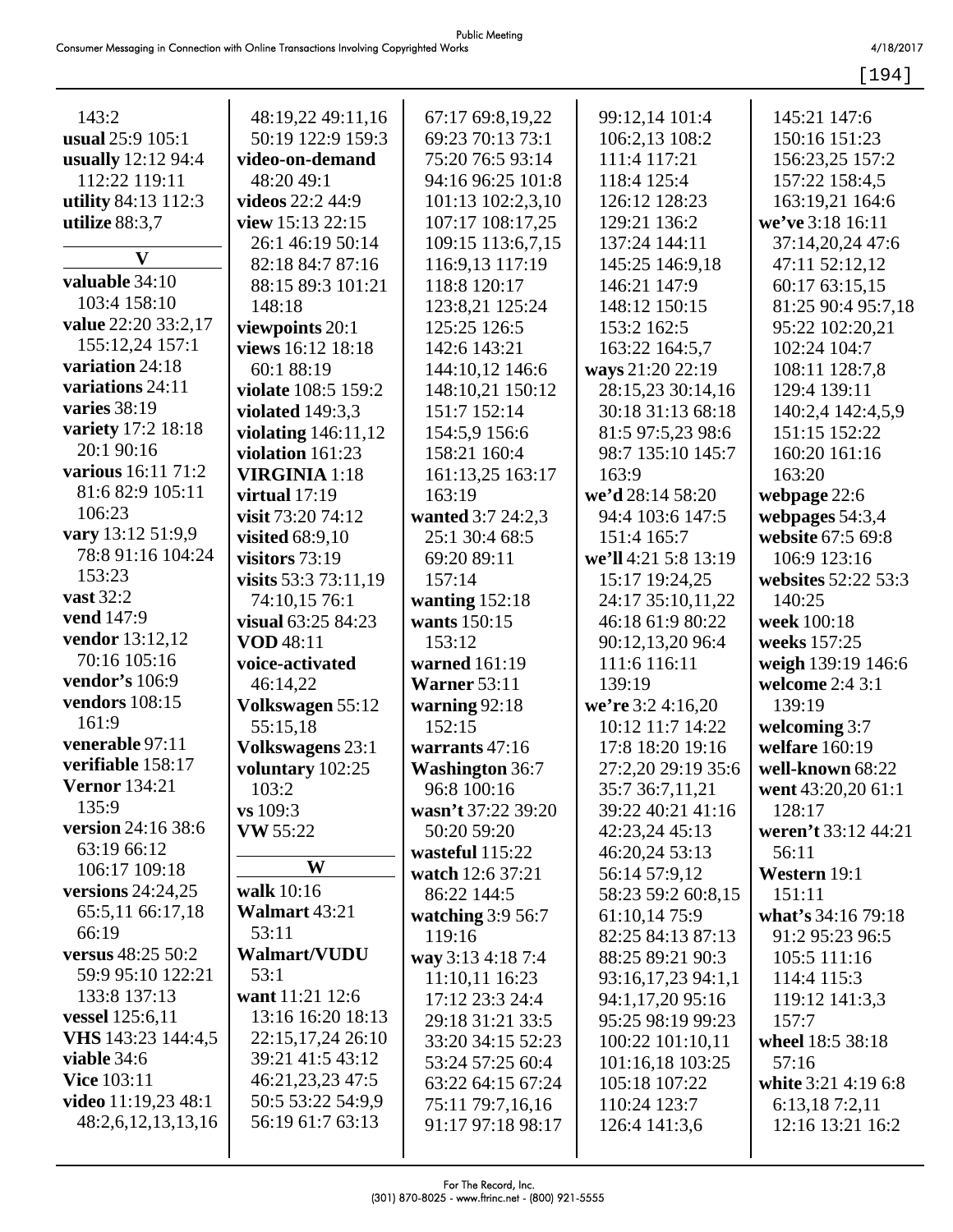4/18/2017

|                     |                       |                       |                     | [195]                   |
|---------------------|-----------------------|-----------------------|---------------------|-------------------------|
|                     |                       |                       |                     |                         |
| 19:2,8 123:24       | 148:10 155:15         | wringing $116:23$     | 57:13 116:4         | 181:13                  |
| 140:12              | 158:8 159:19          | write 58:17 98:3      | 119:23 120:5,6      | 1984 21:18              |
| who's 144:3 148:24  | 162:4 164:22          | writing 96:11,13      | 126:16,18 129:14    | 1988 54:25              |
| wholesale 52:17     | worked 72:19          | 99:24,25 117:23       | 134:8 135:16        | 1997 77:25              |
| 144:1               | 133:15 143:23         | written 19:3 110:12   | 136:14 156:17       | 1999 49:18              |
| wholesalers 106:21  | 147:17                | wrong 30:7 67:2,5     | you's 163:16        |                         |
| wholly $31:4$       | working 12:16 51:8    | 92:13 121:8           | you've 25:7 38:20   | $\mathbf{2}$            |
| wide 17:2           | 71:6 91:18 98:15      | 159:11                | 41:2 57:18 70:7,11  | 2 156:25                |
| widely 58:6         | 105:19 106:13         | wrote 39:10,11        | 75:21               | 2,700 73:7 74:19        |
| willing 29:4 33:3,9 | 108:1                 | 97:13 116:21          | younger 30:2        | 2:20 35:3,16            |
| 143:13,18 145:5     | works 1:9 4:3,8 6:23  | Wurgler 70:22         | Your- $67:3$        | 20 28:13 43:16          |
| willingness 33:1    | 7:13 9:5,10 11:24     | Wyndham 81:11         | <b>Yushko</b> 165:1 | 20-page 58:17           |
| 105:14 113:8        | 12:1 14:19 15:20      |                       |                     | 20,000 151:25 157:3     |
| wish 112:4 115:5    | 16:5, 14, 18 17:6     | $\mathbf X$           | $\mathbf{Z}$        | 200 76:13               |
| 153:16              | 19:12 28:15 36:15     | X 2:1 59:1            | $Z$ 59:2            | 2007 85:14,20           |
| Wogalter 63:20      | 36:23 38:21,22        | <b>Xbox</b> 22:2      | Zambrano $62:2,3$   | 2010 3:13               |
| women 29:25 30:1    | 41:13 44:12 52:4      |                       | 70:20 79:25 89:19   | 2012 54:25 55:6         |
| won't 53:19 54:2    | 52:24 54:1,18         | Y                     | 164:25              | 2013 3:19 6:14 83:6     |
| 59:24 98:4          | 95:12 104:13          | $Y$ 59:1              | zero 30:8 54:25     | 2014 6:15               |
| wonder 105:25       | 105:1 106:18          | Yale 92:8 93:11,12    | 76:11               | 2015 48:25 54:21,21     |
| wonderful 151:15    | 107:8,9,18 118:5      | yang 148:25           | Zev 91:18           | 55:2 130:1 142:17       |
| word 56:20 57:20    | 126:24 128:9,18       | yeah 45:25 96:7       | zillion 70:7        | 148:18                  |
| 58:1 60:23,25 61:9  | 128:20 136:14         | 115:23 124:19         |                     | 2016 14:5 48:18,18      |
| 61:10 73:13 119:2   | 137:7 145:1,4         | 155:25 157:13         | $\boldsymbol{0}$    | 48:25 62:23             |
| 119:4 128:25        | 161:8                 | year 3:21 6:19 22:2   | $\mathbf{1}$        | 2017 1:13               |
| 147:25 161:12,13    | workshop 69:7         | 48:25 69:1 100:20     |                     | 22313-1450 1:18         |
| 161:14              | workshops 140:11      | 115:11,14 128:5       | 1,000 74:21,22      | 23 76:20                |
| wording $84:19$     | world 2:12 9:15       | years 6:12 21:16      | 1,300 23:11         | 24 119:16               |
| words 54:11 64:4    | 11:16 14:2 17:10      | 43:8 46:12 47:22      | 1,500 66:11         | 24-hour 14:21           |
| 67:14 69:16 74:19   | 44:10 56:3,25 57:9    | 49:3 55:4 87:19       | 1.425:6             | 27 67:5,10              |
| 103:16 115:19       | 57:18 59:10 61:4      | 96:10,11 97:10        | 1043:1648:17        | 29 74:18                |
| 151:25              | 62:13 63:4 117:22     | 100:25 108:1          | 58:17 156:24        |                         |
| work 3:11,18 8:7,11 | 123:8,12 130:13       | 114:6 115:8           | 100,00 157:3        | $\mathbf{3}$            |
| 9:23 10:1,8 14:16   | worlds 96:12          | 116:20 121:20         | 100,000 100:25      | 32:4                    |
| 14:22 15:5 36:14    | worms $133:3$         | 128:6,16 129:4,10     | $106(1)$ 9:25       | 3:14 89:22              |
| 37:12 43:4 47:7     | <b>worried</b> 151:23 | 129:21 140:11         | 106(3) 8:5          | 30 29:6 73:8 119:15     |
| 62:5 63:6 69:4      | worry 143:16          | 141:9, 10, 13, 15, 18 | 109 8:12 136:3      | 164:17                  |
| 71:14,22,23,23      | worse 133:11          | 141:23 142:24         | 11-point 28:21      | 32 76:11                |
| 72:8,11 77:10,13    | worth 42:17 46:4      | 147:17 156:19         | 117 136:7           | 35 2:9 47:22            |
| 78:14 91:1,6,17     | 117:8 118:4 153:3     | 157:9 158:11,14       | 1201 129:12,20      |                         |
| 103:2 104:18,19     | worthwhile 153:13     | 164:15,15             | 137:13              | $\overline{\mathbf{4}}$ |
| 108:3 113:15        | wouldn't $44:17$      | $\sin 148:25$         | 121 54:23           | 4.4 55:6                |
| 114:18 116:20       | 45:10,22 147:25       | York 66:13 70:22      | 128 2:19            | 4:00 111:10             |
| 117:20,22 118:1,4   | wow 58:25             | 77:25 109:4,13,17     | 139 2:20            | 40 26:22 43:8           |
| 125:6,8,12,14,15    | wrap 33:18 47:14      | you'd 24:6 33:13      | 14 149:14           | 40,091 73:12            |
| 125:16,20,23,25     | 69:19 157:8           | 46:23,23 126:18       | 143 100:24          | 40,697 74:10,15         |
| 126:19 127:4        | Wrap- $Up$ 2:21       | you'll 12:10,10 66:5  | 15 27:8 28:13 96:10 | 48 32:13                |
| 134:19,23 140:5,6   | 163:1                 | 98:4                  | 96:11               | 48-hour 14:22           |
| 141:10 145:21       | wrestling 96:24       | you're 9:21,23 33:8   | 163 2:21            | 48.8 55:4               |
|                     |                       | 37:15 39:25 45:21     | 17 74:22            | 49 74:16                |
|                     |                       |                       |                     |                         |